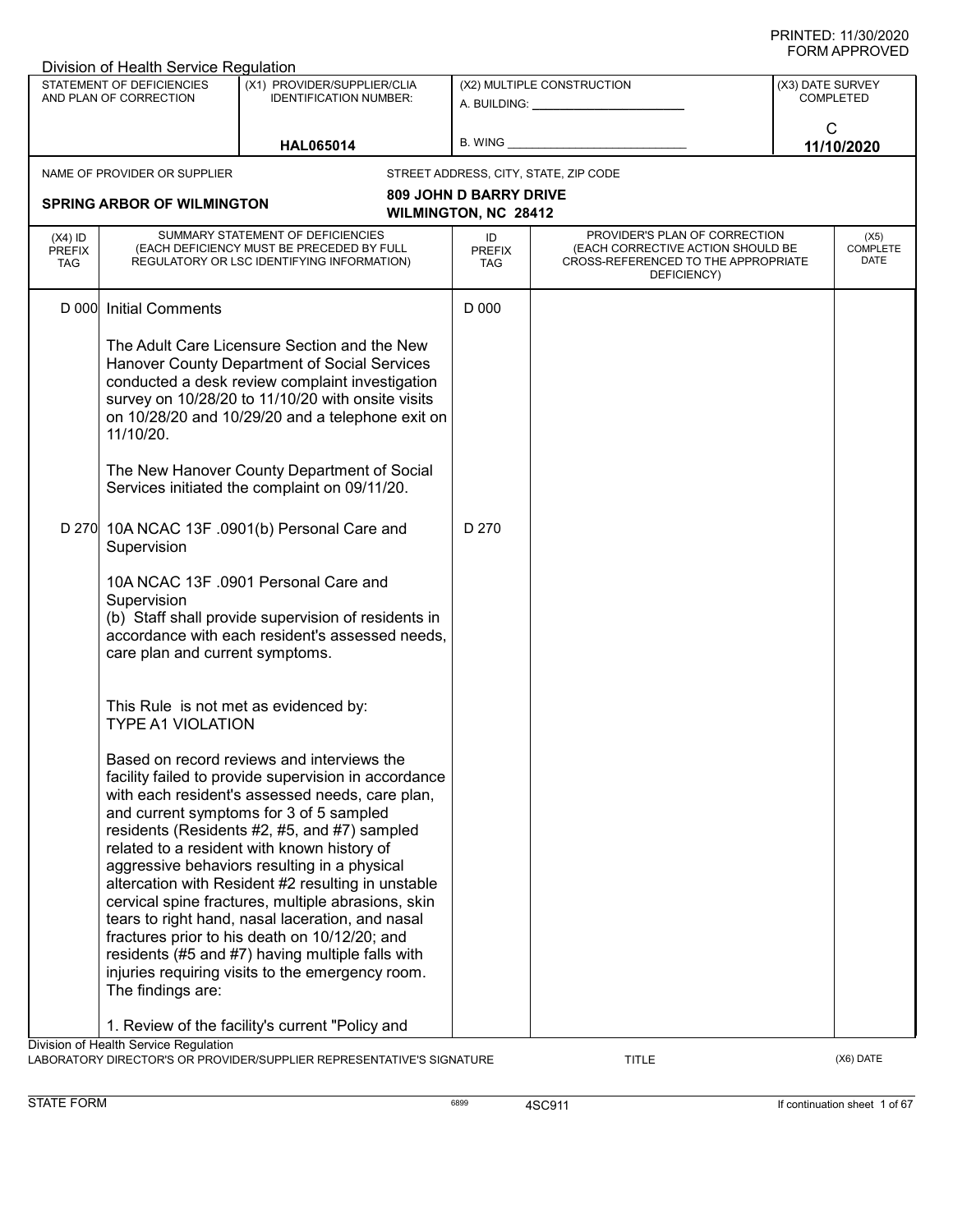|                                          | Division of Health Service Regulation                                                                                     |                                                                                                                                                                                                                                                                                                                                                                                                                                                                                                                                                                                                                                                                                                                                                                                                                                                                                                                                                                                                                                                                                                                                                                                                                                                                                                                                                                                                                                                                                                                                                                                                            |                                   |                                                                                                                          |                  |                                 |
|------------------------------------------|---------------------------------------------------------------------------------------------------------------------------|------------------------------------------------------------------------------------------------------------------------------------------------------------------------------------------------------------------------------------------------------------------------------------------------------------------------------------------------------------------------------------------------------------------------------------------------------------------------------------------------------------------------------------------------------------------------------------------------------------------------------------------------------------------------------------------------------------------------------------------------------------------------------------------------------------------------------------------------------------------------------------------------------------------------------------------------------------------------------------------------------------------------------------------------------------------------------------------------------------------------------------------------------------------------------------------------------------------------------------------------------------------------------------------------------------------------------------------------------------------------------------------------------------------------------------------------------------------------------------------------------------------------------------------------------------------------------------------------------------|-----------------------------------|--------------------------------------------------------------------------------------------------------------------------|------------------|---------------------------------|
|                                          | STATEMENT OF DEFICIENCIES<br>AND PLAN OF CORRECTION                                                                       | (X1) PROVIDER/SUPPLIER/CLIA<br><b>IDENTIFICATION NUMBER:</b>                                                                                                                                                                                                                                                                                                                                                                                                                                                                                                                                                                                                                                                                                                                                                                                                                                                                                                                                                                                                                                                                                                                                                                                                                                                                                                                                                                                                                                                                                                                                               |                                   | (X2) MULTIPLE CONSTRUCTION<br>A. BUILDING: A. BUILDING:                                                                  | (X3) DATE SURVEY | <b>COMPLETED</b>                |
|                                          |                                                                                                                           | <b>HAL065014</b>                                                                                                                                                                                                                                                                                                                                                                                                                                                                                                                                                                                                                                                                                                                                                                                                                                                                                                                                                                                                                                                                                                                                                                                                                                                                                                                                                                                                                                                                                                                                                                                           | B. WING                           |                                                                                                                          | $\mathsf{C}$     | 11/10/2020                      |
|                                          | NAME OF PROVIDER OR SUPPLIER                                                                                              |                                                                                                                                                                                                                                                                                                                                                                                                                                                                                                                                                                                                                                                                                                                                                                                                                                                                                                                                                                                                                                                                                                                                                                                                                                                                                                                                                                                                                                                                                                                                                                                                            |                                   | STREET ADDRESS, CITY, STATE, ZIP CODE                                                                                    |                  |                                 |
|                                          |                                                                                                                           |                                                                                                                                                                                                                                                                                                                                                                                                                                                                                                                                                                                                                                                                                                                                                                                                                                                                                                                                                                                                                                                                                                                                                                                                                                                                                                                                                                                                                                                                                                                                                                                                            | <b>809 JOHN D BARRY DRIVE</b>     |                                                                                                                          |                  |                                 |
|                                          | <b>SPRING ARBOR OF WILMINGTON</b>                                                                                         |                                                                                                                                                                                                                                                                                                                                                                                                                                                                                                                                                                                                                                                                                                                                                                                                                                                                                                                                                                                                                                                                                                                                                                                                                                                                                                                                                                                                                                                                                                                                                                                                            | WILMINGTON, NC 28412              |                                                                                                                          |                  |                                 |
|                                          |                                                                                                                           |                                                                                                                                                                                                                                                                                                                                                                                                                                                                                                                                                                                                                                                                                                                                                                                                                                                                                                                                                                                                                                                                                                                                                                                                                                                                                                                                                                                                                                                                                                                                                                                                            |                                   |                                                                                                                          |                  |                                 |
| $(X4)$ ID<br><b>PREFIX</b><br><b>TAG</b> |                                                                                                                           | SUMMARY STATEMENT OF DEFICIENCIES<br>(EACH DEFICIENCY MUST BE PRECEDED BY FULL<br>REGULATORY OR LSC IDENTIFYING INFORMATION)                                                                                                                                                                                                                                                                                                                                                                                                                                                                                                                                                                                                                                                                                                                                                                                                                                                                                                                                                                                                                                                                                                                                                                                                                                                                                                                                                                                                                                                                               | ID<br><b>PREFIX</b><br><b>TAG</b> | PROVIDER'S PLAN OF CORRECTION<br>(EACH CORRECTIVE ACTION SHOULD BE<br>CROSS-REFERENCED TO THE APPROPRIATE<br>DEFICIENCY) |                  | (X5)<br><b>COMPLETE</b><br>DATE |
| D 270                                    | Continued From page 1                                                                                                     |                                                                                                                                                                                                                                                                                                                                                                                                                                                                                                                                                                                                                                                                                                                                                                                                                                                                                                                                                                                                                                                                                                                                                                                                                                                                                                                                                                                                                                                                                                                                                                                                            | D 270                             |                                                                                                                          |                  |                                 |
|                                          | (draft) revealed:<br>agitation and aggression.<br>approach to resident care.<br>another safe area.<br>record.<br>of days. | Procedure: Resistive, Agitated or Aggressive<br>Behavioral Expressions" dated September 2020<br>-The facility was responsible to advocate and<br>partner with each individual resident to help<br>minimize behavioral expressions, which included<br>-It was the responsibility of the facility staff to<br>adjust, modify and anticipate and/or prevent<br>challenging behavioral expressions whenever<br>possible through practice of our person-centered<br>-In the event of an "extreme emotional response"<br>by a resident or between residents (e.g., rage,<br>panic, hitting, kicking, using an item as a weapon,<br>etc.), the response by available team members<br>would include the following: safety first for all<br>residents; a manager would determine is 911<br>need to be called for assistance; staff should<br>relocate residents not involved in the situation to<br>-Once the "extreme emotional response" had<br>been safely resolved, the Regional Director and<br>Director of Quality and Education should be<br>notified; the primary care provider should be<br>notified regarding the situation and current<br>status/resolution; family member/power of<br>attorney (POA) should be notified, and incident<br>should be documented in the residents' medical<br>-The resident (or residents) medical record<br>should be placed in the "Hot Box" to assure that<br>the additional observations and documentation<br>was completed each shift for a designated period<br>-The resident (or residents) care plan would be<br>updated to reflect new approaches, interventions, |                                   |                                                                                                                          |                  |                                 |
|                                          | indicated.                                                                                                                | therapies and/or other new physician orders as                                                                                                                                                                                                                                                                                                                                                                                                                                                                                                                                                                                                                                                                                                                                                                                                                                                                                                                                                                                                                                                                                                                                                                                                                                                                                                                                                                                                                                                                                                                                                             |                                   |                                                                                                                          |                  |                                 |
|                                          |                                                                                                                           | -Education would be provided as needed to staff                                                                                                                                                                                                                                                                                                                                                                                                                                                                                                                                                                                                                                                                                                                                                                                                                                                                                                                                                                                                                                                                                                                                                                                                                                                                                                                                                                                                                                                                                                                                                            |                                   |                                                                                                                          |                  |                                 |
|                                          | Division of Health Service Regulation                                                                                     |                                                                                                                                                                                                                                                                                                                                                                                                                                                                                                                                                                                                                                                                                                                                                                                                                                                                                                                                                                                                                                                                                                                                                                                                                                                                                                                                                                                                                                                                                                                                                                                                            |                                   |                                                                                                                          |                  |                                 |
| <b>STATE FORM</b>                        |                                                                                                                           |                                                                                                                                                                                                                                                                                                                                                                                                                                                                                                                                                                                                                                                                                                                                                                                                                                                                                                                                                                                                                                                                                                                                                                                                                                                                                                                                                                                                                                                                                                                                                                                                            | 6899                              | 4SC911                                                                                                                   |                  | If continuation sheet 2 of 67   |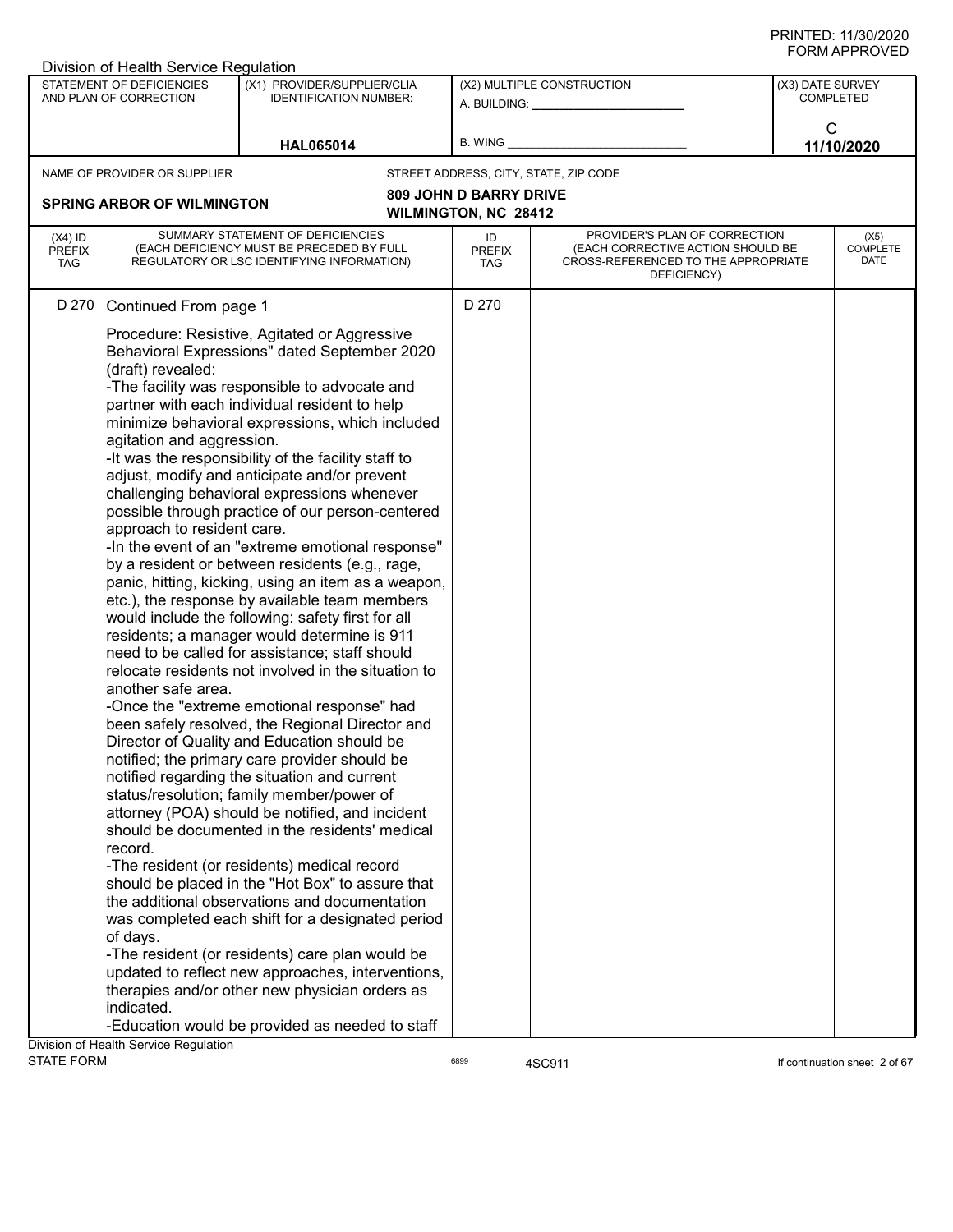|                                   | Division of Health Service Regulation                                                                                                                                                                                                                                   |                                                                                                                                                                                                                                                                                                                                                                                                                                                                                                                                                                                                                                                                                                                                                                                                                                                                                                                               |                                   |                                                                                                                          | <b>JINIAL LIVALL</b>                 |
|-----------------------------------|-------------------------------------------------------------------------------------------------------------------------------------------------------------------------------------------------------------------------------------------------------------------------|-------------------------------------------------------------------------------------------------------------------------------------------------------------------------------------------------------------------------------------------------------------------------------------------------------------------------------------------------------------------------------------------------------------------------------------------------------------------------------------------------------------------------------------------------------------------------------------------------------------------------------------------------------------------------------------------------------------------------------------------------------------------------------------------------------------------------------------------------------------------------------------------------------------------------------|-----------------------------------|--------------------------------------------------------------------------------------------------------------------------|--------------------------------------|
|                                   | <b>STATEMENT OF DEFICIENCIES</b><br>AND PLAN OF CORRECTION                                                                                                                                                                                                              | (X1) PROVIDER/SUPPLIER/CLIA<br><b>IDENTIFICATION NUMBER:</b>                                                                                                                                                                                                                                                                                                                                                                                                                                                                                                                                                                                                                                                                                                                                                                                                                                                                  |                                   | (X2) MULTIPLE CONSTRUCTION<br>A. BUILDING: A. BUILDING:                                                                  | (X3) DATE SURVEY<br><b>COMPLETED</b> |
|                                   |                                                                                                                                                                                                                                                                         |                                                                                                                                                                                                                                                                                                                                                                                                                                                                                                                                                                                                                                                                                                                                                                                                                                                                                                                               |                                   |                                                                                                                          |                                      |
|                                   |                                                                                                                                                                                                                                                                         | <b>HAL065014</b>                                                                                                                                                                                                                                                                                                                                                                                                                                                                                                                                                                                                                                                                                                                                                                                                                                                                                                              |                                   | B. WING <b>Example 2008</b>                                                                                              | $\mathsf{C}$<br>11/10/2020           |
|                                   | NAME OF PROVIDER OR SUPPLIER                                                                                                                                                                                                                                            |                                                                                                                                                                                                                                                                                                                                                                                                                                                                                                                                                                                                                                                                                                                                                                                                                                                                                                                               |                                   | STREET ADDRESS, CITY, STATE, ZIP CODE                                                                                    |                                      |
|                                   |                                                                                                                                                                                                                                                                         |                                                                                                                                                                                                                                                                                                                                                                                                                                                                                                                                                                                                                                                                                                                                                                                                                                                                                                                               | <b>809 JOHN D BARRY DRIVE</b>     |                                                                                                                          |                                      |
|                                   | <b>SPRING ARBOR OF WILMINGTON</b>                                                                                                                                                                                                                                       |                                                                                                                                                                                                                                                                                                                                                                                                                                                                                                                                                                                                                                                                                                                                                                                                                                                                                                                               | <b>WILMINGTON, NC 28412</b>       |                                                                                                                          |                                      |
| $(X4)$ ID<br><b>PREFIX</b><br>TAG |                                                                                                                                                                                                                                                                         | SUMMARY STATEMENT OF DEFICIENCIES<br>(EACH DEFICIENCY MUST BE PRECEDED BY FULL<br>REGULATORY OR LSC IDENTIFYING INFORMATION)                                                                                                                                                                                                                                                                                                                                                                                                                                                                                                                                                                                                                                                                                                                                                                                                  | ID<br><b>PREFIX</b><br><b>TAG</b> | PROVIDER'S PLAN OF CORRECTION<br>(EACH CORRECTIVE ACTION SHOULD BE<br>CROSS-REFERENCED TO THE APPROPRIATE<br>DEFICIENCY) | (X5)<br><b>COMPLETE</b><br>DATE      |
| D 270                             | Continued From page 2                                                                                                                                                                                                                                                   |                                                                                                                                                                                                                                                                                                                                                                                                                                                                                                                                                                                                                                                                                                                                                                                                                                                                                                                               | D 270                             |                                                                                                                          |                                      |
|                                   | behaviors.                                                                                                                                                                                                                                                              | members regarding new interventions and<br>approaches to be utilized for specific resident                                                                                                                                                                                                                                                                                                                                                                                                                                                                                                                                                                                                                                                                                                                                                                                                                                    |                                   |                                                                                                                          |                                      |
|                                   | 11/08/19 revealed:<br>colon polyps of colon.<br>-The resident was ambulatory.<br>wandered.<br>Special Care Unit (SCU).<br>02/04/20 revealed:<br>-The resident was ambulatory.<br>reminders.<br>and eating.<br>referral been made.<br>dementia.<br>aggressive behaviors. | A. Review of Resident #1's current FL-2 dated<br>-Diagnoses included dementia, aphasia,<br>hyperlipidemia, glaucoma, chronic constipation,<br>depression, sinus bradycardia, and hyperplastic<br>-The resident was intermittently disoriented and<br>-The resident's documented level of care was<br>Review of Resident #1's Resident Register<br>revealed an admission date of 10/24/18.<br>Review of Resident #1's Care Plan dated<br>-The resident was sometimes disoriented.<br>-The resident was forgetful and needed<br>-The resident required supervision with bathing<br>-The care plan documented Resident #1 received<br>medications for mental illness/behavior.<br>-The care plan documented Resident #1 was not<br>receiving mental health services nor had a<br>-The care plan documented Resident #1 had<br>-The care plan documented the resident to have<br>-The action plan and approach for the residents' |                                   |                                                                                                                          |                                      |
|                                   |                                                                                                                                                                                                                                                                         | aggressive behaviors indicated: "when resident is<br>aggressive give him space and approach later."                                                                                                                                                                                                                                                                                                                                                                                                                                                                                                                                                                                                                                                                                                                                                                                                                           |                                   |                                                                                                                          |                                      |
|                                   | Division of Health Service Regulation                                                                                                                                                                                                                                   | -The care plan documented the resident could                                                                                                                                                                                                                                                                                                                                                                                                                                                                                                                                                                                                                                                                                                                                                                                                                                                                                  |                                   |                                                                                                                          |                                      |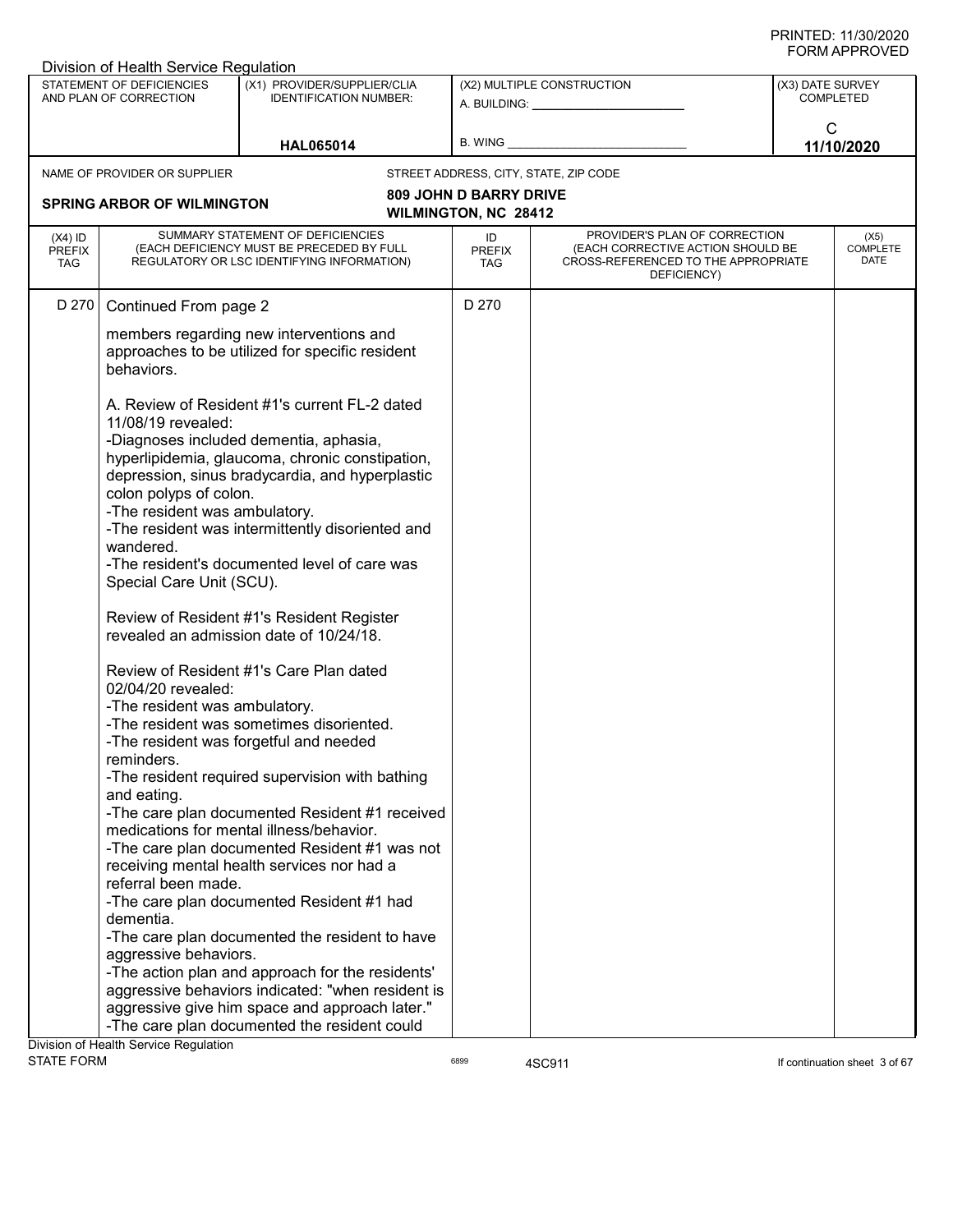|                                          | Division of Health Service Regulation                                                                                                                                                                                                                                           |                                                                                                                                                                                                                                                                                                                                                                                                                                                                                                                                                                                                                                                                                                                                                                                                                                                                                                                                                                                                                                                                                                                                                                                                                                                                                        |                                                              |                                                                                                                          |                  |                                 |
|------------------------------------------|---------------------------------------------------------------------------------------------------------------------------------------------------------------------------------------------------------------------------------------------------------------------------------|----------------------------------------------------------------------------------------------------------------------------------------------------------------------------------------------------------------------------------------------------------------------------------------------------------------------------------------------------------------------------------------------------------------------------------------------------------------------------------------------------------------------------------------------------------------------------------------------------------------------------------------------------------------------------------------------------------------------------------------------------------------------------------------------------------------------------------------------------------------------------------------------------------------------------------------------------------------------------------------------------------------------------------------------------------------------------------------------------------------------------------------------------------------------------------------------------------------------------------------------------------------------------------------|--------------------------------------------------------------|--------------------------------------------------------------------------------------------------------------------------|------------------|---------------------------------|
|                                          | STATEMENT OF DEFICIENCIES<br>AND PLAN OF CORRECTION                                                                                                                                                                                                                             | (X1) PROVIDER/SUPPLIER/CLIA<br><b>IDENTIFICATION NUMBER:</b>                                                                                                                                                                                                                                                                                                                                                                                                                                                                                                                                                                                                                                                                                                                                                                                                                                                                                                                                                                                                                                                                                                                                                                                                                           |                                                              | (X2) MULTIPLE CONSTRUCTION<br>A. BUILDING: A. BUILDING:                                                                  | (X3) DATE SURVEY | COMPLETED                       |
|                                          |                                                                                                                                                                                                                                                                                 | <b>HAL065014</b>                                                                                                                                                                                                                                                                                                                                                                                                                                                                                                                                                                                                                                                                                                                                                                                                                                                                                                                                                                                                                                                                                                                                                                                                                                                                       | B. WING                                                      |                                                                                                                          | C                | 11/10/2020                      |
|                                          | NAME OF PROVIDER OR SUPPLIER                                                                                                                                                                                                                                                    |                                                                                                                                                                                                                                                                                                                                                                                                                                                                                                                                                                                                                                                                                                                                                                                                                                                                                                                                                                                                                                                                                                                                                                                                                                                                                        |                                                              | STREET ADDRESS, CITY, STATE, ZIP CODE                                                                                    |                  |                                 |
|                                          | <b>SPRING ARBOR OF WILMINGTON</b>                                                                                                                                                                                                                                               |                                                                                                                                                                                                                                                                                                                                                                                                                                                                                                                                                                                                                                                                                                                                                                                                                                                                                                                                                                                                                                                                                                                                                                                                                                                                                        | <b>809 JOHN D BARRY DRIVE</b><br><b>WILMINGTON, NC 28412</b> |                                                                                                                          |                  |                                 |
| $(X4)$ ID<br><b>PREFIX</b><br><b>TAG</b> |                                                                                                                                                                                                                                                                                 | SUMMARY STATEMENT OF DEFICIENCIES<br>(EACH DEFICIENCY MUST BE PRECEDED BY FULL<br>REGULATORY OR LSC IDENTIFYING INFORMATION)                                                                                                                                                                                                                                                                                                                                                                                                                                                                                                                                                                                                                                                                                                                                                                                                                                                                                                                                                                                                                                                                                                                                                           | ID<br><b>PREFIX</b><br><b>TAG</b>                            | PROVIDER'S PLAN OF CORRECTION<br>(EACH CORRECTIVE ACTION SHOULD BE<br>CROSS-REFERENCED TO THE APPROPRIATE<br>DEFICIENCY) |                  | (X5)<br><b>COMPLETE</b><br>DATE |
| D 270                                    | Continued From page 3<br>follow instructions.<br>directions when given step by step.<br>07/28/20 revealed:<br>-The resident was ambulatory.<br>reminders.<br>and eating.<br>toileting.<br>in yellow for Resident #1.<br>referral been made.<br>CCC on 07/28/20.<br>on 07/30/20. | -The action plan and approach for following<br>directions indicated the resident would follow<br>-The care plan was completed and signed by the<br>Cottage Care Coordinator (CCC) on 02/04/20.<br>-The care plan was signed and dated by the<br>Primary Care Provider (PCP) on 02/14/20.<br>Review of Resident #1's Care Plan dated<br>-The resident was sometimes disoriented.<br>-The resident was forgetful and needed<br>-The resident required supervision with bathing<br>-The resident required limited with dressing and<br>-The care plan had physically abusive highlighted<br>-The care plan documented Resident #1 received<br>medications for mental illness/behavior.<br>-The care plan documented Resident #1 was not<br>receiving mental health services nor had a<br>-The care plan documented Resident #1 had<br>dementia and that resident had increased<br>agitation and that the resident was placed on<br>medication due to hitting several staff members.<br>-The care plan documented Resident #1 was<br>aggressive and the action plan and approach was<br>to give the resident space and approach later.<br>-The care plan was completed and signed by<br>-The care plan was signed and dated by the PCP<br>Review of Resident #1's progress notes revealed: | D 270                                                        |                                                                                                                          |                  |                                 |
|                                          | Division of Health Service Regulation                                                                                                                                                                                                                                           |                                                                                                                                                                                                                                                                                                                                                                                                                                                                                                                                                                                                                                                                                                                                                                                                                                                                                                                                                                                                                                                                                                                                                                                                                                                                                        |                                                              |                                                                                                                          |                  |                                 |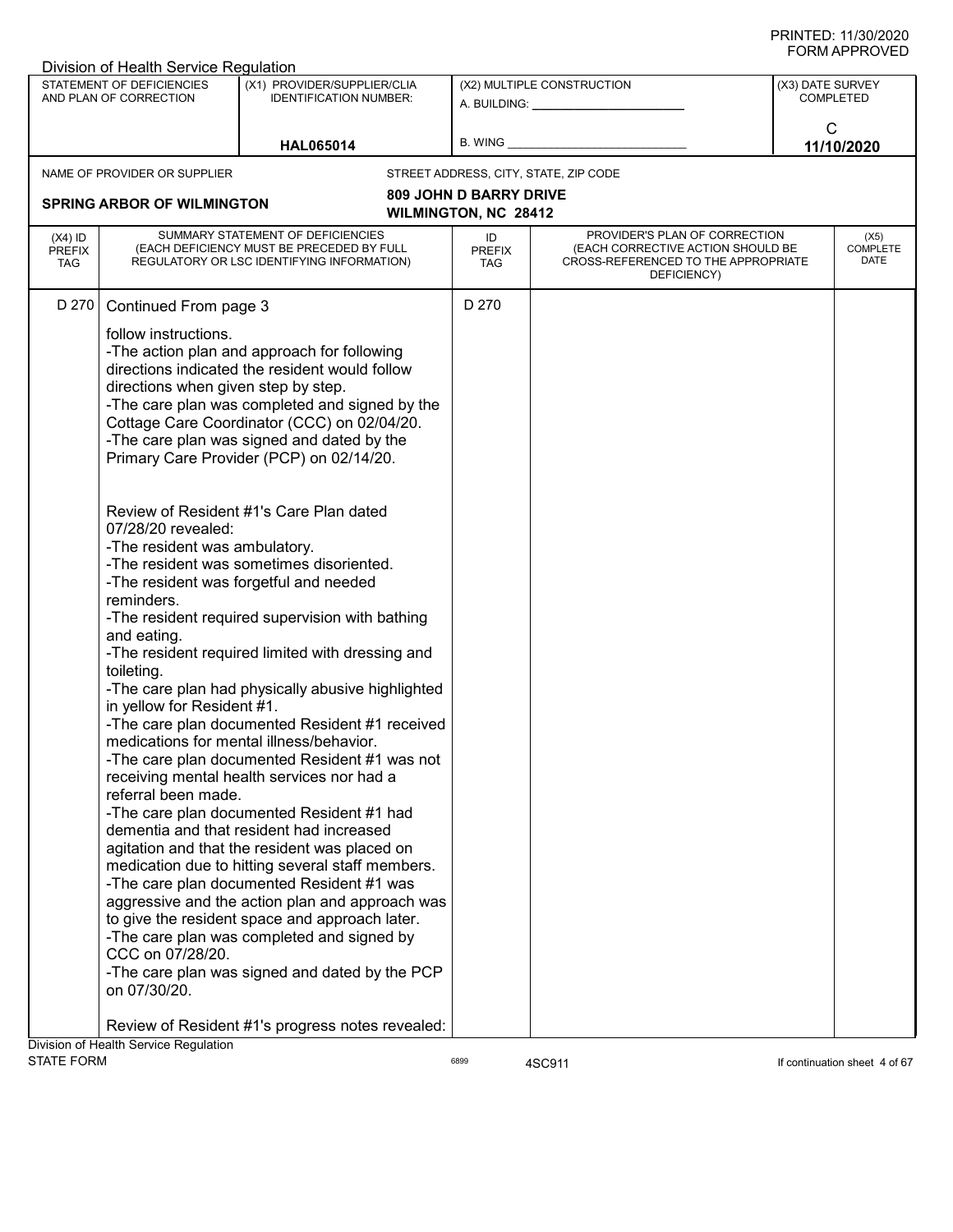| STATEMENT OF DEFICIENCIES<br>(X1) PROVIDER/SUPPLIER/CLIA<br>(X2) MULTIPLE CONSTRUCTION<br>(X3) DATE SURVEY<br><b>COMPLETED</b><br>AND PLAN OF CORRECTION<br><b>IDENTIFICATION NUMBER:</b><br>A. BUILDING: A.<br>C<br>B. WING<br>11/10/2020<br><b>HAL065014</b><br>NAME OF PROVIDER OR SUPPLIER<br>STREET ADDRESS, CITY, STATE, ZIP CODE<br><b>809 JOHN D BARRY DRIVE</b><br><b>SPRING ARBOR OF WILMINGTON</b><br><b>WILMINGTON, NC 28412</b><br>PROVIDER'S PLAN OF CORRECTION<br>SUMMARY STATEMENT OF DEFICIENCIES<br>$(X4)$ ID<br>ID<br>(X5)<br><b>COMPLETE</b><br>(EACH DEFICIENCY MUST BE PRECEDED BY FULL<br>(EACH CORRECTIVE ACTION SHOULD BE<br><b>PREFIX</b><br><b>PREFIX</b><br>DATE<br>REGULATORY OR LSC IDENTIFYING INFORMATION)<br>CROSS-REFERENCED TO THE APPROPRIATE<br><b>TAG</b><br>TAG<br>DEFICIENCY)<br>D 270<br>D 270<br>Continued From page 4<br>- A communication entry was made on 02/22/20<br>at 8:00am, Resident #1 was very agitated, kicking<br>and hitting on entrance doors in the memory care.<br>The resident was redirected several times and<br>refused to come eat breakfast. A PRN (as<br>needed) Ativan (used to treat anxiety) was given.<br>-A communication entry was made on 05/30/20 at<br>11:45pm, Resident #1 was very irritated at the<br>start of the shift banding on doors. The resident<br>kept going into other residents' rooms. The<br>resident would get angry when staff tried to get<br>him out of their rooms.<br>-A communication entry was made on 06/07/20 at<br>9:30pm, Resident #1 was very agitated. The<br>resident banged on a window and kicked the wall<br>in the living room. The resident calmed down<br>after being escorted to room.<br>-A communication entry was made on 06/10/20 at<br>4:45pm, Resident #1 was very agitated that<br>evening. The resident hit a staff member on their<br>left shoulder and had tried to hit the staff member<br>earlier without success. The facility called the<br>resident's sister to talk to resident but left a<br>message. The Executive Director was informed<br>of what was going on.<br>-A communication entry was made on 06/11/20 at<br>4:45pm, Resident #1 was found in another<br>resident's room asleep.<br>-A communication entry was made on 06/12/20 at<br>5:00pm (late entry), Resident was agitated at<br>dinner and threw a sandwich at another resident<br>(no contact/injury) and lifted a chair to throw. A<br>prn was given.<br>-A communication entry was made on 06/13/20 at<br>9:00pm, Resident #1 was hitting trash can<br>against the wall. The resident hit staff member in<br>back and chest. The resident was calmed down<br>enough to put trashcan down. A prn Ativan was | Division of Health Service Regulation |  |  |  |
|-------------------------------------------------------------------------------------------------------------------------------------------------------------------------------------------------------------------------------------------------------------------------------------------------------------------------------------------------------------------------------------------------------------------------------------------------------------------------------------------------------------------------------------------------------------------------------------------------------------------------------------------------------------------------------------------------------------------------------------------------------------------------------------------------------------------------------------------------------------------------------------------------------------------------------------------------------------------------------------------------------------------------------------------------------------------------------------------------------------------------------------------------------------------------------------------------------------------------------------------------------------------------------------------------------------------------------------------------------------------------------------------------------------------------------------------------------------------------------------------------------------------------------------------------------------------------------------------------------------------------------------------------------------------------------------------------------------------------------------------------------------------------------------------------------------------------------------------------------------------------------------------------------------------------------------------------------------------------------------------------------------------------------------------------------------------------------------------------------------------------------------------------------------------------------------------------------------------------------------------------------------------------------------------------------------------------------------------------------------------------------------------------------------------------------------------------------------------------------------------------------------------------------------------------------------------------------------------------------------------------------------------------------------------------------------------------------------------|---------------------------------------|--|--|--|
|                                                                                                                                                                                                                                                                                                                                                                                                                                                                                                                                                                                                                                                                                                                                                                                                                                                                                                                                                                                                                                                                                                                                                                                                                                                                                                                                                                                                                                                                                                                                                                                                                                                                                                                                                                                                                                                                                                                                                                                                                                                                                                                                                                                                                                                                                                                                                                                                                                                                                                                                                                                                                                                                                                                   |                                       |  |  |  |
|                                                                                                                                                                                                                                                                                                                                                                                                                                                                                                                                                                                                                                                                                                                                                                                                                                                                                                                                                                                                                                                                                                                                                                                                                                                                                                                                                                                                                                                                                                                                                                                                                                                                                                                                                                                                                                                                                                                                                                                                                                                                                                                                                                                                                                                                                                                                                                                                                                                                                                                                                                                                                                                                                                                   |                                       |  |  |  |
|                                                                                                                                                                                                                                                                                                                                                                                                                                                                                                                                                                                                                                                                                                                                                                                                                                                                                                                                                                                                                                                                                                                                                                                                                                                                                                                                                                                                                                                                                                                                                                                                                                                                                                                                                                                                                                                                                                                                                                                                                                                                                                                                                                                                                                                                                                                                                                                                                                                                                                                                                                                                                                                                                                                   |                                       |  |  |  |
|                                                                                                                                                                                                                                                                                                                                                                                                                                                                                                                                                                                                                                                                                                                                                                                                                                                                                                                                                                                                                                                                                                                                                                                                                                                                                                                                                                                                                                                                                                                                                                                                                                                                                                                                                                                                                                                                                                                                                                                                                                                                                                                                                                                                                                                                                                                                                                                                                                                                                                                                                                                                                                                                                                                   |                                       |  |  |  |
|                                                                                                                                                                                                                                                                                                                                                                                                                                                                                                                                                                                                                                                                                                                                                                                                                                                                                                                                                                                                                                                                                                                                                                                                                                                                                                                                                                                                                                                                                                                                                                                                                                                                                                                                                                                                                                                                                                                                                                                                                                                                                                                                                                                                                                                                                                                                                                                                                                                                                                                                                                                                                                                                                                                   |                                       |  |  |  |
|                                                                                                                                                                                                                                                                                                                                                                                                                                                                                                                                                                                                                                                                                                                                                                                                                                                                                                                                                                                                                                                                                                                                                                                                                                                                                                                                                                                                                                                                                                                                                                                                                                                                                                                                                                                                                                                                                                                                                                                                                                                                                                                                                                                                                                                                                                                                                                                                                                                                                                                                                                                                                                                                                                                   |                                       |  |  |  |
|                                                                                                                                                                                                                                                                                                                                                                                                                                                                                                                                                                                                                                                                                                                                                                                                                                                                                                                                                                                                                                                                                                                                                                                                                                                                                                                                                                                                                                                                                                                                                                                                                                                                                                                                                                                                                                                                                                                                                                                                                                                                                                                                                                                                                                                                                                                                                                                                                                                                                                                                                                                                                                                                                                                   |                                       |  |  |  |
| -A communication entry was made on 06/18/20 at                                                                                                                                                                                                                                                                                                                                                                                                                                                                                                                                                                                                                                                                                                                                                                                                                                                                                                                                                                                                                                                                                                                                                                                                                                                                                                                                                                                                                                                                                                                                                                                                                                                                                                                                                                                                                                                                                                                                                                                                                                                                                                                                                                                                                                                                                                                                                                                                                                                                                                                                                                                                                                                                    | given.                                |  |  |  |
|                                                                                                                                                                                                                                                                                                                                                                                                                                                                                                                                                                                                                                                                                                                                                                                                                                                                                                                                                                                                                                                                                                                                                                                                                                                                                                                                                                                                                                                                                                                                                                                                                                                                                                                                                                                                                                                                                                                                                                                                                                                                                                                                                                                                                                                                                                                                                                                                                                                                                                                                                                                                                                                                                                                   | Division of Health Service Regulation |  |  |  |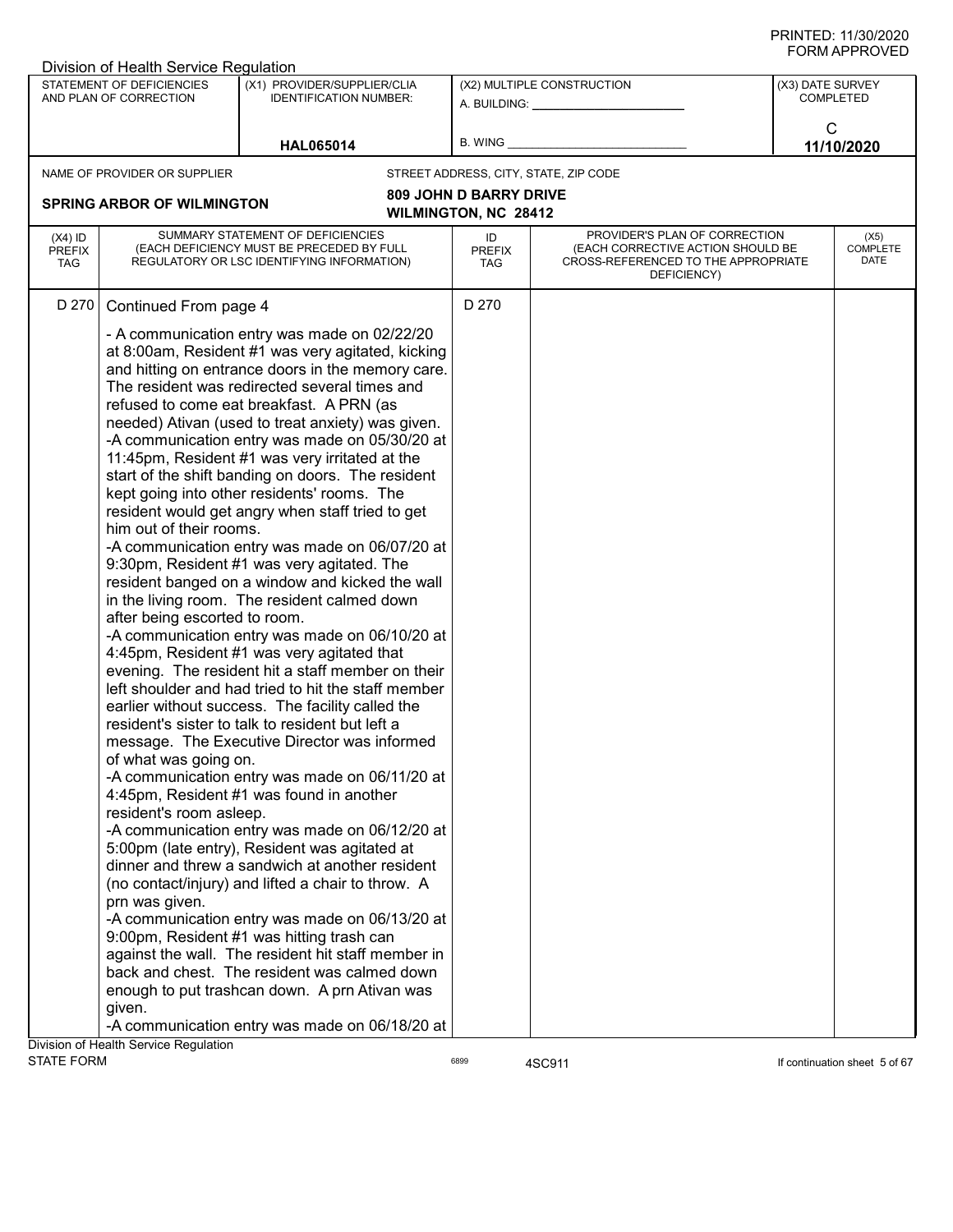| STATEMENT OF DEFICIENCIES<br>(X1) PROVIDER/SUPPLIER/CLIA<br>(X2) MULTIPLE CONSTRUCTION<br>(X3) DATE SURVEY<br><b>COMPLETED</b><br>AND PLAN OF CORRECTION<br><b>IDENTIFICATION NUMBER:</b><br>A. BUILDING: A. BUILDING:<br>C<br>B. WING<br>11/10/2020<br><b>HAL065014</b><br>NAME OF PROVIDER OR SUPPLIER<br>STREET ADDRESS, CITY, STATE, ZIP CODE<br><b>809 JOHN D BARRY DRIVE</b><br><b>SPRING ARBOR OF WILMINGTON</b><br><b>WILMINGTON, NC 28412</b><br>PROVIDER'S PLAN OF CORRECTION<br>SUMMARY STATEMENT OF DEFICIENCIES<br>$(X4)$ ID<br>ID<br>(X5)<br><b>COMPLETE</b><br>(EACH DEFICIENCY MUST BE PRECEDED BY FULL<br>(EACH CORRECTIVE ACTION SHOULD BE<br><b>PREFIX</b><br><b>PREFIX</b><br>DATE<br>REGULATORY OR LSC IDENTIFYING INFORMATION)<br>CROSS-REFERENCED TO THE APPROPRIATE<br><b>TAG</b><br>TAG<br>DEFICIENCY)<br>D 270<br>D 270<br>Continued From page 5<br>3:00pm, Resident #1 was very agitated and<br>aggressive. The resident attacked 2 employees<br>and Resident #3. Resident #1 was sent out to<br>local hospital.<br>-A communication entry was made on 06/18/20 at<br>9:15pm, Resident #1 became agitated and stared<br>kicking the wall. No prn was given.<br>- A communication entry was made on 06/19/20<br>at 3:30pm that Resident #1 was very agitated.<br>The resident followed staff and punched staff on<br>back of left shoulder and attempted to kick staff.<br>The resident put his hands on another staff<br>member and grabbed their arm. A prn was<br>crushed and put in beverage at dinner.<br>-A communication entry was made on 06/21/20 at<br>9:15pm, that Resident #1 was given a PRN for<br>agitation. The resident became agitated during<br>dinner.<br>-A communication entry was made on 06/22/20 at<br>9:40pm that Resident #1 was slightly agitated but<br>not violent. No prn was given.<br>-A communication entry was made on 06/23/20 at<br>1:50pm, Resident #1 was pacing most of the<br>morning, expressed mild agitation. A prn was not<br>necessary as the resident could be verbally<br>calmed down.<br>-A communication entry was made on 06/28/20<br>10:45pm, Resident #1 had been agitated all shift.<br>The resident kept going into his room taking off<br>clothes trying to walk around the community<br>naked. Resident #1 seemed more confused than<br>usual.<br>-A communication entry was made on 06/30/20 at<br>7:30pm, Resident #1 took clothes off twice that<br>evening and urinated in another residents' room.<br>-A communication entry was made on 07/01/20 at<br>9:45pm, Resident #1 became agitated before<br>dinner and attempted to hit another resident. A | Division of Health Service Regulation |  |  |  |
|-----------------------------------------------------------------------------------------------------------------------------------------------------------------------------------------------------------------------------------------------------------------------------------------------------------------------------------------------------------------------------------------------------------------------------------------------------------------------------------------------------------------------------------------------------------------------------------------------------------------------------------------------------------------------------------------------------------------------------------------------------------------------------------------------------------------------------------------------------------------------------------------------------------------------------------------------------------------------------------------------------------------------------------------------------------------------------------------------------------------------------------------------------------------------------------------------------------------------------------------------------------------------------------------------------------------------------------------------------------------------------------------------------------------------------------------------------------------------------------------------------------------------------------------------------------------------------------------------------------------------------------------------------------------------------------------------------------------------------------------------------------------------------------------------------------------------------------------------------------------------------------------------------------------------------------------------------------------------------------------------------------------------------------------------------------------------------------------------------------------------------------------------------------------------------------------------------------------------------------------------------------------------------------------------------------------------------------------------------------------------------------------------------------------------------------------------------------------------------------------------------------------------------------------------------------------------------------------------------------------------------------------------|---------------------------------------|--|--|--|
|                                                                                                                                                                                                                                                                                                                                                                                                                                                                                                                                                                                                                                                                                                                                                                                                                                                                                                                                                                                                                                                                                                                                                                                                                                                                                                                                                                                                                                                                                                                                                                                                                                                                                                                                                                                                                                                                                                                                                                                                                                                                                                                                                                                                                                                                                                                                                                                                                                                                                                                                                                                                                                               |                                       |  |  |  |
|                                                                                                                                                                                                                                                                                                                                                                                                                                                                                                                                                                                                                                                                                                                                                                                                                                                                                                                                                                                                                                                                                                                                                                                                                                                                                                                                                                                                                                                                                                                                                                                                                                                                                                                                                                                                                                                                                                                                                                                                                                                                                                                                                                                                                                                                                                                                                                                                                                                                                                                                                                                                                                               |                                       |  |  |  |
|                                                                                                                                                                                                                                                                                                                                                                                                                                                                                                                                                                                                                                                                                                                                                                                                                                                                                                                                                                                                                                                                                                                                                                                                                                                                                                                                                                                                                                                                                                                                                                                                                                                                                                                                                                                                                                                                                                                                                                                                                                                                                                                                                                                                                                                                                                                                                                                                                                                                                                                                                                                                                                               |                                       |  |  |  |
|                                                                                                                                                                                                                                                                                                                                                                                                                                                                                                                                                                                                                                                                                                                                                                                                                                                                                                                                                                                                                                                                                                                                                                                                                                                                                                                                                                                                                                                                                                                                                                                                                                                                                                                                                                                                                                                                                                                                                                                                                                                                                                                                                                                                                                                                                                                                                                                                                                                                                                                                                                                                                                               |                                       |  |  |  |
|                                                                                                                                                                                                                                                                                                                                                                                                                                                                                                                                                                                                                                                                                                                                                                                                                                                                                                                                                                                                                                                                                                                                                                                                                                                                                                                                                                                                                                                                                                                                                                                                                                                                                                                                                                                                                                                                                                                                                                                                                                                                                                                                                                                                                                                                                                                                                                                                                                                                                                                                                                                                                                               |                                       |  |  |  |
|                                                                                                                                                                                                                                                                                                                                                                                                                                                                                                                                                                                                                                                                                                                                                                                                                                                                                                                                                                                                                                                                                                                                                                                                                                                                                                                                                                                                                                                                                                                                                                                                                                                                                                                                                                                                                                                                                                                                                                                                                                                                                                                                                                                                                                                                                                                                                                                                                                                                                                                                                                                                                                               |                                       |  |  |  |
|                                                                                                                                                                                                                                                                                                                                                                                                                                                                                                                                                                                                                                                                                                                                                                                                                                                                                                                                                                                                                                                                                                                                                                                                                                                                                                                                                                                                                                                                                                                                                                                                                                                                                                                                                                                                                                                                                                                                                                                                                                                                                                                                                                                                                                                                                                                                                                                                                                                                                                                                                                                                                                               |                                       |  |  |  |
| prn was crushed into beverage. Later that<br>evening Resident #1 came out of room naked.                                                                                                                                                                                                                                                                                                                                                                                                                                                                                                                                                                                                                                                                                                                                                                                                                                                                                                                                                                                                                                                                                                                                                                                                                                                                                                                                                                                                                                                                                                                                                                                                                                                                                                                                                                                                                                                                                                                                                                                                                                                                                                                                                                                                                                                                                                                                                                                                                                                                                                                                                      |                                       |  |  |  |
|                                                                                                                                                                                                                                                                                                                                                                                                                                                                                                                                                                                                                                                                                                                                                                                                                                                                                                                                                                                                                                                                                                                                                                                                                                                                                                                                                                                                                                                                                                                                                                                                                                                                                                                                                                                                                                                                                                                                                                                                                                                                                                                                                                                                                                                                                                                                                                                                                                                                                                                                                                                                                                               | Division of Health Service Regulation |  |  |  |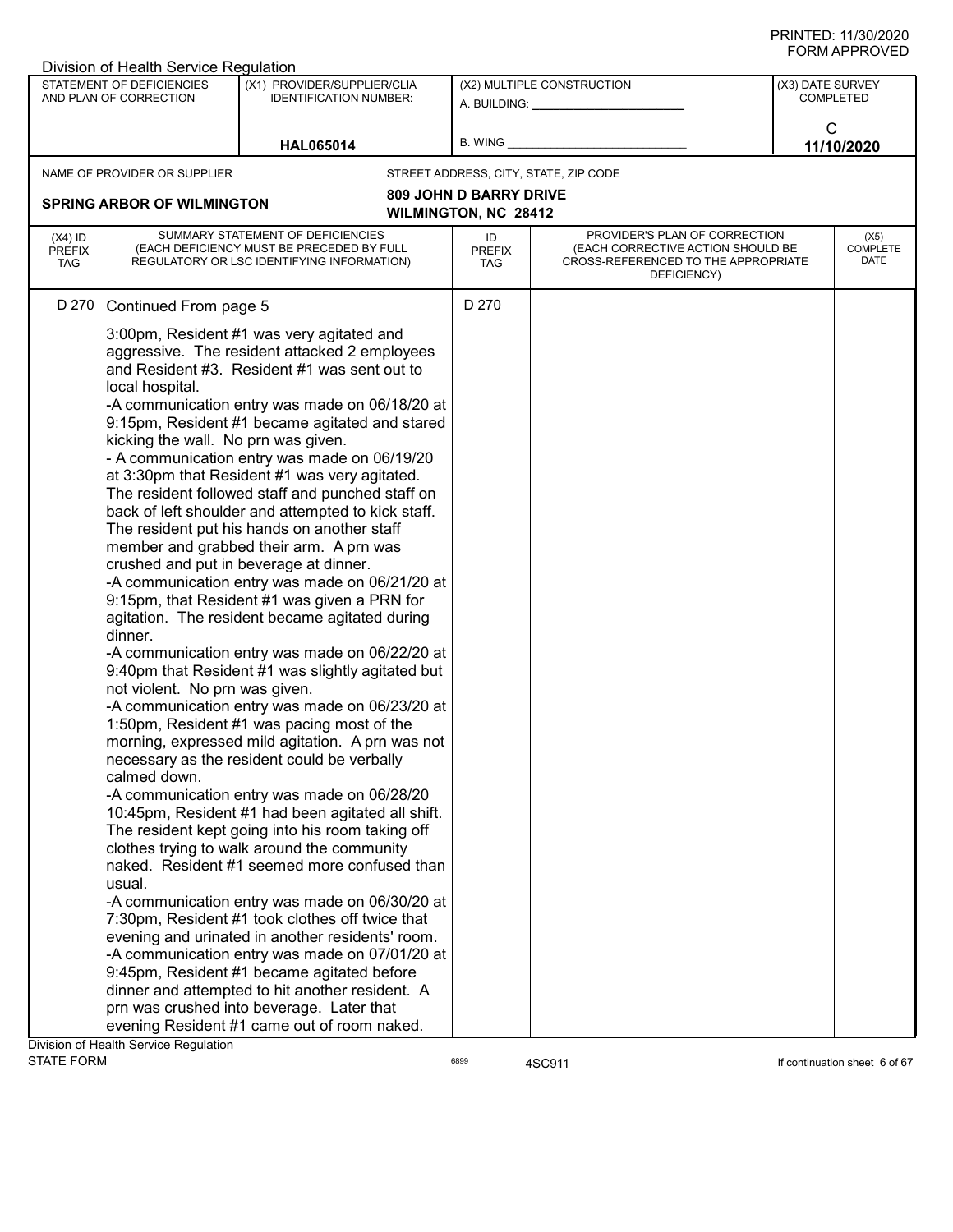| Division of Health Service Regulation    |                                                                                                                                     |                                                                                                                                                                                                                                                                                                                                                                                                                                                                                                                                                                                                                                                                                                                                                                                                                                                                                                                                                                                                                                                                                                                                                                                                                                                                                                                                                                                                                                                                                                                                                                                                                                                                                                                                                                                                                      |                                   |                                                                                                                          |                  |                                 |
|------------------------------------------|-------------------------------------------------------------------------------------------------------------------------------------|----------------------------------------------------------------------------------------------------------------------------------------------------------------------------------------------------------------------------------------------------------------------------------------------------------------------------------------------------------------------------------------------------------------------------------------------------------------------------------------------------------------------------------------------------------------------------------------------------------------------------------------------------------------------------------------------------------------------------------------------------------------------------------------------------------------------------------------------------------------------------------------------------------------------------------------------------------------------------------------------------------------------------------------------------------------------------------------------------------------------------------------------------------------------------------------------------------------------------------------------------------------------------------------------------------------------------------------------------------------------------------------------------------------------------------------------------------------------------------------------------------------------------------------------------------------------------------------------------------------------------------------------------------------------------------------------------------------------------------------------------------------------------------------------------------------------|-----------------------------------|--------------------------------------------------------------------------------------------------------------------------|------------------|---------------------------------|
|                                          | STATEMENT OF DEFICIENCIES<br>AND PLAN OF CORRECTION                                                                                 | (X1) PROVIDER/SUPPLIER/CLIA<br><b>IDENTIFICATION NUMBER:</b>                                                                                                                                                                                                                                                                                                                                                                                                                                                                                                                                                                                                                                                                                                                                                                                                                                                                                                                                                                                                                                                                                                                                                                                                                                                                                                                                                                                                                                                                                                                                                                                                                                                                                                                                                         |                                   | (X2) MULTIPLE CONSTRUCTION                                                                                               | (X3) DATE SURVEY | <b>COMPLETED</b>                |
|                                          |                                                                                                                                     | <b>HAL065014</b>                                                                                                                                                                                                                                                                                                                                                                                                                                                                                                                                                                                                                                                                                                                                                                                                                                                                                                                                                                                                                                                                                                                                                                                                                                                                                                                                                                                                                                                                                                                                                                                                                                                                                                                                                                                                     | B. WING                           |                                                                                                                          | $\mathsf{C}$     | 11/10/2020                      |
|                                          | NAME OF PROVIDER OR SUPPLIER                                                                                                        |                                                                                                                                                                                                                                                                                                                                                                                                                                                                                                                                                                                                                                                                                                                                                                                                                                                                                                                                                                                                                                                                                                                                                                                                                                                                                                                                                                                                                                                                                                                                                                                                                                                                                                                                                                                                                      |                                   | STREET ADDRESS, CITY, STATE, ZIP CODE                                                                                    |                  |                                 |
|                                          |                                                                                                                                     |                                                                                                                                                                                                                                                                                                                                                                                                                                                                                                                                                                                                                                                                                                                                                                                                                                                                                                                                                                                                                                                                                                                                                                                                                                                                                                                                                                                                                                                                                                                                                                                                                                                                                                                                                                                                                      | <b>809 JOHN D BARRY DRIVE</b>     |                                                                                                                          |                  |                                 |
|                                          | <b>SPRING ARBOR OF WILMINGTON</b>                                                                                                   |                                                                                                                                                                                                                                                                                                                                                                                                                                                                                                                                                                                                                                                                                                                                                                                                                                                                                                                                                                                                                                                                                                                                                                                                                                                                                                                                                                                                                                                                                                                                                                                                                                                                                                                                                                                                                      | <b>WILMINGTON, NC 28412</b>       |                                                                                                                          |                  |                                 |
| $(X4)$ ID<br><b>PREFIX</b><br><b>TAG</b> |                                                                                                                                     | SUMMARY STATEMENT OF DEFICIENCIES<br>(EACH DEFICIENCY MUST BE PRECEDED BY FULL<br>REGULATORY OR LSC IDENTIFYING INFORMATION)                                                                                                                                                                                                                                                                                                                                                                                                                                                                                                                                                                                                                                                                                                                                                                                                                                                                                                                                                                                                                                                                                                                                                                                                                                                                                                                                                                                                                                                                                                                                                                                                                                                                                         | ID<br><b>PREFIX</b><br><b>TAG</b> | PROVIDER'S PLAN OF CORRECTION<br>(EACH CORRECTIVE ACTION SHOULD BE<br>CROSS-REFERENCED TO THE APPROPRIATE<br>DEFICIENCY) |                  | (X5)<br><b>COMPLETE</b><br>DATE |
| D 270                                    | Continued From page 6                                                                                                               |                                                                                                                                                                                                                                                                                                                                                                                                                                                                                                                                                                                                                                                                                                                                                                                                                                                                                                                                                                                                                                                                                                                                                                                                                                                                                                                                                                                                                                                                                                                                                                                                                                                                                                                                                                                                                      | D 270                             |                                                                                                                          |                  |                                 |
|                                          | take things out of their rooms.<br>by fax.<br>staff member on floor.<br>became aggressive.<br>attempt to hit the staff in the face. | -A communication entry was made on 07/02/20 at<br>6:30am, Resident #1 had been up all night<br>walking around. The resident became agitated at<br>certain times and kept trying to beat on doors in<br>memory care. The resident went into his room<br>twice and came out completely naked. Staff<br>attempted to give the resident a snack and drink<br>but the resident threw them on the ground. The<br>resident went into other residents' rooms trying to<br>-A communication entry was made on 07/03/20 at<br>6:00am, Resident #1 became very agitated and<br>started throwing laundry out of basket on kitchen<br>counter, picked up shoe, and began hitting table.<br>The resident hit a staff member on arm when<br>they took shoe. The PCP was notified of incident<br>-A communication entry was made on 07/05/20 at<br>10:55pm, Resident #1 was very agitated, spit<br>medications in the face of the Medication Aide<br>(MA), and punched the MA on hand and swung<br>-A communication entry was made on 07/12/20 at<br>6:00am, Resident #1 kept going into other<br>resident's room and trying to wake them up. Staff<br>tried to give resident Ativan (crushed in juice) but<br>resident threw drink on the floor. Resident #1<br>was very aggressive with staff trying to hit them.<br>-A communication entry was made on 07/13/20 at<br>2:00pm, Resident #1 was a little agitated and<br>-A communication entry was made on 07/13/20 at<br>4:00pm, Resident #1 was very agitated at the<br>beginning of shift. A prn was given. Resident #1<br>followed the MA around tried to grab the cups and<br>binders off the medication cart. When staff<br>attempted to escort the resident to his room, the<br>resident grabbed the MA's arm and tried to push<br>the MA back. Resident #1 made a fist and |                                   |                                                                                                                          |                  |                                 |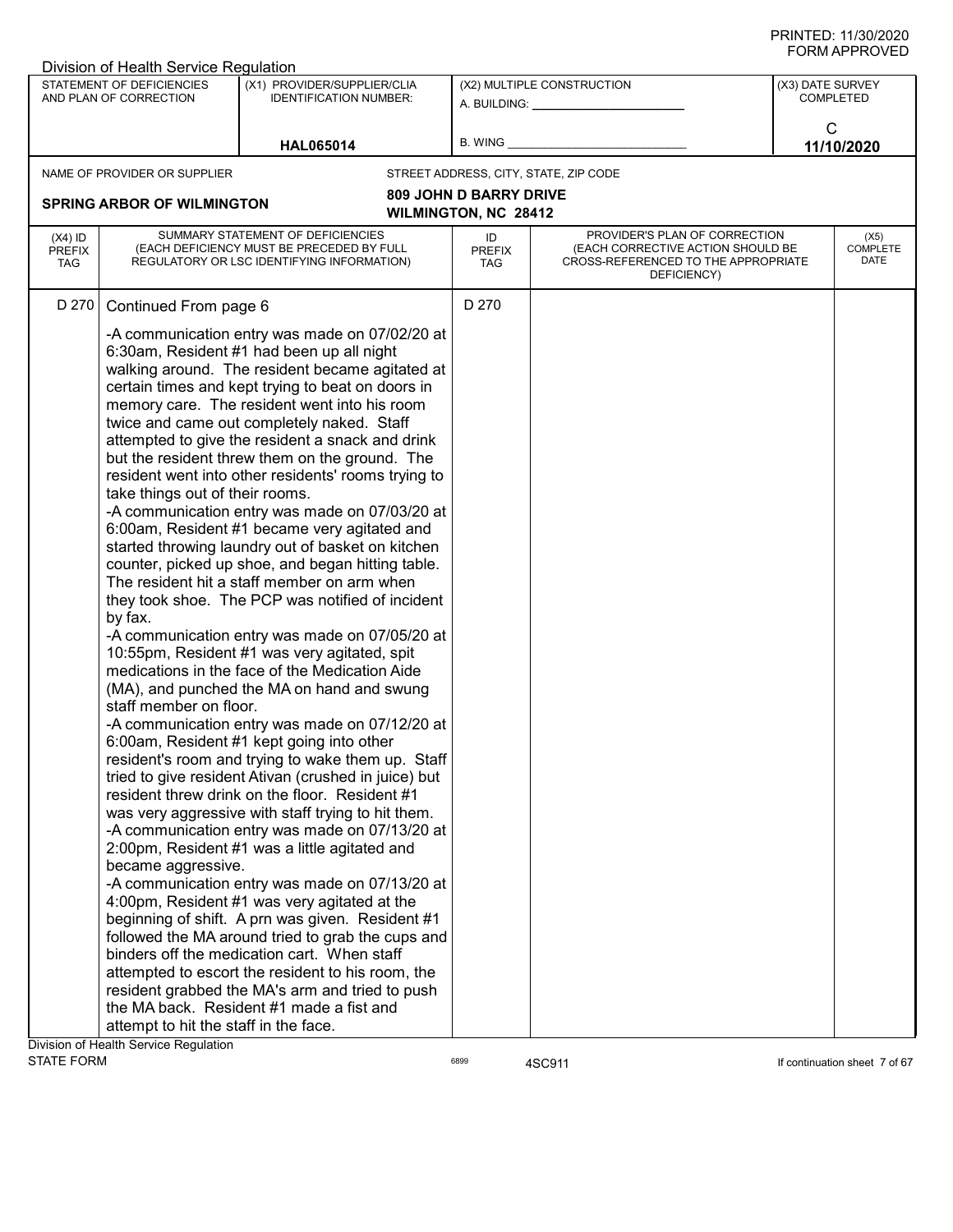| STATEMENT OF DEFICIENCIES<br>(X1) PROVIDER/SUPPLIER/CLIA<br>(X2) MULTIPLE CONSTRUCTION<br>(X3) DATE SURVEY<br><b>COMPLETED</b><br>AND PLAN OF CORRECTION<br><b>IDENTIFICATION NUMBER:</b><br>A. BUILDING: A.                                                                                                                                                                                                                                                                                                                                                                                                                                                                                                                                                                                                                                                                                                                                                                                                                                                                                                                                                                                                                                                                                                                                                                                                                                                                                                                                                                                                                                                                                                                                                                                                                                                                                                                                                           |                                 |
|------------------------------------------------------------------------------------------------------------------------------------------------------------------------------------------------------------------------------------------------------------------------------------------------------------------------------------------------------------------------------------------------------------------------------------------------------------------------------------------------------------------------------------------------------------------------------------------------------------------------------------------------------------------------------------------------------------------------------------------------------------------------------------------------------------------------------------------------------------------------------------------------------------------------------------------------------------------------------------------------------------------------------------------------------------------------------------------------------------------------------------------------------------------------------------------------------------------------------------------------------------------------------------------------------------------------------------------------------------------------------------------------------------------------------------------------------------------------------------------------------------------------------------------------------------------------------------------------------------------------------------------------------------------------------------------------------------------------------------------------------------------------------------------------------------------------------------------------------------------------------------------------------------------------------------------------------------------------|---------------------------------|
|                                                                                                                                                                                                                                                                                                                                                                                                                                                                                                                                                                                                                                                                                                                                                                                                                                                                                                                                                                                                                                                                                                                                                                                                                                                                                                                                                                                                                                                                                                                                                                                                                                                                                                                                                                                                                                                                                                                                                                        |                                 |
| C<br>B. WING<br>11/10/2020<br><b>HAL065014</b>                                                                                                                                                                                                                                                                                                                                                                                                                                                                                                                                                                                                                                                                                                                                                                                                                                                                                                                                                                                                                                                                                                                                                                                                                                                                                                                                                                                                                                                                                                                                                                                                                                                                                                                                                                                                                                                                                                                         |                                 |
| NAME OF PROVIDER OR SUPPLIER<br>STREET ADDRESS, CITY, STATE, ZIP CODE                                                                                                                                                                                                                                                                                                                                                                                                                                                                                                                                                                                                                                                                                                                                                                                                                                                                                                                                                                                                                                                                                                                                                                                                                                                                                                                                                                                                                                                                                                                                                                                                                                                                                                                                                                                                                                                                                                  |                                 |
| <b>809 JOHN D BARRY DRIVE</b><br><b>SPRING ARBOR OF WILMINGTON</b>                                                                                                                                                                                                                                                                                                                                                                                                                                                                                                                                                                                                                                                                                                                                                                                                                                                                                                                                                                                                                                                                                                                                                                                                                                                                                                                                                                                                                                                                                                                                                                                                                                                                                                                                                                                                                                                                                                     |                                 |
| <b>WILMINGTON, NC 28412</b>                                                                                                                                                                                                                                                                                                                                                                                                                                                                                                                                                                                                                                                                                                                                                                                                                                                                                                                                                                                                                                                                                                                                                                                                                                                                                                                                                                                                                                                                                                                                                                                                                                                                                                                                                                                                                                                                                                                                            |                                 |
| PROVIDER'S PLAN OF CORRECTION<br>SUMMARY STATEMENT OF DEFICIENCIES<br>$(X4)$ ID<br>ID<br>(EACH DEFICIENCY MUST BE PRECEDED BY FULL<br>(EACH CORRECTIVE ACTION SHOULD BE<br><b>PREFIX</b><br><b>PREFIX</b><br>REGULATORY OR LSC IDENTIFYING INFORMATION)<br>CROSS-REFERENCED TO THE APPROPRIATE<br><b>TAG</b><br>TAG<br>DEFICIENCY)                                                                                                                                                                                                                                                                                                                                                                                                                                                                                                                                                                                                                                                                                                                                                                                                                                                                                                                                                                                                                                                                                                                                                                                                                                                                                                                                                                                                                                                                                                                                                                                                                                     | (X5)<br><b>COMPLETE</b><br>DATE |
| D 270<br>D 270<br>Continued From page 7                                                                                                                                                                                                                                                                                                                                                                                                                                                                                                                                                                                                                                                                                                                                                                                                                                                                                                                                                                                                                                                                                                                                                                                                                                                                                                                                                                                                                                                                                                                                                                                                                                                                                                                                                                                                                                                                                                                                |                                 |
| -A communication entry was made on 07/14/20 at<br>2:30pm, Resident #1 became agitated and<br>aggressive around 2:00pm and did not want to<br>cooperate. The resident took 2:00pm<br>medications. Resident #1 pushed the sofa in the<br>living room into another resident that was sitting<br>down. When Resident #1 was asked to stop, the<br>resident charged at the MA and went outside.<br>When Resident #1 came back in, the resident<br>grabbed a wheelchair and tried to chase others.<br>-A communication entry was made on 07/16/20 at<br>6:30am, Resident #1 was up around 2:00am and<br>very irritated. The resident kept going into other<br>residents' rooms. When staff tried to redirect the<br>resident he would try to hit staff. Resident #1<br>went into the dining room and urinated on the<br>floor and went back to bed at 2:45am.<br>-A communication entry was made on 07/19/20 at<br>9:00pm, Resident #1 was physically violent<br>toward staff. The resident walked around<br>agitated and attempted to hit other residents as<br>well. The resident walked in and out of other<br>resident's rooms with items. Emergency Medical<br>Services (EMS) was called but did not take<br>resident to hospital. The PCP was notified.<br>-A communication entry was made on 07/22/20 at<br>4:00pm, Resident #1 continued to show signs of<br>aggression, undressing and wandering in other<br>resident's rooms. The PCP was notified about<br>aggression.<br>-A communication entry was made on 08/12/20 at<br>2:45pm, Resident #1 waked around the MCU<br>pushing chairs around all shift, in and out of other<br>resident's rooms, and undressing throughout<br>shift. The resident was not easily directed.<br>-A communication entry was made on 08/14/20 at<br>2:40pm, Resident #1 was combative with staff<br>and continued to spit on floor.<br>-A communication entry was made on 08/19/20 at<br>3:00pm, Resident #1 was very aggressive and |                                 |
| Division of Health Service Regulation                                                                                                                                                                                                                                                                                                                                                                                                                                                                                                                                                                                                                                                                                                                                                                                                                                                                                                                                                                                                                                                                                                                                                                                                                                                                                                                                                                                                                                                                                                                                                                                                                                                                                                                                                                                                                                                                                                                                  |                                 |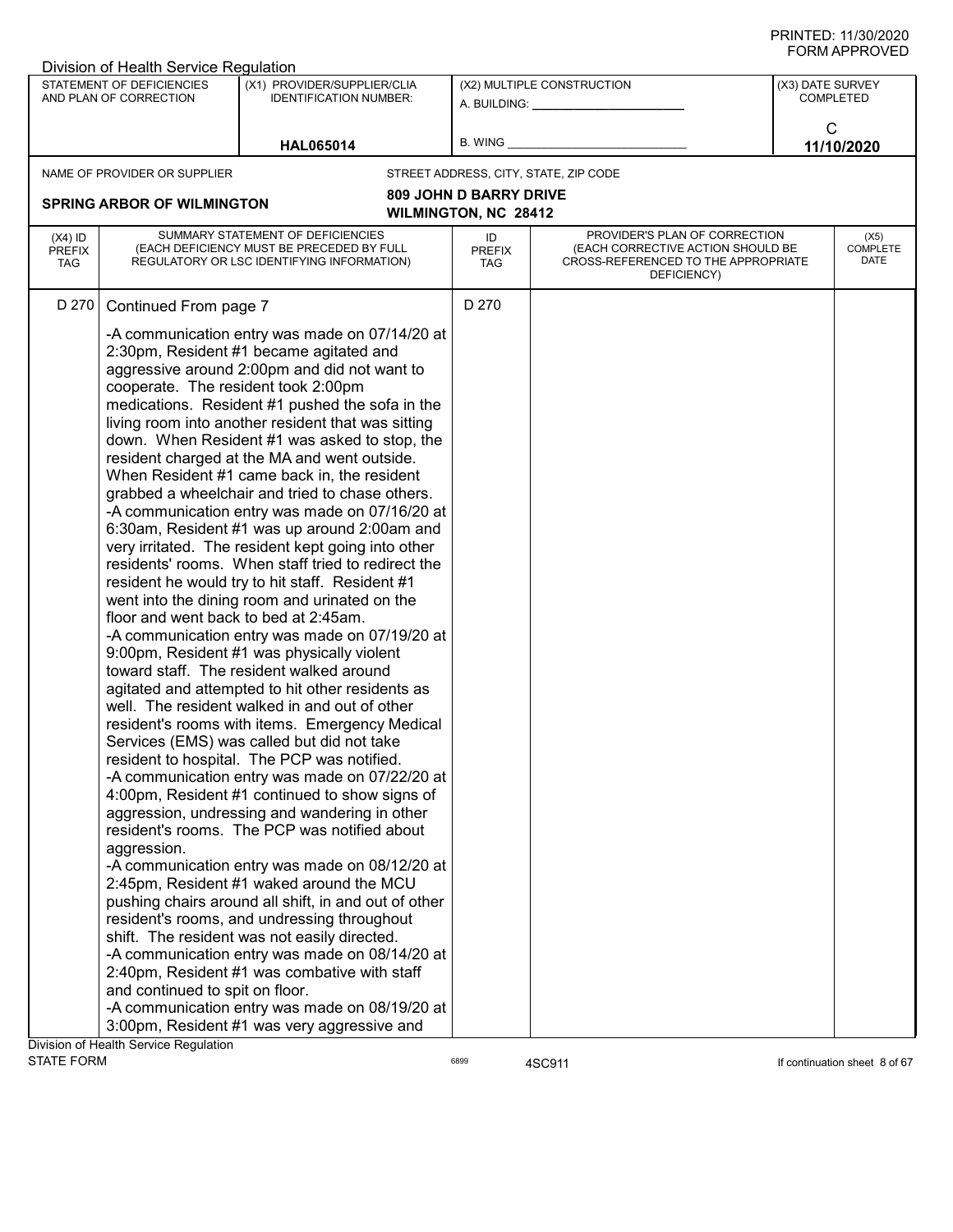| STATEMENT OF DEFICIENCIES<br>(X1) PROVIDER/SUPPLIER/CLIA<br>(X2) MULTIPLE CONSTRUCTION<br>(X3) DATE SURVEY<br><b>COMPLETED</b><br>AND PLAN OF CORRECTION<br><b>IDENTIFICATION NUMBER:</b><br>A. BUILDING: A. BUILDING:<br>C<br>B. WING<br>11/10/2020<br><b>HAL065014</b><br>NAME OF PROVIDER OR SUPPLIER<br>STREET ADDRESS, CITY, STATE, ZIP CODE<br><b>809 JOHN D BARRY DRIVE</b><br><b>SPRING ARBOR OF WILMINGTON</b><br><b>WILMINGTON, NC 28412</b><br>PROVIDER'S PLAN OF CORRECTION<br>SUMMARY STATEMENT OF DEFICIENCIES<br>$(X4)$ ID<br>ID<br>(X5)<br><b>COMPLETE</b><br>(EACH DEFICIENCY MUST BE PRECEDED BY FULL<br>(EACH CORRECTIVE ACTION SHOULD BE<br><b>PREFIX</b><br><b>PREFIX</b><br>DATE<br>REGULATORY OR LSC IDENTIFYING INFORMATION)<br>CROSS-REFERENCED TO THE APPROPRIATE<br><b>TAG</b><br>TAG<br>DEFICIENCY)<br>D 270<br>D 270<br>Continued From page 8<br>combative with staff and residents. The resident<br>tried to grab other resident's food out of their<br>plates.<br>-A communication entry was made on 08/22/20 at<br>2:00pm, Resident #1 refused to use restroom but<br>continued to urinate on dining room floor.<br>Resident #1 got physical with another resident<br>multiple times throughout the day.<br>-A communication entry was made on 08/22/20 at<br>8:00pm, Resident #1 was combative with staff<br>and tried to kick staff. Resident #1 tried to fight<br>other residents. The resident was found sleep in<br>another resident's bed.<br>-A communication entry was made on 08/24/20<br>during the 3:00pm to 11:00pm shift, Resident #1<br>was sent out to the emergency room. The<br>resident was combative with staff.<br>-A communication entry was made on 08/27/20 at<br>2:00pm, that a phone conference with the PCP,<br>the resident's Responsible Party(RP), the<br>Administrator, and the Resident Care Director<br>was held to discuss Resident #1's increased<br>behaviors. The resident's medications were<br>reviewed. The PCP agreed to discontinue the<br>Haldol (used to treat schizophrenia) and<br>Citalopram (used to treat depression). The<br>resident was given a new order for Zoloft (used to<br>treat depression) 50mg every day and Risperdal<br>0.25mg twice daily. Resident #1's RP requested<br>that staff call RP when the resident became<br>aggressive so the RP could pick the resident up<br>to help calm the resident down. All staff working<br>with Resident #1 was aware of the RP's requests.<br>Staff to continue to monitor and PCP will follow up<br>with Resident #1 in two weeks (09/10/20) to<br>review behaviors and medication (change<br>effectiveness).<br>- A communication entry was made on 09/02/20<br>at 2:00pm, Resident #1 was agitated. The<br>resident's RP was called and the resident calmed | Division of Health Service Regulation |  |  |  |
|-----------------------------------------------------------------------------------------------------------------------------------------------------------------------------------------------------------------------------------------------------------------------------------------------------------------------------------------------------------------------------------------------------------------------------------------------------------------------------------------------------------------------------------------------------------------------------------------------------------------------------------------------------------------------------------------------------------------------------------------------------------------------------------------------------------------------------------------------------------------------------------------------------------------------------------------------------------------------------------------------------------------------------------------------------------------------------------------------------------------------------------------------------------------------------------------------------------------------------------------------------------------------------------------------------------------------------------------------------------------------------------------------------------------------------------------------------------------------------------------------------------------------------------------------------------------------------------------------------------------------------------------------------------------------------------------------------------------------------------------------------------------------------------------------------------------------------------------------------------------------------------------------------------------------------------------------------------------------------------------------------------------------------------------------------------------------------------------------------------------------------------------------------------------------------------------------------------------------------------------------------------------------------------------------------------------------------------------------------------------------------------------------------------------------------------------------------------------------------------------------------------------------------------------------------------------------------------------------------------------------------------------------------------------------------------------------------------------------------------------------------------------------------------------------------|---------------------------------------|--|--|--|
|                                                                                                                                                                                                                                                                                                                                                                                                                                                                                                                                                                                                                                                                                                                                                                                                                                                                                                                                                                                                                                                                                                                                                                                                                                                                                                                                                                                                                                                                                                                                                                                                                                                                                                                                                                                                                                                                                                                                                                                                                                                                                                                                                                                                                                                                                                                                                                                                                                                                                                                                                                                                                                                                                                                                                                                                     |                                       |  |  |  |
|                                                                                                                                                                                                                                                                                                                                                                                                                                                                                                                                                                                                                                                                                                                                                                                                                                                                                                                                                                                                                                                                                                                                                                                                                                                                                                                                                                                                                                                                                                                                                                                                                                                                                                                                                                                                                                                                                                                                                                                                                                                                                                                                                                                                                                                                                                                                                                                                                                                                                                                                                                                                                                                                                                                                                                                                     |                                       |  |  |  |
|                                                                                                                                                                                                                                                                                                                                                                                                                                                                                                                                                                                                                                                                                                                                                                                                                                                                                                                                                                                                                                                                                                                                                                                                                                                                                                                                                                                                                                                                                                                                                                                                                                                                                                                                                                                                                                                                                                                                                                                                                                                                                                                                                                                                                                                                                                                                                                                                                                                                                                                                                                                                                                                                                                                                                                                                     |                                       |  |  |  |
|                                                                                                                                                                                                                                                                                                                                                                                                                                                                                                                                                                                                                                                                                                                                                                                                                                                                                                                                                                                                                                                                                                                                                                                                                                                                                                                                                                                                                                                                                                                                                                                                                                                                                                                                                                                                                                                                                                                                                                                                                                                                                                                                                                                                                                                                                                                                                                                                                                                                                                                                                                                                                                                                                                                                                                                                     |                                       |  |  |  |
|                                                                                                                                                                                                                                                                                                                                                                                                                                                                                                                                                                                                                                                                                                                                                                                                                                                                                                                                                                                                                                                                                                                                                                                                                                                                                                                                                                                                                                                                                                                                                                                                                                                                                                                                                                                                                                                                                                                                                                                                                                                                                                                                                                                                                                                                                                                                                                                                                                                                                                                                                                                                                                                                                                                                                                                                     |                                       |  |  |  |
|                                                                                                                                                                                                                                                                                                                                                                                                                                                                                                                                                                                                                                                                                                                                                                                                                                                                                                                                                                                                                                                                                                                                                                                                                                                                                                                                                                                                                                                                                                                                                                                                                                                                                                                                                                                                                                                                                                                                                                                                                                                                                                                                                                                                                                                                                                                                                                                                                                                                                                                                                                                                                                                                                                                                                                                                     |                                       |  |  |  |
|                                                                                                                                                                                                                                                                                                                                                                                                                                                                                                                                                                                                                                                                                                                                                                                                                                                                                                                                                                                                                                                                                                                                                                                                                                                                                                                                                                                                                                                                                                                                                                                                                                                                                                                                                                                                                                                                                                                                                                                                                                                                                                                                                                                                                                                                                                                                                                                                                                                                                                                                                                                                                                                                                                                                                                                                     |                                       |  |  |  |
|                                                                                                                                                                                                                                                                                                                                                                                                                                                                                                                                                                                                                                                                                                                                                                                                                                                                                                                                                                                                                                                                                                                                                                                                                                                                                                                                                                                                                                                                                                                                                                                                                                                                                                                                                                                                                                                                                                                                                                                                                                                                                                                                                                                                                                                                                                                                                                                                                                                                                                                                                                                                                                                                                                                                                                                                     |                                       |  |  |  |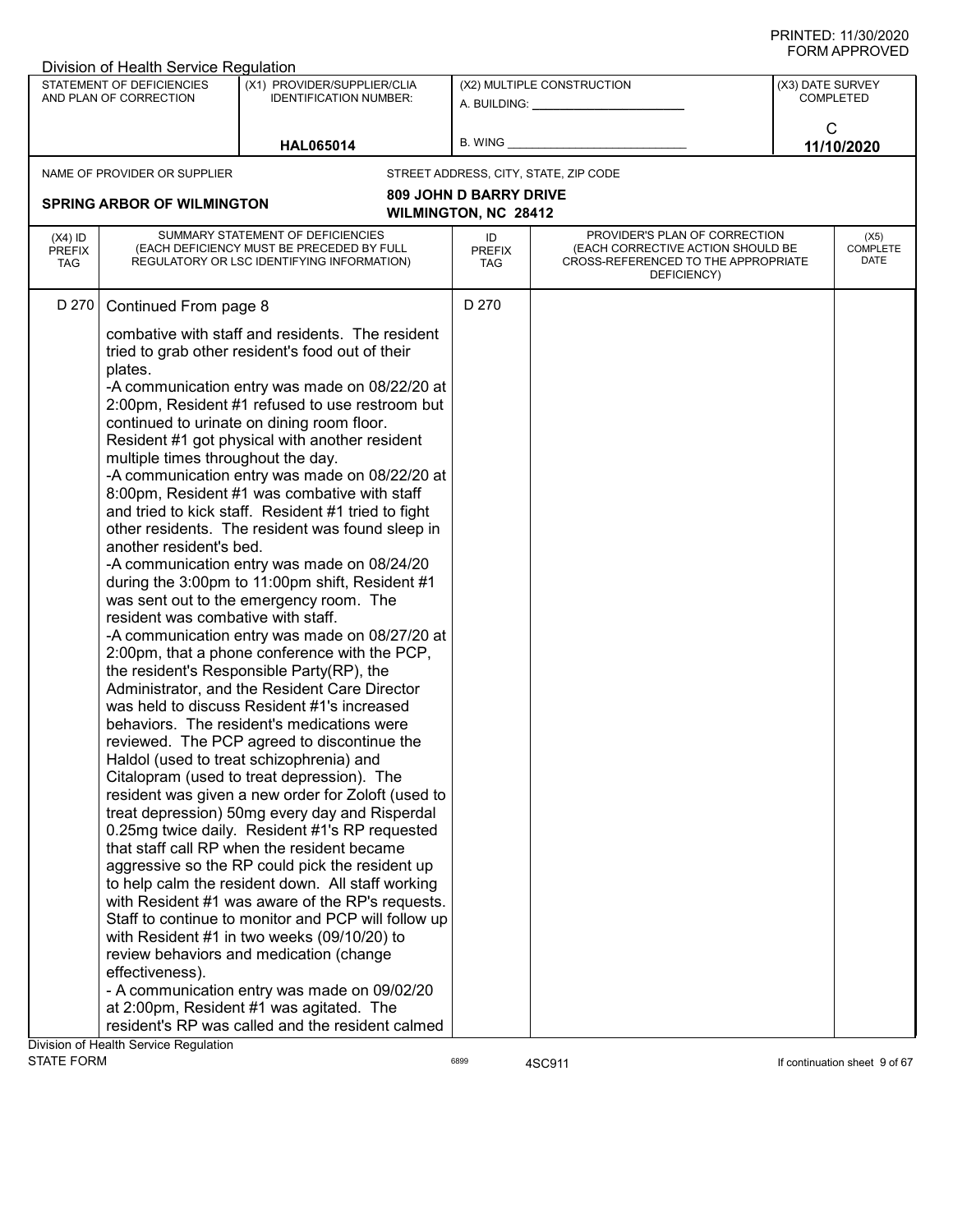| STATEMENT OF DEFICIENCIES<br>(X1) PROVIDER/SUPPLIER/CLIA<br>(X2) MULTIPLE CONSTRUCTION<br>(X3) DATE SURVEY<br><b>COMPLETED</b><br>AND PLAN OF CORRECTION<br><b>IDENTIFICATION NUMBER:</b><br>A. BUILDING: A. BUILDING:<br>C<br>B. WING<br>11/10/2020<br><b>HAL065014</b><br>NAME OF PROVIDER OR SUPPLIER<br>STREET ADDRESS, CITY, STATE, ZIP CODE<br><b>809 JOHN D BARRY DRIVE</b><br><b>SPRING ARBOR OF WILMINGTON</b><br><b>WILMINGTON, NC 28412</b><br>SUMMARY STATEMENT OF DEFICIENCIES<br>PROVIDER'S PLAN OF CORRECTION<br>$(X4)$ ID<br>ID<br>(EACH DEFICIENCY MUST BE PRECEDED BY FULL<br>(EACH CORRECTIVE ACTION SHOULD BE<br><b>PREFIX</b><br><b>PREFIX</b><br>REGULATORY OR LSC IDENTIFYING INFORMATION)<br>CROSS-REFERENCED TO THE APPROPRIATE<br><b>TAG</b><br>TAG<br>DEFICIENCY)<br>D 270<br>D 270<br>Continued From page 9<br>down.<br>-A communication entry was made on 09/02/20 at<br>5:00pm, Resident #1 tried to fight staff. The<br>resident's RP was called and came to the facility                                                                                                                                                                                                                                                                                                                                                                                                                                                                                                                                                                                            | Division of Health Service Regulation |                                 |
|-----------------------------------------------------------------------------------------------------------------------------------------------------------------------------------------------------------------------------------------------------------------------------------------------------------------------------------------------------------------------------------------------------------------------------------------------------------------------------------------------------------------------------------------------------------------------------------------------------------------------------------------------------------------------------------------------------------------------------------------------------------------------------------------------------------------------------------------------------------------------------------------------------------------------------------------------------------------------------------------------------------------------------------------------------------------------------------------------------------------------------------------------------------------------------------------------------------------------------------------------------------------------------------------------------------------------------------------------------------------------------------------------------------------------------------------------------------------------------------------------------------------------------------------------------------------------------------------------------|---------------------------------------|---------------------------------|
|                                                                                                                                                                                                                                                                                                                                                                                                                                                                                                                                                                                                                                                                                                                                                                                                                                                                                                                                                                                                                                                                                                                                                                                                                                                                                                                                                                                                                                                                                                                                                                                                     |                                       |                                 |
|                                                                                                                                                                                                                                                                                                                                                                                                                                                                                                                                                                                                                                                                                                                                                                                                                                                                                                                                                                                                                                                                                                                                                                                                                                                                                                                                                                                                                                                                                                                                                                                                     |                                       |                                 |
|                                                                                                                                                                                                                                                                                                                                                                                                                                                                                                                                                                                                                                                                                                                                                                                                                                                                                                                                                                                                                                                                                                                                                                                                                                                                                                                                                                                                                                                                                                                                                                                                     |                                       |                                 |
|                                                                                                                                                                                                                                                                                                                                                                                                                                                                                                                                                                                                                                                                                                                                                                                                                                                                                                                                                                                                                                                                                                                                                                                                                                                                                                                                                                                                                                                                                                                                                                                                     |                                       |                                 |
|                                                                                                                                                                                                                                                                                                                                                                                                                                                                                                                                                                                                                                                                                                                                                                                                                                                                                                                                                                                                                                                                                                                                                                                                                                                                                                                                                                                                                                                                                                                                                                                                     |                                       | (X5)<br><b>COMPLETE</b><br>DATE |
| to calm the resident down. Resident #1 tried to<br>fight his RP.<br>-A communication entry was made on 09/06/20 at<br>7:20am, Resident #1 was seen by a staff member<br>walking out of Resident #2's room into the<br>bathroom washing hands. Resident #1 had<br>assaulted the resident who resided in Room #5.<br>-A communication entry was made on 09/06/20 at<br>2:15pm, Resident #1's RP came to the facility and<br>took the resident to the emergency room for<br>involuntary commitment, which was not<br>successful.<br>-A communication entry was made on 09/06/20 at<br>5:30pm, Resident #1's RP stayed with Resident<br>#1 for the night after the resident came back from<br>the hospital on 09/06/20.<br>-A communication entry was made on 09/07/20<br>at 6:05am, staff went to care for Resident #1<br>around 3:00am. The resident became<br>aggressive and started punching the bed and<br>hitting RP. The RP calmed the resident down<br>enough to get the resident to go back to bed.<br>-A communication entry was made on 09/08/20 at<br>2:00pm, Resident #1 was agitated, prn Ativan<br>given. The resident spit out PRN medication on<br>the MA.<br>-A communication entry was made on 09/08/20 at<br>3:30pm, Resident #1 left with RP to go to the<br>hospital to be admitted.<br>Review of Shift to Shift Reports for Resident #1<br>revealed:<br>-On 08/31/20 (3:00p to 11:00pm shift), it was<br>noted to call RP for Resident #1 if the resident<br>started having bad behaviors- call RP to get the<br>resident to calm down.<br>Division of Health Service Regulation |                                       |                                 |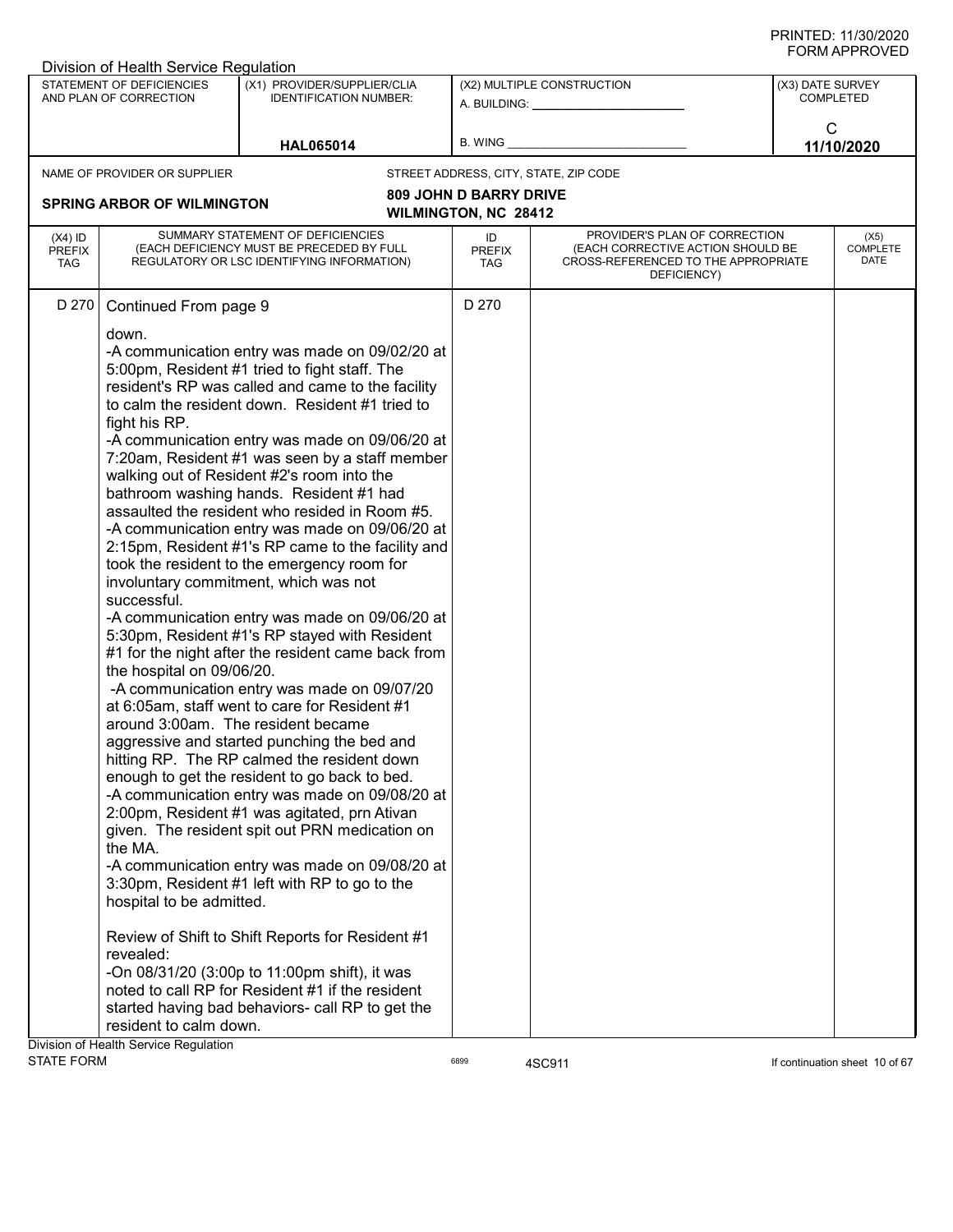|                                          | Division of Health Service Regulation                                                                                                                                                                                                                                                                                                                                                                                                                                                         |                                                                                                                                                                                                                                                                                                                                                                                                                                                                                                                                                                                                                                                                                                                                                                                                                                                                                                                                                                                                                                                                                                                                                                                      |                                                              |                                                                                                                          |                                      |  |
|------------------------------------------|-----------------------------------------------------------------------------------------------------------------------------------------------------------------------------------------------------------------------------------------------------------------------------------------------------------------------------------------------------------------------------------------------------------------------------------------------------------------------------------------------|--------------------------------------------------------------------------------------------------------------------------------------------------------------------------------------------------------------------------------------------------------------------------------------------------------------------------------------------------------------------------------------------------------------------------------------------------------------------------------------------------------------------------------------------------------------------------------------------------------------------------------------------------------------------------------------------------------------------------------------------------------------------------------------------------------------------------------------------------------------------------------------------------------------------------------------------------------------------------------------------------------------------------------------------------------------------------------------------------------------------------------------------------------------------------------------|--------------------------------------------------------------|--------------------------------------------------------------------------------------------------------------------------|--------------------------------------|--|
|                                          | STATEMENT OF DEFICIENCIES<br>AND PLAN OF CORRECTION                                                                                                                                                                                                                                                                                                                                                                                                                                           | (X1) PROVIDER/SUPPLIER/CLIA<br><b>IDENTIFICATION NUMBER:</b>                                                                                                                                                                                                                                                                                                                                                                                                                                                                                                                                                                                                                                                                                                                                                                                                                                                                                                                                                                                                                                                                                                                         |                                                              | (X2) MULTIPLE CONSTRUCTION<br>A. BUILDING: A. BUILDING:                                                                  | (X3) DATE SURVEY<br><b>COMPLETED</b> |  |
|                                          |                                                                                                                                                                                                                                                                                                                                                                                                                                                                                               | <b>HAL065014</b>                                                                                                                                                                                                                                                                                                                                                                                                                                                                                                                                                                                                                                                                                                                                                                                                                                                                                                                                                                                                                                                                                                                                                                     | B. WING                                                      |                                                                                                                          | C<br>11/10/2020                      |  |
|                                          | NAME OF PROVIDER OR SUPPLIER                                                                                                                                                                                                                                                                                                                                                                                                                                                                  |                                                                                                                                                                                                                                                                                                                                                                                                                                                                                                                                                                                                                                                                                                                                                                                                                                                                                                                                                                                                                                                                                                                                                                                      |                                                              | STREET ADDRESS, CITY, STATE, ZIP CODE                                                                                    |                                      |  |
|                                          | <b>SPRING ARBOR OF WILMINGTON</b>                                                                                                                                                                                                                                                                                                                                                                                                                                                             |                                                                                                                                                                                                                                                                                                                                                                                                                                                                                                                                                                                                                                                                                                                                                                                                                                                                                                                                                                                                                                                                                                                                                                                      | <b>809 JOHN D BARRY DRIVE</b><br><b>WILMINGTON, NC 28412</b> |                                                                                                                          |                                      |  |
| $(X4)$ ID<br><b>PREFIX</b><br><b>TAG</b> |                                                                                                                                                                                                                                                                                                                                                                                                                                                                                               | SUMMARY STATEMENT OF DEFICIENCIES<br>(EACH DEFICIENCY MUST BE PRECEDED BY FULL<br>REGULATORY OR LSC IDENTIFYING INFORMATION)                                                                                                                                                                                                                                                                                                                                                                                                                                                                                                                                                                                                                                                                                                                                                                                                                                                                                                                                                                                                                                                         | ID<br><b>PREFIX</b><br>TAG                                   | PROVIDER'S PLAN OF CORRECTION<br>(EACH CORRECTIVE ACTION SHOULD BE<br>CROSS-REFERENCED TO THE APPROPRIATE<br>DEFICIENCY) | (X5)<br><b>COMPLETE</b><br>DATE      |  |
| D 270                                    | Continued From page 10<br>#1 was agitated.<br>Resident #1 tried to fight RP.<br>took off clothes.<br>hospital.<br>#1 received a new medication order.<br>resident's beds.<br>#1 assaulted Resident #2.<br>#1 went to the hospital with RP.<br>#1's RP in with resident.<br>report dated 06/18/20 revealed:<br>as agitation.<br>aggressive towards staff.<br>-Resident #1 had increased agitation.<br>dementia with agitation.<br>with no new orders.<br>Division of Health Service Regulation | -On 09/02/20 (7:00am to 3:00pm shift), Resident<br>-On 09/02/20 (3:00pm to 11:00pm shift), Resident<br>#1 fought staff. Resident #1's Responsible Party<br>(RP) was called and came to the facility.<br>-On 09/03/20 (7:00am to 3:00pm shift), Resident<br>-On 09/03/20 (3:00pm to 11:00pm shift), Resident<br>#1 threw up, had loose stool, and would not keep<br>clothes on. Resident #1 was sent out to the<br>-On 09/04/20 (7:00am to 3:00pm shift), Resident<br>-On 09/04/20 (3:00pm to 11:00pm shift), Resident<br>#1 took off clothes and was laying in other<br>-On 09/05/20 (11:00pm to 7:00am shift), Resident<br>-On 09/06/20 (7:00am to 3:00pm shift), Resident<br>-On 09/06/20 (3:00pm to 11:00pm shift), Resident<br>#1 was back at the facility at 5:30pm. Resident<br>-On 09/06/20 (11:00pm to 7:00am shift), Resident<br>#1's RP stayed the night with the resident.<br>Review of Resident #1's emergency room (ER)<br>-Resident #1's chief complaint was documented<br>-Resident #1 was agitated that morning at facility<br>where the resident had been physically<br>-The final impression was documented as<br>-Resident #1 was discharged back to the facility | D 270                                                        |                                                                                                                          |                                      |  |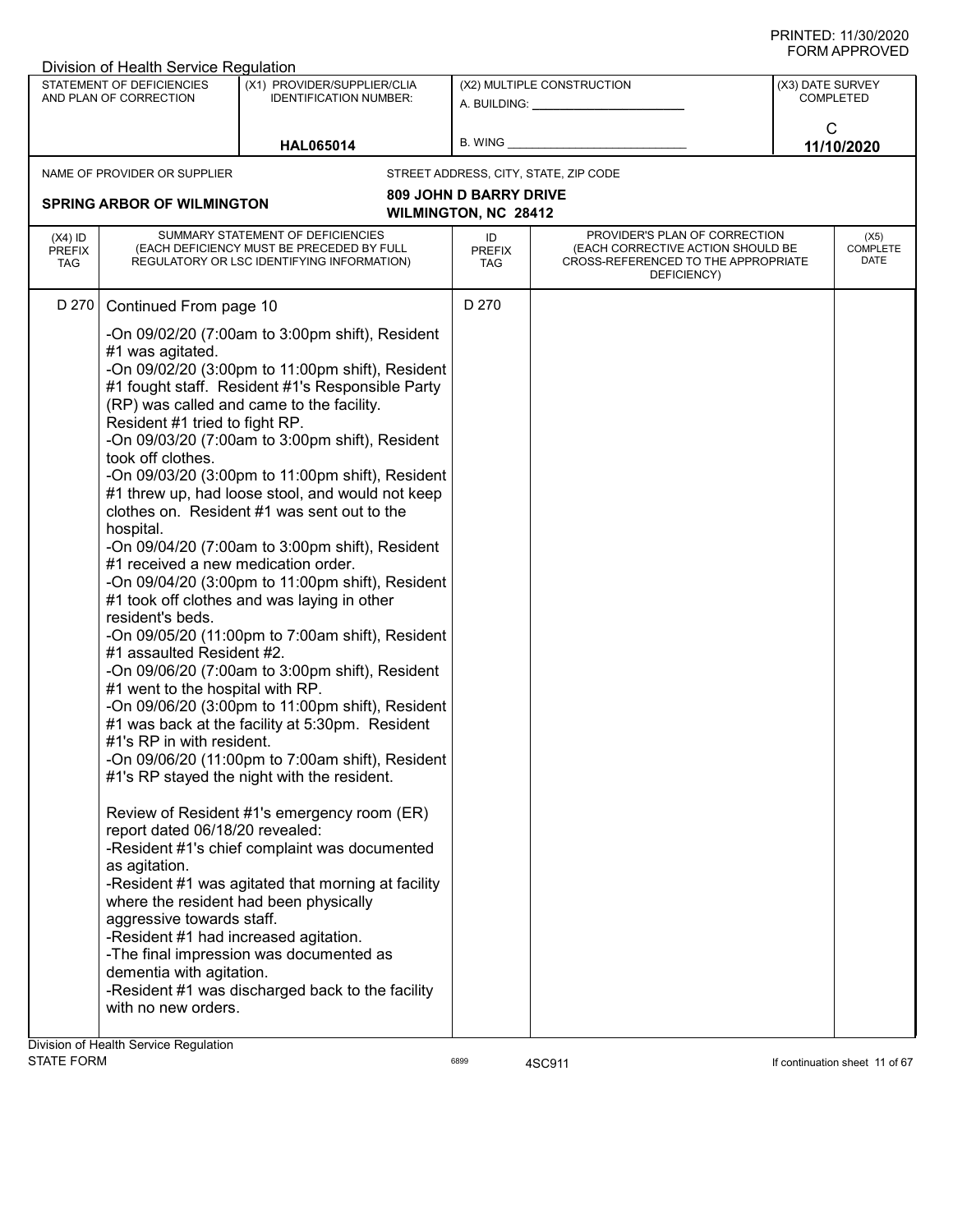|                                          | Division of Health Service Regulation                                                                                                                                                                                                                                                                                                                                                     |                                                                                                                                                                                                                                                                                                                                                                                                                                                                                                                                                                                                                                                                                                                                                                                                                                                                                                                                             |                                   |                                                                                                                                               |                  |                                 |
|------------------------------------------|-------------------------------------------------------------------------------------------------------------------------------------------------------------------------------------------------------------------------------------------------------------------------------------------------------------------------------------------------------------------------------------------|---------------------------------------------------------------------------------------------------------------------------------------------------------------------------------------------------------------------------------------------------------------------------------------------------------------------------------------------------------------------------------------------------------------------------------------------------------------------------------------------------------------------------------------------------------------------------------------------------------------------------------------------------------------------------------------------------------------------------------------------------------------------------------------------------------------------------------------------------------------------------------------------------------------------------------------------|-----------------------------------|-----------------------------------------------------------------------------------------------------------------------------------------------|------------------|---------------------------------|
|                                          | STATEMENT OF DEFICIENCIES<br>AND PLAN OF CORRECTION                                                                                                                                                                                                                                                                                                                                       | (X1) PROVIDER/SUPPLIER/CLIA<br><b>IDENTIFICATION NUMBER:</b>                                                                                                                                                                                                                                                                                                                                                                                                                                                                                                                                                                                                                                                                                                                                                                                                                                                                                |                                   | (X2) MULTIPLE CONSTRUCTION<br>A. BUILDING: A AND AND A STREAM OF THE STREAM OF THE STREAM OF THE STREAM OF THE STREAM OF THE STREAM OF THE ST | (X3) DATE SURVEY | <b>COMPLETED</b>                |
|                                          |                                                                                                                                                                                                                                                                                                                                                                                           | <b>HAL065014</b>                                                                                                                                                                                                                                                                                                                                                                                                                                                                                                                                                                                                                                                                                                                                                                                                                                                                                                                            | B. WING                           |                                                                                                                                               | $\mathsf{C}$     | 11/10/2020                      |
|                                          | NAME OF PROVIDER OR SUPPLIER                                                                                                                                                                                                                                                                                                                                                              |                                                                                                                                                                                                                                                                                                                                                                                                                                                                                                                                                                                                                                                                                                                                                                                                                                                                                                                                             |                                   | STREET ADDRESS, CITY, STATE, ZIP CODE                                                                                                         |                  |                                 |
|                                          |                                                                                                                                                                                                                                                                                                                                                                                           |                                                                                                                                                                                                                                                                                                                                                                                                                                                                                                                                                                                                                                                                                                                                                                                                                                                                                                                                             | <b>809 JOHN D BARRY DRIVE</b>     |                                                                                                                                               |                  |                                 |
|                                          | <b>SPRING ARBOR OF WILMINGTON</b>                                                                                                                                                                                                                                                                                                                                                         |                                                                                                                                                                                                                                                                                                                                                                                                                                                                                                                                                                                                                                                                                                                                                                                                                                                                                                                                             | <b>WILMINGTON, NC 28412</b>       |                                                                                                                                               |                  |                                 |
| $(X4)$ ID<br><b>PREFIX</b><br><b>TAG</b> |                                                                                                                                                                                                                                                                                                                                                                                           | SUMMARY STATEMENT OF DEFICIENCIES<br>(EACH DEFICIENCY MUST BE PRECEDED BY FULL<br>REGULATORY OR LSC IDENTIFYING INFORMATION)                                                                                                                                                                                                                                                                                                                                                                                                                                                                                                                                                                                                                                                                                                                                                                                                                | ID<br><b>PREFIX</b><br><b>TAG</b> | PROVIDER'S PLAN OF CORRECTION<br>(EACH CORRECTIVE ACTION SHOULD BE<br>CROSS-REFERENCED TO THE APPROPRIATE<br>DEFICIENCY)                      |                  | (X5)<br><b>COMPLETE</b><br>DATE |
| D 270                                    | Continued From page 11                                                                                                                                                                                                                                                                                                                                                                    |                                                                                                                                                                                                                                                                                                                                                                                                                                                                                                                                                                                                                                                                                                                                                                                                                                                                                                                                             | D 270                             |                                                                                                                                               |                  |                                 |
|                                          | Resident #1 revealed:<br>disruptive behavior.<br>staff and resident.<br>with medications.<br>Resident #1 to hospital.<br>08/24/20 revealed:<br>as altered mental status.<br>changing the resident.<br>with no new orders.<br>09/03/20 revealed:<br>as nausea and dementia.<br>attempted to get vital signs.<br>agitation due to dementia.<br>with no new orders.<br>Resident #1 revealed: | Review of an incident report dated 08/24/20 for<br>-The type of incident was documented as<br>-On 08/24/20 at 5:00pm, Resident #1 tried to hit<br>-The staff were unable to manage the resident<br>-Emergency Medical Services (EMS) transported<br>Review of Resident #1's ER report dated<br>-Resident #1's chief complaint was documented<br>-Resident #1 had been aggressive when staff by<br>kicking and punching them when they were<br>-The final impression was documented as<br>dementia, agitation and aggressive behavior.<br>-Resident #1 was discharged back to the facility<br>Review of Resident #1's ER report dated<br>-Resident #1's chief complaint was documented<br>-Resident #1 was combative with facility staff and<br>Emergency Medical Services (EMS) when they<br>-The final impression was documented as<br>-Resident #1 was discharged back to the facility<br>Review of an incident report dated 09/06/20 for |                                   |                                                                                                                                               |                  |                                 |
|                                          | disruptive behavior.                                                                                                                                                                                                                                                                                                                                                                      | -The type of incident was documented as                                                                                                                                                                                                                                                                                                                                                                                                                                                                                                                                                                                                                                                                                                                                                                                                                                                                                                     |                                   |                                                                                                                                               |                  |                                 |
|                                          |                                                                                                                                                                                                                                                                                                                                                                                           | -On 09/06/20 at 6:00am, Resident #1 had                                                                                                                                                                                                                                                                                                                                                                                                                                                                                                                                                                                                                                                                                                                                                                                                                                                                                                     |                                   |                                                                                                                                               |                  |                                 |
| <b>STATE FORM</b>                        | Division of Health Service Regulation                                                                                                                                                                                                                                                                                                                                                     |                                                                                                                                                                                                                                                                                                                                                                                                                                                                                                                                                                                                                                                                                                                                                                                                                                                                                                                                             | 6899                              | 4SC911                                                                                                                                        |                  | If continuation sheet 12 of 67  |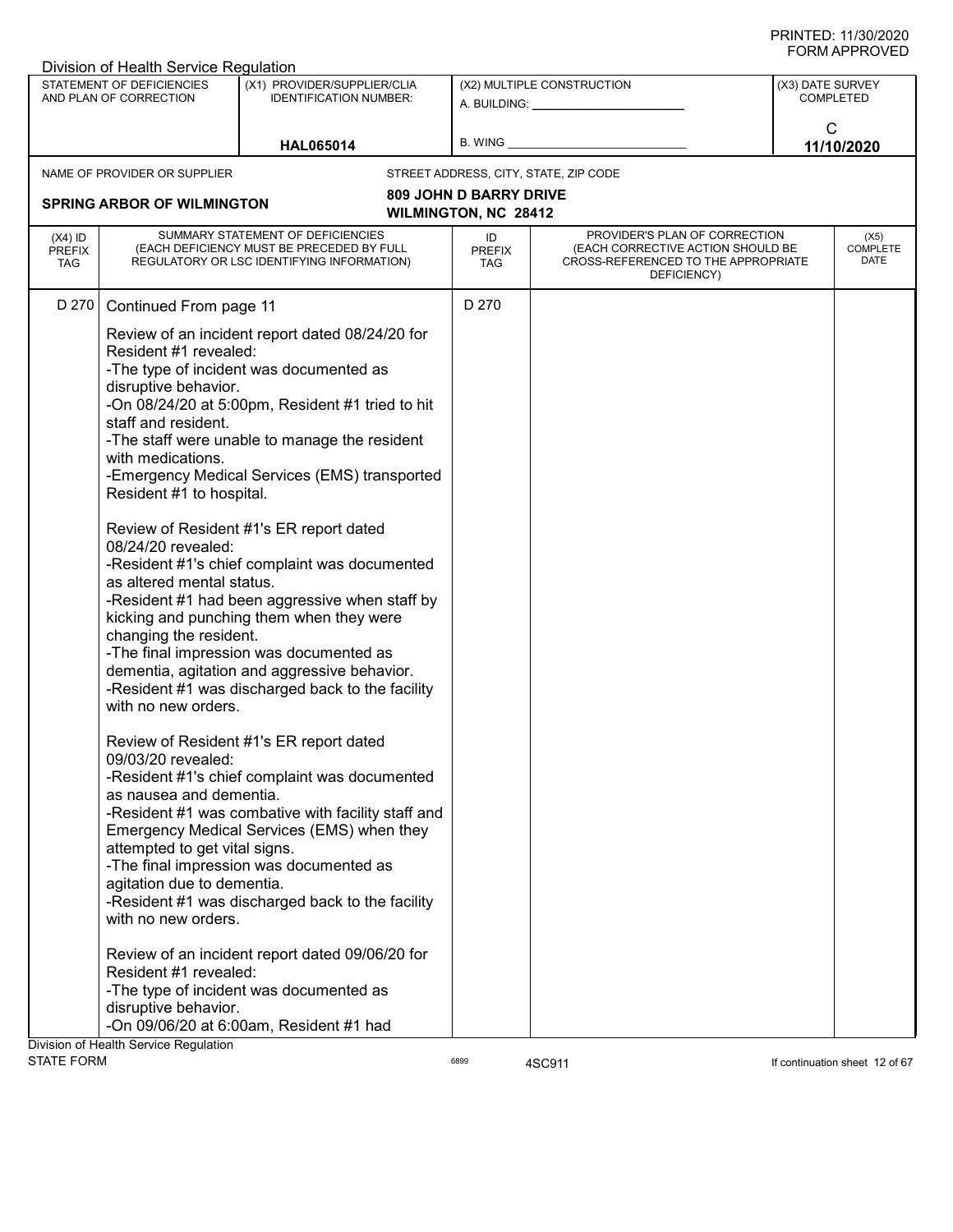|                                          | Division of Health Service Regulation                                                                                                                                                                                                                        |                                                                                                                                                                                                                                                                                                                                                                                                                                                                                                                                                                                                                                                                                                                                                                                                |                                   |                                                                                                                          |                  |                                 |
|------------------------------------------|--------------------------------------------------------------------------------------------------------------------------------------------------------------------------------------------------------------------------------------------------------------|------------------------------------------------------------------------------------------------------------------------------------------------------------------------------------------------------------------------------------------------------------------------------------------------------------------------------------------------------------------------------------------------------------------------------------------------------------------------------------------------------------------------------------------------------------------------------------------------------------------------------------------------------------------------------------------------------------------------------------------------------------------------------------------------|-----------------------------------|--------------------------------------------------------------------------------------------------------------------------|------------------|---------------------------------|
|                                          | STATEMENT OF DEFICIENCIES<br>AND PLAN OF CORRECTION                                                                                                                                                                                                          | (X1) PROVIDER/SUPPLIER/CLIA<br><b>IDENTIFICATION NUMBER:</b>                                                                                                                                                                                                                                                                                                                                                                                                                                                                                                                                                                                                                                                                                                                                   |                                   | (X2) MULTIPLE CONSTRUCTION<br>A. BUILDING: A. BUILDING:                                                                  | (X3) DATE SURVEY | <b>COMPLETED</b>                |
|                                          |                                                                                                                                                                                                                                                              | <b>HAL065014</b>                                                                                                                                                                                                                                                                                                                                                                                                                                                                                                                                                                                                                                                                                                                                                                               | B. WING                           |                                                                                                                          | $\mathsf{C}$     | 11/10/2020                      |
|                                          | NAME OF PROVIDER OR SUPPLIER                                                                                                                                                                                                                                 |                                                                                                                                                                                                                                                                                                                                                                                                                                                                                                                                                                                                                                                                                                                                                                                                |                                   | STREET ADDRESS, CITY, STATE, ZIP CODE                                                                                    |                  |                                 |
|                                          |                                                                                                                                                                                                                                                              |                                                                                                                                                                                                                                                                                                                                                                                                                                                                                                                                                                                                                                                                                                                                                                                                | <b>809 JOHN D BARRY DRIVE</b>     |                                                                                                                          |                  |                                 |
|                                          | <b>SPRING ARBOR OF WILMINGTON</b>                                                                                                                                                                                                                            |                                                                                                                                                                                                                                                                                                                                                                                                                                                                                                                                                                                                                                                                                                                                                                                                | WILMINGTON, NC 28412              |                                                                                                                          |                  |                                 |
| $(X4)$ ID<br><b>PREFIX</b><br><b>TAG</b> |                                                                                                                                                                                                                                                              | SUMMARY STATEMENT OF DEFICIENCIES<br>(EACH DEFICIENCY MUST BE PRECEDED BY FULL<br>REGULATORY OR LSC IDENTIFYING INFORMATION)                                                                                                                                                                                                                                                                                                                                                                                                                                                                                                                                                                                                                                                                   | ID<br><b>PREFIX</b><br><b>TAG</b> | PROVIDER'S PLAN OF CORRECTION<br>(EACH CORRECTIVE ACTION SHOULD BE<br>CROSS-REFERENCED TO THE APPROPRIATE<br>DEFICIENCY) |                  | (X5)<br><b>COMPLETE</b><br>DATE |
| D 270                                    | Continued From page 12                                                                                                                                                                                                                                       |                                                                                                                                                                                                                                                                                                                                                                                                                                                                                                                                                                                                                                                                                                                                                                                                | D 270                             |                                                                                                                          |                  |                                 |
|                                          | effective results.<br>-The family and PCP were notified.<br>09/06/20 revealed:<br>as agitation.<br>resident that morning.<br>09/06/20 in the SCU revealed:<br>scream of "please stop."<br>everywhere.<br>with water running at sink.<br>to come to the unit. | increased agitation. PRN was given with no<br>-EMS transported Resident #1 to the hospital.<br>Review of Resident #1's ER report dated<br>-Resident #1's chief complaint was documented<br>-The resident had an altercation with another<br>-The clinical impression was documented as<br>Alzheimer's disease with behavioral disturbance.<br>Interview on 09/17/20 at 1:55pm with a Personal<br>Care Aide (PCA) who worked third shift on<br>-The PCA was on the other side of the building in<br>a residents' room when the PCA heard loud<br>-When the PCA went into Resident #2's room,<br>Resident #2 was on the bed and blood was<br>-Resident #1 was observed in joining bathroom<br>-The PCA put a pillow under Resident #2's head<br>and called the Medication Aide (MA) on the phone |                                   |                                                                                                                          |                  |                                 |
|                                          | Resident #2's eyes.                                                                                                                                                                                                                                          | -The PCA got a towel and wiped blood out of                                                                                                                                                                                                                                                                                                                                                                                                                                                                                                                                                                                                                                                                                                                                                    |                                   |                                                                                                                          |                  |                                 |
|                                          | resident from choking on his blood.                                                                                                                                                                                                                          | -The PCA sat Resident #2's head up to keep the                                                                                                                                                                                                                                                                                                                                                                                                                                                                                                                                                                                                                                                                                                                                                 |                                   |                                                                                                                          |                  |                                 |
|                                          | here, don't let him in."                                                                                                                                                                                                                                     | -When the PCA asked Resident #2 what<br>happened, Resident #2 responded "get him out of                                                                                                                                                                                                                                                                                                                                                                                                                                                                                                                                                                                                                                                                                                        |                                   |                                                                                                                          |                  |                                 |
|                                          | issues.                                                                                                                                                                                                                                                      | -Resident #2 wanted to go to the hospital.<br>-Resident #1 was last seen by the PCA on<br>09/06/20 between 3:00am-3:15am and had no                                                                                                                                                                                                                                                                                                                                                                                                                                                                                                                                                                                                                                                            |                                   |                                                                                                                          |                  |                                 |
|                                          |                                                                                                                                                                                                                                                              | -Since the PCA was hired in July 2020, Resident                                                                                                                                                                                                                                                                                                                                                                                                                                                                                                                                                                                                                                                                                                                                                |                                   |                                                                                                                          |                  |                                 |
|                                          | Division of Health Service Regulation                                                                                                                                                                                                                        |                                                                                                                                                                                                                                                                                                                                                                                                                                                                                                                                                                                                                                                                                                                                                                                                |                                   |                                                                                                                          |                  |                                 |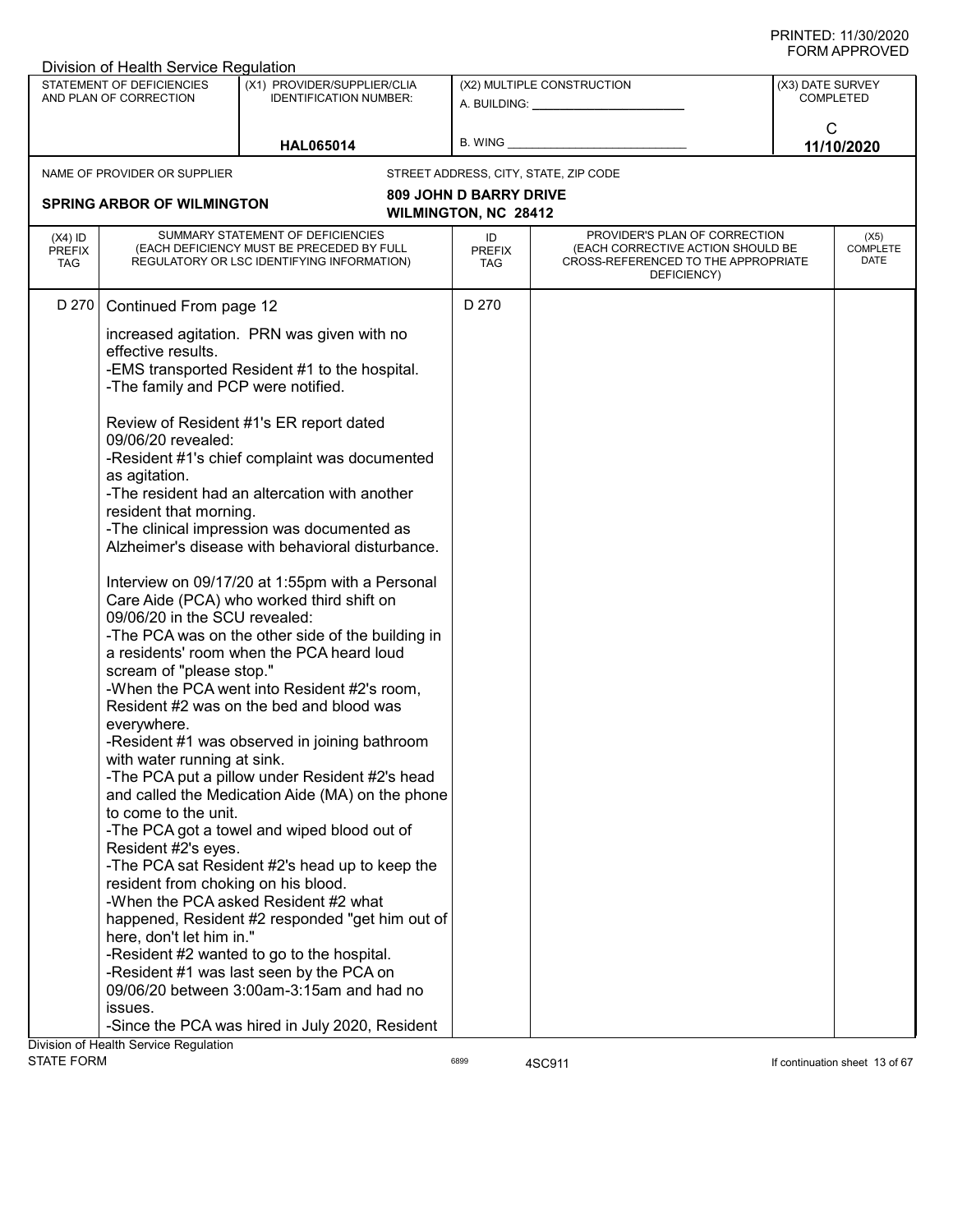| Division of Health Service Regulation<br>STATEMENT OF DEFICIENCIES<br>(X1) PROVIDER/SUPPLIER/CLIA<br>(X2) MULTIPLE CONSTRUCTION<br>(X3) DATE SURVEY                                                                                                                                                                                                                                                                                                                                                                                                                                                                                                                                                                                                                                                                                                                                                                                                                                                                                                                                                                                                                                                                                                                                                                                                                                                                                                                                                                                                                                                               |                                        |
|-------------------------------------------------------------------------------------------------------------------------------------------------------------------------------------------------------------------------------------------------------------------------------------------------------------------------------------------------------------------------------------------------------------------------------------------------------------------------------------------------------------------------------------------------------------------------------------------------------------------------------------------------------------------------------------------------------------------------------------------------------------------------------------------------------------------------------------------------------------------------------------------------------------------------------------------------------------------------------------------------------------------------------------------------------------------------------------------------------------------------------------------------------------------------------------------------------------------------------------------------------------------------------------------------------------------------------------------------------------------------------------------------------------------------------------------------------------------------------------------------------------------------------------------------------------------------------------------------------------------|----------------------------------------|
| AND PLAN OF CORRECTION<br><b>IDENTIFICATION NUMBER:</b><br>A. BUILDING: A. BUILDING:                                                                                                                                                                                                                                                                                                                                                                                                                                                                                                                                                                                                                                                                                                                                                                                                                                                                                                                                                                                                                                                                                                                                                                                                                                                                                                                                                                                                                                                                                                                              | <b>COMPLETED</b>                       |
| B. WING<br><b>HAL065014</b>                                                                                                                                                                                                                                                                                                                                                                                                                                                                                                                                                                                                                                                                                                                                                                                                                                                                                                                                                                                                                                                                                                                                                                                                                                                                                                                                                                                                                                                                                                                                                                                       | $\mathsf{C}$<br>11/10/2020             |
| NAME OF PROVIDER OR SUPPLIER<br>STREET ADDRESS, CITY, STATE, ZIP CODE                                                                                                                                                                                                                                                                                                                                                                                                                                                                                                                                                                                                                                                                                                                                                                                                                                                                                                                                                                                                                                                                                                                                                                                                                                                                                                                                                                                                                                                                                                                                             |                                        |
| <b>809 JOHN D BARRY DRIVE</b>                                                                                                                                                                                                                                                                                                                                                                                                                                                                                                                                                                                                                                                                                                                                                                                                                                                                                                                                                                                                                                                                                                                                                                                                                                                                                                                                                                                                                                                                                                                                                                                     |                                        |
| <b>SPRING ARBOR OF WILMINGTON</b><br><b>WILMINGTON, NC 28412</b>                                                                                                                                                                                                                                                                                                                                                                                                                                                                                                                                                                                                                                                                                                                                                                                                                                                                                                                                                                                                                                                                                                                                                                                                                                                                                                                                                                                                                                                                                                                                                  |                                        |
| SUMMARY STATEMENT OF DEFICIENCIES<br>PROVIDER'S PLAN OF CORRECTION<br>$(X4)$ ID<br>ID<br>(EACH DEFICIENCY MUST BE PRECEDED BY FULL<br>(EACH CORRECTIVE ACTION SHOULD BE<br><b>PREFIX</b><br><b>PREFIX</b><br>REGULATORY OR LSC IDENTIFYING INFORMATION)<br>CROSS-REFERENCED TO THE APPROPRIATE<br><b>TAG</b><br>TAG.<br>DEFICIENCY)                                                                                                                                                                                                                                                                                                                                                                                                                                                                                                                                                                                                                                                                                                                                                                                                                                                                                                                                                                                                                                                                                                                                                                                                                                                                               | (X5)<br><b>COMPLETE</b><br><b>DATE</b> |
| D 270<br>D 270<br>Continued From page 13                                                                                                                                                                                                                                                                                                                                                                                                                                                                                                                                                                                                                                                                                                                                                                                                                                                                                                                                                                                                                                                                                                                                                                                                                                                                                                                                                                                                                                                                                                                                                                          |                                        |
| #1 had exhibited agitation and aggressive.<br>-The PCA had concerns of nervousness about<br>working with Resident #1 due to the residents'<br>behaviors.<br>-The PCA was not aware of policy for aggressive<br>behaviors and had not been given any<br>instructions on how to deal with Resident #1's<br>aggressive behaviors.<br>-The only thing the PCA knew to do was to inform<br>the MA of Resident #1's behaviors or agitation.<br>Telephone interview with the MA who worked third<br>shift on 09/06/20 in the SCU on 09/17/20 at<br>1:00pm revealed:<br>-About 6:00am, the MA was in the assisted living<br>section of the building doing a medication pass<br>when the NA called the MA to come to the MCU.<br>-When the MA got to the MCU, Resident #2 was<br>observed to be sitting up on bed.<br>-Resident #2 yelled for help and indicated "get<br>him away from me, help me."<br>-Resident #2 had a gash on forehead.<br>-There was so much blood it on Resident #2's<br>head it "looked like a murder scene."<br>-The MA could not determine how bad Resident<br>#2 was injured due to the amount of blood.<br>-Resident #1 was observed on the floor in the<br>doorway of room.<br>-Resident #1 was observed to have blood on his<br>hands and forearm.<br>-The MA called 911 to report a resident attacked<br>another resident and that Resident #2 needed to<br>go to the hospital.<br>-Prior to the 09/06/20, Resident #1 exhibited<br>aggressive and combative behaviors.<br>-The facility tried to manage Resident #1's<br>behaviors with medications but medications were<br>not effective. |                                        |
| -There were no other interventions in place other                                                                                                                                                                                                                                                                                                                                                                                                                                                                                                                                                                                                                                                                                                                                                                                                                                                                                                                                                                                                                                                                                                                                                                                                                                                                                                                                                                                                                                                                                                                                                                 |                                        |
| than medication to manage Resident #1's<br>Division of Health Service Regulation                                                                                                                                                                                                                                                                                                                                                                                                                                                                                                                                                                                                                                                                                                                                                                                                                                                                                                                                                                                                                                                                                                                                                                                                                                                                                                                                                                                                                                                                                                                                  |                                        |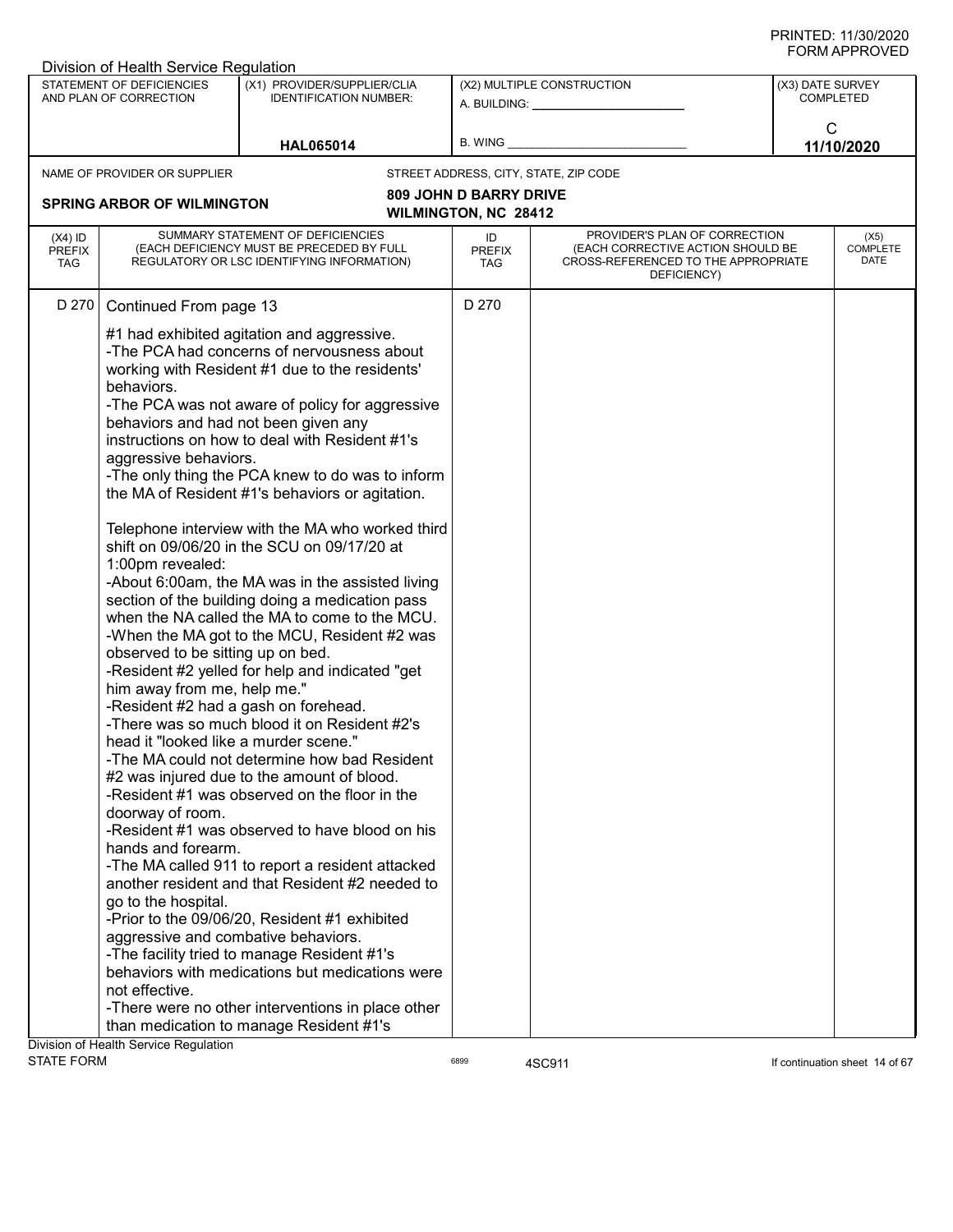| STATEMENT OF DEFICIENCIES<br>(X1) PROVIDER/SUPPLIER/CLIA<br>(X2) MULTIPLE CONSTRUCTION<br>(X3) DATE SURVEY<br>AND PLAN OF CORRECTION<br><b>IDENTIFICATION NUMBER:</b><br><b>COMPLETED</b><br>A. BUILDING: A. BUILDING:<br>C<br><b>B. WING</b><br>11/10/2020<br><b>HAL065014</b><br>NAME OF PROVIDER OR SUPPLIER<br>STREET ADDRESS, CITY, STATE, ZIP CODE<br><b>809 JOHN D BARRY DRIVE</b><br><b>SPRING ARBOR OF WILMINGTON</b><br><b>WILMINGTON, NC 28412</b><br>SUMMARY STATEMENT OF DEFICIENCIES<br>PROVIDER'S PLAN OF CORRECTION<br>$(X4)$ ID<br>ID<br>(X5)<br><b>COMPLETE</b><br>(EACH DEFICIENCY MUST BE PRECEDED BY FULL<br>(EACH CORRECTIVE ACTION SHOULD BE<br><b>PREFIX</b><br><b>PREFIX</b><br>DATE<br>REGULATORY OR LSC IDENTIFYING INFORMATION)<br>CROSS-REFERENCED TO THE APPROPRIATE<br><b>TAG</b><br><b>TAG</b><br>DEFICIENCY)<br>D 270<br>D 270<br>Continued From page 14<br>behaviors.<br>-When the MA informed the Resident Care<br>Director (RCD) and the Executive Director (ED)<br>that Resident #1's medications were ineffective;<br>the MA was instructed not to interact with<br>Resident #1 if he was aggressive due to his<br>aggressive behaviors.<br>-The MA was instructed by the RCD and the ED<br>to let the resident walk around and do whatever<br>he was doing when he was agitated.<br>-Resident #1 was not on increased supervision<br>and was monitored every 2 hours (which was<br>standard for supervision).<br>-The MA had never been in a situation like the<br>09/06/20 incident regarding Resident #1 and<br>Resident #2.<br>-The MA was not aware of the policy regarding<br>aggressive behaviors.<br>Interviews with a PCA who worked first shift in the<br>memory care unit on 09/10/20 at 10:40am<br>revealed:<br>-Resident #1 had aggressive behaviors when<br>agitated.<br>-The management staff were aware of Resident<br>#1's aggressive behaviors.<br>-Resident #1 was monitored every 2 hours and<br>there was no change in supervision needs due to<br>Resident #1's aggressive behaviors.<br>-The PCA was not given any instructions on how<br>to handle Resident #1's behaviors.<br>-The PCA was not aware of the policy regarding<br>aggressive behaviors.<br>Interviews with a second PCA who worked first<br>shift in the memory care unit on 09/17/20 at<br>10:40am revealed:<br>-Resident #1 had aggressive behaviors when<br>agitated.<br>-The management staff were aware of Resident<br>Division of Health Service Regulation | Division of Health Service Regulation |  |  |  |
|------------------------------------------------------------------------------------------------------------------------------------------------------------------------------------------------------------------------------------------------------------------------------------------------------------------------------------------------------------------------------------------------------------------------------------------------------------------------------------------------------------------------------------------------------------------------------------------------------------------------------------------------------------------------------------------------------------------------------------------------------------------------------------------------------------------------------------------------------------------------------------------------------------------------------------------------------------------------------------------------------------------------------------------------------------------------------------------------------------------------------------------------------------------------------------------------------------------------------------------------------------------------------------------------------------------------------------------------------------------------------------------------------------------------------------------------------------------------------------------------------------------------------------------------------------------------------------------------------------------------------------------------------------------------------------------------------------------------------------------------------------------------------------------------------------------------------------------------------------------------------------------------------------------------------------------------------------------------------------------------------------------------------------------------------------------------------------------------------------------------------------------------------------------------------------------------------------------------------------------------------------------------------------------------------------------------------------------------------------------------------------------------------------------------------------------------------------------------------------------------|---------------------------------------|--|--|--|
|                                                                                                                                                                                                                                                                                                                                                                                                                                                                                                                                                                                                                                                                                                                                                                                                                                                                                                                                                                                                                                                                                                                                                                                                                                                                                                                                                                                                                                                                                                                                                                                                                                                                                                                                                                                                                                                                                                                                                                                                                                                                                                                                                                                                                                                                                                                                                                                                                                                                                                |                                       |  |  |  |
|                                                                                                                                                                                                                                                                                                                                                                                                                                                                                                                                                                                                                                                                                                                                                                                                                                                                                                                                                                                                                                                                                                                                                                                                                                                                                                                                                                                                                                                                                                                                                                                                                                                                                                                                                                                                                                                                                                                                                                                                                                                                                                                                                                                                                                                                                                                                                                                                                                                                                                |                                       |  |  |  |
|                                                                                                                                                                                                                                                                                                                                                                                                                                                                                                                                                                                                                                                                                                                                                                                                                                                                                                                                                                                                                                                                                                                                                                                                                                                                                                                                                                                                                                                                                                                                                                                                                                                                                                                                                                                                                                                                                                                                                                                                                                                                                                                                                                                                                                                                                                                                                                                                                                                                                                |                                       |  |  |  |
|                                                                                                                                                                                                                                                                                                                                                                                                                                                                                                                                                                                                                                                                                                                                                                                                                                                                                                                                                                                                                                                                                                                                                                                                                                                                                                                                                                                                                                                                                                                                                                                                                                                                                                                                                                                                                                                                                                                                                                                                                                                                                                                                                                                                                                                                                                                                                                                                                                                                                                |                                       |  |  |  |
|                                                                                                                                                                                                                                                                                                                                                                                                                                                                                                                                                                                                                                                                                                                                                                                                                                                                                                                                                                                                                                                                                                                                                                                                                                                                                                                                                                                                                                                                                                                                                                                                                                                                                                                                                                                                                                                                                                                                                                                                                                                                                                                                                                                                                                                                                                                                                                                                                                                                                                |                                       |  |  |  |
|                                                                                                                                                                                                                                                                                                                                                                                                                                                                                                                                                                                                                                                                                                                                                                                                                                                                                                                                                                                                                                                                                                                                                                                                                                                                                                                                                                                                                                                                                                                                                                                                                                                                                                                                                                                                                                                                                                                                                                                                                                                                                                                                                                                                                                                                                                                                                                                                                                                                                                |                                       |  |  |  |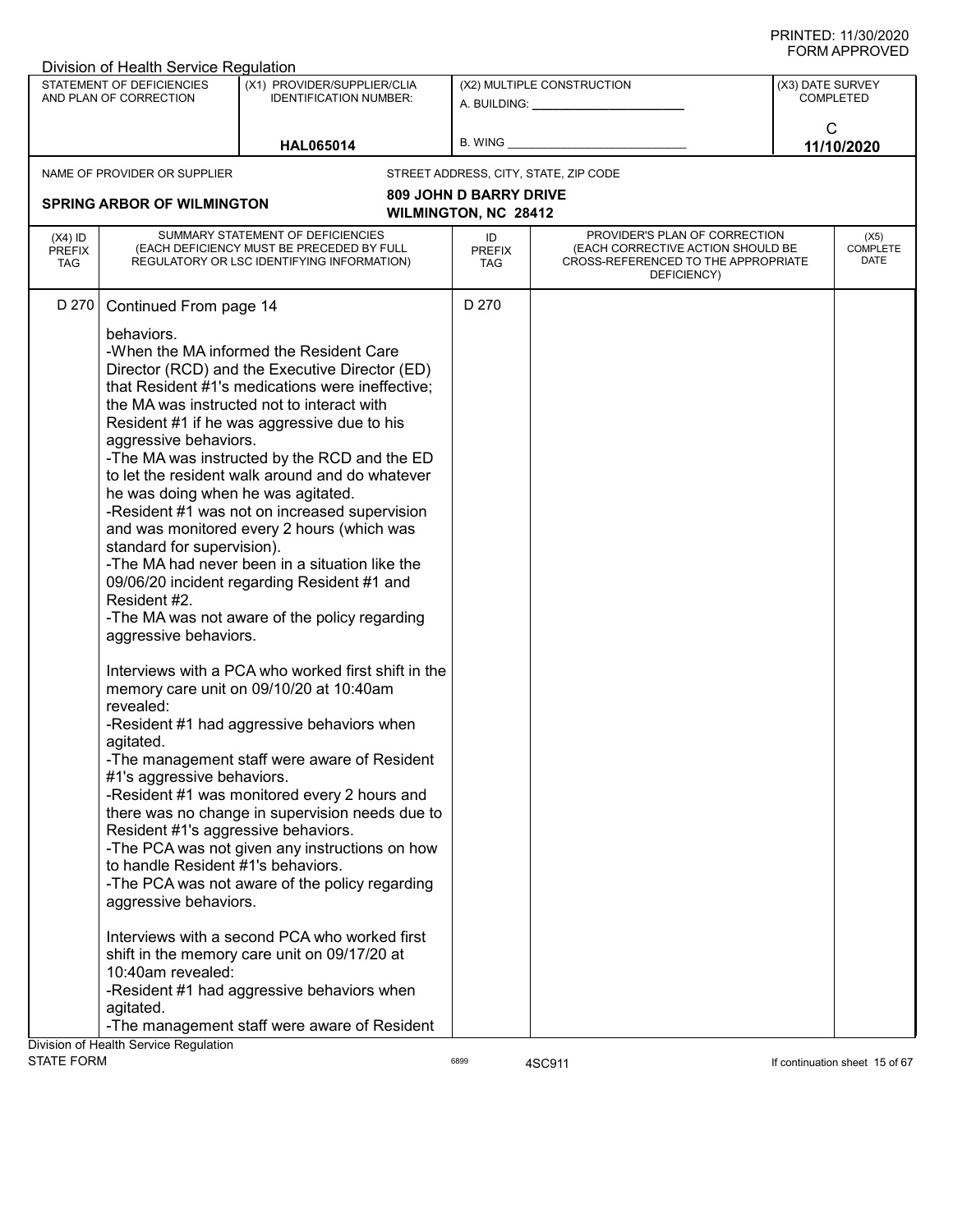|                                          | Division of Health Service Regulation                                                                                                                                                                                                                                                                                                                                           |                                                                                                                                                                                                                                                                                                                                                                                                                                                                                                                                                                                                                                                                                                                                                                                                                                                                                                                                                                                                                                                                                                                                                                                                                                                                   |                               |                                                                                                                          |                  |                                 |
|------------------------------------------|---------------------------------------------------------------------------------------------------------------------------------------------------------------------------------------------------------------------------------------------------------------------------------------------------------------------------------------------------------------------------------|-------------------------------------------------------------------------------------------------------------------------------------------------------------------------------------------------------------------------------------------------------------------------------------------------------------------------------------------------------------------------------------------------------------------------------------------------------------------------------------------------------------------------------------------------------------------------------------------------------------------------------------------------------------------------------------------------------------------------------------------------------------------------------------------------------------------------------------------------------------------------------------------------------------------------------------------------------------------------------------------------------------------------------------------------------------------------------------------------------------------------------------------------------------------------------------------------------------------------------------------------------------------|-------------------------------|--------------------------------------------------------------------------------------------------------------------------|------------------|---------------------------------|
|                                          | STATEMENT OF DEFICIENCIES<br>AND PLAN OF CORRECTION                                                                                                                                                                                                                                                                                                                             | (X1) PROVIDER/SUPPLIER/CLIA<br><b>IDENTIFICATION NUMBER:</b>                                                                                                                                                                                                                                                                                                                                                                                                                                                                                                                                                                                                                                                                                                                                                                                                                                                                                                                                                                                                                                                                                                                                                                                                      |                               | (X2) MULTIPLE CONSTRUCTION<br>A. BUILDING: A. BUILDING:                                                                  | (X3) DATE SURVEY | <b>COMPLETED</b>                |
|                                          |                                                                                                                                                                                                                                                                                                                                                                                 | <b>HAL065014</b>                                                                                                                                                                                                                                                                                                                                                                                                                                                                                                                                                                                                                                                                                                                                                                                                                                                                                                                                                                                                                                                                                                                                                                                                                                                  | B. WING                       |                                                                                                                          | C                | 11/10/2020                      |
|                                          | NAME OF PROVIDER OR SUPPLIER                                                                                                                                                                                                                                                                                                                                                    |                                                                                                                                                                                                                                                                                                                                                                                                                                                                                                                                                                                                                                                                                                                                                                                                                                                                                                                                                                                                                                                                                                                                                                                                                                                                   |                               | STREET ADDRESS, CITY, STATE, ZIP CODE                                                                                    |                  |                                 |
|                                          |                                                                                                                                                                                                                                                                                                                                                                                 |                                                                                                                                                                                                                                                                                                                                                                                                                                                                                                                                                                                                                                                                                                                                                                                                                                                                                                                                                                                                                                                                                                                                                                                                                                                                   | <b>809 JOHN D BARRY DRIVE</b> |                                                                                                                          |                  |                                 |
|                                          | <b>SPRING ARBOR OF WILMINGTON</b>                                                                                                                                                                                                                                                                                                                                               |                                                                                                                                                                                                                                                                                                                                                                                                                                                                                                                                                                                                                                                                                                                                                                                                                                                                                                                                                                                                                                                                                                                                                                                                                                                                   | <b>WILMINGTON, NC 28412</b>   |                                                                                                                          |                  |                                 |
| $(X4)$ ID<br><b>PREFIX</b><br><b>TAG</b> |                                                                                                                                                                                                                                                                                                                                                                                 | SUMMARY STATEMENT OF DEFICIENCIES<br>(EACH DEFICIENCY MUST BE PRECEDED BY FULL<br>REGULATORY OR LSC IDENTIFYING INFORMATION)                                                                                                                                                                                                                                                                                                                                                                                                                                                                                                                                                                                                                                                                                                                                                                                                                                                                                                                                                                                                                                                                                                                                      | ID<br><b>PREFIX</b><br>TAG    | PROVIDER'S PLAN OF CORRECTION<br>(EACH CORRECTIVE ACTION SHOULD BE<br>CROSS-REFERENCED TO THE APPROPRIATE<br>DEFICIENCY) |                  | (X5)<br><b>COMPLETE</b><br>DATE |
| D 270                                    | Continued From page 15                                                                                                                                                                                                                                                                                                                                                          |                                                                                                                                                                                                                                                                                                                                                                                                                                                                                                                                                                                                                                                                                                                                                                                                                                                                                                                                                                                                                                                                                                                                                                                                                                                                   | D 270                         |                                                                                                                          |                  |                                 |
|                                          | #1's aggressive behaviors.<br>Resident #1's aggressive behaviors.<br>to handle Resident #1's behaviors.<br>aggressive behaviors.<br>revealed:<br>toileting, and grooming needs.<br>the adult day care program.<br>MA with a fork.<br>his behaviors.<br>regarding Resident #1's behaviors.<br>where behaviors could be managed.<br>Resident #1's behaviors.<br>residents' rooms. | -Resident #1 was monitored every 2 hours and<br>there was no change in supervision needs due to<br>-The PCA was not given any instructions on how<br>-The PCA was not aware of the policy regarding<br>Interview with a MA on 10/27/20 at 1:00pm<br>-Resident #1 required assistance with dressing,<br>-Due to the COVID-19 lockdown, Resident #1<br>became more aggressive towards staff and<br>residents, as the resident could no longer attend<br>-A few months' prior, the MA tried to get Resident<br>#1 calm at lunch after the resident charged at the<br>-The MA had concerns Resident #1 would<br>"seriously" hurt staff, residents, or himself due to<br>-The management staff (RCD, former ED, and<br>previous CCC) were aware of staff's concerns<br>-The previous CCC instructed staff to chart<br>behaviors as the CCC was working to get<br>Resident #1 placed to a more suitable facility<br>-The medications and medication adjustments<br>were the only interventions in place to address<br>-Due to Resident #1's medication being<br>ineffective, the residents' behaviors became<br>worse as the resident starting stripping out of<br>clothing, spitting, fighting staff, and urinating in<br>-Resident #1's PCP was aware the medications |                               |                                                                                                                          |                  |                                 |
|                                          | were ineffective.                                                                                                                                                                                                                                                                                                                                                               |                                                                                                                                                                                                                                                                                                                                                                                                                                                                                                                                                                                                                                                                                                                                                                                                                                                                                                                                                                                                                                                                                                                                                                                                                                                                   |                               |                                                                                                                          |                  |                                 |
|                                          | Division of Health Service Regulation                                                                                                                                                                                                                                                                                                                                           |                                                                                                                                                                                                                                                                                                                                                                                                                                                                                                                                                                                                                                                                                                                                                                                                                                                                                                                                                                                                                                                                                                                                                                                                                                                                   |                               |                                                                                                                          |                  |                                 |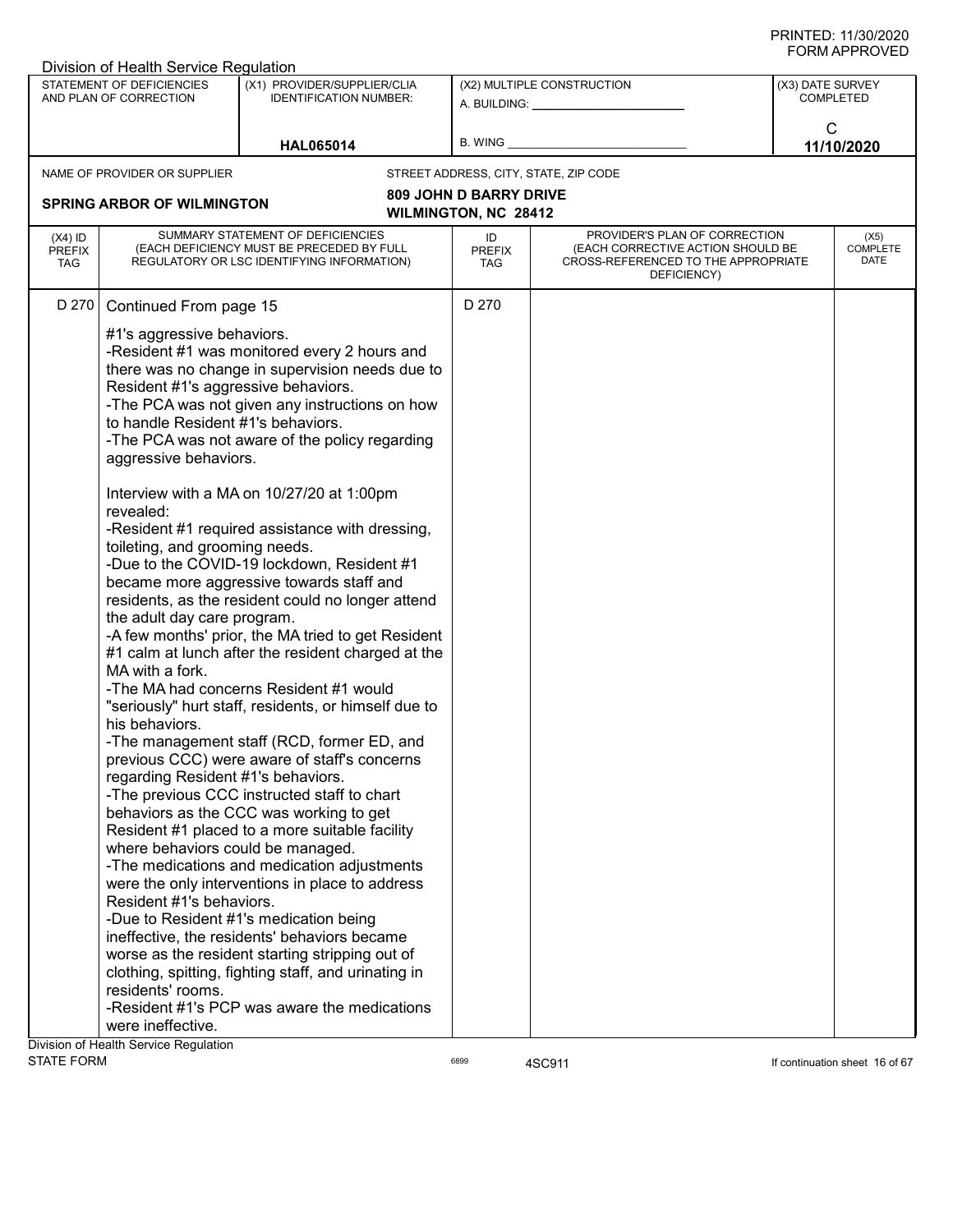|                                          | Division of Health Service Regulation                                                                                                                        |                                                                                                                                                                                                                                                                                                                                                                                                                                                                                                                                                                                                                                                                                                                                                                                                                      |                                   |                                                                                                                          | ៶៲៴៲៸៶៲ ៲ ៶៶៴៴∟ <i>υ</i>             |
|------------------------------------------|--------------------------------------------------------------------------------------------------------------------------------------------------------------|----------------------------------------------------------------------------------------------------------------------------------------------------------------------------------------------------------------------------------------------------------------------------------------------------------------------------------------------------------------------------------------------------------------------------------------------------------------------------------------------------------------------------------------------------------------------------------------------------------------------------------------------------------------------------------------------------------------------------------------------------------------------------------------------------------------------|-----------------------------------|--------------------------------------------------------------------------------------------------------------------------|--------------------------------------|
|                                          | STATEMENT OF DEFICIENCIES<br>AND PLAN OF CORRECTION                                                                                                          | (X1) PROVIDER/SUPPLIER/CLIA<br><b>IDENTIFICATION NUMBER:</b>                                                                                                                                                                                                                                                                                                                                                                                                                                                                                                                                                                                                                                                                                                                                                         |                                   | (X2) MULTIPLE CONSTRUCTION<br>A. BUILDING: A. BUILDING:                                                                  | (X3) DATE SURVEY<br><b>COMPLETED</b> |
|                                          |                                                                                                                                                              | <b>HAL065014</b>                                                                                                                                                                                                                                                                                                                                                                                                                                                                                                                                                                                                                                                                                                                                                                                                     | <b>B. WING</b>                    |                                                                                                                          | C<br>11/10/2020                      |
|                                          | NAME OF PROVIDER OR SUPPLIER                                                                                                                                 |                                                                                                                                                                                                                                                                                                                                                                                                                                                                                                                                                                                                                                                                                                                                                                                                                      |                                   | STREET ADDRESS, CITY, STATE, ZIP CODE                                                                                    |                                      |
|                                          |                                                                                                                                                              |                                                                                                                                                                                                                                                                                                                                                                                                                                                                                                                                                                                                                                                                                                                                                                                                                      | <b>809 JOHN D BARRY DRIVE</b>     |                                                                                                                          |                                      |
|                                          | <b>SPRING ARBOR OF WILMINGTON</b>                                                                                                                            |                                                                                                                                                                                                                                                                                                                                                                                                                                                                                                                                                                                                                                                                                                                                                                                                                      | <b>WILMINGTON, NC 28412</b>       |                                                                                                                          |                                      |
| $(X4)$ ID<br><b>PREFIX</b><br><b>TAG</b> |                                                                                                                                                              | SUMMARY STATEMENT OF DEFICIENCIES<br>(EACH DEFICIENCY MUST BE PRECEDED BY FULL<br>REGULATORY OR LSC IDENTIFYING INFORMATION)                                                                                                                                                                                                                                                                                                                                                                                                                                                                                                                                                                                                                                                                                         | ID<br><b>PREFIX</b><br><b>TAG</b> | PROVIDER'S PLAN OF CORRECTION<br>(EACH CORRECTIVE ACTION SHOULD BE<br>CROSS-REFERENCED TO THE APPROPRIATE<br>DEFICIENCY) | (X5)<br><b>COMPLETE</b><br>DATE      |
| D 270                                    | Continued From page 16                                                                                                                                       |                                                                                                                                                                                                                                                                                                                                                                                                                                                                                                                                                                                                                                                                                                                                                                                                                      | D 270                             |                                                                                                                          |                                      |
|                                          | up meetings with management staff.<br>Resident #1's behaviors.<br>effectively.<br>Resident #1.<br>related to aggressive behaviors.<br>and inform management. | -Resident #1's behaviors were discussed in stand<br>-As a result of stand up meetings, medications<br>changes were the only intervention to address<br>-The management staff expected staff to<br>document Resident #1's behaviors to help build<br>case to get Resident #1 transferred to a facility<br>where his behaviors could be managed more<br>-The MA was not sure if management sought<br>mental health services for Resident #1 as an<br>option, as management really did not tell staff<br>anything or give them direction on how to handle<br>-The MA was not aware of the facility policy<br>-When the MA had an issue with Resident #1, the<br>MA would attempt to talk to the resident in a calm<br>voice, redirect resident, give PRN medication if<br>needed, document effectiveness of medication, |                                   |                                                                                                                          |                                      |
|                                          | 11:15am revealed:<br>displayed aggressive behaviors.<br>the resident sat in a chair.<br>Oivision of Health Service Requisition                               | Interview with a second MA on 10/29/20 at<br>-Resident #1 always walked around agitated and<br>-Resident #1 tried hitting staff when they<br>attempted to provide care or redirect the resident.<br>-On 07/14/20, staff intervened to keep Resident<br>#1 from pushing the couch into Resident #4, as<br>-The MA informed the previous CCC on 07/14/20<br>incident regarding Resident #1 and Resident #4.<br>-Resident #1 constantly took clothes off and<br>walked around the memory care naked, as staff<br>struggled to keep the resident dressed.<br>-Management staff were aware of Resident #1's<br>behaviors and the concern staff had for their<br>safety and the safety of the residents due to his                                                                                                         |                                   |                                                                                                                          |                                      |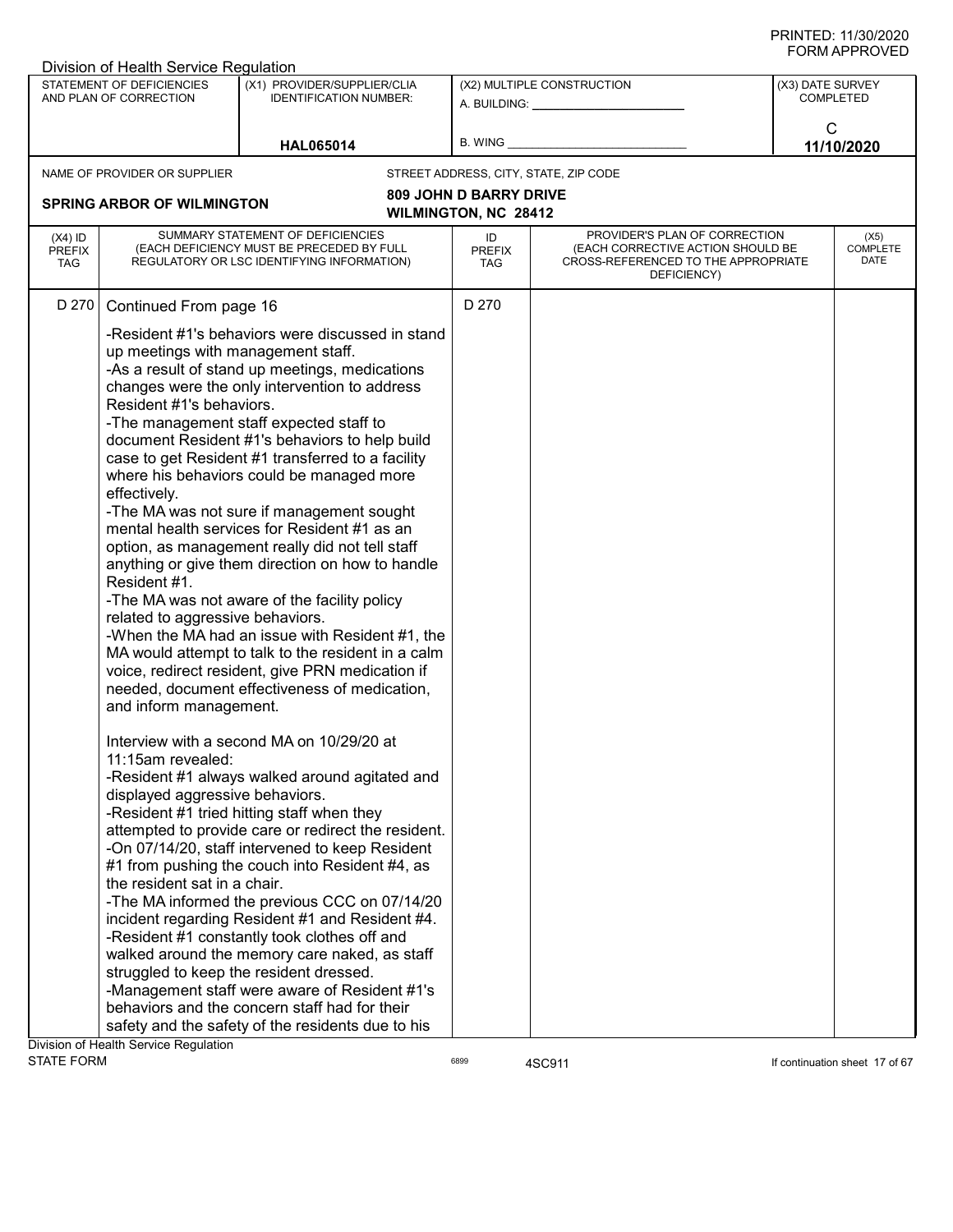|                                          | Division of Health Service Regulation                                                                                                                                                                                                                                                 |                                                                                                                                                                                                                                                                                                                                                                                                                                                                                                                                                                                                                                                                                                                                                                                                                                                                                                                                                                                                                                                                                                                                                                                                                                                                                                                                                                                                             |                                                              |                                                                                                                          |                  |                                 |
|------------------------------------------|---------------------------------------------------------------------------------------------------------------------------------------------------------------------------------------------------------------------------------------------------------------------------------------|-------------------------------------------------------------------------------------------------------------------------------------------------------------------------------------------------------------------------------------------------------------------------------------------------------------------------------------------------------------------------------------------------------------------------------------------------------------------------------------------------------------------------------------------------------------------------------------------------------------------------------------------------------------------------------------------------------------------------------------------------------------------------------------------------------------------------------------------------------------------------------------------------------------------------------------------------------------------------------------------------------------------------------------------------------------------------------------------------------------------------------------------------------------------------------------------------------------------------------------------------------------------------------------------------------------------------------------------------------------------------------------------------------------|--------------------------------------------------------------|--------------------------------------------------------------------------------------------------------------------------|------------------|---------------------------------|
|                                          | STATEMENT OF DEFICIENCIES<br>AND PLAN OF CORRECTION                                                                                                                                                                                                                                   | (X1) PROVIDER/SUPPLIER/CLIA<br><b>IDENTIFICATION NUMBER:</b>                                                                                                                                                                                                                                                                                                                                                                                                                                                                                                                                                                                                                                                                                                                                                                                                                                                                                                                                                                                                                                                                                                                                                                                                                                                                                                                                                |                                                              | (X2) MULTIPLE CONSTRUCTION<br>A. BUILDING: A. BUILDING:                                                                  | (X3) DATE SURVEY | <b>COMPLETED</b>                |
|                                          |                                                                                                                                                                                                                                                                                       | <b>HAL065014</b>                                                                                                                                                                                                                                                                                                                                                                                                                                                                                                                                                                                                                                                                                                                                                                                                                                                                                                                                                                                                                                                                                                                                                                                                                                                                                                                                                                                            | B. WING                                                      |                                                                                                                          | C                | 11/10/2020                      |
|                                          | NAME OF PROVIDER OR SUPPLIER                                                                                                                                                                                                                                                          |                                                                                                                                                                                                                                                                                                                                                                                                                                                                                                                                                                                                                                                                                                                                                                                                                                                                                                                                                                                                                                                                                                                                                                                                                                                                                                                                                                                                             |                                                              | STREET ADDRESS, CITY, STATE, ZIP CODE                                                                                    |                  |                                 |
|                                          | <b>SPRING ARBOR OF WILMINGTON</b>                                                                                                                                                                                                                                                     |                                                                                                                                                                                                                                                                                                                                                                                                                                                                                                                                                                                                                                                                                                                                                                                                                                                                                                                                                                                                                                                                                                                                                                                                                                                                                                                                                                                                             | <b>809 JOHN D BARRY DRIVE</b><br><b>WILMINGTON, NC 28412</b> |                                                                                                                          |                  |                                 |
| $(X4)$ ID<br><b>PREFIX</b><br><b>TAG</b> |                                                                                                                                                                                                                                                                                       | SUMMARY STATEMENT OF DEFICIENCIES<br>(EACH DEFICIENCY MUST BE PRECEDED BY FULL<br>REGULATORY OR LSC IDENTIFYING INFORMATION)                                                                                                                                                                                                                                                                                                                                                                                                                                                                                                                                                                                                                                                                                                                                                                                                                                                                                                                                                                                                                                                                                                                                                                                                                                                                                | ID<br><b>PREFIX</b><br>TAG                                   | PROVIDER'S PLAN OF CORRECTION<br>(EACH CORRECTIVE ACTION SHOULD BE<br>CROSS-REFERENCED TO THE APPROPRIATE<br>DEFICIENCY) |                  | (X5)<br><b>COMPLETE</b><br>DATE |
| D 270                                    | Continued From page 17                                                                                                                                                                                                                                                                |                                                                                                                                                                                                                                                                                                                                                                                                                                                                                                                                                                                                                                                                                                                                                                                                                                                                                                                                                                                                                                                                                                                                                                                                                                                                                                                                                                                                             | D 270                                                        |                                                                                                                          |                  |                                 |
|                                          | daily stand-up meetings.<br>residents.<br>down.<br>not effective.<br>behaviors.<br>were put in place.<br>aggressive behaviors.<br>former ED.<br>10:30am revealed:<br>last 2 to 3 months.<br>radio when agitated.<br>residents when agitated.<br>Division of Health Service Regulation | aggression, as his behaviors were discussed in<br>-Staff were not given any instructions from<br>management on how to ensure the safety of other<br>-As a result of the stand-up meetings, staff were<br>instructed to call Resident #1's RP when the<br>resident became agitated so the RP could come<br>to the facility and attempt to calm the resident<br>-Medications were the only interventions in place<br>to address Resident #1's behaviors, which were<br>-When Resident #1 was given Haldol, the<br>residents' agitation increased as the resident<br>would urinate in other residents' rooms.<br>-There were no discussions about seeking mental<br>health services for Resident #1, which should<br>have occurred due to Resident #1's behaviors.<br>-The MA felt that Resident #1 was no longer<br>appropriately placed at facility due to increased<br>-The previous CCC reported staffs' concerns to<br>the former ED that Resident #1' level of care was<br>no longer appropriate for facility, but interventions<br>-The MA was not aware of facility policy related to<br>-The only thing the MA knew to do was to report<br>Resident #1's behaviors to the previous CCC and<br>Interview with the RCD Assistant on 09/17/20 at<br>-Resident #1's agitation had increased within the<br>-Resident #1 had been known to throw chairs and<br>-Resident #1 had been known to hit staff and |                                                              |                                                                                                                          |                  |                                 |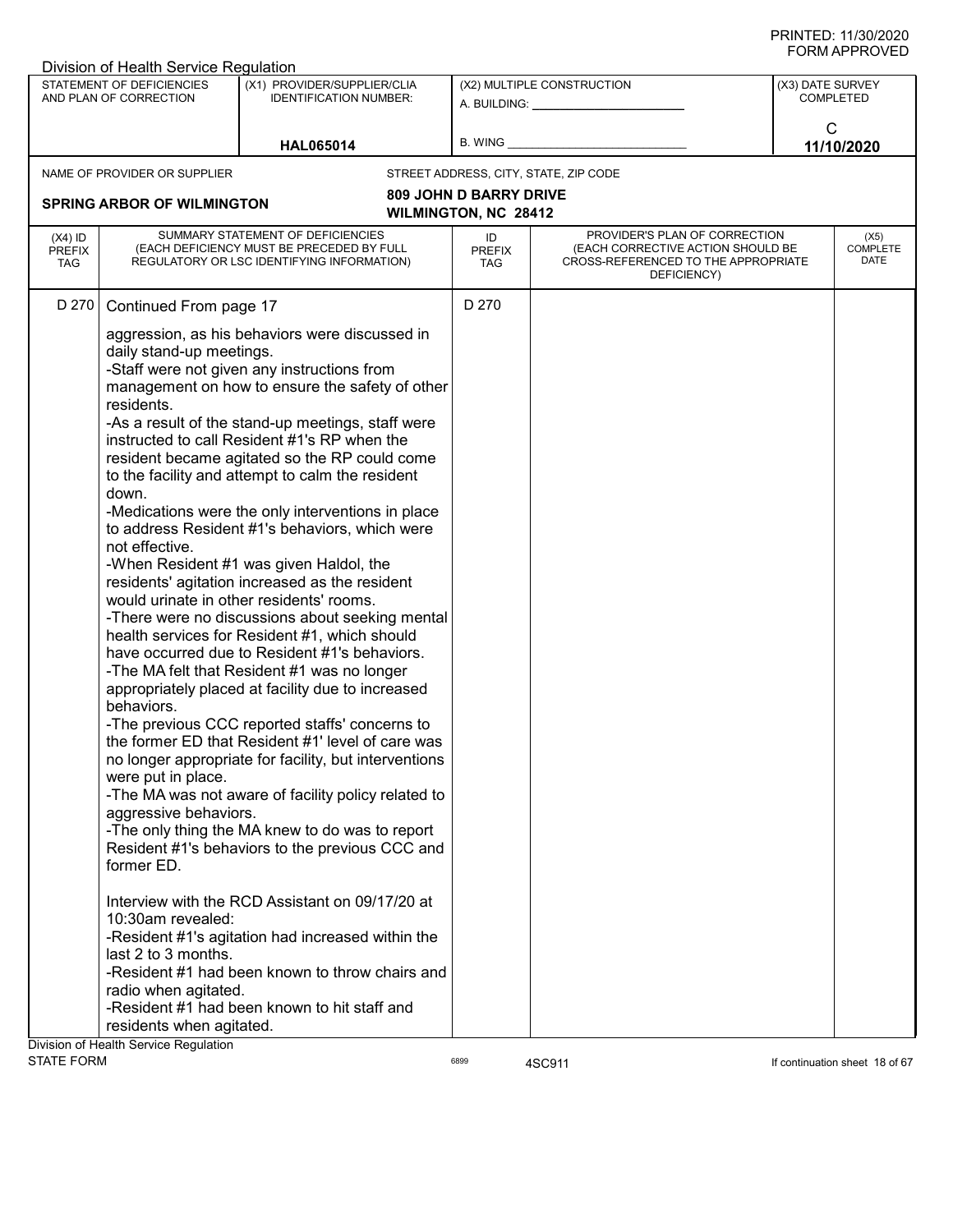|                                          | Division of Health Service Regulation                                                                                                                                                                                                                                                         |                                                                                                                                                                                                                                                                                                                                                                                                                                                                                                                                                                                                                                                                                                                                                                                                                                                                                                                                                                                                                                                                                                                                                                                                                                                                                                                                                                                                                                                                                       |                               |                                                                                                                          |                  |                                 |
|------------------------------------------|-----------------------------------------------------------------------------------------------------------------------------------------------------------------------------------------------------------------------------------------------------------------------------------------------|---------------------------------------------------------------------------------------------------------------------------------------------------------------------------------------------------------------------------------------------------------------------------------------------------------------------------------------------------------------------------------------------------------------------------------------------------------------------------------------------------------------------------------------------------------------------------------------------------------------------------------------------------------------------------------------------------------------------------------------------------------------------------------------------------------------------------------------------------------------------------------------------------------------------------------------------------------------------------------------------------------------------------------------------------------------------------------------------------------------------------------------------------------------------------------------------------------------------------------------------------------------------------------------------------------------------------------------------------------------------------------------------------------------------------------------------------------------------------------------|-------------------------------|--------------------------------------------------------------------------------------------------------------------------|------------------|---------------------------------|
|                                          | STATEMENT OF DEFICIENCIES<br>AND PLAN OF CORRECTION                                                                                                                                                                                                                                           | (X1) PROVIDER/SUPPLIER/CLIA<br><b>IDENTIFICATION NUMBER:</b>                                                                                                                                                                                                                                                                                                                                                                                                                                                                                                                                                                                                                                                                                                                                                                                                                                                                                                                                                                                                                                                                                                                                                                                                                                                                                                                                                                                                                          |                               | (X2) MULTIPLE CONSTRUCTION<br>A. BUILDING: A. BUILDING:                                                                  | (X3) DATE SURVEY | <b>COMPLETED</b>                |
|                                          |                                                                                                                                                                                                                                                                                               | <b>HAL065014</b>                                                                                                                                                                                                                                                                                                                                                                                                                                                                                                                                                                                                                                                                                                                                                                                                                                                                                                                                                                                                                                                                                                                                                                                                                                                                                                                                                                                                                                                                      | B. WING                       |                                                                                                                          | C<br>11/10/2020  |                                 |
|                                          | NAME OF PROVIDER OR SUPPLIER                                                                                                                                                                                                                                                                  |                                                                                                                                                                                                                                                                                                                                                                                                                                                                                                                                                                                                                                                                                                                                                                                                                                                                                                                                                                                                                                                                                                                                                                                                                                                                                                                                                                                                                                                                                       |                               | STREET ADDRESS, CITY, STATE, ZIP CODE                                                                                    |                  |                                 |
|                                          |                                                                                                                                                                                                                                                                                               |                                                                                                                                                                                                                                                                                                                                                                                                                                                                                                                                                                                                                                                                                                                                                                                                                                                                                                                                                                                                                                                                                                                                                                                                                                                                                                                                                                                                                                                                                       | <b>809 JOHN D BARRY DRIVE</b> |                                                                                                                          |                  |                                 |
|                                          | <b>SPRING ARBOR OF WILMINGTON</b>                                                                                                                                                                                                                                                             |                                                                                                                                                                                                                                                                                                                                                                                                                                                                                                                                                                                                                                                                                                                                                                                                                                                                                                                                                                                                                                                                                                                                                                                                                                                                                                                                                                                                                                                                                       | <b>WILMINGTON, NC 28412</b>   |                                                                                                                          |                  |                                 |
| $(X4)$ ID<br><b>PREFIX</b><br><b>TAG</b> |                                                                                                                                                                                                                                                                                               | SUMMARY STATEMENT OF DEFICIENCIES<br>(EACH DEFICIENCY MUST BE PRECEDED BY FULL<br>REGULATORY OR LSC IDENTIFYING INFORMATION)                                                                                                                                                                                                                                                                                                                                                                                                                                                                                                                                                                                                                                                                                                                                                                                                                                                                                                                                                                                                                                                                                                                                                                                                                                                                                                                                                          | ID<br><b>PREFIX</b><br>TAG    | PROVIDER'S PLAN OF CORRECTION<br>(EACH CORRECTIVE ACTION SHOULD BE<br>CROSS-REFERENCED TO THE APPROPRIATE<br>DEFICIENCY) |                  | (X5)<br><b>COMPLETE</b><br>DATE |
| D 270                                    | Continued From page 18                                                                                                                                                                                                                                                                        |                                                                                                                                                                                                                                                                                                                                                                                                                                                                                                                                                                                                                                                                                                                                                                                                                                                                                                                                                                                                                                                                                                                                                                                                                                                                                                                                                                                                                                                                                       | D 270                         |                                                                                                                          |                  |                                 |
|                                          | injuries.<br>agitated.<br>effective.<br>medications were not effective.<br>supervision for residents.<br>to keep resident calm.<br>Resident #2.<br>#1 had aggressive behaviors.<br>placement for the resident.<br>involuntary due to his behaviors.<br>policy regarding aggressive behaviors. | -Resident #1 had hit Resident #3 and Resident<br>#4, at which time the residents had no visible<br>-Staff tried to keep Resident #1 away from other<br>residents by taking the resident to his room when<br>-Resident #1 received PRN medications for<br>behaviors and agitation, but medications were not<br>-Resident #1's PCP was aware Resident #1's<br>-Resident #1 needed 1:1 supervision due to<br>behaviors but the facility did not provide 1:1<br>-The RCD Assistant tried to provide 1:1 to<br>Resident #1 when agitated if time permitted to try<br>-Management were aware of Resident #1's<br>behaviors prior to the 09/06/20 incident regarding<br>-Staff were only instructed to call Resident #1's<br>PCP and gave PRN medications when Resident<br>-Resident #1 was monitored every 2 hours and<br>there had not been any change in supervision<br>needs due to Resident #1's aggressive behaviors.<br>-The ED informed the previous CCC the only<br>thing the facility could do regarding Resident #1's<br>violent behaviors were to call Resident #1's PCP.<br>-The previous CCC expressed concerns to the<br>ED that Resident #1 was "going to hurt someone"<br>(staff or residents) due to aggressive behaviors<br>and facility was no longer an appropriate<br>-The facility never attempted to get a mental<br>health referral for Resident #1 and was not<br>successful in getting the resident committed<br>-The RCD Assistant was not aware of the facility |                               |                                                                                                                          |                  |                                 |
|                                          | Division of Health Service Regulation                                                                                                                                                                                                                                                         |                                                                                                                                                                                                                                                                                                                                                                                                                                                                                                                                                                                                                                                                                                                                                                                                                                                                                                                                                                                                                                                                                                                                                                                                                                                                                                                                                                                                                                                                                       |                               |                                                                                                                          |                  |                                 |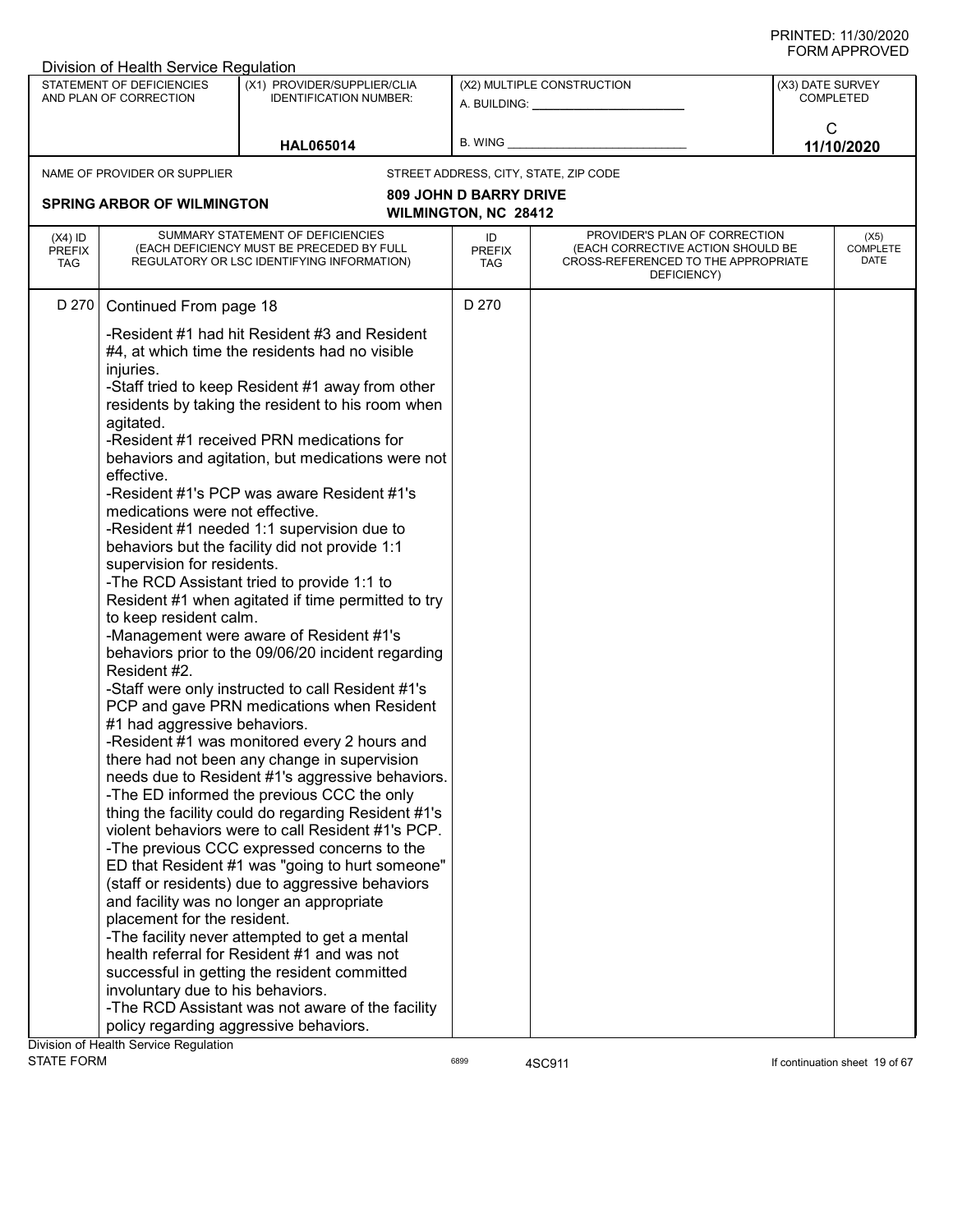|                                          | Division of Health Service Regulation                                                                                                                                                                                                                                                                                                                                      |                                                                                                                                                                                                                                                                                                                                                                                                                                                                                                                                                                                                                                                                                                                                                                                                                                                                                                                                                                                                                                                                                                                                                                                                                    |                                                              |                                                                                                                          |                  |                                 |
|------------------------------------------|----------------------------------------------------------------------------------------------------------------------------------------------------------------------------------------------------------------------------------------------------------------------------------------------------------------------------------------------------------------------------|--------------------------------------------------------------------------------------------------------------------------------------------------------------------------------------------------------------------------------------------------------------------------------------------------------------------------------------------------------------------------------------------------------------------------------------------------------------------------------------------------------------------------------------------------------------------------------------------------------------------------------------------------------------------------------------------------------------------------------------------------------------------------------------------------------------------------------------------------------------------------------------------------------------------------------------------------------------------------------------------------------------------------------------------------------------------------------------------------------------------------------------------------------------------------------------------------------------------|--------------------------------------------------------------|--------------------------------------------------------------------------------------------------------------------------|------------------|---------------------------------|
|                                          | STATEMENT OF DEFICIENCIES<br>AND PLAN OF CORRECTION                                                                                                                                                                                                                                                                                                                        | (X1) PROVIDER/SUPPLIER/CLIA<br><b>IDENTIFICATION NUMBER:</b>                                                                                                                                                                                                                                                                                                                                                                                                                                                                                                                                                                                                                                                                                                                                                                                                                                                                                                                                                                                                                                                                                                                                                       |                                                              | (X2) MULTIPLE CONSTRUCTION<br>A. BUILDING: A. BUILDING:                                                                  | (X3) DATE SURVEY | <b>COMPLETED</b>                |
|                                          |                                                                                                                                                                                                                                                                                                                                                                            | <b>HAL065014</b>                                                                                                                                                                                                                                                                                                                                                                                                                                                                                                                                                                                                                                                                                                                                                                                                                                                                                                                                                                                                                                                                                                                                                                                                   | B. WING _                                                    |                                                                                                                          | C                | 11/10/2020                      |
|                                          | NAME OF PROVIDER OR SUPPLIER                                                                                                                                                                                                                                                                                                                                               |                                                                                                                                                                                                                                                                                                                                                                                                                                                                                                                                                                                                                                                                                                                                                                                                                                                                                                                                                                                                                                                                                                                                                                                                                    |                                                              | STREET ADDRESS, CITY, STATE, ZIP CODE                                                                                    |                  |                                 |
|                                          | <b>SPRING ARBOR OF WILMINGTON</b>                                                                                                                                                                                                                                                                                                                                          |                                                                                                                                                                                                                                                                                                                                                                                                                                                                                                                                                                                                                                                                                                                                                                                                                                                                                                                                                                                                                                                                                                                                                                                                                    | <b>809 JOHN D BARRY DRIVE</b><br><b>WILMINGTON, NC 28412</b> |                                                                                                                          |                  |                                 |
| $(X4)$ ID<br><b>PREFIX</b><br><b>TAG</b> |                                                                                                                                                                                                                                                                                                                                                                            | SUMMARY STATEMENT OF DEFICIENCIES<br>(EACH DEFICIENCY MUST BE PRECEDED BY FULL<br>REGULATORY OR LSC IDENTIFYING INFORMATION)                                                                                                                                                                                                                                                                                                                                                                                                                                                                                                                                                                                                                                                                                                                                                                                                                                                                                                                                                                                                                                                                                       | ID<br><b>PREFIX</b><br>TAG                                   | PROVIDER'S PLAN OF CORRECTION<br>(EACH CORRECTIVE ACTION SHOULD BE<br>CROSS-REFERENCED TO THE APPROPRIATE<br>DEFICIENCY) |                  | (X5)<br><b>COMPLETE</b><br>DATE |
| D 270                                    | Continued From page 19                                                                                                                                                                                                                                                                                                                                                     |                                                                                                                                                                                                                                                                                                                                                                                                                                                                                                                                                                                                                                                                                                                                                                                                                                                                                                                                                                                                                                                                                                                                                                                                                    | D 270                                                        |                                                                                                                          |                  |                                 |
|                                          | incident by phone.<br>the NA heard the resident yell.<br>on the forehead.<br>bathroom washing hands.<br>aggressive behaviors.<br>was standard.<br>provide 1:1 care.<br>Resident #1's supervision to 1:1.<br>concerns, such as Resident #1.<br>residents' family.<br>revealed:<br>Resident #2.<br>calling for help.<br>beside bed.<br>Division of Health Service Regulation | Telephone interview with the RCD on 11/10/20 at<br>4:05pm regarding the 09/06/20 incident between<br>Resident #1 and Resident #2 revealed:<br>-The former ED informed the RCD about the<br>-The incident happened about 6:00am.<br>-The NA found Resident #2 on bed in room after<br>-Resident #2 was bleeding from nose and gash<br>-Resident #1 was observed at sink of joining<br>-There had been concerns about Resident #1's<br>-Resident #1 was not on increased supervision at<br>any time and was monitored every 2 hours which<br>-Resident #1's RP did not have the means to<br>-The facility did not have the staff to increase<br>-She would expect a change in supervision needs<br>if a resident exhibited unsafe behavioral<br>-The facility should have provided 1:1 supervision<br>to Resident #1 with shared responsibility of the<br>-Due to Resident #1's behaviors, the facility was<br>not an appropriate placement for the resident.<br>Interview with former ED on 09/10/20 at 2:40pm<br>-On 09/06/20 the MA called the ED regarding an<br>unwitnessed incident regarding Resident #1 and<br>-The MA reported that Resident #2 was heard<br>-The MA reported Resident #2 was found sitting |                                                              |                                                                                                                          |                  |                                 |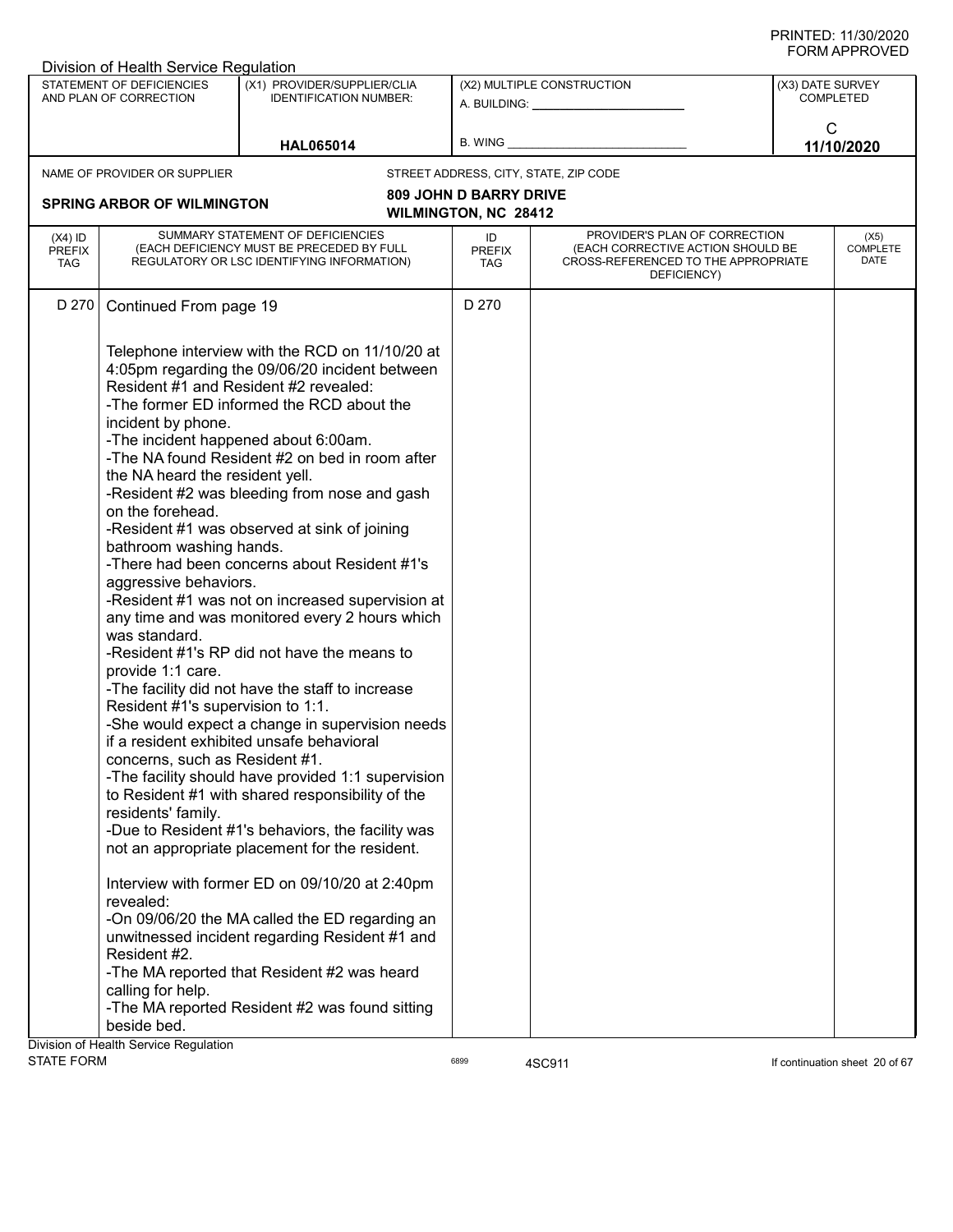|                                          | Division of Health Service Regulation                                                                                                                                                              |                                                                                                                                                                                                                                                                                                                                                                                                                                                                                                                                                                                                                                                                                                                                                                                                                                                                                                                                                                                                                                                                                                                                                                                                                                               |                                   |                                                                                                                          |                                      |                                 |
|------------------------------------------|----------------------------------------------------------------------------------------------------------------------------------------------------------------------------------------------------|-----------------------------------------------------------------------------------------------------------------------------------------------------------------------------------------------------------------------------------------------------------------------------------------------------------------------------------------------------------------------------------------------------------------------------------------------------------------------------------------------------------------------------------------------------------------------------------------------------------------------------------------------------------------------------------------------------------------------------------------------------------------------------------------------------------------------------------------------------------------------------------------------------------------------------------------------------------------------------------------------------------------------------------------------------------------------------------------------------------------------------------------------------------------------------------------------------------------------------------------------|-----------------------------------|--------------------------------------------------------------------------------------------------------------------------|--------------------------------------|---------------------------------|
|                                          | STATEMENT OF DEFICIENCIES<br>AND PLAN OF CORRECTION                                                                                                                                                | (X1) PROVIDER/SUPPLIER/CLIA<br><b>IDENTIFICATION NUMBER:</b>                                                                                                                                                                                                                                                                                                                                                                                                                                                                                                                                                                                                                                                                                                                                                                                                                                                                                                                                                                                                                                                                                                                                                                                  |                                   | (X2) MULTIPLE CONSTRUCTION<br>A. BUILDING: A.                                                                            | (X3) DATE SURVEY<br><b>COMPLETED</b> |                                 |
|                                          |                                                                                                                                                                                                    | <b>HAL065014</b>                                                                                                                                                                                                                                                                                                                                                                                                                                                                                                                                                                                                                                                                                                                                                                                                                                                                                                                                                                                                                                                                                                                                                                                                                              | B. WING                           |                                                                                                                          | $\mathsf{C}$                         | 11/10/2020                      |
|                                          | NAME OF PROVIDER OR SUPPLIER                                                                                                                                                                       |                                                                                                                                                                                                                                                                                                                                                                                                                                                                                                                                                                                                                                                                                                                                                                                                                                                                                                                                                                                                                                                                                                                                                                                                                                               |                                   | STREET ADDRESS, CITY, STATE, ZIP CODE                                                                                    |                                      |                                 |
|                                          |                                                                                                                                                                                                    |                                                                                                                                                                                                                                                                                                                                                                                                                                                                                                                                                                                                                                                                                                                                                                                                                                                                                                                                                                                                                                                                                                                                                                                                                                               | <b>809 JOHN D BARRY DRIVE</b>     |                                                                                                                          |                                      |                                 |
|                                          | <b>SPRING ARBOR OF WILMINGTON</b>                                                                                                                                                                  |                                                                                                                                                                                                                                                                                                                                                                                                                                                                                                                                                                                                                                                                                                                                                                                                                                                                                                                                                                                                                                                                                                                                                                                                                                               | WILMINGTON, NC 28412              |                                                                                                                          |                                      |                                 |
| $(X4)$ ID<br><b>PREFIX</b><br><b>TAG</b> |                                                                                                                                                                                                    | SUMMARY STATEMENT OF DEFICIENCIES<br>(EACH DEFICIENCY MUST BE PRECEDED BY FULL<br>REGULATORY OR LSC IDENTIFYING INFORMATION)                                                                                                                                                                                                                                                                                                                                                                                                                                                                                                                                                                                                                                                                                                                                                                                                                                                                                                                                                                                                                                                                                                                  | ID<br><b>PREFIX</b><br><b>TAG</b> | PROVIDER'S PLAN OF CORRECTION<br>(EACH CORRECTIVE ACTION SHOULD BE<br>CROSS-REFERENCED TO THE APPROPRIATE<br>DEFICIENCY) |                                      | (X5)<br><b>COMPLETE</b><br>DATE |
| D 270                                    | Continued From page 20                                                                                                                                                                             |                                                                                                                                                                                                                                                                                                                                                                                                                                                                                                                                                                                                                                                                                                                                                                                                                                                                                                                                                                                                                                                                                                                                                                                                                                               | D 270                             |                                                                                                                          |                                      |                                 |
|                                          | with blood on hands.<br>combative towards staff.<br>address Resident #1's behaviors.<br>resident exhibited behaviors.<br>supervision.<br>09/08/20 revealed:<br>fractures.<br>facility on 09/10/20. | -According to the MA, Resident #2 had a gash on<br>forehead and there was "a lot" of blood.<br>-The former ED was informed that Resident #1<br>was observed was by the sink in joining bathroom<br>-Prior to the 09/06/20 incident, Resident #1 had<br>exhibited increased agitation and had been<br>-The facility had tried medication changes to<br>-Prior to the 09/06/20, the only intervention in<br>place to address Resident #1's behaviors were<br>for staff to call the resident's RP who would come<br>to the facility to calm the resident down when the<br>-Resident #1 was not on increased supervision<br>due to his behaviors, as the resident was<br>monitored every 2 hours, which was standard for<br>Review of Resident #1's ER report dated<br>-The resident had significantly assaulted another<br>resident the prior weekend, which caused that<br>resident to suffer nasal and cervical spine<br>-Resident #1 was a significant harm risk to other<br>residents and staff at the facility and as admitted<br>to the hospital for management of his agitation.<br>Telephone interview with a hospital social worker<br>on 09/11/20 at 11:49am revealed Resident #1<br>was discharged from the hospital to a psychiatric |                                   |                                                                                                                          |                                      |                                 |
|                                          | 03/27/20 revealed:                                                                                                                                                                                 | B. Review of Resident #2's current FL-2 dated                                                                                                                                                                                                                                                                                                                                                                                                                                                                                                                                                                                                                                                                                                                                                                                                                                                                                                                                                                                                                                                                                                                                                                                                 |                                   |                                                                                                                          |                                      |                                 |
|                                          | depression, and myasthenia gravis.                                                                                                                                                                 | -Diagnoses included dementia, hypertension,<br>-The resident's recommended level of care was                                                                                                                                                                                                                                                                                                                                                                                                                                                                                                                                                                                                                                                                                                                                                                                                                                                                                                                                                                                                                                                                                                                                                  |                                   |                                                                                                                          |                                      |                                 |
| <b>STATE FORM</b>                        | Division of Health Service Regulation                                                                                                                                                              |                                                                                                                                                                                                                                                                                                                                                                                                                                                                                                                                                                                                                                                                                                                                                                                                                                                                                                                                                                                                                                                                                                                                                                                                                                               | 6899                              | 4SC911                                                                                                                   |                                      | If continuation sheet 21 of 67  |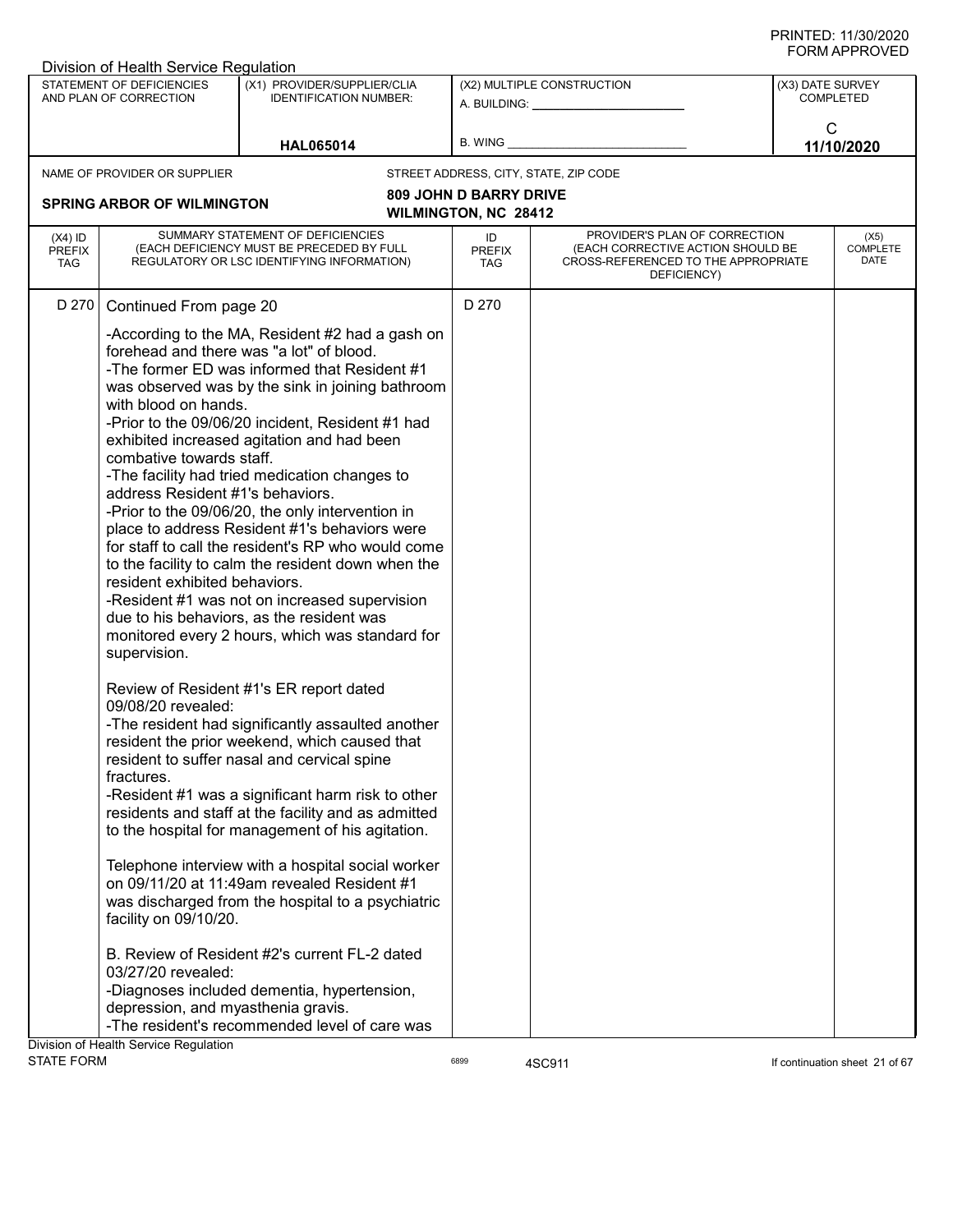|                                          | Division of Health Service Regulation               |                                                                                                                                                 |                               |                                                                                                                          |                  |                                 |
|------------------------------------------|-----------------------------------------------------|-------------------------------------------------------------------------------------------------------------------------------------------------|-------------------------------|--------------------------------------------------------------------------------------------------------------------------|------------------|---------------------------------|
|                                          | STATEMENT OF DEFICIENCIES<br>AND PLAN OF CORRECTION | (X1) PROVIDER/SUPPLIER/CLIA<br><b>IDENTIFICATION NUMBER:</b>                                                                                    |                               | (X2) MULTIPLE CONSTRUCTION<br>A. BUILDING: A. BUILDING:                                                                  | (X3) DATE SURVEY | <b>COMPLETED</b>                |
|                                          |                                                     | <b>HAL065014</b>                                                                                                                                | B. WING _                     |                                                                                                                          | C                | 11/10/2020                      |
|                                          | NAME OF PROVIDER OR SUPPLIER                        |                                                                                                                                                 |                               | STREET ADDRESS, CITY, STATE, ZIP CODE                                                                                    |                  |                                 |
|                                          |                                                     |                                                                                                                                                 | <b>809 JOHN D BARRY DRIVE</b> |                                                                                                                          |                  |                                 |
|                                          | <b>SPRING ARBOR OF WILMINGTON</b>                   |                                                                                                                                                 | <b>WILMINGTON, NC 28412</b>   |                                                                                                                          |                  |                                 |
| $(X4)$ ID<br><b>PREFIX</b><br><b>TAG</b> |                                                     | SUMMARY STATEMENT OF DEFICIENCIES<br>(EACH DEFICIENCY MUST BE PRECEDED BY FULL<br>REGULATORY OR LSC IDENTIFYING INFORMATION)                    | ID<br><b>PREFIX</b><br>TAG    | PROVIDER'S PLAN OF CORRECTION<br>(EACH CORRECTIVE ACTION SHOULD BE<br>CROSS-REFERENCED TO THE APPROPRIATE<br>DEFICIENCY) |                  | (X5)<br><b>COMPLETE</b><br>DATE |
| D 270                                    | Continued From page 21                              |                                                                                                                                                 | D 270                         |                                                                                                                          |                  |                                 |
|                                          | documented as memory care (MC).                     |                                                                                                                                                 |                               |                                                                                                                          |                  |                                 |
|                                          |                                                     | Review of Resident #2's Resident Register<br>revealed an admission date of 08/18/17.                                                            |                               |                                                                                                                          |                  |                                 |
|                                          | 09/06/20 at 7:15am revealed:                        | Review of Resident #2's progress notes on                                                                                                       |                               |                                                                                                                          |                  |                                 |
|                                          | nose.                                               | -Resident #2 was attacked by another resident<br>and sustained a Large skin tear on forehead and                                                |                               |                                                                                                                          |                  |                                 |
|                                          |                                                     | -Staff called 911 as they were unable to assess<br>Resident #2 for any other injuries due to bleeding.                                          |                               |                                                                                                                          |                  |                                 |
|                                          | 09/06/20 revealed:                                  | Review of Resident #2's incident report dated                                                                                                   |                               |                                                                                                                          |                  |                                 |
|                                          | tear.                                               | -The type of incident was documented as skin                                                                                                    |                               |                                                                                                                          |                  |                                 |
|                                          | room.                                               | -The location of the incident was in the residents'                                                                                             |                               |                                                                                                                          |                  |                                 |
|                                          |                                                     | -On 09/06/20 at 6:00am, staff heard noise.<br>Resident #2 was found sitting on bed with skin<br>tear on forehead bleeding. The staff held towel |                               |                                                                                                                          |                  |                                 |
|                                          | on skin tear and applied pressure.<br><b>EMS</b>    | -Resident #2 was transported to the hospital by                                                                                                 |                               |                                                                                                                          |                  |                                 |
|                                          | -The family and PCP were notified.                  | -Resident #2's blood pressure was 97/67.                                                                                                        |                               |                                                                                                                          |                  |                                 |
|                                          | 09/06/20 revealed:                                  | Review of Resident #2's ER report dated                                                                                                         |                               |                                                                                                                          |                  |                                 |
|                                          |                                                     | -Resident #2 arrived at the hospital at 6:35am.<br>-Resident #2's chief complaint was documented                                                |                               |                                                                                                                          |                  |                                 |
|                                          |                                                     | as "assault victim." The resident was assaulted                                                                                                 |                               |                                                                                                                          |                  |                                 |
|                                          |                                                     | by a fellow resident. Injuries noted to left eye and                                                                                            |                               |                                                                                                                          |                  |                                 |
|                                          | nose.                                               | -Staff witnessed Resident #2 to be assaulted by                                                                                                 |                               |                                                                                                                          |                  |                                 |
|                                          |                                                     | another resident. Noted nasal laceration was                                                                                                    |                               |                                                                                                                          |                  |                                 |
|                                          |                                                     | swelling and deformity and an abrasion to the                                                                                                   |                               |                                                                                                                          |                  |                                 |
|                                          |                                                     | forehead and skin tear to the right hand.                                                                                                       |                               |                                                                                                                          |                  |                                 |
|                                          |                                                     | -Resident #2 had oblique laceration across the                                                                                                  |                               |                                                                                                                          |                  |                                 |
|                                          | Division of Health Service Regulation               |                                                                                                                                                 |                               |                                                                                                                          |                  |                                 |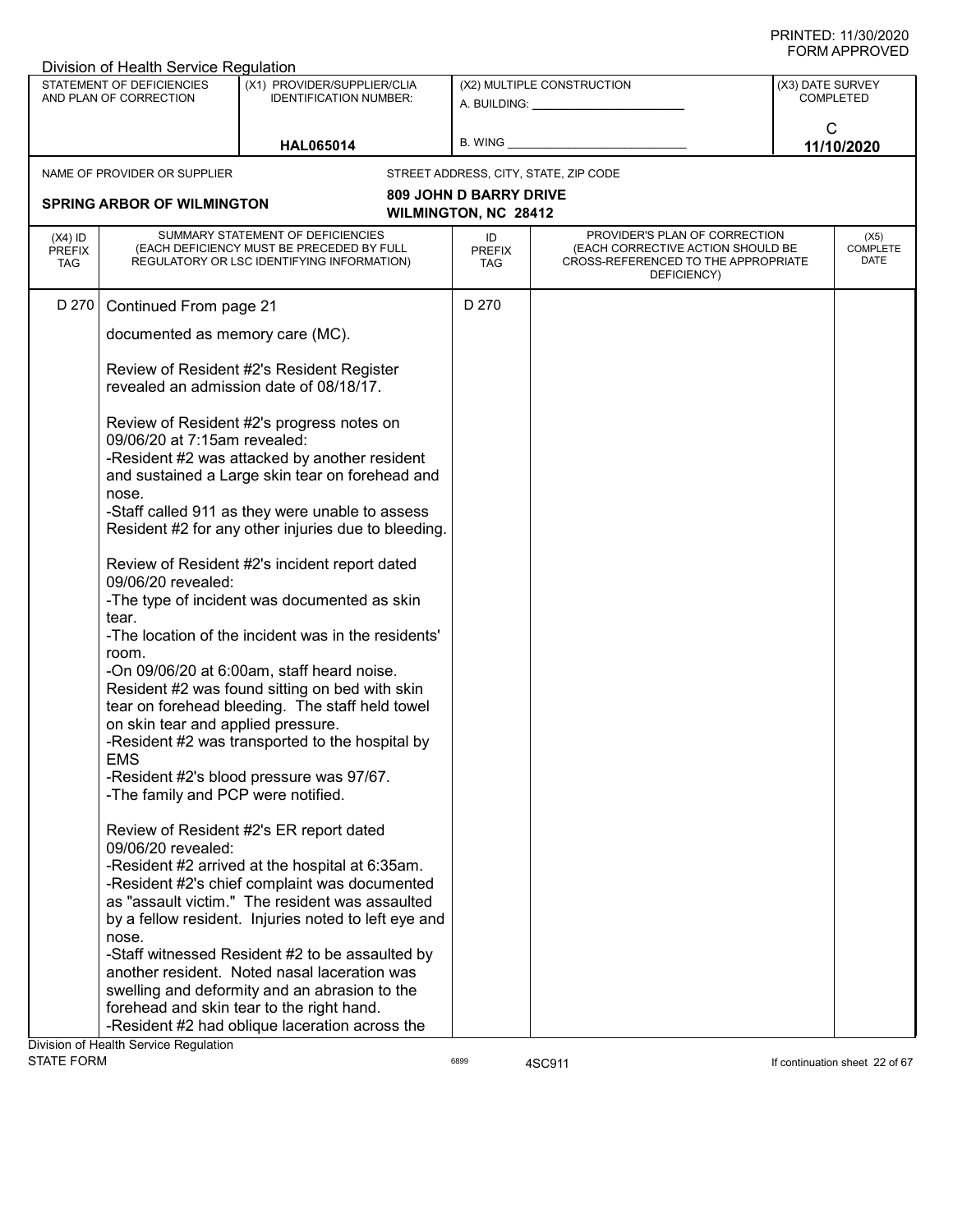|                                          | Division of Health Service Regulation                                                                                                                                                                                                                                         |                                                                                                                                                                                                                                                                                                                                                                                                                                                                                                                                                                                                                                                                                                                                                                                                                                                                                                                                                                                                                                                                                                 |                                                              |                                                                                                                          |                               |                                 |
|------------------------------------------|-------------------------------------------------------------------------------------------------------------------------------------------------------------------------------------------------------------------------------------------------------------------------------|-------------------------------------------------------------------------------------------------------------------------------------------------------------------------------------------------------------------------------------------------------------------------------------------------------------------------------------------------------------------------------------------------------------------------------------------------------------------------------------------------------------------------------------------------------------------------------------------------------------------------------------------------------------------------------------------------------------------------------------------------------------------------------------------------------------------------------------------------------------------------------------------------------------------------------------------------------------------------------------------------------------------------------------------------------------------------------------------------|--------------------------------------------------------------|--------------------------------------------------------------------------------------------------------------------------|-------------------------------|---------------------------------|
|                                          | STATEMENT OF DEFICIENCIES<br>AND PLAN OF CORRECTION                                                                                                                                                                                                                           | (X1) PROVIDER/SUPPLIER/CLIA<br><b>IDENTIFICATION NUMBER:</b>                                                                                                                                                                                                                                                                                                                                                                                                                                                                                                                                                                                                                                                                                                                                                                                                                                                                                                                                                                                                                                    |                                                              | (X2) MULTIPLE CONSTRUCTION<br>A. BUILDING: A. BUILDING:                                                                  | (X3) DATE SURVEY<br>COMPLETED |                                 |
|                                          |                                                                                                                                                                                                                                                                               | <b>HAL065014</b>                                                                                                                                                                                                                                                                                                                                                                                                                                                                                                                                                                                                                                                                                                                                                                                                                                                                                                                                                                                                                                                                                | B. WING                                                      |                                                                                                                          | C                             | 11/10/2020                      |
|                                          | NAME OF PROVIDER OR SUPPLIER                                                                                                                                                                                                                                                  |                                                                                                                                                                                                                                                                                                                                                                                                                                                                                                                                                                                                                                                                                                                                                                                                                                                                                                                                                                                                                                                                                                 |                                                              | STREET ADDRESS, CITY, STATE, ZIP CODE                                                                                    |                               |                                 |
|                                          | <b>SPRING ARBOR OF WILMINGTON</b>                                                                                                                                                                                                                                             |                                                                                                                                                                                                                                                                                                                                                                                                                                                                                                                                                                                                                                                                                                                                                                                                                                                                                                                                                                                                                                                                                                 | <b>809 JOHN D BARRY DRIVE</b><br><b>WILMINGTON, NC 28412</b> |                                                                                                                          |                               |                                 |
| $(X4)$ ID<br><b>PREFIX</b><br><b>TAG</b> |                                                                                                                                                                                                                                                                               | SUMMARY STATEMENT OF DEFICIENCIES<br>(EACH DEFICIENCY MUST BE PRECEDED BY FULL<br>REGULATORY OR LSC IDENTIFYING INFORMATION)                                                                                                                                                                                                                                                                                                                                                                                                                                                                                                                                                                                                                                                                                                                                                                                                                                                                                                                                                                    | ID<br><b>PREFIX</b><br><b>TAG</b>                            | PROVIDER'S PLAN OF CORRECTION<br>(EACH CORRECTIVE ACTION SHOULD BE<br>CROSS-REFERENCED TO THE APPROPRIATE<br>DEFICIENCY) |                               | (X5)<br><b>COMPLETE</b><br>DATE |
| D 270                                    | Continued From page 22                                                                                                                                                                                                                                                        |                                                                                                                                                                                                                                                                                                                                                                                                                                                                                                                                                                                                                                                                                                                                                                                                                                                                                                                                                                                                                                                                                                 | D 270                                                        |                                                                                                                          |                               |                                 |
|                                          | abrasion and contusion.<br>-Resident #2 had on a cervical collar.<br>dens fracture.<br>and nasal fractures.<br>SCU.<br>09/06/20 in the SCU.<br>09/17/20.<br>$1:00$ pm.<br>at 11:15am.<br>09/17/20 at 10:30am.<br>11/10/20 at 4:05pm.<br>Division of Health Service Regulation | bridge of the nose and had significant tenderness<br>and noticeable deviation; central forehead<br>-Resident #2 had left frontal scalp swelling, air<br>fluid level bilateral maxillary sinuses, soft tissue<br>swelling over the nose with nasal bone fractures,<br>prominent fractures of the upper cervical spine<br>including CI and C2 with jumped and locked<br>facets and posterior displacement of the type two<br>-The final diagnoses were documented as alleged<br>assault, unstable cervical spine fractures, multiple<br>abrasions, skin tear right hand, nasal laceration,<br>Refer to the interview on 09/17/20 at 1:55pm with<br>a PCA who worked third shift on 09/06/20 in the<br>Refer to a telephone interview on 09/17/20 at<br>1:00pm with a MA who worked third shift on<br>Refer to the interviews with two PCAs who<br>worked first shift in the SCU on 09/10/20 and<br>Refer to interview with a MA on 10/27/20 at<br>Refer to interview with a second MA on 10/29/20<br>Refer to interview with the RCD Assistant on<br>Refer to telephone interview with the RCD on |                                                              |                                                                                                                          |                               |                                 |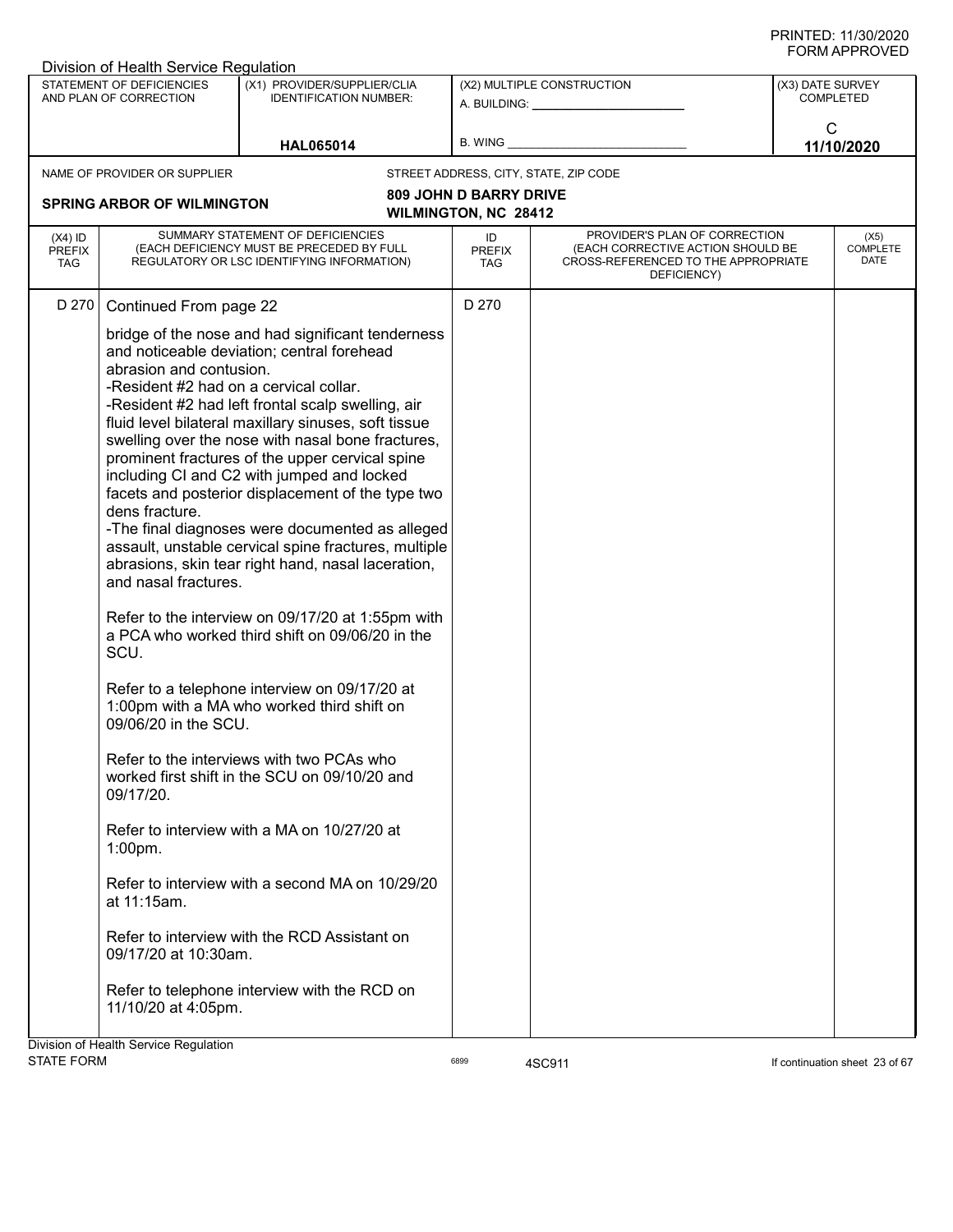|         | (X1) PROVIDER/SUPPLIER/CLIA<br><b>IDENTIFICATION NUMBER:</b>                                 |                                                                                                                                                                                                                                                                                                                                                                                                                                                                                                                                                                                                                                                                                                                                                                                                                                                                                                                                                                                                                                                                                                                                                                                                                                                                                                                                                                                                                                                                                                                                                                                                                                                                                                                                                                                                                                                                                                                                                                                                                                                |                                                     | (X3) DATE SURVEY<br>COMPLETED                                                                                                                             |                                                                                                           |
|---------|----------------------------------------------------------------------------------------------|------------------------------------------------------------------------------------------------------------------------------------------------------------------------------------------------------------------------------------------------------------------------------------------------------------------------------------------------------------------------------------------------------------------------------------------------------------------------------------------------------------------------------------------------------------------------------------------------------------------------------------------------------------------------------------------------------------------------------------------------------------------------------------------------------------------------------------------------------------------------------------------------------------------------------------------------------------------------------------------------------------------------------------------------------------------------------------------------------------------------------------------------------------------------------------------------------------------------------------------------------------------------------------------------------------------------------------------------------------------------------------------------------------------------------------------------------------------------------------------------------------------------------------------------------------------------------------------------------------------------------------------------------------------------------------------------------------------------------------------------------------------------------------------------------------------------------------------------------------------------------------------------------------------------------------------------------------------------------------------------------------------------------------------------|-----------------------------------------------------|-----------------------------------------------------------------------------------------------------------------------------------------------------------|-----------------------------------------------------------------------------------------------------------|
|         | <b>HAL065014</b>                                                                             | B. WING                                                                                                                                                                                                                                                                                                                                                                                                                                                                                                                                                                                                                                                                                                                                                                                                                                                                                                                                                                                                                                                                                                                                                                                                                                                                                                                                                                                                                                                                                                                                                                                                                                                                                                                                                                                                                                                                                                                                                                                                                                        |                                                     | C                                                                                                                                                         | 11/10/2020                                                                                                |
|         |                                                                                              |                                                                                                                                                                                                                                                                                                                                                                                                                                                                                                                                                                                                                                                                                                                                                                                                                                                                                                                                                                                                                                                                                                                                                                                                                                                                                                                                                                                                                                                                                                                                                                                                                                                                                                                                                                                                                                                                                                                                                                                                                                                |                                                     |                                                                                                                                                           |                                                                                                           |
|         |                                                                                              |                                                                                                                                                                                                                                                                                                                                                                                                                                                                                                                                                                                                                                                                                                                                                                                                                                                                                                                                                                                                                                                                                                                                                                                                                                                                                                                                                                                                                                                                                                                                                                                                                                                                                                                                                                                                                                                                                                                                                                                                                                                |                                                     |                                                                                                                                                           |                                                                                                           |
|         |                                                                                              |                                                                                                                                                                                                                                                                                                                                                                                                                                                                                                                                                                                                                                                                                                                                                                                                                                                                                                                                                                                                                                                                                                                                                                                                                                                                                                                                                                                                                                                                                                                                                                                                                                                                                                                                                                                                                                                                                                                                                                                                                                                |                                                     |                                                                                                                                                           |                                                                                                           |
|         |                                                                                              | ID<br><b>PREFIX</b><br><b>TAG</b>                                                                                                                                                                                                                                                                                                                                                                                                                                                                                                                                                                                                                                                                                                                                                                                                                                                                                                                                                                                                                                                                                                                                                                                                                                                                                                                                                                                                                                                                                                                                                                                                                                                                                                                                                                                                                                                                                                                                                                                                              | DEFICIENCY)                                         |                                                                                                                                                           | (X5)<br><b>COMPLETE</b><br>DATE                                                                           |
|         |                                                                                              | D 270                                                                                                                                                                                                                                                                                                                                                                                                                                                                                                                                                                                                                                                                                                                                                                                                                                                                                                                                                                                                                                                                                                                                                                                                                                                                                                                                                                                                                                                                                                                                                                                                                                                                                                                                                                                                                                                                                                                                                                                                                                          |                                                     |                                                                                                                                                           |                                                                                                           |
| 2:40pm. |                                                                                              |                                                                                                                                                                                                                                                                                                                                                                                                                                                                                                                                                                                                                                                                                                                                                                                                                                                                                                                                                                                                                                                                                                                                                                                                                                                                                                                                                                                                                                                                                                                                                                                                                                                                                                                                                                                                                                                                                                                                                                                                                                                |                                                     |                                                                                                                                                           |                                                                                                           |
|         |                                                                                              |                                                                                                                                                                                                                                                                                                                                                                                                                                                                                                                                                                                                                                                                                                                                                                                                                                                                                                                                                                                                                                                                                                                                                                                                                                                                                                                                                                                                                                                                                                                                                                                                                                                                                                                                                                                                                                                                                                                                                                                                                                                |                                                     |                                                                                                                                                           |                                                                                                           |
|         |                                                                                              |                                                                                                                                                                                                                                                                                                                                                                                                                                                                                                                                                                                                                                                                                                                                                                                                                                                                                                                                                                                                                                                                                                                                                                                                                                                                                                                                                                                                                                                                                                                                                                                                                                                                                                                                                                                                                                                                                                                                                                                                                                                |                                                     |                                                                                                                                                           |                                                                                                           |
|         |                                                                                              |                                                                                                                                                                                                                                                                                                                                                                                                                                                                                                                                                                                                                                                                                                                                                                                                                                                                                                                                                                                                                                                                                                                                                                                                                                                                                                                                                                                                                                                                                                                                                                                                                                                                                                                                                                                                                                                                                                                                                                                                                                                |                                                     |                                                                                                                                                           |                                                                                                           |
|         | STATEMENT OF DEFICIENCIES<br>AND PLAN OF CORRECTION<br>NAME OF PROVIDER OR SUPPLIER<br>D 270 | Division of Health Service Regulation<br><b>SPRING ARBOR OF WILMINGTON</b><br>SUMMARY STATEMENT OF DEFICIENCIES<br>(EACH DEFICIENCY MUST BE PRECEDED BY FULL<br>REGULATORY OR LSC IDENTIFYING INFORMATION)<br>Continued From page 23<br>Refer to interview with former ED on 09/10/20 at<br>Interview with an Adult Protective Services Social<br>Worker on 09/15/20 revealed Resident #2 died<br>on 09/12/20 at local hospice care center.<br>2. Review of the facility's resident Fall Risk<br>Program "The ROSE Program" revealed:<br>-Residents were to be screened upon admission<br>and readmission and after every fall to the facility.<br>-Residents were to be screened a minimum of<br>quarterly, or if they had a change in condition.<br>-Resident were to be identified and resident<br>specific interventions were to be implemented.<br>-Intervention included evaluate physical and<br>medical issues, environmental factors, cognitive<br>and sensory changes.<br>-Interventions included physical therapy (PT) and<br>occupational therapy (OT) to determine therapy<br>treatments, communication with physician, staff,<br>residents and family, and education to staff,<br>family, and residents.<br>door for identifying high risk residents.<br>-A ROSE label will be placed on any assistance<br>device for residents at high risk.<br>-Resident specific interventions will be added to<br>the resident personal care service log and the<br>activity of daily living log.<br>-Reminders will be discussed regarding residents<br>at risk during the daily stand-up and by<br>management/supervisor in charge each shift.<br>-Weekly fall management meeting included PT<br>and OT staff, care staff, Resident Care Director<br>(RCD), and the Administrator to review each<br>resident identified at risk, effectiveness of current<br>interventions, and any additional falls,<br>recommended changed of interventions.<br>-Documentation by updating care plans, Personal<br>Division of Health Service Regulation | -In the facility a ROSE care will be placed at room | (X2) MULTIPLE CONSTRUCTION<br>A. BUILDING: A. BUILDING:<br>STREET ADDRESS, CITY, STATE, ZIP CODE<br><b>809 JOHN D BARRY DRIVE</b><br>WILMINGTON, NC 28412 | PROVIDER'S PLAN OF CORRECTION<br>(EACH CORRECTIVE ACTION SHOULD BE<br>CROSS-REFERENCED TO THE APPROPRIATE |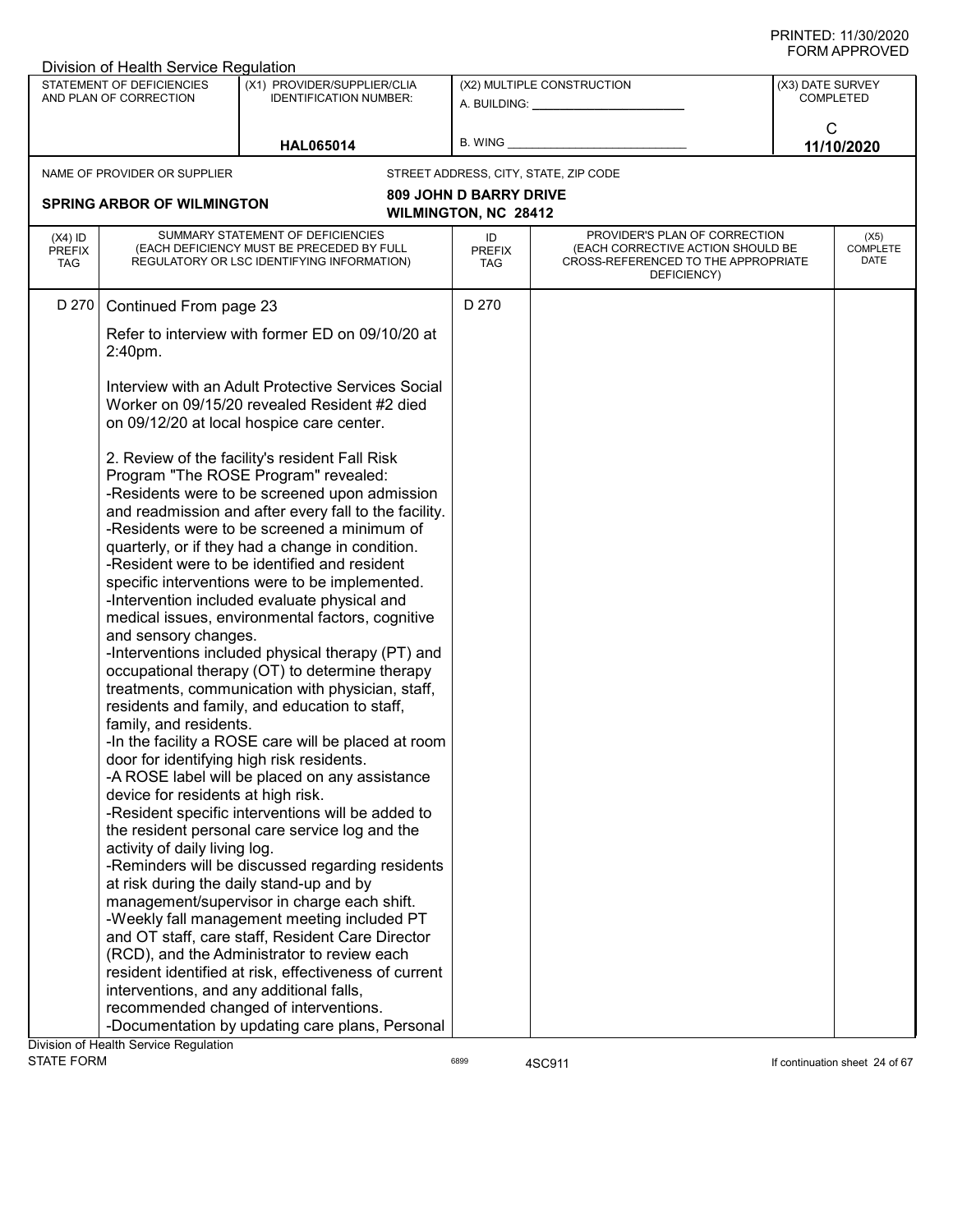|                                          | Division of Health Service Regulation                                                                                                                                                                               |                                                                                                                                                                                                                                                                                                                                                                                                                                                                                                                                                                                                                                                                                                                                                                                                                                                                                                                                                                                                                                                                                                                                  |                                   |                                                                                                                          |                  |                                 |
|------------------------------------------|---------------------------------------------------------------------------------------------------------------------------------------------------------------------------------------------------------------------|----------------------------------------------------------------------------------------------------------------------------------------------------------------------------------------------------------------------------------------------------------------------------------------------------------------------------------------------------------------------------------------------------------------------------------------------------------------------------------------------------------------------------------------------------------------------------------------------------------------------------------------------------------------------------------------------------------------------------------------------------------------------------------------------------------------------------------------------------------------------------------------------------------------------------------------------------------------------------------------------------------------------------------------------------------------------------------------------------------------------------------|-----------------------------------|--------------------------------------------------------------------------------------------------------------------------|------------------|---------------------------------|
|                                          | STATEMENT OF DEFICIENCIES<br>AND PLAN OF CORRECTION                                                                                                                                                                 | (X1) PROVIDER/SUPPLIER/CLIA<br><b>IDENTIFICATION NUMBER:</b>                                                                                                                                                                                                                                                                                                                                                                                                                                                                                                                                                                                                                                                                                                                                                                                                                                                                                                                                                                                                                                                                     |                                   | (X2) MULTIPLE CONSTRUCTION<br>A. BUILDING: A.                                                                            | (X3) DATE SURVEY | <b>COMPLETED</b>                |
|                                          |                                                                                                                                                                                                                     | <b>HAL065014</b>                                                                                                                                                                                                                                                                                                                                                                                                                                                                                                                                                                                                                                                                                                                                                                                                                                                                                                                                                                                                                                                                                                                 | B. WING                           |                                                                                                                          | $\mathsf{C}$     | 11/10/2020                      |
|                                          | NAME OF PROVIDER OR SUPPLIER                                                                                                                                                                                        |                                                                                                                                                                                                                                                                                                                                                                                                                                                                                                                                                                                                                                                                                                                                                                                                                                                                                                                                                                                                                                                                                                                                  |                                   | STREET ADDRESS, CITY, STATE, ZIP CODE                                                                                    |                  |                                 |
|                                          |                                                                                                                                                                                                                     |                                                                                                                                                                                                                                                                                                                                                                                                                                                                                                                                                                                                                                                                                                                                                                                                                                                                                                                                                                                                                                                                                                                                  | <b>809 JOHN D BARRY DRIVE</b>     |                                                                                                                          |                  |                                 |
|                                          | <b>SPRING ARBOR OF WILMINGTON</b>                                                                                                                                                                                   |                                                                                                                                                                                                                                                                                                                                                                                                                                                                                                                                                                                                                                                                                                                                                                                                                                                                                                                                                                                                                                                                                                                                  | <b>WILMINGTON, NC 28412</b>       |                                                                                                                          |                  |                                 |
| $(X4)$ ID<br><b>PREFIX</b><br><b>TAG</b> |                                                                                                                                                                                                                     | SUMMARY STATEMENT OF DEFICIENCIES<br>(EACH DEFICIENCY MUST BE PRECEDED BY FULL<br>REGULATORY OR LSC IDENTIFYING INFORMATION)                                                                                                                                                                                                                                                                                                                                                                                                                                                                                                                                                                                                                                                                                                                                                                                                                                                                                                                                                                                                     | ID<br><b>PREFIX</b><br><b>TAG</b> | PROVIDER'S PLAN OF CORRECTION<br>(EACH CORRECTIVE ACTION SHOULD BE<br>CROSS-REFERENCED TO THE APPROPRIATE<br>DEFICIENCY) |                  | (X5)<br><b>COMPLETE</b><br>DATE |
| D 270                                    | Continued From page 24                                                                                                                                                                                              |                                                                                                                                                                                                                                                                                                                                                                                                                                                                                                                                                                                                                                                                                                                                                                                                                                                                                                                                                                                                                                                                                                                                  | D 270                             |                                                                                                                          |                  |                                 |
|                                          | interventions.                                                                                                                                                                                                      | Care Services (PCS) log and Activity of Daily<br>Living (ADL) logs with changes in risk factors and                                                                                                                                                                                                                                                                                                                                                                                                                                                                                                                                                                                                                                                                                                                                                                                                                                                                                                                                                                                                                              |                                   |                                                                                                                          |                  |                                 |
|                                          | the hot box system.<br>behavior.<br>days or longer, if directed.<br>been resolved.<br>12/02/19 revealed:<br>neuropathy.<br>-The resident was ambulatory.<br>bladder.<br>domiciliary (assisted living).<br>revealed: | 3. Review of the facility Hot Box Policy revealed:<br>-The hot box system was to assure additional<br>attention was given to the residents who may be<br>experiencing a temporary change in condition.<br>-The MAs and the Supervisor in Charge (SIC)<br>were responsible for documenting n the resident<br>record each shift when residents were placed in<br>-Conditions that warrant placement in the hot box<br>system included falls and residents returning from<br>the hospital or rehabilitation and changes in<br>-The documentation requirements for residents<br>with falls or returning from the hospital were 3<br>-The RCD or designee will remove the resident<br>from the hot box system when the situation had<br>C. Review of Resident #5's current FL-2 dated<br>-Diagnoses included low blood pressure, seizure<br>disorder, hypothyroidism, mild dementia, and<br>-The resident was intermittently disoriented.<br>-The resident was continent of bowel and<br>-Recommended level of care was documented as<br>Review of Resident #5's care plan dated 07/19/20<br>-The resident used a rollator walker for |                                   |                                                                                                                          |                  |                                 |
|                                          | ambulation.                                                                                                                                                                                                         | -The residents' memory was documented as                                                                                                                                                                                                                                                                                                                                                                                                                                                                                                                                                                                                                                                                                                                                                                                                                                                                                                                                                                                                                                                                                         |                                   |                                                                                                                          |                  |                                 |
|                                          | Division of Health Service Regulation                                                                                                                                                                               |                                                                                                                                                                                                                                                                                                                                                                                                                                                                                                                                                                                                                                                                                                                                                                                                                                                                                                                                                                                                                                                                                                                                  |                                   |                                                                                                                          |                  |                                 |
| <b>STATE FORM</b>                        |                                                                                                                                                                                                                     |                                                                                                                                                                                                                                                                                                                                                                                                                                                                                                                                                                                                                                                                                                                                                                                                                                                                                                                                                                                                                                                                                                                                  | 6899                              | 4SC911                                                                                                                   |                  | If continuation sheet 25 of 67  |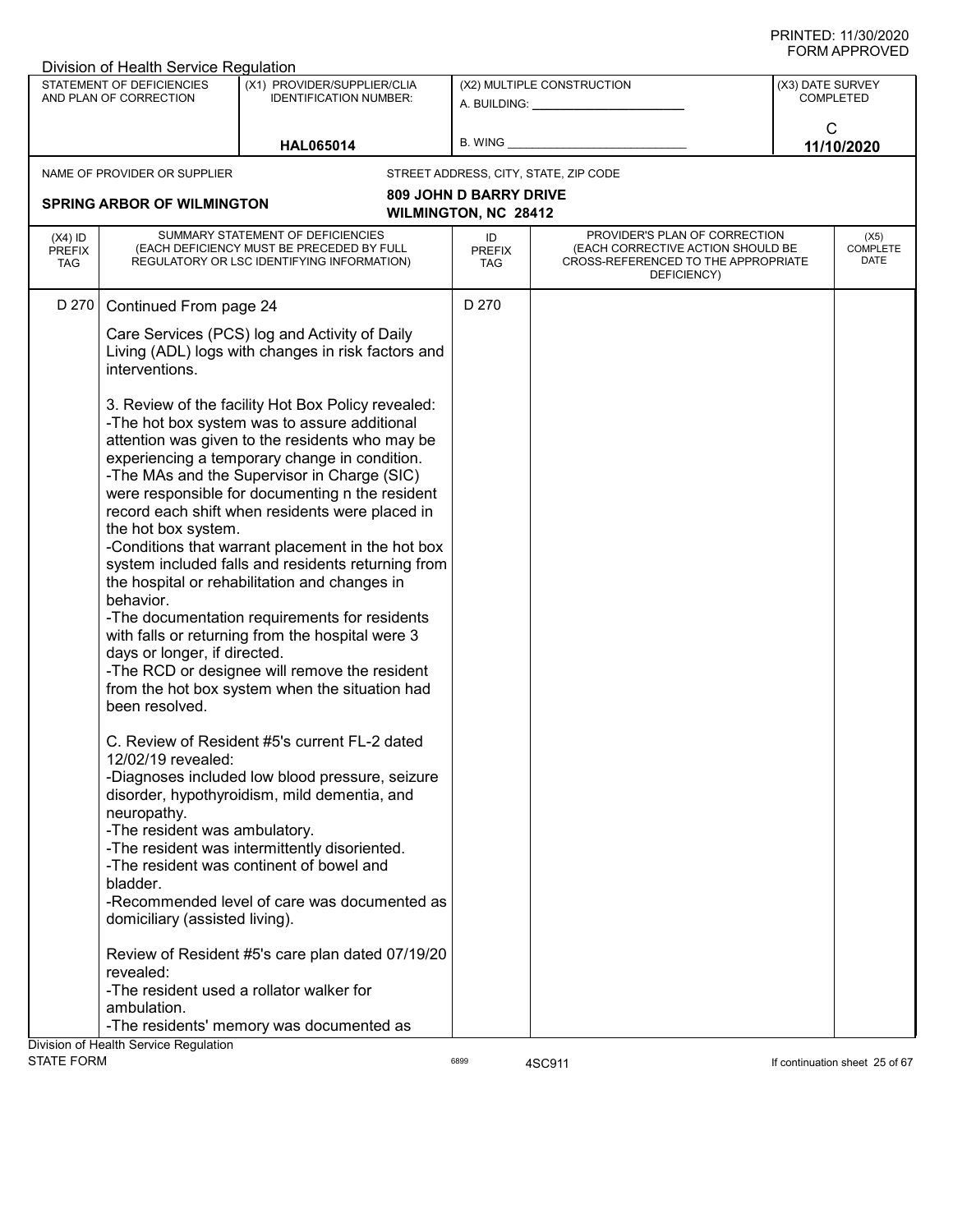|                                          | Division of Health Service Regulation                                                                                                                                                                                                                                                                                                                                                                                         |                                                                                                                                                                                                                                                                                                                                                                                                                                                                                                                                                                                                                                                                                                                                                                                                                                                                                                                                                                                                                                                                                                                                                            |                                                              |                                                                                                                          |                  |                                 |
|------------------------------------------|-------------------------------------------------------------------------------------------------------------------------------------------------------------------------------------------------------------------------------------------------------------------------------------------------------------------------------------------------------------------------------------------------------------------------------|------------------------------------------------------------------------------------------------------------------------------------------------------------------------------------------------------------------------------------------------------------------------------------------------------------------------------------------------------------------------------------------------------------------------------------------------------------------------------------------------------------------------------------------------------------------------------------------------------------------------------------------------------------------------------------------------------------------------------------------------------------------------------------------------------------------------------------------------------------------------------------------------------------------------------------------------------------------------------------------------------------------------------------------------------------------------------------------------------------------------------------------------------------|--------------------------------------------------------------|--------------------------------------------------------------------------------------------------------------------------|------------------|---------------------------------|
|                                          | STATEMENT OF DEFICIENCIES<br>AND PLAN OF CORRECTION                                                                                                                                                                                                                                                                                                                                                                           | (X1) PROVIDER/SUPPLIER/CLIA<br><b>IDENTIFICATION NUMBER:</b>                                                                                                                                                                                                                                                                                                                                                                                                                                                                                                                                                                                                                                                                                                                                                                                                                                                                                                                                                                                                                                                                                               |                                                              | (X2) MULTIPLE CONSTRUCTION<br>A. BUILDING: A. BUILDING:                                                                  | (X3) DATE SURVEY | <b>COMPLETED</b>                |
|                                          |                                                                                                                                                                                                                                                                                                                                                                                                                               | <b>HAL065014</b>                                                                                                                                                                                                                                                                                                                                                                                                                                                                                                                                                                                                                                                                                                                                                                                                                                                                                                                                                                                                                                                                                                                                           | B. WING                                                      |                                                                                                                          | C                | 11/10/2020                      |
|                                          | NAME OF PROVIDER OR SUPPLIER                                                                                                                                                                                                                                                                                                                                                                                                  |                                                                                                                                                                                                                                                                                                                                                                                                                                                                                                                                                                                                                                                                                                                                                                                                                                                                                                                                                                                                                                                                                                                                                            |                                                              | STREET ADDRESS, CITY, STATE, ZIP CODE                                                                                    |                  |                                 |
|                                          | <b>SPRING ARBOR OF WILMINGTON</b>                                                                                                                                                                                                                                                                                                                                                                                             |                                                                                                                                                                                                                                                                                                                                                                                                                                                                                                                                                                                                                                                                                                                                                                                                                                                                                                                                                                                                                                                                                                                                                            | <b>809 JOHN D BARRY DRIVE</b><br><b>WILMINGTON, NC 28412</b> |                                                                                                                          |                  |                                 |
| $(X4)$ ID<br><b>PREFIX</b><br><b>TAG</b> |                                                                                                                                                                                                                                                                                                                                                                                                                               | SUMMARY STATEMENT OF DEFICIENCIES<br>(EACH DEFICIENCY MUST BE PRECEDED BY FULL<br>REGULATORY OR LSC IDENTIFYING INFORMATION)                                                                                                                                                                                                                                                                                                                                                                                                                                                                                                                                                                                                                                                                                                                                                                                                                                                                                                                                                                                                                               | ID<br><b>PREFIX</b><br>TAG                                   | PROVIDER'S PLAN OF CORRECTION<br>(EACH CORRECTIVE ACTION SHOULD BE<br>CROSS-REFERENCED TO THE APPROPRIATE<br>DEFICIENCY) |                  | (X5)<br><b>COMPLETE</b><br>DATE |
| D 270                                    | Continued From page 25<br>adequate.<br>sometimes disoriented.<br>(handwritten noted assist as needed).<br>supervision with eating.<br>Provider (PCP) on 07/21/20.<br>09/12/20 at 12:25pm revealed:<br>-The fall was witnessed.<br>20, and temperature 98.1 F.<br>09/12/20 at 12:45pm revealed:<br>head on the wall.<br>09/12/20 revealed:<br>fall.<br>-The resident hit head on the wall.<br>and had mild pain to right foot. | -The care plan documented orientation as<br>-The care plan documented Resident #5 was<br>independent with ambulation, transferring,<br>grooming and personal hygiene, and toileting<br>-The care plan documented Resident #5 required<br>-The care plan documented Resident #5 required<br>limited supervision with bathing and dressing.<br>-The care plan was signed by the Primary Care<br>Review of Resident #5's incident report dated<br>-The resident lost balance and hit head on wall.<br>-The location of the fall was in the hallway.<br>-The resident was sent to the ER for evaluation.<br>-The resident's vital signs were obtained and<br>blood pressure was 128/74, pulse 72, respiration<br>-The family and physician were notified.<br>Review of Resident #5's progress note dated<br>-Resident #5 lost balance in the hallway and hit<br>-Resident #5 was sent to the ER for evaluation.<br>Review of Resident #5's ER report dated<br>-Resident #5's chief complaint was a witnessed<br>-The resident complained of neck and head pain<br>-The resident #5 had a history of multiple falls.<br>-The resident had an X-ray and CAT scan | D 270                                                        |                                                                                                                          |                  |                                 |
|                                          | Division of Health Service Regulation                                                                                                                                                                                                                                                                                                                                                                                         |                                                                                                                                                                                                                                                                                                                                                                                                                                                                                                                                                                                                                                                                                                                                                                                                                                                                                                                                                                                                                                                                                                                                                            |                                                              |                                                                                                                          |                  |                                 |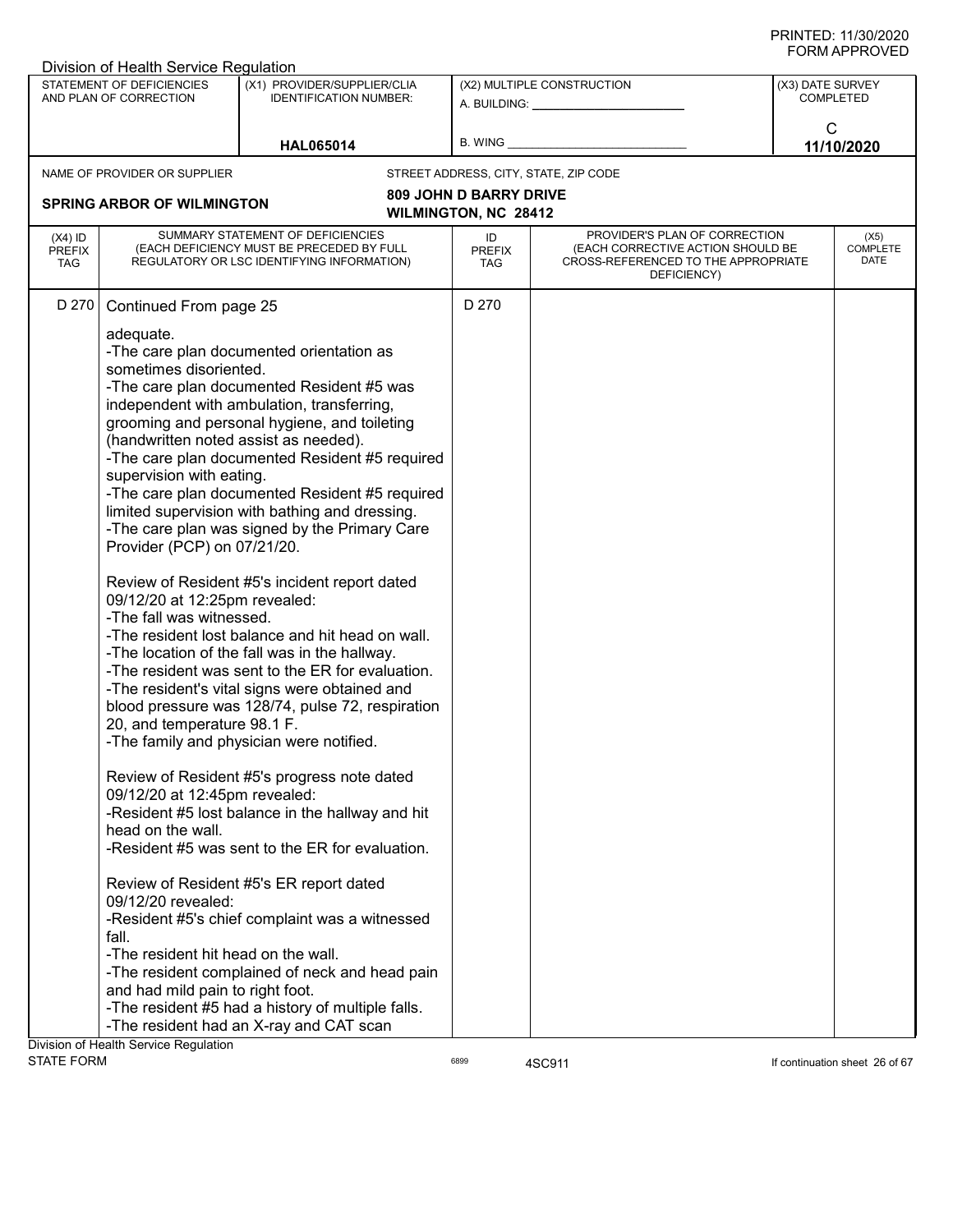| Division of Health Service Regulation                                                    |                                                                                                                                                                                                                                                                                                                                                             |                                                                                                                                                                                                                                                                                                                                                                                                                                                                                                                                                                                                                          |                                   |                                                                                                                          |                  |                                 |
|------------------------------------------------------------------------------------------|-------------------------------------------------------------------------------------------------------------------------------------------------------------------------------------------------------------------------------------------------------------------------------------------------------------------------------------------------------------|--------------------------------------------------------------------------------------------------------------------------------------------------------------------------------------------------------------------------------------------------------------------------------------------------------------------------------------------------------------------------------------------------------------------------------------------------------------------------------------------------------------------------------------------------------------------------------------------------------------------------|-----------------------------------|--------------------------------------------------------------------------------------------------------------------------|------------------|---------------------------------|
| STATEMENT OF DEFICIENCIES<br>AND PLAN OF CORRECTION                                      |                                                                                                                                                                                                                                                                                                                                                             | (X1) PROVIDER/SUPPLIER/CLIA<br><b>IDENTIFICATION NUMBER:</b>                                                                                                                                                                                                                                                                                                                                                                                                                                                                                                                                                             |                                   | (X2) MULTIPLE CONSTRUCTION<br>A. BUILDING: A. BUILDING:                                                                  | (X3) DATE SURVEY | <b>COMPLETED</b>                |
|                                                                                          |                                                                                                                                                                                                                                                                                                                                                             | <b>HAL065014</b>                                                                                                                                                                                                                                                                                                                                                                                                                                                                                                                                                                                                         | <b>B. WING</b>                    |                                                                                                                          |                  | $\mathsf{C}$<br>11/10/2020      |
| NAME OF PROVIDER OR SUPPLIER                                                             |                                                                                                                                                                                                                                                                                                                                                             |                                                                                                                                                                                                                                                                                                                                                                                                                                                                                                                                                                                                                          |                                   | STREET ADDRESS, CITY, STATE, ZIP CODE                                                                                    |                  |                                 |
|                                                                                          |                                                                                                                                                                                                                                                                                                                                                             |                                                                                                                                                                                                                                                                                                                                                                                                                                                                                                                                                                                                                          | <b>809 JOHN D BARRY DRIVE</b>     |                                                                                                                          |                  |                                 |
| <b>SPRING ARBOR OF WILMINGTON</b>                                                        |                                                                                                                                                                                                                                                                                                                                                             |                                                                                                                                                                                                                                                                                                                                                                                                                                                                                                                                                                                                                          | WILMINGTON, NC 28412              |                                                                                                                          |                  |                                 |
|                                                                                          |                                                                                                                                                                                                                                                                                                                                                             |                                                                                                                                                                                                                                                                                                                                                                                                                                                                                                                                                                                                                          |                                   |                                                                                                                          |                  |                                 |
| $(X4)$ ID<br><b>PREFIX</b><br><b>TAG</b>                                                 | SUMMARY STATEMENT OF DEFICIENCIES                                                                                                                                                                                                                                                                                                                           | (EACH DEFICIENCY MUST BE PRECEDED BY FULL<br>REGULATORY OR LSC IDENTIFYING INFORMATION)                                                                                                                                                                                                                                                                                                                                                                                                                                                                                                                                  | ID<br><b>PREFIX</b><br><b>TAG</b> | PROVIDER'S PLAN OF CORRECTION<br>(EACH CORRECTIVE ACTION SHOULD BE<br>CROSS-REFERENCED TO THE APPROPRIATE<br>DEFICIENCY) |                  | (X5)<br><b>COMPLETE</b><br>DATE |
| D 270                                                                                    | Continued From page 26                                                                                                                                                                                                                                                                                                                                      |                                                                                                                                                                                                                                                                                                                                                                                                                                                                                                                                                                                                                          | D 270                             |                                                                                                                          |                  |                                 |
| and cervical strain.<br>09/26/20 revealed:<br>discomfort.<br>room.<br>09/27/20 revealed: | completed with no acute findings.<br>kept sliding down in chair on to the floor.<br>-Resident #5 had no complaints of pain or<br>-Staff will continue to monitor the resident.<br>09/27/20 at 4:30pm revealed:<br>stated they hit their head.<br>-The family and physician were notified.<br>-The resident had a fall on 09/27/20.<br>bump on back of head. | -Final diagnoses were fall, closed head injury,<br>-The resident returned to the facility on 09/12/20<br>with recommendations for fall precautions.<br>Review of Resident #5's progress note dated<br>-During the 7:00am to 3:00pm shift, Resident #5<br>-It took 3 staff members to help the resident up.<br>Review of Resident #5's incident report dated<br>-The resident was observed on the floor and<br>-The location of the incident was in the residents'<br>-The resident was sent to the ER for evaluation.<br>Review of Resident #5's progress note dated<br>-The resident hit head on the bed rail and had a |                                   |                                                                                                                          |                  |                                 |
|                                                                                          |                                                                                                                                                                                                                                                                                                                                                             | -The resident was sent to the ER for evaluation.                                                                                                                                                                                                                                                                                                                                                                                                                                                                                                                                                                         |                                   |                                                                                                                          |                  |                                 |
| 09/27/20 revealed:<br>head on the floor.<br>acute findings.                              | Review of Resident #5's ER report dated<br>-The resident's chief complaint was fall.<br>-The resident had a mild headache.                                                                                                                                                                                                                                  | -The resident slid and fell back in her room hit<br>-The resident had an abrasion to the scalp.<br>-The resident had a CT scan completed with no                                                                                                                                                                                                                                                                                                                                                                                                                                                                         |                                   |                                                                                                                          |                  |                                 |
| Division of Health Service Regulation<br><b>STATE FORM</b>                               |                                                                                                                                                                                                                                                                                                                                                             |                                                                                                                                                                                                                                                                                                                                                                                                                                                                                                                                                                                                                          | 6899                              | 4SC911                                                                                                                   |                  | If continuation sheet 27 of 67  |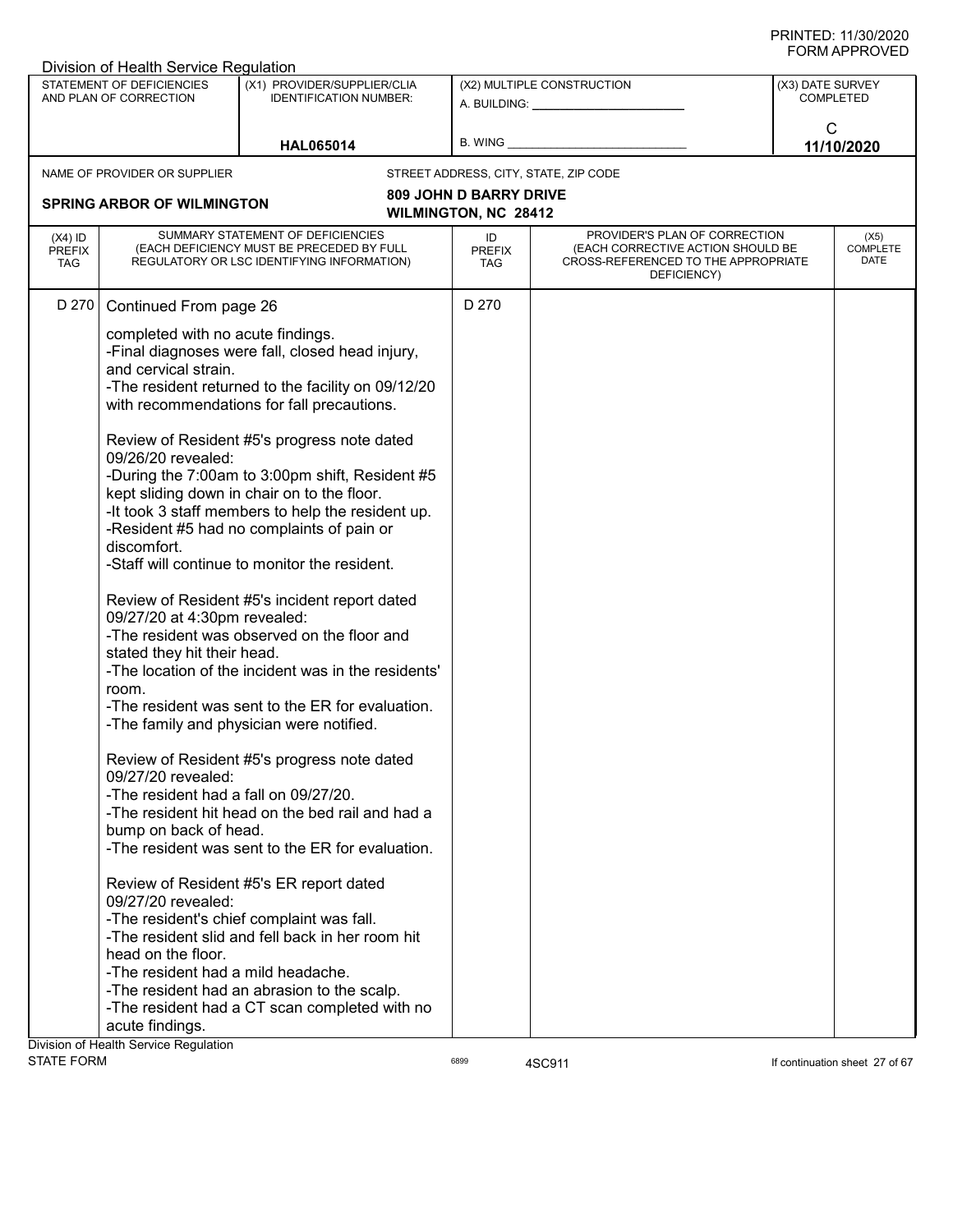|                                          | Division of Health Service Regulation                                                                                                                                                                                                                                                                                                                                                                                                                    |                                                                                                                                                                                                                                                                                                                                                                                                                                                                                                                                                                                                                                                                                                                         |                                   |                                                                                                                                                                                                                                                              |                  |                                 |
|------------------------------------------|----------------------------------------------------------------------------------------------------------------------------------------------------------------------------------------------------------------------------------------------------------------------------------------------------------------------------------------------------------------------------------------------------------------------------------------------------------|-------------------------------------------------------------------------------------------------------------------------------------------------------------------------------------------------------------------------------------------------------------------------------------------------------------------------------------------------------------------------------------------------------------------------------------------------------------------------------------------------------------------------------------------------------------------------------------------------------------------------------------------------------------------------------------------------------------------------|-----------------------------------|--------------------------------------------------------------------------------------------------------------------------------------------------------------------------------------------------------------------------------------------------------------|------------------|---------------------------------|
|                                          | STATEMENT OF DEFICIENCIES<br>AND PLAN OF CORRECTION                                                                                                                                                                                                                                                                                                                                                                                                      | (X1) PROVIDER/SUPPLIER/CLIA<br><b>IDENTIFICATION NUMBER:</b>                                                                                                                                                                                                                                                                                                                                                                                                                                                                                                                                                                                                                                                            |                                   | (X2) MULTIPLE CONSTRUCTION<br>A. BUILDING: A AND AND A SALE AND A SALE AND A SALE AND A SALE AND A SALE AND A SALE AND A SALE AND A SALE AND A SALE AND A SALE AND A SALE AND A SALE AND A SALE AND A SALE AND A SALE AND A SALE AND A SALE AND A SALE AND A | (X3) DATE SURVEY | <b>COMPLETED</b>                |
|                                          |                                                                                                                                                                                                                                                                                                                                                                                                                                                          | <b>HAL065014</b>                                                                                                                                                                                                                                                                                                                                                                                                                                                                                                                                                                                                                                                                                                        | B. WING                           |                                                                                                                                                                                                                                                              | $\mathsf{C}$     | 11/10/2020                      |
|                                          | NAME OF PROVIDER OR SUPPLIER                                                                                                                                                                                                                                                                                                                                                                                                                             |                                                                                                                                                                                                                                                                                                                                                                                                                                                                                                                                                                                                                                                                                                                         |                                   | STREET ADDRESS, CITY, STATE, ZIP CODE                                                                                                                                                                                                                        |                  |                                 |
|                                          |                                                                                                                                                                                                                                                                                                                                                                                                                                                          |                                                                                                                                                                                                                                                                                                                                                                                                                                                                                                                                                                                                                                                                                                                         | <b>809 JOHN D BARRY DRIVE</b>     |                                                                                                                                                                                                                                                              |                  |                                 |
|                                          | <b>SPRING ARBOR OF WILMINGTON</b>                                                                                                                                                                                                                                                                                                                                                                                                                        |                                                                                                                                                                                                                                                                                                                                                                                                                                                                                                                                                                                                                                                                                                                         | <b>WILMINGTON, NC 28412</b>       |                                                                                                                                                                                                                                                              |                  |                                 |
| $(X4)$ ID<br><b>PREFIX</b><br><b>TAG</b> |                                                                                                                                                                                                                                                                                                                                                                                                                                                          | SUMMARY STATEMENT OF DEFICIENCIES<br>(EACH DEFICIENCY MUST BE PRECEDED BY FULL<br>REGULATORY OR LSC IDENTIFYING INFORMATION)                                                                                                                                                                                                                                                                                                                                                                                                                                                                                                                                                                                            | ID<br><b>PREFIX</b><br><b>TAG</b> | PROVIDER'S PLAN OF CORRECTION<br>(EACH CORRECTIVE ACTION SHOULD BE<br>CROSS-REFERENCED TO THE APPROPRIATE<br>DEFICIENCY)                                                                                                                                     |                  | (X5)<br><b>COMPLETE</b><br>DATE |
| D 270                                    | Continued From page 27                                                                                                                                                                                                                                                                                                                                                                                                                                   |                                                                                                                                                                                                                                                                                                                                                                                                                                                                                                                                                                                                                                                                                                                         | D 270                             |                                                                                                                                                                                                                                                              |                  |                                 |
|                                          | and dementia.                                                                                                                                                                                                                                                                                                                                                                                                                                            | -Final diagnoses included fall, minor head injury,                                                                                                                                                                                                                                                                                                                                                                                                                                                                                                                                                                                                                                                                      |                                   |                                                                                                                                                                                                                                                              |                  |                                 |
|                                          | 09/28/20 at 11:04am revealed:<br>of the residents' bathroom.<br>-The resident had no known injuries.<br>09/29/20 at 4:45am revealed:<br>bed.<br>fell out of the bed.<br>-The physician was notified by fax.<br>-The RP would be called in morning.<br>20, and temperature 98.2 F.<br>09/29/20 at 9:58pm revealed:<br>discomfort.<br>10/02/20 at 10:30am revealed:<br>-The fall was an unwitnessed fall.<br>wheelchair.<br>sent to the ER for evaluation. | Review of Resident #5's progress note dated<br>-The resident was observed on the floor in front<br>-The resident's physician and family were notified.<br>Review of Resident #5's progress note dated<br>-The resident was found on the floor beside the<br>-The resident stated she was trying to get up and<br>-The resident's vital signs were obtained and<br>blood pressure was 132/86, pulse 78, respiration<br>Review of Resident #5's progress note date<br>-The resident had leg weakness during shower.<br>-The resident voiced no complaints of pain or<br>Review of Resident #5's incident report dated<br>-The resident was found on the floor beside her<br>-The resident complained of neck pain and was |                                   |                                                                                                                                                                                                                                                              |                  |                                 |
|                                          |                                                                                                                                                                                                                                                                                                                                                                                                                                                          | -The residents' vital signs were obtained and<br>blood pressure was 128/66, pulse 70, respiration                                                                                                                                                                                                                                                                                                                                                                                                                                                                                                                                                                                                                       |                                   |                                                                                                                                                                                                                                                              |                  |                                 |
|                                          | 18, and temperature 98.3 F.                                                                                                                                                                                                                                                                                                                                                                                                                              | -The family and physician were notified.                                                                                                                                                                                                                                                                                                                                                                                                                                                                                                                                                                                                                                                                                |                                   |                                                                                                                                                                                                                                                              |                  |                                 |
|                                          | Division of Health Service Regulation                                                                                                                                                                                                                                                                                                                                                                                                                    |                                                                                                                                                                                                                                                                                                                                                                                                                                                                                                                                                                                                                                                                                                                         |                                   |                                                                                                                                                                                                                                                              |                  |                                 |
| <b>STATE FORM</b>                        |                                                                                                                                                                                                                                                                                                                                                                                                                                                          |                                                                                                                                                                                                                                                                                                                                                                                                                                                                                                                                                                                                                                                                                                                         | 6899                              | 4SC911                                                                                                                                                                                                                                                       |                  | If continuation sheet 28 of 67  |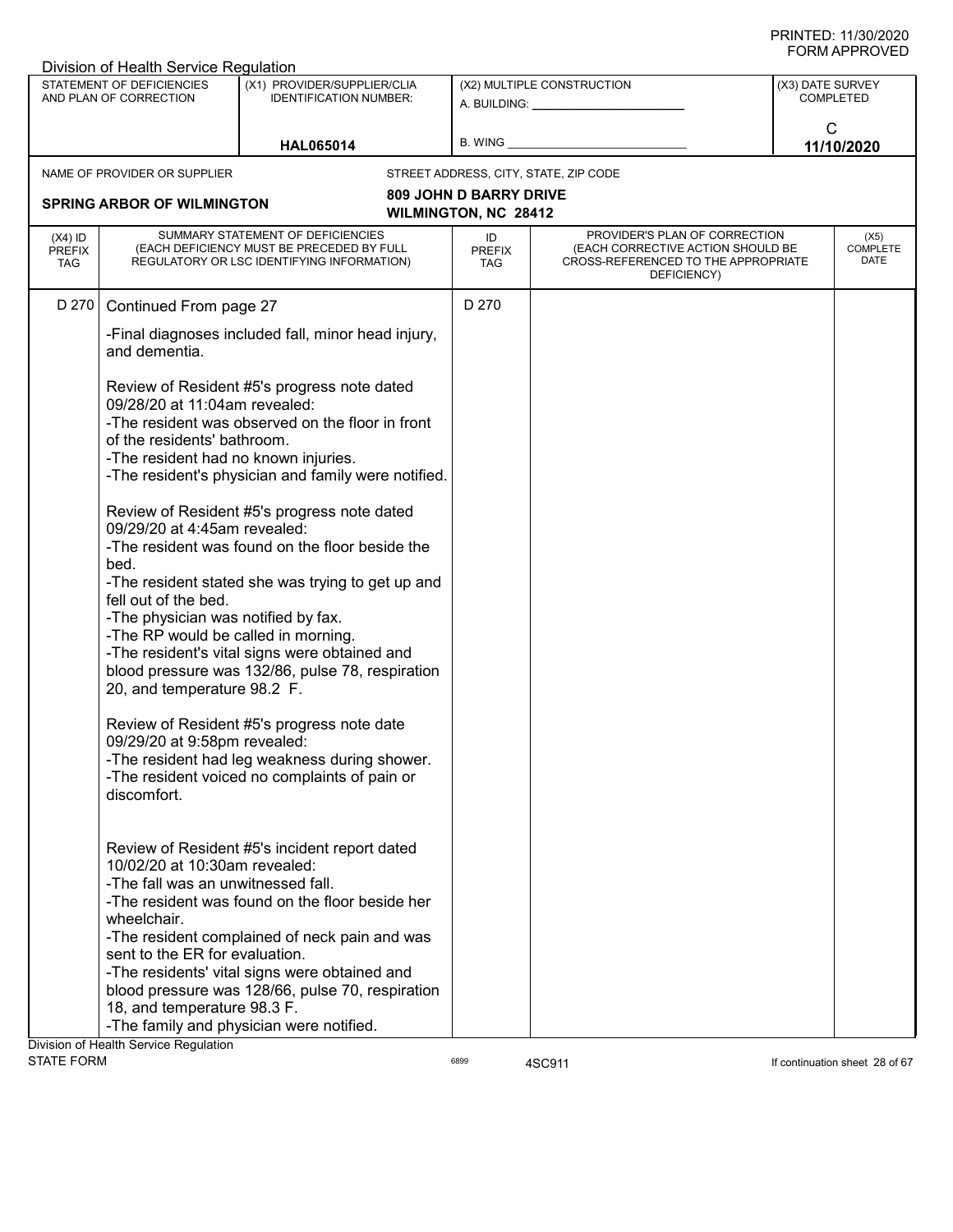|                                          | Division of Health Service Regulation                                                                                                                                                                                                                                                                                                                                                                                                                                                                                                                                                                                                                                                                                                                                            |                                                                                                                                                                                                                                                                                                                                                                                                                                   |                                                       |                                                                                                                          |                            |                                 |
|------------------------------------------|----------------------------------------------------------------------------------------------------------------------------------------------------------------------------------------------------------------------------------------------------------------------------------------------------------------------------------------------------------------------------------------------------------------------------------------------------------------------------------------------------------------------------------------------------------------------------------------------------------------------------------------------------------------------------------------------------------------------------------------------------------------------------------|-----------------------------------------------------------------------------------------------------------------------------------------------------------------------------------------------------------------------------------------------------------------------------------------------------------------------------------------------------------------------------------------------------------------------------------|-------------------------------------------------------|--------------------------------------------------------------------------------------------------------------------------|----------------------------|---------------------------------|
|                                          | STATEMENT OF DEFICIENCIES<br>AND PLAN OF CORRECTION                                                                                                                                                                                                                                                                                                                                                                                                                                                                                                                                                                                                                                                                                                                              | (X1) PROVIDER/SUPPLIER/CLIA<br><b>IDENTIFICATION NUMBER:</b>                                                                                                                                                                                                                                                                                                                                                                      |                                                       | (X2) MULTIPLE CONSTRUCTION<br>A. BUILDING: A. BUILDING:                                                                  | (X3) DATE SURVEY           | <b>COMPLETED</b>                |
|                                          |                                                                                                                                                                                                                                                                                                                                                                                                                                                                                                                                                                                                                                                                                                                                                                                  | <b>HAL065014</b>                                                                                                                                                                                                                                                                                                                                                                                                                  | B. WING _                                             |                                                                                                                          | $\mathsf{C}$<br>11/10/2020 |                                 |
|                                          | NAME OF PROVIDER OR SUPPLIER                                                                                                                                                                                                                                                                                                                                                                                                                                                                                                                                                                                                                                                                                                                                                     |                                                                                                                                                                                                                                                                                                                                                                                                                                   |                                                       | STREET ADDRESS, CITY, STATE, ZIP CODE                                                                                    |                            |                                 |
|                                          | <b>SPRING ARBOR OF WILMINGTON</b>                                                                                                                                                                                                                                                                                                                                                                                                                                                                                                                                                                                                                                                                                                                                                |                                                                                                                                                                                                                                                                                                                                                                                                                                   | <b>809 JOHN D BARRY DRIVE</b><br>WILMINGTON, NC 28412 |                                                                                                                          |                            |                                 |
| $(X4)$ ID<br><b>PREFIX</b><br><b>TAG</b> | SUMMARY STATEMENT OF DEFICIENCIES<br>(EACH DEFICIENCY MUST BE PRECEDED BY FULL<br>REGULATORY OR LSC IDENTIFYING INFORMATION)                                                                                                                                                                                                                                                                                                                                                                                                                                                                                                                                                                                                                                                     |                                                                                                                                                                                                                                                                                                                                                                                                                                   | ID<br><b>PREFIX</b><br><b>TAG</b>                     | PROVIDER'S PLAN OF CORRECTION<br>(EACH CORRECTIVE ACTION SHOULD BE<br>CROSS-REFERENCED TO THE APPROPRIATE<br>DEFICIENCY) |                            | (X5)<br><b>COMPLETE</b><br>DATE |
| D 270                                    | Continued From page 28                                                                                                                                                                                                                                                                                                                                                                                                                                                                                                                                                                                                                                                                                                                                                           |                                                                                                                                                                                                                                                                                                                                                                                                                                   | D 270                                                 |                                                                                                                          |                            |                                 |
|                                          | 10/02/20 at 11:00am revealed:<br>wheelchair.<br>sent to the ER for evaluation.<br>-All parties were notified.<br>transferred to a new facility after being<br>discharged from the hospital.<br>10/02/20 revealed:                                                                                                                                                                                                                                                                                                                                                                                                                                                                                                                                                                | Review of Resident #5's progress note dated<br>-The resident was found on floor beside her<br>-The resident complained of neck pain and was<br>Review of Resident #5's progress note dated<br>10/02/20 at 2:00pm revealed the resident had<br>been admitted to the hospital and would be<br>Review of Resident #5's ER report dated<br>-The resident's chief complaint was syncope.<br>-The resident presented to the ER after an |                                                       |                                                                                                                          |                            |                                 |
|                                          | unwitnessed fall in her room.<br>-The resident reported feeling lightheaded and<br>fell.<br>-The resident's evaluation revealed generalized<br>weakness which resulted in resident being<br>admitted to the hospital.<br>-The resident was placed in cervical collar due to<br>possible hematoma left scalp.<br>-The final diagnoses were syncope with fall and<br>superficial scalp hematoma.<br>-The resident was discharged from the hospital to<br>hospice on 10/05/20.<br>Review of the ROSE fall program book for<br>Resident #5 on 10/27/20 revealed:<br>-There was no documentation a fall assessment<br>had been completed for Resident #5 upon<br>admission, as the first fall assessment was<br>completed on 02/07/19.<br>-There was documentation of documented fall |                                                                                                                                                                                                                                                                                                                                                                                                                                   |                                                       |                                                                                                                          |                            |                                 |
|                                          |                                                                                                                                                                                                                                                                                                                                                                                                                                                                                                                                                                                                                                                                                                                                                                                  | assessments completed for Resident #5 on                                                                                                                                                                                                                                                                                                                                                                                          |                                                       |                                                                                                                          |                            |                                 |
|                                          | Division of Health Service Regulation                                                                                                                                                                                                                                                                                                                                                                                                                                                                                                                                                                                                                                                                                                                                            |                                                                                                                                                                                                                                                                                                                                                                                                                                   |                                                       |                                                                                                                          |                            |                                 |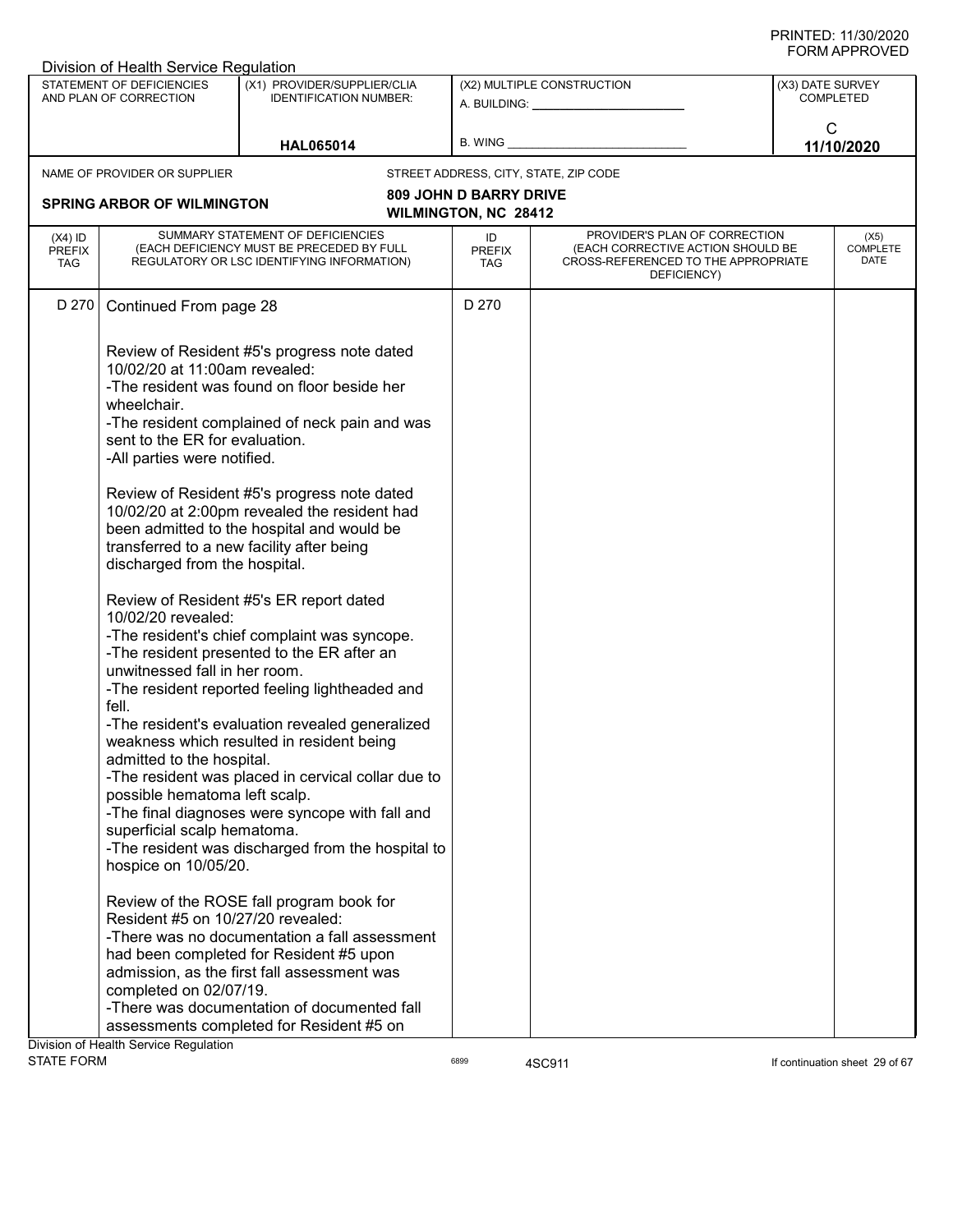|                                          | Division of Health Service Regulation                                                                                                                                                                                                                                                                                                                 |                                                                                                                                                                                                                                                                                                                                                                                                                                                                                                                                                                                                                                                                                                                                                                                                                                                                                                                                                                                                                                                                       |                                   |                                                                                                                          |                  |                                 |
|------------------------------------------|-------------------------------------------------------------------------------------------------------------------------------------------------------------------------------------------------------------------------------------------------------------------------------------------------------------------------------------------------------|-----------------------------------------------------------------------------------------------------------------------------------------------------------------------------------------------------------------------------------------------------------------------------------------------------------------------------------------------------------------------------------------------------------------------------------------------------------------------------------------------------------------------------------------------------------------------------------------------------------------------------------------------------------------------------------------------------------------------------------------------------------------------------------------------------------------------------------------------------------------------------------------------------------------------------------------------------------------------------------------------------------------------------------------------------------------------|-----------------------------------|--------------------------------------------------------------------------------------------------------------------------|------------------|---------------------------------|
|                                          | STATEMENT OF DEFICIENCIES<br>AND PLAN OF CORRECTION                                                                                                                                                                                                                                                                                                   | (X1) PROVIDER/SUPPLIER/CLIA<br><b>IDENTIFICATION NUMBER:</b>                                                                                                                                                                                                                                                                                                                                                                                                                                                                                                                                                                                                                                                                                                                                                                                                                                                                                                                                                                                                          |                                   | (X2) MULTIPLE CONSTRUCTION<br>A. BUILDING: A. BUILDING:                                                                  | (X3) DATE SURVEY | <b>COMPLETED</b>                |
|                                          |                                                                                                                                                                                                                                                                                                                                                       | <b>HAL065014</b>                                                                                                                                                                                                                                                                                                                                                                                                                                                                                                                                                                                                                                                                                                                                                                                                                                                                                                                                                                                                                                                      | B. WING _                         |                                                                                                                          | $\mathsf{C}$     | 11/10/2020                      |
|                                          | NAME OF PROVIDER OR SUPPLIER                                                                                                                                                                                                                                                                                                                          |                                                                                                                                                                                                                                                                                                                                                                                                                                                                                                                                                                                                                                                                                                                                                                                                                                                                                                                                                                                                                                                                       |                                   | STREET ADDRESS, CITY, STATE, ZIP CODE                                                                                    |                  |                                 |
|                                          | <b>SPRING ARBOR OF WILMINGTON</b>                                                                                                                                                                                                                                                                                                                     |                                                                                                                                                                                                                                                                                                                                                                                                                                                                                                                                                                                                                                                                                                                                                                                                                                                                                                                                                                                                                                                                       | <b>809 JOHN D BARRY DRIVE</b>     |                                                                                                                          |                  |                                 |
|                                          |                                                                                                                                                                                                                                                                                                                                                       |                                                                                                                                                                                                                                                                                                                                                                                                                                                                                                                                                                                                                                                                                                                                                                                                                                                                                                                                                                                                                                                                       | WILMINGTON, NC 28412              |                                                                                                                          |                  |                                 |
| $(X4)$ ID<br><b>PREFIX</b><br><b>TAG</b> |                                                                                                                                                                                                                                                                                                                                                       | SUMMARY STATEMENT OF DEFICIENCIES<br>(EACH DEFICIENCY MUST BE PRECEDED BY FULL<br>REGULATORY OR LSC IDENTIFYING INFORMATION)                                                                                                                                                                                                                                                                                                                                                                                                                                                                                                                                                                                                                                                                                                                                                                                                                                                                                                                                          | ID<br><b>PREFIX</b><br><b>TAG</b> | PROVIDER'S PLAN OF CORRECTION<br>(EACH CORRECTIVE ACTION SHOULD BE<br>CROSS-REFERENCED TO THE APPROPRIATE<br>DEFICIENCY) |                  | (X5)<br><b>COMPLETE</b><br>DATE |
| D 270                                    | Continued From page 29                                                                                                                                                                                                                                                                                                                                |                                                                                                                                                                                                                                                                                                                                                                                                                                                                                                                                                                                                                                                                                                                                                                                                                                                                                                                                                                                                                                                                       | D 270                             |                                                                                                                          |                  |                                 |
|                                          | 09/17/20 and 09/28/20.<br>-There was no other fall assessments<br>occurred on 09/12/20 and 09/29/20.<br>-On 09/14/20 there was documented<br>residents.<br>-On 09/17/20 there was documented<br>interventions for Resident #5<br>-On 09/28/20 there was documented<br>-On 10/02/20 there was documented<br>2020 revealed:<br>the ER due to an injury. | documented for Resident #5's falls which<br>interventions for Resident #5 which consisted of:<br>Resident showing increased behavior, post going<br>home to stay with family. Educate family on<br>effects that multiple changes in environment can<br>increase confusion and agitation in dementia<br>which consisted of review medications.<br>interventions for Resident #5 which consisted of<br>primary care provider to adjust medications.<br>interventions for Resident #5 which consisted of<br>the resident required a skilled nursing facility.<br>Review of Resident #5's record revealed there<br>was no documentation Resident #5's care plan<br>had been updated after 07/19/20 to address falls<br>that had occurred and to address interventions.<br>Review of the facility fall tracking report for<br>Resident #5 from September 2020 to October<br>-On 09/12/20 at 12:25 pm Resident #5 fell in<br>hallway which required the resident to be sent to<br>-On 09/16/20 at 2:30 pm Resident #5 was<br>observed on the floor in room and was not sent |                                   |                                                                                                                          |                  |                                 |
|                                          | out to the ER.<br>due to an injury.                                                                                                                                                                                                                                                                                                                   | -On 09/27/20 at 4:30 pm Resident #5 fell in room<br>which required the resident to be sent to the ER<br>-On 09/28/20 at 10:57am Resident #5 was<br>observed on the floor in room and was not sent                                                                                                                                                                                                                                                                                                                                                                                                                                                                                                                                                                                                                                                                                                                                                                                                                                                                     |                                   |                                                                                                                          |                  |                                 |
|                                          | Division of Health Service Regulation                                                                                                                                                                                                                                                                                                                 |                                                                                                                                                                                                                                                                                                                                                                                                                                                                                                                                                                                                                                                                                                                                                                                                                                                                                                                                                                                                                                                                       |                                   |                                                                                                                          |                  |                                 |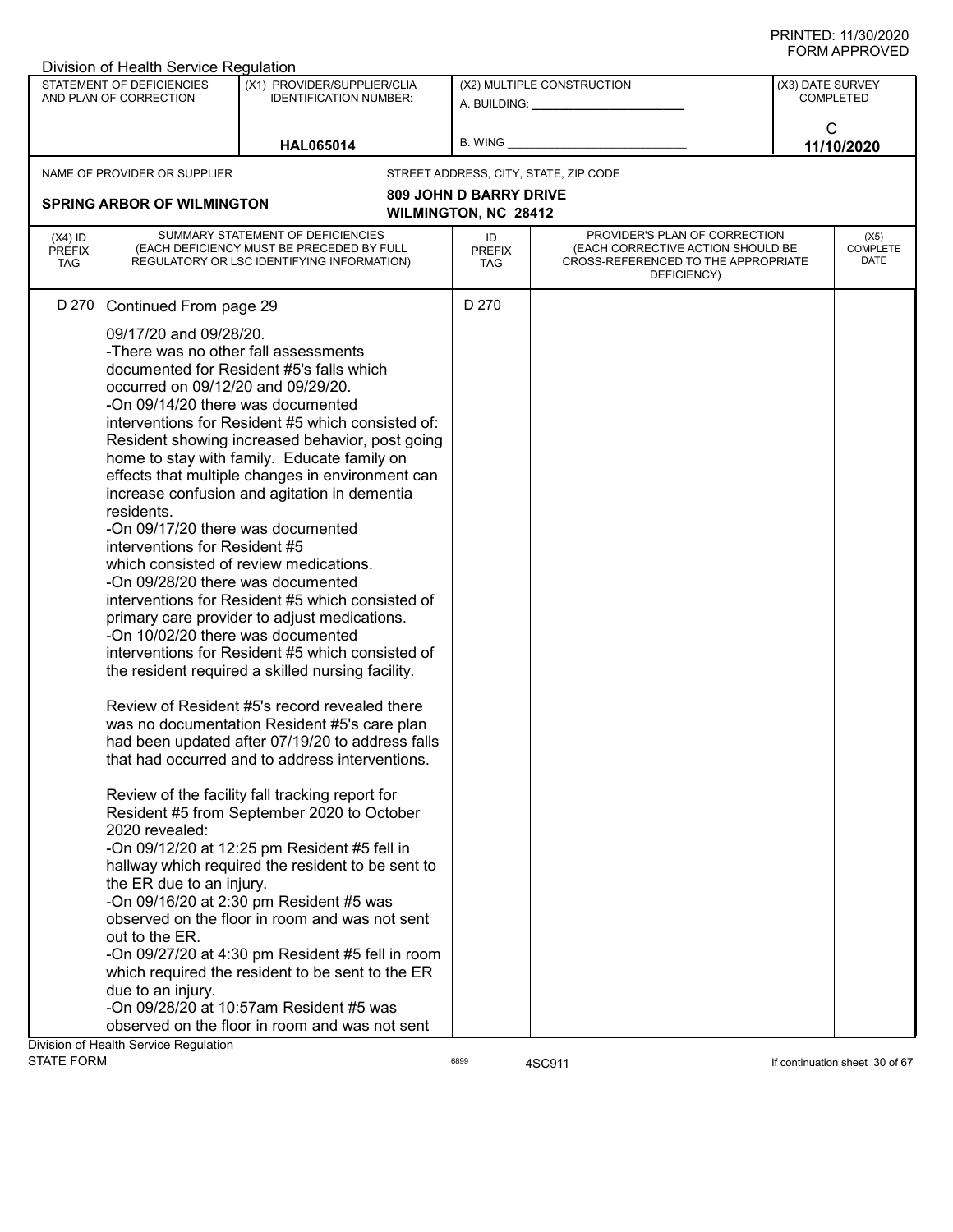|                                          | Division of Health Service Regulation                                                                                                                                                                                                                                                     |                                                                                                                                                                                                                                                                                                                                                                                                                                                                                                                                                                                                                                                                                                                                                                                                                                                                                                                                                                                                                                       |                               |                                                                                                                          |                            |                                 |
|------------------------------------------|-------------------------------------------------------------------------------------------------------------------------------------------------------------------------------------------------------------------------------------------------------------------------------------------|---------------------------------------------------------------------------------------------------------------------------------------------------------------------------------------------------------------------------------------------------------------------------------------------------------------------------------------------------------------------------------------------------------------------------------------------------------------------------------------------------------------------------------------------------------------------------------------------------------------------------------------------------------------------------------------------------------------------------------------------------------------------------------------------------------------------------------------------------------------------------------------------------------------------------------------------------------------------------------------------------------------------------------------|-------------------------------|--------------------------------------------------------------------------------------------------------------------------|----------------------------|---------------------------------|
|                                          | STATEMENT OF DEFICIENCIES<br>AND PLAN OF CORRECTION                                                                                                                                                                                                                                       | (X1) PROVIDER/SUPPLIER/CLIA<br><b>IDENTIFICATION NUMBER:</b>                                                                                                                                                                                                                                                                                                                                                                                                                                                                                                                                                                                                                                                                                                                                                                                                                                                                                                                                                                          |                               | (X2) MULTIPLE CONSTRUCTION<br>A. BUILDING: A. BUILDING:                                                                  | (X3) DATE SURVEY           | COMPLETED                       |
|                                          |                                                                                                                                                                                                                                                                                           | <b>HAL065014</b>                                                                                                                                                                                                                                                                                                                                                                                                                                                                                                                                                                                                                                                                                                                                                                                                                                                                                                                                                                                                                      | B. WING                       |                                                                                                                          | $\mathsf{C}$<br>11/10/2020 |                                 |
|                                          | NAME OF PROVIDER OR SUPPLIER                                                                                                                                                                                                                                                              |                                                                                                                                                                                                                                                                                                                                                                                                                                                                                                                                                                                                                                                                                                                                                                                                                                                                                                                                                                                                                                       |                               | STREET ADDRESS, CITY, STATE, ZIP CODE                                                                                    |                            |                                 |
|                                          | <b>SPRING ARBOR OF WILMINGTON</b>                                                                                                                                                                                                                                                         |                                                                                                                                                                                                                                                                                                                                                                                                                                                                                                                                                                                                                                                                                                                                                                                                                                                                                                                                                                                                                                       | <b>809 JOHN D BARRY DRIVE</b> |                                                                                                                          |                            |                                 |
|                                          |                                                                                                                                                                                                                                                                                           |                                                                                                                                                                                                                                                                                                                                                                                                                                                                                                                                                                                                                                                                                                                                                                                                                                                                                                                                                                                                                                       | <b>WILMINGTON, NC 28412</b>   |                                                                                                                          |                            |                                 |
| $(X4)$ ID<br><b>PREFIX</b><br><b>TAG</b> |                                                                                                                                                                                                                                                                                           | SUMMARY STATEMENT OF DEFICIENCIES<br>(EACH DEFICIENCY MUST BE PRECEDED BY FULL<br>REGULATORY OR LSC IDENTIFYING INFORMATION)                                                                                                                                                                                                                                                                                                                                                                                                                                                                                                                                                                                                                                                                                                                                                                                                                                                                                                          | ID<br><b>PREFIX</b><br>TAG    | PROVIDER'S PLAN OF CORRECTION<br>(EACH CORRECTIVE ACTION SHOULD BE<br>CROSS-REFERENCED TO THE APPROPRIATE<br>DEFICIENCY) |                            | (X5)<br><b>COMPLETE</b><br>DATE |
| D 270                                    | Continued From page 30                                                                                                                                                                                                                                                                    |                                                                                                                                                                                                                                                                                                                                                                                                                                                                                                                                                                                                                                                                                                                                                                                                                                                                                                                                                                                                                                       | D 270                         |                                                                                                                          |                            |                                 |
|                                          | out to the ER.<br>due to an injury.<br>2020 revealed no documentations of<br>interventions related to falls.<br>revealed:<br>from staff.<br>bathing, and transfers.<br>resident to land on the floor.<br>ER for evaluation.<br>or recliner or loss of balance.<br>wheelchair or rollator. | -On $10/02/20$ at $10:30$ am Resident #5 fell in room<br>which required the resident to be sent to the ER<br>-There was no documentation addressing<br>Resident #5's fall which occurred on 09/29/20.<br>Review of Personal Care Service (PCS) Logs for<br>Resident #5 for September 2020 and October<br>Interview with a PCA on 10/27/20 at 11:25am<br>-Resident #5's care needs declined around April<br>or May 2020, as the required more assistance<br>-Resident #5 required assistance with dressing,<br>-Resident #5 had a recliner and would constantly<br>slid on the edge of the recliner which caused the<br>-The PCA was aware of several falls Resident #5<br>had which required the resident to be sent to the<br>-The PCA indicated most of Resident #5's falls<br>occurred when the resident tried to get out of bed<br>-Resident #5 was a "fall risk," as the resident was<br>on the ROSE fall program, which meant the<br>resident had a rose place on door and tag on<br>-The PCA completed checks on residents she |                               |                                                                                                                          |                            |                                 |
|                                          |                                                                                                                                                                                                                                                                                           | was assigned to every 2 hours, which was                                                                                                                                                                                                                                                                                                                                                                                                                                                                                                                                                                                                                                                                                                                                                                                                                                                                                                                                                                                              |                               |                                                                                                                          |                            |                                 |
|                                          | standard for supervision.<br>-Resident #5 was not on increased supervision<br>due to falls.<br>-The PCA took it upon herself to check on<br>Resident #5 more as the NA tried to look into the<br>residents' room when she walked by the room to<br>Division of Health Service Regulation  |                                                                                                                                                                                                                                                                                                                                                                                                                                                                                                                                                                                                                                                                                                                                                                                                                                                                                                                                                                                                                                       |                               |                                                                                                                          |                            |                                 |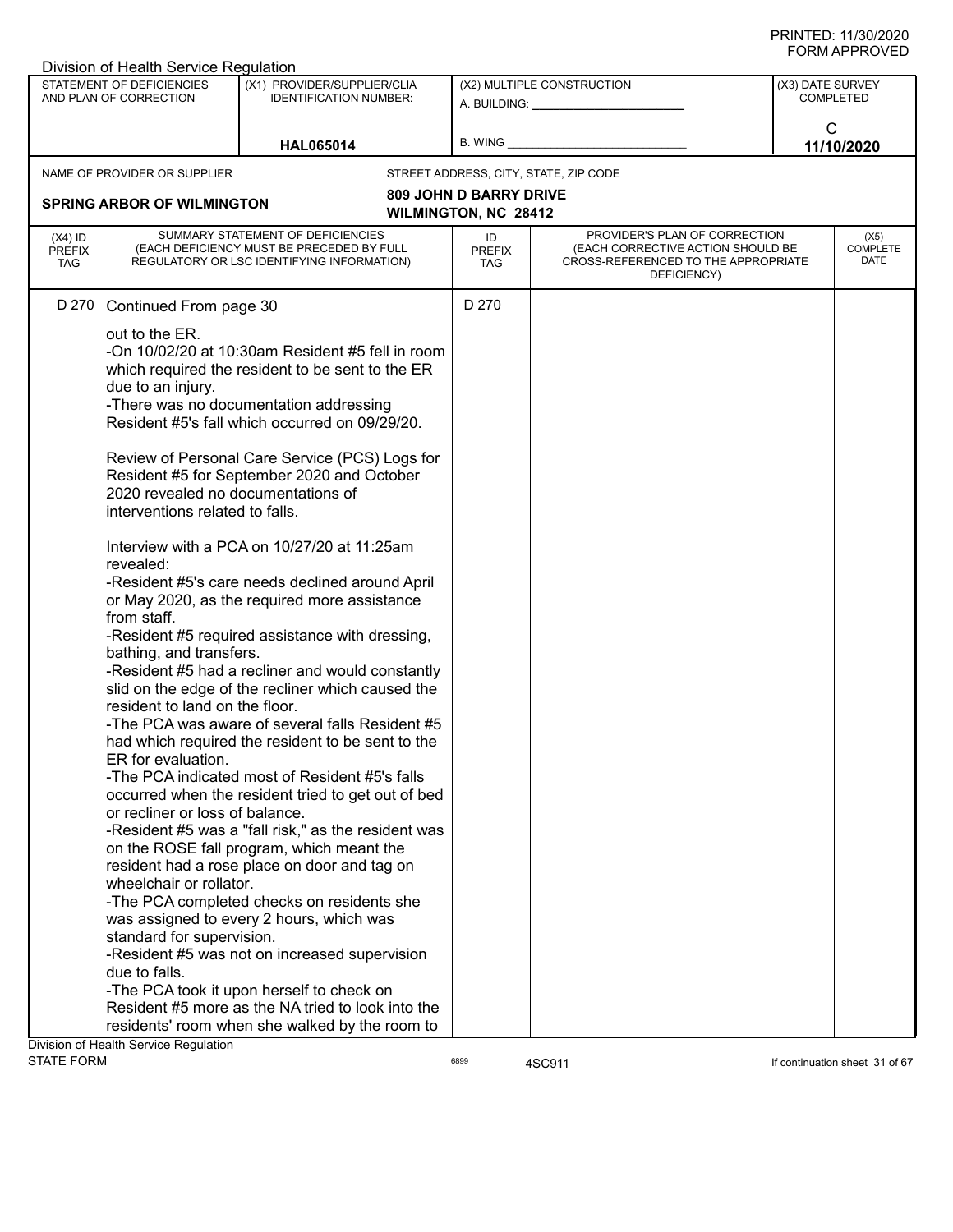|                                          | Division of Health Service Regulation                                                                                                                                                                                                                                                               |                                                                                                                                                                                                                                                                                                                                                                                                                                                                                                                                                                                                                                                                                                                                                                                                                                                                                                                                                                                                                                                                                                                                                                                                                                                      |                               |                                                                                                                          |                  |                                 |
|------------------------------------------|-----------------------------------------------------------------------------------------------------------------------------------------------------------------------------------------------------------------------------------------------------------------------------------------------------|------------------------------------------------------------------------------------------------------------------------------------------------------------------------------------------------------------------------------------------------------------------------------------------------------------------------------------------------------------------------------------------------------------------------------------------------------------------------------------------------------------------------------------------------------------------------------------------------------------------------------------------------------------------------------------------------------------------------------------------------------------------------------------------------------------------------------------------------------------------------------------------------------------------------------------------------------------------------------------------------------------------------------------------------------------------------------------------------------------------------------------------------------------------------------------------------------------------------------------------------------|-------------------------------|--------------------------------------------------------------------------------------------------------------------------|------------------|---------------------------------|
|                                          | STATEMENT OF DEFICIENCIES<br>AND PLAN OF CORRECTION                                                                                                                                                                                                                                                 | (X1) PROVIDER/SUPPLIER/CLIA<br><b>IDENTIFICATION NUMBER:</b>                                                                                                                                                                                                                                                                                                                                                                                                                                                                                                                                                                                                                                                                                                                                                                                                                                                                                                                                                                                                                                                                                                                                                                                         |                               | (X2) MULTIPLE CONSTRUCTION<br>A. BUILDING: A. BUILDING:                                                                  | (X3) DATE SURVEY | <b>COMPLETED</b>                |
|                                          |                                                                                                                                                                                                                                                                                                     | <b>HAL065014</b>                                                                                                                                                                                                                                                                                                                                                                                                                                                                                                                                                                                                                                                                                                                                                                                                                                                                                                                                                                                                                                                                                                                                                                                                                                     | B. WING                       |                                                                                                                          | $\mathsf{C}$     | 11/10/2020                      |
|                                          | NAME OF PROVIDER OR SUPPLIER                                                                                                                                                                                                                                                                        |                                                                                                                                                                                                                                                                                                                                                                                                                                                                                                                                                                                                                                                                                                                                                                                                                                                                                                                                                                                                                                                                                                                                                                                                                                                      |                               | STREET ADDRESS, CITY, STATE, ZIP CODE                                                                                    |                  |                                 |
|                                          |                                                                                                                                                                                                                                                                                                     |                                                                                                                                                                                                                                                                                                                                                                                                                                                                                                                                                                                                                                                                                                                                                                                                                                                                                                                                                                                                                                                                                                                                                                                                                                                      | <b>809 JOHN D BARRY DRIVE</b> |                                                                                                                          |                  |                                 |
|                                          | <b>SPRING ARBOR OF WILMINGTON</b>                                                                                                                                                                                                                                                                   |                                                                                                                                                                                                                                                                                                                                                                                                                                                                                                                                                                                                                                                                                                                                                                                                                                                                                                                                                                                                                                                                                                                                                                                                                                                      | <b>WILMINGTON, NC 28412</b>   |                                                                                                                          |                  |                                 |
| $(X4)$ ID<br><b>PREFIX</b><br><b>TAG</b> |                                                                                                                                                                                                                                                                                                     | SUMMARY STATEMENT OF DEFICIENCIES<br>(EACH DEFICIENCY MUST BE PRECEDED BY FULL<br>REGULATORY OR LSC IDENTIFYING INFORMATION)                                                                                                                                                                                                                                                                                                                                                                                                                                                                                                                                                                                                                                                                                                                                                                                                                                                                                                                                                                                                                                                                                                                         | ID<br><b>PREFIX</b><br>TAG    | PROVIDER'S PLAN OF CORRECTION<br>(EACH CORRECTIVE ACTION SHOULD BE<br>CROSS-REFERENCED TO THE APPROPRIATE<br>DEFICIENCY) |                  | (X5)<br><b>COMPLETE</b><br>DATE |
| D 270                                    | Continued From page 31                                                                                                                                                                                                                                                                              |                                                                                                                                                                                                                                                                                                                                                                                                                                                                                                                                                                                                                                                                                                                                                                                                                                                                                                                                                                                                                                                                                                                                                                                                                                                      | D 270                         |                                                                                                                          |                  |                                 |
|                                          | -The MAs would instruct the PCAs on<br>from daily stand up meetings.<br>checks.<br>revealed:<br>about 2 months due to unsteady gait.<br>the recliner onto the floor constantly.<br>and interventions were discussed.<br>all residents for supervision.<br>revealed:<br>due to cognitive impairment. | make sure Resident #5 was not on the floor.<br>-The PCA felt that due to Resident #5's decline,<br>the resident needed to be watched constantly as<br>the resident could not recall how to use a call bell.<br>interventions regarding a resident if determined<br>-The PCA was not aware of interventions for<br>Resident #5 regarding falls other than 2 hour<br>Interview with a MA on 10/28/20 at 12:35pm<br>-Resident #5 had several falls which required the<br>resident to be sent out to the ER for evaluation.<br>-Resident #5 required assistance with dressing,<br>toileting (supervision), and transferring.<br>-Resident #5 had been using a wheelchair for<br>-Resident #5 had a recliner and would slid out of<br>-The facility held stand up meetings where falls<br>-Resident #5 had no interventions in place other<br>than the 2 hour checks, which was standard for<br>-Resident #5 was on ROSE fall program, which<br>was overseen by the physical therapists.<br>Interview with a PCA on 10/29/20 at 1:25pm<br>-Resident #5 was known to slide to the edge of<br>recliner, place self on the floor and call for help.<br>-Resident #5 could use call bell but would not use<br>-Resident #5 had declined and required "almost" |                               |                                                                                                                          |                  |                                 |
|                                          | total care.                                                                                                                                                                                                                                                                                         | -Resident #5 was on the ROSE fall program.                                                                                                                                                                                                                                                                                                                                                                                                                                                                                                                                                                                                                                                                                                                                                                                                                                                                                                                                                                                                                                                                                                                                                                                                           |                               |                                                                                                                          |                  |                                 |
|                                          |                                                                                                                                                                                                                                                                                                     | -The PCA was not aware of any increased<br>supervision needs for interventions other than the                                                                                                                                                                                                                                                                                                                                                                                                                                                                                                                                                                                                                                                                                                                                                                                                                                                                                                                                                                                                                                                                                                                                                        |                               |                                                                                                                          |                  |                                 |
|                                          | Division of Health Service Regulation                                                                                                                                                                                                                                                               |                                                                                                                                                                                                                                                                                                                                                                                                                                                                                                                                                                                                                                                                                                                                                                                                                                                                                                                                                                                                                                                                                                                                                                                                                                                      |                               |                                                                                                                          |                  |                                 |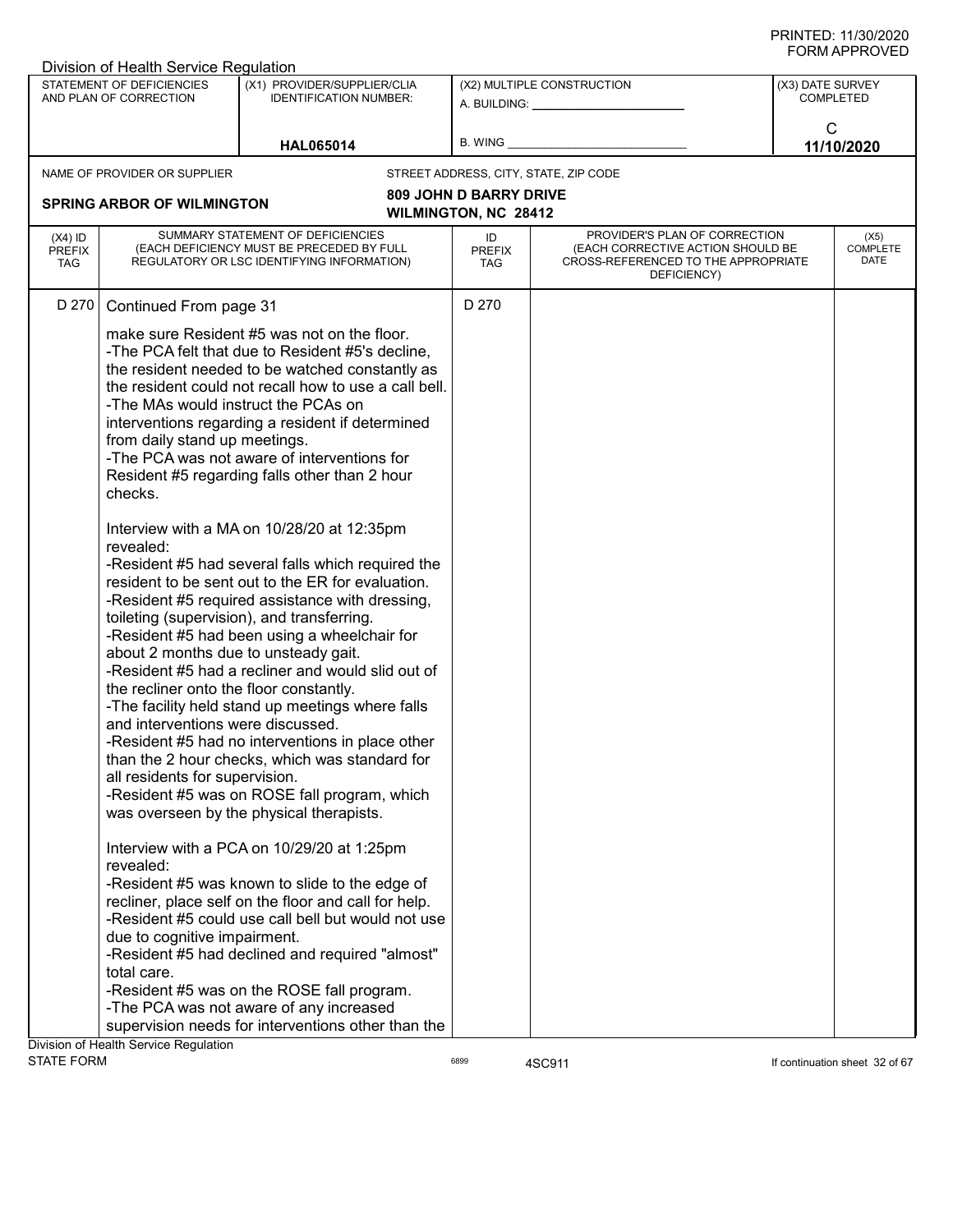|                                          | Division of Health Service Regulation                                                                                                                                                                                                                                                                                                                                                                                                                                                                                                                                                                                                                                                                                                                                                                                                       |                                                                                                                                                                                                                                                                                                                                                                                                                                                |                                                              |                                                                                                                          |                  |                                 |
|------------------------------------------|---------------------------------------------------------------------------------------------------------------------------------------------------------------------------------------------------------------------------------------------------------------------------------------------------------------------------------------------------------------------------------------------------------------------------------------------------------------------------------------------------------------------------------------------------------------------------------------------------------------------------------------------------------------------------------------------------------------------------------------------------------------------------------------------------------------------------------------------|------------------------------------------------------------------------------------------------------------------------------------------------------------------------------------------------------------------------------------------------------------------------------------------------------------------------------------------------------------------------------------------------------------------------------------------------|--------------------------------------------------------------|--------------------------------------------------------------------------------------------------------------------------|------------------|---------------------------------|
|                                          | STATEMENT OF DEFICIENCIES<br>AND PLAN OF CORRECTION                                                                                                                                                                                                                                                                                                                                                                                                                                                                                                                                                                                                                                                                                                                                                                                         | (X1) PROVIDER/SUPPLIER/CLIA<br><b>IDENTIFICATION NUMBER:</b>                                                                                                                                                                                                                                                                                                                                                                                   |                                                              | (X2) MULTIPLE CONSTRUCTION<br>A. BUILDING: A. BUILDING:                                                                  | (X3) DATE SURVEY | COMPLETED                       |
|                                          |                                                                                                                                                                                                                                                                                                                                                                                                                                                                                                                                                                                                                                                                                                                                                                                                                                             | <b>HAL065014</b>                                                                                                                                                                                                                                                                                                                                                                                                                               | B. WING                                                      |                                                                                                                          | $\mathsf{C}$     | 11/10/2020                      |
|                                          | NAME OF PROVIDER OR SUPPLIER                                                                                                                                                                                                                                                                                                                                                                                                                                                                                                                                                                                                                                                                                                                                                                                                                |                                                                                                                                                                                                                                                                                                                                                                                                                                                |                                                              | STREET ADDRESS, CITY, STATE, ZIP CODE                                                                                    |                  |                                 |
|                                          | <b>SPRING ARBOR OF WILMINGTON</b>                                                                                                                                                                                                                                                                                                                                                                                                                                                                                                                                                                                                                                                                                                                                                                                                           |                                                                                                                                                                                                                                                                                                                                                                                                                                                | <b>809 JOHN D BARRY DRIVE</b><br><b>WILMINGTON, NC 28412</b> |                                                                                                                          |                  |                                 |
| $(X4)$ ID<br><b>PREFIX</b><br><b>TAG</b> |                                                                                                                                                                                                                                                                                                                                                                                                                                                                                                                                                                                                                                                                                                                                                                                                                                             | SUMMARY STATEMENT OF DEFICIENCIES<br>(EACH DEFICIENCY MUST BE PRECEDED BY FULL<br>REGULATORY OR LSC IDENTIFYING INFORMATION)                                                                                                                                                                                                                                                                                                                   | ID<br><b>PREFIX</b><br>TAG                                   | PROVIDER'S PLAN OF CORRECTION<br>(EACH CORRECTIVE ACTION SHOULD BE<br>CROSS-REFERENCED TO THE APPROPRIATE<br>DEFICIENCY) |                  | (X5)<br><b>COMPLETE</b><br>DATE |
|                                          | standard 2 hour checks.<br>revealed:<br>to the resident's multiple falls.<br>completed after each fall.<br>stand up meetings with management.<br>resident to use call bell.<br>as an intervention for falls.<br>on her PCS Logs.<br>revealed:                                                                                                                                                                                                                                                                                                                                                                                                                                                                                                                                                                                               | Interview with the Physical Therapy (PT)<br>Assistant Director on 10/27/20 at 11:50am<br>-Resident #5 was on the ROSE fall program due<br>-Resident #5 should have a fall risk assessment<br>-Falls and interventions were discussed in daily<br>-Due to Resident #5's falls staff reminded the<br>-Staff checked on Resident #5 every 30 minutes<br>-Resident #5 had no interventions documented<br>Interview with a MA on 10/08/20 at 1:00pm |                                                              |                                                                                                                          |                  |                                 |
| Division of Health Service Regulation    | -Resident #5 required assistance with toileting<br>and transferring.<br>-Resident #5 used a rollator but was<br>noncompliant at times about using the rollator.<br>-The MA could not give exact number of falls but<br>knew Resident #5 had quite a few falls within the<br>last 1 to 2 months, which required the resident to<br>be sent out to ER for evaluations.<br>-Resident #5 was on the ROSE fall program.<br>-Resident #5's falls were discussed at stand up<br>meeting but no interventions were implemented<br>to address falls other than staff were to remind<br>the resident to use rollator.<br>-Resident #5 was monitored every 2 hours for<br>supervision by the PCAs, which was standard for<br>all residents.<br>Telephone interview with Resident #5 Primary<br>Care Provider (PCP) on 11/04/20 at 11:10pm<br>revealed: |                                                                                                                                                                                                                                                                                                                                                                                                                                                |                                                              |                                                                                                                          |                  |                                 |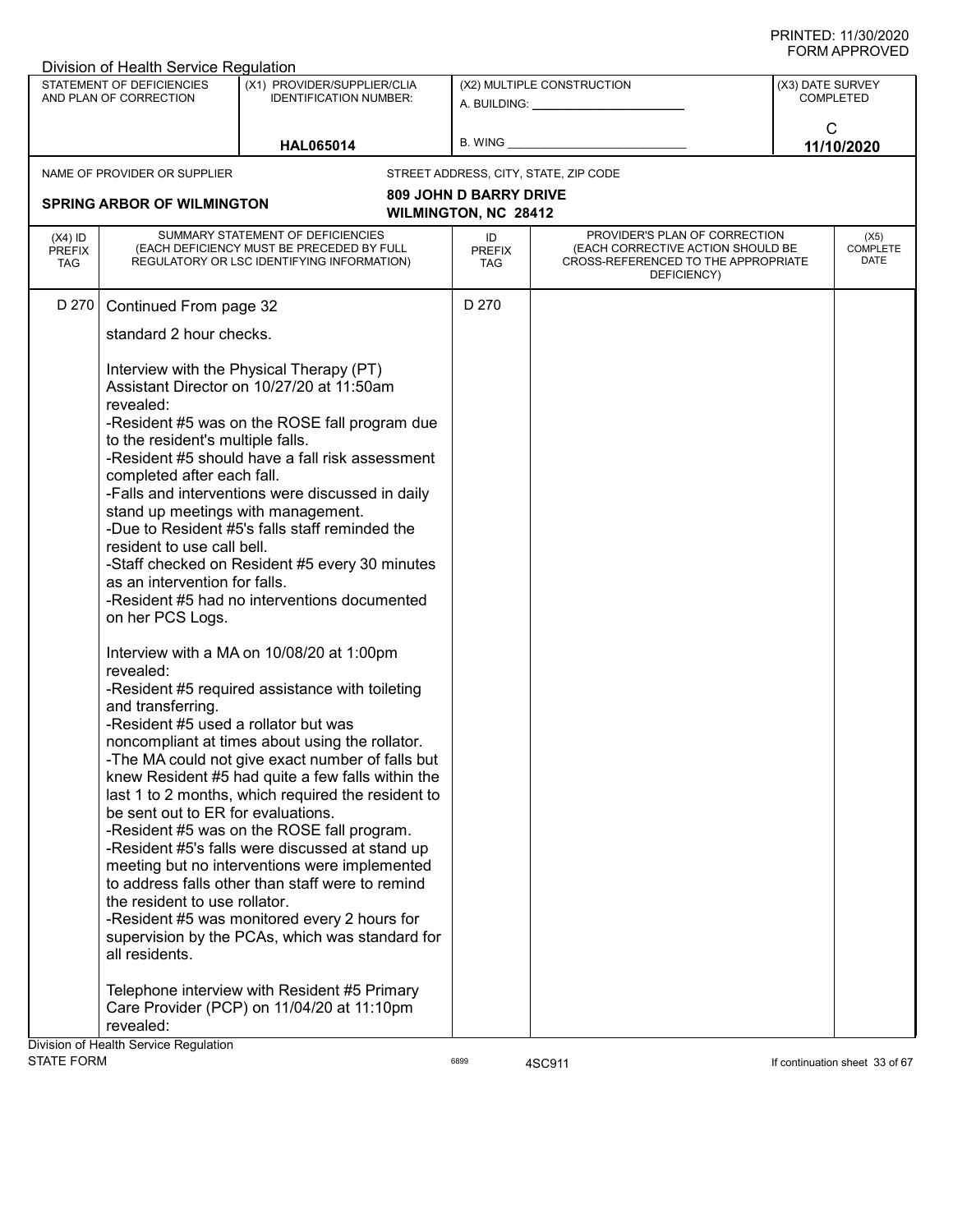|                                          | Division of Health Service Regulation                                                                                                                                                                                                                                                                                                                                                                       |                                                                                                                                                                                                                                                                                                                                                                                                                                                                                                                                                                                                                                                                                                                                                                                                                                                                                                                                                                                                                                                                                                     |                               |                                                                                                                          |                  |                                 |
|------------------------------------------|-------------------------------------------------------------------------------------------------------------------------------------------------------------------------------------------------------------------------------------------------------------------------------------------------------------------------------------------------------------------------------------------------------------|-----------------------------------------------------------------------------------------------------------------------------------------------------------------------------------------------------------------------------------------------------------------------------------------------------------------------------------------------------------------------------------------------------------------------------------------------------------------------------------------------------------------------------------------------------------------------------------------------------------------------------------------------------------------------------------------------------------------------------------------------------------------------------------------------------------------------------------------------------------------------------------------------------------------------------------------------------------------------------------------------------------------------------------------------------------------------------------------------------|-------------------------------|--------------------------------------------------------------------------------------------------------------------------|------------------|---------------------------------|
|                                          | STATEMENT OF DEFICIENCIES<br>AND PLAN OF CORRECTION                                                                                                                                                                                                                                                                                                                                                         | (X1) PROVIDER/SUPPLIER/CLIA<br><b>IDENTIFICATION NUMBER:</b>                                                                                                                                                                                                                                                                                                                                                                                                                                                                                                                                                                                                                                                                                                                                                                                                                                                                                                                                                                                                                                        |                               | (X2) MULTIPLE CONSTRUCTION<br>A. BUILDING: A. BUILDING:                                                                  | (X3) DATE SURVEY | <b>COMPLETED</b>                |
|                                          |                                                                                                                                                                                                                                                                                                                                                                                                             | <b>HAL065014</b>                                                                                                                                                                                                                                                                                                                                                                                                                                                                                                                                                                                                                                                                                                                                                                                                                                                                                                                                                                                                                                                                                    | B. WING                       |                                                                                                                          | $\mathsf{C}$     | 11/10/2020                      |
|                                          | NAME OF PROVIDER OR SUPPLIER                                                                                                                                                                                                                                                                                                                                                                                |                                                                                                                                                                                                                                                                                                                                                                                                                                                                                                                                                                                                                                                                                                                                                                                                                                                                                                                                                                                                                                                                                                     |                               | STREET ADDRESS, CITY, STATE, ZIP CODE                                                                                    |                  |                                 |
|                                          | <b>SPRING ARBOR OF WILMINGTON</b>                                                                                                                                                                                                                                                                                                                                                                           |                                                                                                                                                                                                                                                                                                                                                                                                                                                                                                                                                                                                                                                                                                                                                                                                                                                                                                                                                                                                                                                                                                     | <b>809 JOHN D BARRY DRIVE</b> |                                                                                                                          |                  |                                 |
|                                          |                                                                                                                                                                                                                                                                                                                                                                                                             |                                                                                                                                                                                                                                                                                                                                                                                                                                                                                                                                                                                                                                                                                                                                                                                                                                                                                                                                                                                                                                                                                                     | <b>WILMINGTON, NC 28412</b>   |                                                                                                                          |                  |                                 |
| $(X4)$ ID<br><b>PREFIX</b><br><b>TAG</b> |                                                                                                                                                                                                                                                                                                                                                                                                             | SUMMARY STATEMENT OF DEFICIENCIES<br>(EACH DEFICIENCY MUST BE PRECEDED BY FULL<br>REGULATORY OR LSC IDENTIFYING INFORMATION)                                                                                                                                                                                                                                                                                                                                                                                                                                                                                                                                                                                                                                                                                                                                                                                                                                                                                                                                                                        | ID<br><b>PREFIX</b><br>TAG    | PROVIDER'S PLAN OF CORRECTION<br>(EACH CORRECTIVE ACTION SHOULD BE<br>CROSS-REFERENCED TO THE APPROPRIATE<br>DEFICIENCY) |                  | (X5)<br><b>COMPLETE</b><br>DATE |
| D 270                                    | Continued From page 33                                                                                                                                                                                                                                                                                                                                                                                      |                                                                                                                                                                                                                                                                                                                                                                                                                                                                                                                                                                                                                                                                                                                                                                                                                                                                                                                                                                                                                                                                                                     | D 270                         |                                                                                                                          |                  |                                 |
|                                          | -Resident #5 had dementia.<br>policy on fall preventions.<br>10/27/20 at 1:45pm revealed:<br>and bathing.<br>get Resident #5 a wheelchair.<br>had not been scheduled.<br>returned to the facility.<br>center.<br>revealed:<br>the assisted living residents.<br>with activities of daily living (ADLs).<br>was very unsteady.<br>falls with injury while at the facility.<br>were in place for Resident #5. | -Resident #5 would slid out of recliner onto the<br>floor at times and would forget to use walker.<br>-The PCP would expect the facility to follow their<br>Telephone interview with Resident #5's RP on<br>-Resident #5 required assistance with toileting<br>-Resident #5 had several falls at the facility.<br>-The RP indicated she encouraged the facility to<br>-The RP tried to talk to the ED about scheduling<br>care plan meeting to discuss Resident #5's care<br>needs and interventions for falls but a meeting<br>-Resident #5 was admitted to the hospital on<br>10/02/20 due to a fall at the facility and did not<br>-Resident #5 died on 10/12/20 at a hospice care<br>Interview with the RCD on 11/05/20 at 3:10pm<br>-The RCD was a Licensed Practical Nurse (LPN)<br>and was responsible for overseeing the care of<br>-Resident #5 required more hands on assistance<br>-Resident #5 used a walker as the residents' gait<br>-She was aware that Resident #5 had several<br>-She could not recall all the interventions that<br>-Staff checked on Resident #5 more frequently |                               |                                                                                                                          |                  |                                 |
|                                          |                                                                                                                                                                                                                                                                                                                                                                                                             | due to falls but could not recall the frequency of<br>checks and encouraged the resident to use call                                                                                                                                                                                                                                                                                                                                                                                                                                                                                                                                                                                                                                                                                                                                                                                                                                                                                                                                                                                                |                               |                                                                                                                          |                  |                                 |
|                                          | bell.                                                                                                                                                                                                                                                                                                                                                                                                       |                                                                                                                                                                                                                                                                                                                                                                                                                                                                                                                                                                                                                                                                                                                                                                                                                                                                                                                                                                                                                                                                                                     |                               |                                                                                                                          |                  |                                 |
|                                          | Division of Health Service Regulation                                                                                                                                                                                                                                                                                                                                                                       |                                                                                                                                                                                                                                                                                                                                                                                                                                                                                                                                                                                                                                                                                                                                                                                                                                                                                                                                                                                                                                                                                                     |                               |                                                                                                                          |                  |                                 |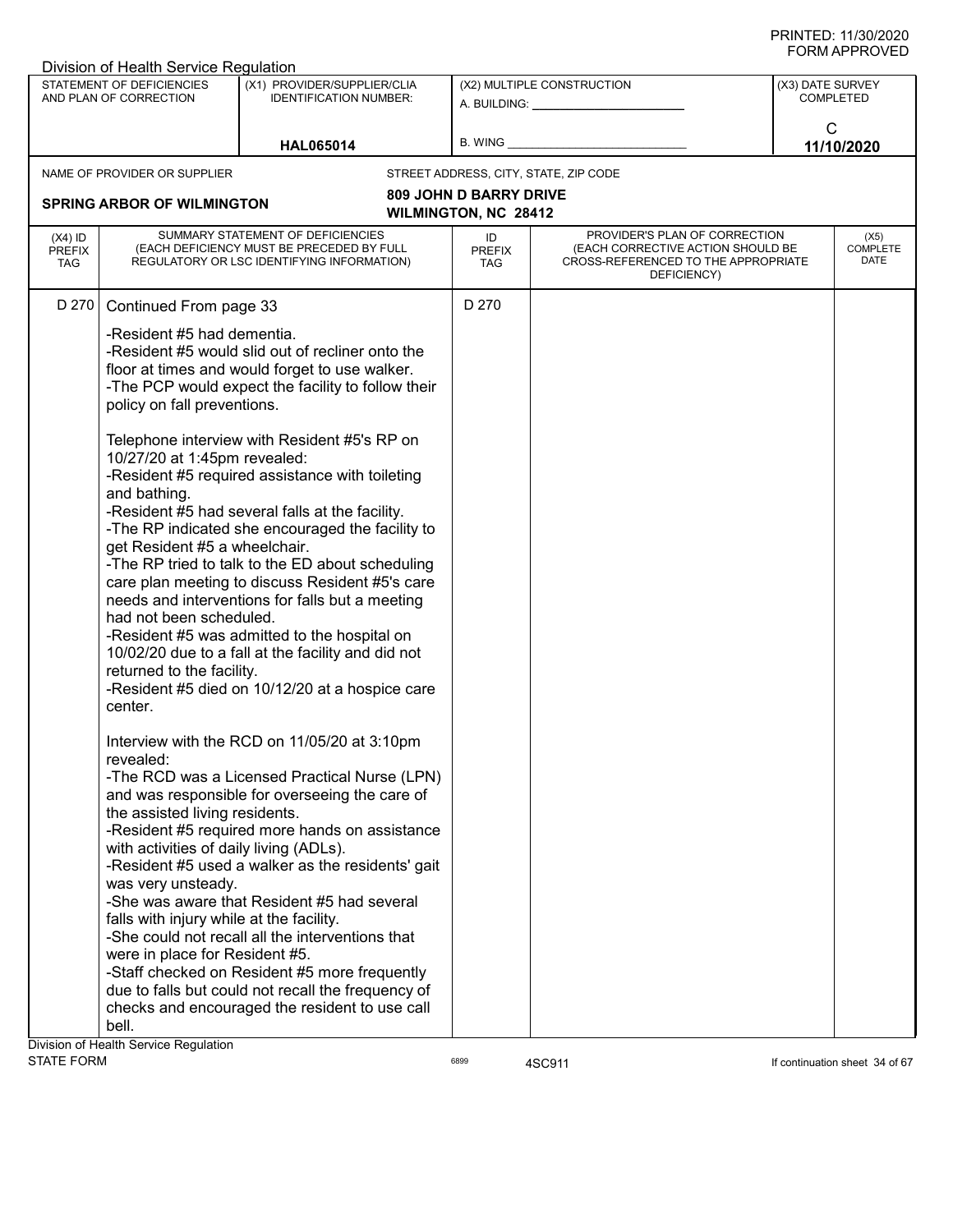|                                          | Division of Health Service Regulation                                                                                                                                                                                                                                                                                                                                                                                                                                                                                                                                                                                                                                                                                                                                                                                                                                                                                                                              |                                                                                                                                                                                                                                                                                                                                                                                                                                                                                                  |                                                              |                                                                                                                          |                  |                                 |
|------------------------------------------|--------------------------------------------------------------------------------------------------------------------------------------------------------------------------------------------------------------------------------------------------------------------------------------------------------------------------------------------------------------------------------------------------------------------------------------------------------------------------------------------------------------------------------------------------------------------------------------------------------------------------------------------------------------------------------------------------------------------------------------------------------------------------------------------------------------------------------------------------------------------------------------------------------------------------------------------------------------------|--------------------------------------------------------------------------------------------------------------------------------------------------------------------------------------------------------------------------------------------------------------------------------------------------------------------------------------------------------------------------------------------------------------------------------------------------------------------------------------------------|--------------------------------------------------------------|--------------------------------------------------------------------------------------------------------------------------|------------------|---------------------------------|
|                                          | STATEMENT OF DEFICIENCIES<br>AND PLAN OF CORRECTION                                                                                                                                                                                                                                                                                                                                                                                                                                                                                                                                                                                                                                                                                                                                                                                                                                                                                                                | (X1) PROVIDER/SUPPLIER/CLIA<br><b>IDENTIFICATION NUMBER:</b>                                                                                                                                                                                                                                                                                                                                                                                                                                     |                                                              | (X2) MULTIPLE CONSTRUCTION<br>A. BUILDING: A.                                                                            | (X3) DATE SURVEY | <b>COMPLETED</b>                |
|                                          |                                                                                                                                                                                                                                                                                                                                                                                                                                                                                                                                                                                                                                                                                                                                                                                                                                                                                                                                                                    | <b>HAL065014</b>                                                                                                                                                                                                                                                                                                                                                                                                                                                                                 | B. WING                                                      |                                                                                                                          | $\mathsf{C}$     | 11/10/2020                      |
|                                          | NAME OF PROVIDER OR SUPPLIER                                                                                                                                                                                                                                                                                                                                                                                                                                                                                                                                                                                                                                                                                                                                                                                                                                                                                                                                       |                                                                                                                                                                                                                                                                                                                                                                                                                                                                                                  |                                                              | STREET ADDRESS, CITY, STATE, ZIP CODE                                                                                    |                  |                                 |
|                                          | <b>SPRING ARBOR OF WILMINGTON</b>                                                                                                                                                                                                                                                                                                                                                                                                                                                                                                                                                                                                                                                                                                                                                                                                                                                                                                                                  |                                                                                                                                                                                                                                                                                                                                                                                                                                                                                                  | <b>809 JOHN D BARRY DRIVE</b><br><b>WILMINGTON, NC 28412</b> |                                                                                                                          |                  |                                 |
| $(X4)$ ID<br><b>PREFIX</b><br><b>TAG</b> |                                                                                                                                                                                                                                                                                                                                                                                                                                                                                                                                                                                                                                                                                                                                                                                                                                                                                                                                                                    | SUMMARY STATEMENT OF DEFICIENCIES<br>(EACH DEFICIENCY MUST BE PRECEDED BY FULL<br>REGULATORY OR LSC IDENTIFYING INFORMATION)                                                                                                                                                                                                                                                                                                                                                                     | ID<br><b>PREFIX</b><br>TAG                                   | PROVIDER'S PLAN OF CORRECTION<br>(EACH CORRECTIVE ACTION SHOULD BE<br>CROSS-REFERENCED TO THE APPROPRIATE<br>DEFICIENCY) |                  | (X5)<br><b>COMPLETE</b><br>DATE |
|                                          | minimum for supervision.<br>increased due to falls.<br>received PT since September 2020.<br>when care was given.<br>completed after every fall.<br>ROSE program policy.                                                                                                                                                                                                                                                                                                                                                                                                                                                                                                                                                                                                                                                                                                                                                                                            | -All residents were checked on every 2 hours at a<br>-Resident #5's supervision needs had not been<br>-Resident #5 was on the ROSE fall program.<br>-Resident #5 had received PT but had not<br>-Interventions were to be documented on front of<br>the PCS logs to remind staff of interventions<br>-Resident #5 was to have a fall assessment<br>-She did not know fall assessments were not<br>completed after each fall for Resident #5 per the<br>-The facility used a "Hot Box" system for |                                                              |                                                                                                                          |                  |                                 |
| Division of Health Service Regulation    | residents who had falls and were placed in the<br>hot box system for 3 or more days.<br>-Resident #5 should be documented in the hot<br>box system after each fall for 3 or more days,<br>which required documentation for those day in<br>the hot box system and in the residents' progress<br>notes.<br>-Resident #5's care plan was supposed to be<br>updated after each fall to address falls and<br>interventions.<br>-The previous ED would have been responsible<br>for updating Resident #5's care plan was last<br>completed on 07/19/20.<br>-The facility had not conducted a care plan<br>meeting with Resident #5's family to discuss fall<br>or interventions to reduce falls for the resident.<br>The former ED was not available for interview, as<br>the ED's last day of employment with the facility<br>was 10/23/20.<br>4. Review of Resident #7's current FL-2 dated<br>06/08/20 revealed:<br>-Diagnoses included uncontrolled diabetes, major |                                                                                                                                                                                                                                                                                                                                                                                                                                                                                                  |                                                              |                                                                                                                          |                  |                                 |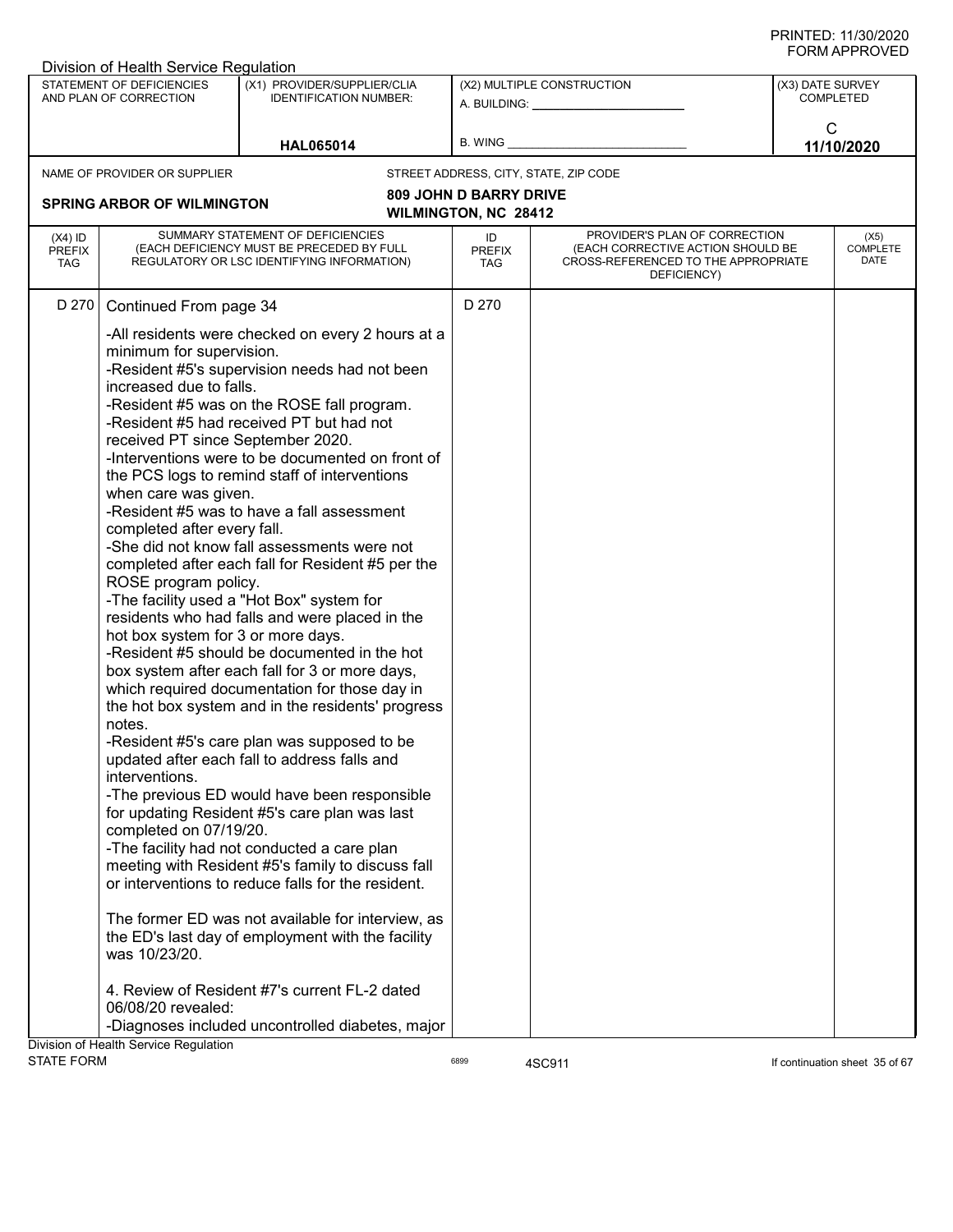|                                          | Division of Health Service Regulation                                                                                                                                                                                                                                                           |                                                                                                                                                                                                                                                                                                                                                                                                                                                                                                                                                                                                                                                                                                                                                                                                                                                                                                                                                                                                                                                                                                                                                            |                                                       |                                                                                                                          |                               |                                 |
|------------------------------------------|-------------------------------------------------------------------------------------------------------------------------------------------------------------------------------------------------------------------------------------------------------------------------------------------------|------------------------------------------------------------------------------------------------------------------------------------------------------------------------------------------------------------------------------------------------------------------------------------------------------------------------------------------------------------------------------------------------------------------------------------------------------------------------------------------------------------------------------------------------------------------------------------------------------------------------------------------------------------------------------------------------------------------------------------------------------------------------------------------------------------------------------------------------------------------------------------------------------------------------------------------------------------------------------------------------------------------------------------------------------------------------------------------------------------------------------------------------------------|-------------------------------------------------------|--------------------------------------------------------------------------------------------------------------------------|-------------------------------|---------------------------------|
|                                          | STATEMENT OF DEFICIENCIES<br>AND PLAN OF CORRECTION                                                                                                                                                                                                                                             | (X1) PROVIDER/SUPPLIER/CLIA<br><b>IDENTIFICATION NUMBER:</b>                                                                                                                                                                                                                                                                                                                                                                                                                                                                                                                                                                                                                                                                                                                                                                                                                                                                                                                                                                                                                                                                                               |                                                       | (X2) MULTIPLE CONSTRUCTION<br>A. BUILDING: A. BUILDING:                                                                  | (X3) DATE SURVEY<br>COMPLETED |                                 |
|                                          |                                                                                                                                                                                                                                                                                                 | <b>HAL065014</b>                                                                                                                                                                                                                                                                                                                                                                                                                                                                                                                                                                                                                                                                                                                                                                                                                                                                                                                                                                                                                                                                                                                                           | B. WING_                                              |                                                                                                                          | $\mathsf{C}$                  | 11/10/2020                      |
|                                          | NAME OF PROVIDER OR SUPPLIER                                                                                                                                                                                                                                                                    |                                                                                                                                                                                                                                                                                                                                                                                                                                                                                                                                                                                                                                                                                                                                                                                                                                                                                                                                                                                                                                                                                                                                                            |                                                       | STREET ADDRESS, CITY, STATE, ZIP CODE                                                                                    |                               |                                 |
|                                          | <b>SPRING ARBOR OF WILMINGTON</b>                                                                                                                                                                                                                                                               |                                                                                                                                                                                                                                                                                                                                                                                                                                                                                                                                                                                                                                                                                                                                                                                                                                                                                                                                                                                                                                                                                                                                                            | <b>809 JOHN D BARRY DRIVE</b><br>WILMINGTON, NC 28412 |                                                                                                                          |                               |                                 |
| $(X4)$ ID<br><b>PREFIX</b><br><b>TAG</b> |                                                                                                                                                                                                                                                                                                 | SUMMARY STATEMENT OF DEFICIENCIES<br>(EACH DEFICIENCY MUST BE PRECEDED BY FULL<br>REGULATORY OR LSC IDENTIFYING INFORMATION)                                                                                                                                                                                                                                                                                                                                                                                                                                                                                                                                                                                                                                                                                                                                                                                                                                                                                                                                                                                                                               | ID<br><b>PREFIX</b><br><b>TAG</b>                     | PROVIDER'S PLAN OF CORRECTION<br>(EACH CORRECTIVE ACTION SHOULD BE<br>CROSS-REFERENCED TO THE APPROPRIATE<br>DEFICIENCY) |                               | (X5)<br><b>COMPLETE</b><br>DATE |
| D 270                                    | Continued From page 35                                                                                                                                                                                                                                                                          |                                                                                                                                                                                                                                                                                                                                                                                                                                                                                                                                                                                                                                                                                                                                                                                                                                                                                                                                                                                                                                                                                                                                                            | D 270                                                 |                                                                                                                          |                               |                                 |
|                                          | disoriented.<br>continent of bowel.<br>-The recommended level of care was<br>an admission date of 06/30/20.<br>revealed:<br>oriented.<br>forgetful and needed reminders.<br>independent with eating and toileting.<br>and transferring.<br>06/15/20.<br>revealed:<br>mobility.<br>plan of care. | neurocognitive disorder, Alzheimer's with<br>behavioral disturbances, and depression.<br>-The resident was ambulatory and intermittently<br>-The resident was incontinent of bladder and<br>-The resident required assistance with dressing.<br>documented as domiciliary (assisted living).<br>Review of a facility note for Resident #7 revealed<br>Review of Resident #7's care plan dated 06/11/20<br>-The resident used a walker for ambulation.<br>-The resident's orientation was documented as<br>-The resident's memory was documented as<br>-The care plan documented Resident #7 was<br>-The care plan documented Resident #1 required<br>supervision with ambulation/locomotion, dressing,<br>-The care plan documented Resident #7 required<br>limited assistance with bathing and grooming.<br>-The care plan was signed by the PCP on<br>Review of Initial Licensed Health Professional<br>Support Review for Resident #7 dated 08/11/20<br>-Resident #7 used a walker and wheelchair for<br>-Resident #7 had a fall on 07/30/20 and 08/07/20.<br>-Resident #7 received physical therapy.<br>-There were no changes noted for Resident #7's |                                                       |                                                                                                                          |                               |                                 |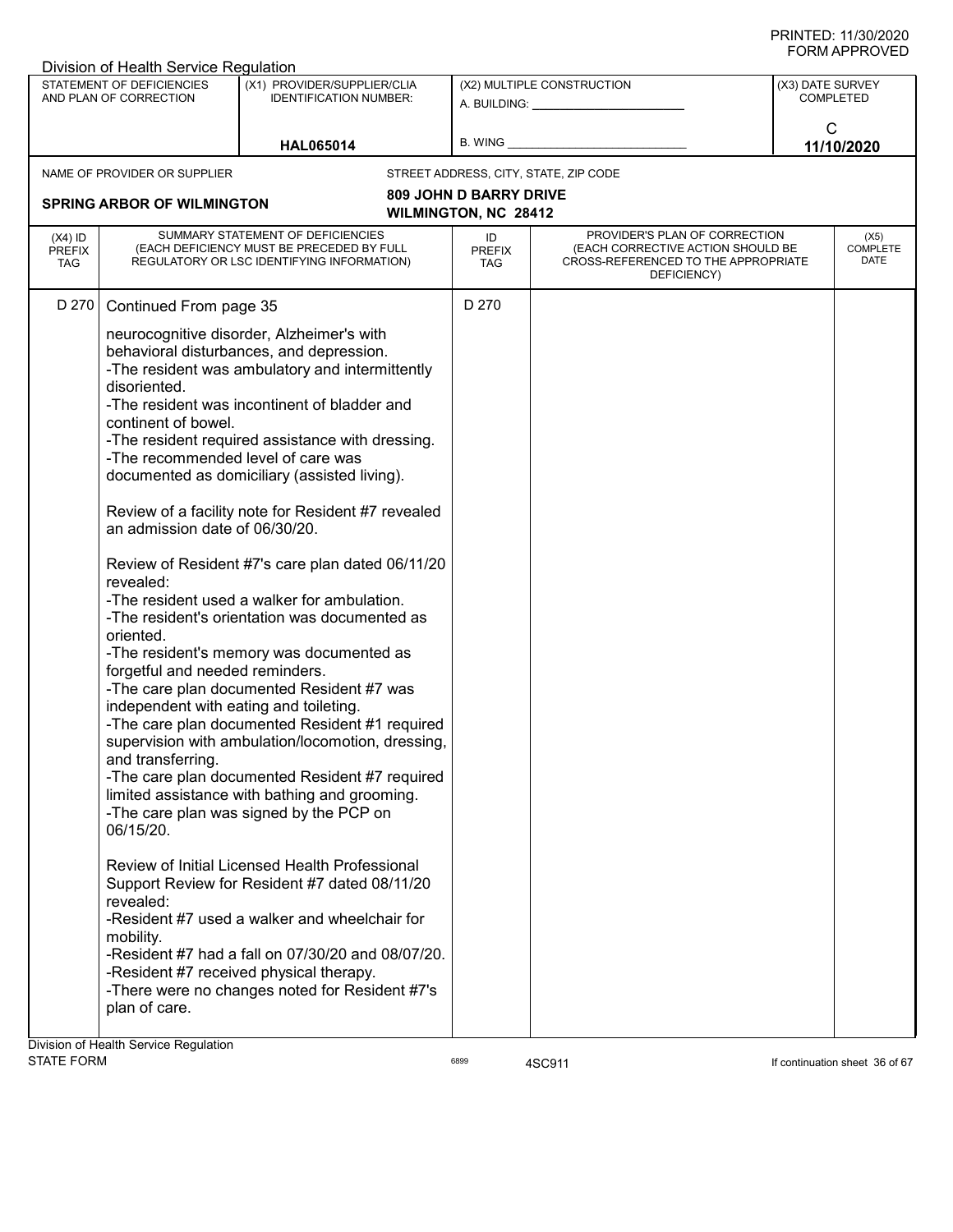|                                          | Division of Health Service Regulation                                                                                                                                                                                                                                                                                                                                                                                             |                                                                                                                                                                                                                                                                                                                                                                                                                                                                                                                                                                                                                                                                                                                                                                                                                                                                                                                                                                                                                                                                                                               |                                                              |                                                                                                                          |                  |                                 |
|------------------------------------------|-----------------------------------------------------------------------------------------------------------------------------------------------------------------------------------------------------------------------------------------------------------------------------------------------------------------------------------------------------------------------------------------------------------------------------------|---------------------------------------------------------------------------------------------------------------------------------------------------------------------------------------------------------------------------------------------------------------------------------------------------------------------------------------------------------------------------------------------------------------------------------------------------------------------------------------------------------------------------------------------------------------------------------------------------------------------------------------------------------------------------------------------------------------------------------------------------------------------------------------------------------------------------------------------------------------------------------------------------------------------------------------------------------------------------------------------------------------------------------------------------------------------------------------------------------------|--------------------------------------------------------------|--------------------------------------------------------------------------------------------------------------------------|------------------|---------------------------------|
|                                          | STATEMENT OF DEFICIENCIES<br>AND PLAN OF CORRECTION                                                                                                                                                                                                                                                                                                                                                                               | (X1) PROVIDER/SUPPLIER/CLIA<br><b>IDENTIFICATION NUMBER:</b>                                                                                                                                                                                                                                                                                                                                                                                                                                                                                                                                                                                                                                                                                                                                                                                                                                                                                                                                                                                                                                                  |                                                              | (X2) MULTIPLE CONSTRUCTION<br>A. BUILDING: A. BUILDING:                                                                  | (X3) DATE SURVEY | <b>COMPLETED</b>                |
|                                          |                                                                                                                                                                                                                                                                                                                                                                                                                                   | <b>HAL065014</b>                                                                                                                                                                                                                                                                                                                                                                                                                                                                                                                                                                                                                                                                                                                                                                                                                                                                                                                                                                                                                                                                                              | B. WING                                                      |                                                                                                                          | $\mathsf{C}$     | 11/10/2020                      |
|                                          | NAME OF PROVIDER OR SUPPLIER                                                                                                                                                                                                                                                                                                                                                                                                      |                                                                                                                                                                                                                                                                                                                                                                                                                                                                                                                                                                                                                                                                                                                                                                                                                                                                                                                                                                                                                                                                                                               |                                                              | STREET ADDRESS, CITY, STATE, ZIP CODE                                                                                    |                  |                                 |
|                                          | <b>SPRING ARBOR OF WILMINGTON</b>                                                                                                                                                                                                                                                                                                                                                                                                 |                                                                                                                                                                                                                                                                                                                                                                                                                                                                                                                                                                                                                                                                                                                                                                                                                                                                                                                                                                                                                                                                                                               | <b>809 JOHN D BARRY DRIVE</b><br><b>WILMINGTON, NC 28412</b> |                                                                                                                          |                  |                                 |
| $(X4)$ ID<br><b>PREFIX</b><br><b>TAG</b> |                                                                                                                                                                                                                                                                                                                                                                                                                                   | SUMMARY STATEMENT OF DEFICIENCIES<br>(EACH DEFICIENCY MUST BE PRECEDED BY FULL<br>REGULATORY OR LSC IDENTIFYING INFORMATION)                                                                                                                                                                                                                                                                                                                                                                                                                                                                                                                                                                                                                                                                                                                                                                                                                                                                                                                                                                                  | ID<br><b>PREFIX</b><br>TAG                                   | PROVIDER'S PLAN OF CORRECTION<br>(EACH CORRECTIVE ACTION SHOULD BE<br>CROSS-REFERENCED TO THE APPROPRIATE<br>DEFICIENCY) |                  | (X5)<br><b>COMPLETE</b><br>DATE |
| D 270                                    | Continued From page 36                                                                                                                                                                                                                                                                                                                                                                                                            |                                                                                                                                                                                                                                                                                                                                                                                                                                                                                                                                                                                                                                                                                                                                                                                                                                                                                                                                                                                                                                                                                                               | D 270                                                        |                                                                                                                          |                  |                                 |
|                                          | for Resident #7 revealed:<br>08/03/20 to 09/17/20.<br>feet.<br>09/17/20.<br>07/06/20 at 11:45am revealed:<br>-The fall was witnessed.<br>the ER for evaluation.<br>temperature 96.8 F.<br>-The RP and physician were notified.<br>07/06/20 at 4:20pm revealed:<br>caused the resident to lose balance.<br>-The resident caught self on the wall.<br>resident had no pain or injuries.<br>07/29/20 at 1:40pm revealed:<br>hallway. | Review of Physical Therapy Discharge Summary<br>-The date of service for physical therapy was<br>-The resident's diagnoses included muscle<br>weakness, difficulty walking, and unsteadiness on<br>-It was noted on 09/16/20, Resident #7 had<br>functional decline over the past week and would<br>be transferred to hospice services soon.<br>-Resident #7 was discharged from therapy on<br>Review of Resident #7's incident report dated<br>-The resident slipped while ambulating with<br>rollator and used hand rail to caught himself.<br>-The location of the fall was in the hallway.<br>-The resident had no injuries and was not sent to<br>-The resident's vital signs were blood pressure<br>was 144/71, pulse 85, respiration 19, and<br>Review of Resident #7's progress note dated<br>-The residents' rollator slipped on carpet which<br>-The residents' vital signs were obtained and the<br>Review of Resident #7's incident report dated<br>-The resident was found on the floor in the<br>-The resident was tripped up in rollator and fell.<br>-The resident was not sent to the ER for |                                                              |                                                                                                                          |                  |                                 |
|                                          | Division of Health Service Regulation                                                                                                                                                                                                                                                                                                                                                                                             |                                                                                                                                                                                                                                                                                                                                                                                                                                                                                                                                                                                                                                                                                                                                                                                                                                                                                                                                                                                                                                                                                                               |                                                              |                                                                                                                          |                  |                                 |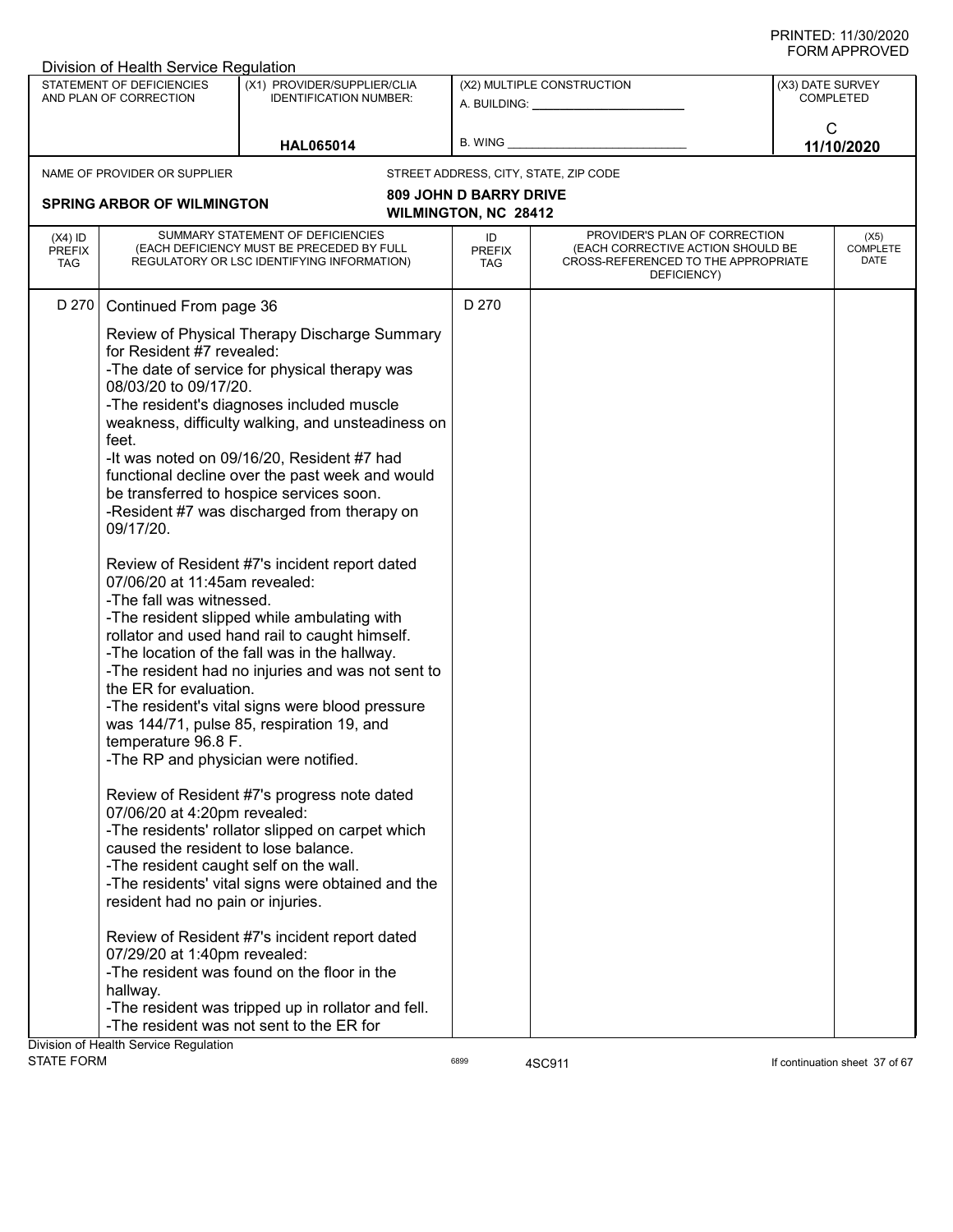|                                   | Division of Health Service Regulation                                                                                                                                                                                                                                                                                                                                                                                                     |                                                                                                                                                                                                                                                                                                                                                                                                                                                                                                                                                                                                                                                                                                                                                                                                                                                                  |                                       |                                                                                                                          | ៶៲៴៲៸៶៲ ៲ ៶៴៴ ∟                      |
|-----------------------------------|-------------------------------------------------------------------------------------------------------------------------------------------------------------------------------------------------------------------------------------------------------------------------------------------------------------------------------------------------------------------------------------------------------------------------------------------|------------------------------------------------------------------------------------------------------------------------------------------------------------------------------------------------------------------------------------------------------------------------------------------------------------------------------------------------------------------------------------------------------------------------------------------------------------------------------------------------------------------------------------------------------------------------------------------------------------------------------------------------------------------------------------------------------------------------------------------------------------------------------------------------------------------------------------------------------------------|---------------------------------------|--------------------------------------------------------------------------------------------------------------------------|--------------------------------------|
|                                   | STATEMENT OF DEFICIENCIES<br>AND PLAN OF CORRECTION                                                                                                                                                                                                                                                                                                                                                                                       | (X1) PROVIDER/SUPPLIER/CLIA<br><b>IDENTIFICATION NUMBER:</b>                                                                                                                                                                                                                                                                                                                                                                                                                                                                                                                                                                                                                                                                                                                                                                                                     |                                       | (X2) MULTIPLE CONSTRUCTION<br>A. BUILDING: A. BUILDING:                                                                  | (X3) DATE SURVEY<br><b>COMPLETED</b> |
|                                   |                                                                                                                                                                                                                                                                                                                                                                                                                                           | <b>HAL065014</b>                                                                                                                                                                                                                                                                                                                                                                                                                                                                                                                                                                                                                                                                                                                                                                                                                                                 | B. WING                               |                                                                                                                          | $\mathsf{C}$<br>11/10/2020           |
|                                   | NAME OF PROVIDER OR SUPPLIER                                                                                                                                                                                                                                                                                                                                                                                                              |                                                                                                                                                                                                                                                                                                                                                                                                                                                                                                                                                                                                                                                                                                                                                                                                                                                                  | STREET ADDRESS, CITY, STATE, ZIP CODE |                                                                                                                          |                                      |
|                                   |                                                                                                                                                                                                                                                                                                                                                                                                                                           |                                                                                                                                                                                                                                                                                                                                                                                                                                                                                                                                                                                                                                                                                                                                                                                                                                                                  | <b>809 JOHN D BARRY DRIVE</b>         |                                                                                                                          |                                      |
|                                   | <b>SPRING ARBOR OF WILMINGTON</b>                                                                                                                                                                                                                                                                                                                                                                                                         |                                                                                                                                                                                                                                                                                                                                                                                                                                                                                                                                                                                                                                                                                                                                                                                                                                                                  | <b>WILMINGTON, NC 28412</b>           |                                                                                                                          |                                      |
| $(X4)$ ID<br><b>PREFIX</b><br>TAG |                                                                                                                                                                                                                                                                                                                                                                                                                                           | SUMMARY STATEMENT OF DEFICIENCIES<br>(EACH DEFICIENCY MUST BE PRECEDED BY FULL<br>REGULATORY OR LSC IDENTIFYING INFORMATION)                                                                                                                                                                                                                                                                                                                                                                                                                                                                                                                                                                                                                                                                                                                                     | ID<br><b>PREFIX</b><br><b>TAG</b>     | PROVIDER'S PLAN OF CORRECTION<br>(EACH CORRECTIVE ACTION SHOULD BE<br>CROSS-REFERENCED TO THE APPROPRIATE<br>DEFICIENCY) | (X5)<br><b>COMPLETE</b><br>DATE      |
| D 270                             | Continued From page 37                                                                                                                                                                                                                                                                                                                                                                                                                    |                                                                                                                                                                                                                                                                                                                                                                                                                                                                                                                                                                                                                                                                                                                                                                                                                                                                  | D 270                                 |                                                                                                                          |                                      |
|                                   | evaluation.<br>14, and temperature 97.5 F.<br>-The RP and physician were notified.<br>07/29/20 at 3:34pm revealed:<br>the resident walked back to his room.<br>07/30/20 at 6:00am revealed:<br>beside bed.<br>as a result of the fall.<br>and given pain medication.<br>evaluation.<br>21, and temperature 98.4 F.<br>-The RP and physician were notified.<br>07/30/20 at 6:50am revealed:<br>beside his bed.<br>as a result of the fall. | -The resident's vital signs were obtained and<br>blood pressure was 124/82, pulse 76, respiration<br>Review of Resident #7's progress note dated<br>-The resident got tripped up on rollator and fell as<br>-The family and physician were notified.<br>Review of Resident #7's incident report dated<br>-The resident was found on the floor in his room<br>-The resident reported rolling out of bed.<br>-The resident complained of back and knee pain<br>-The resident was assisted up, put back to bed,<br>-The resident was not sent to the ER for<br>-The resident's vital signs were obtained and<br>blood pressure was 142/88, pulse 82, respiration<br>Review of Resident #7's progress note dated<br>-The resident was found on the floor in his room<br>-The resident reported rolling out of bed.<br>-The resident complained of back and knee pain |                                       |                                                                                                                          |                                      |
|                                   | -The residents' vital signs were taken.<br>notify the resident's RP.<br>Division of Health Service Regulation                                                                                                                                                                                                                                                                                                                             | -The resident was given pain medication.<br>-The physician was notified and first shift were to                                                                                                                                                                                                                                                                                                                                                                                                                                                                                                                                                                                                                                                                                                                                                                  |                                       |                                                                                                                          |                                      |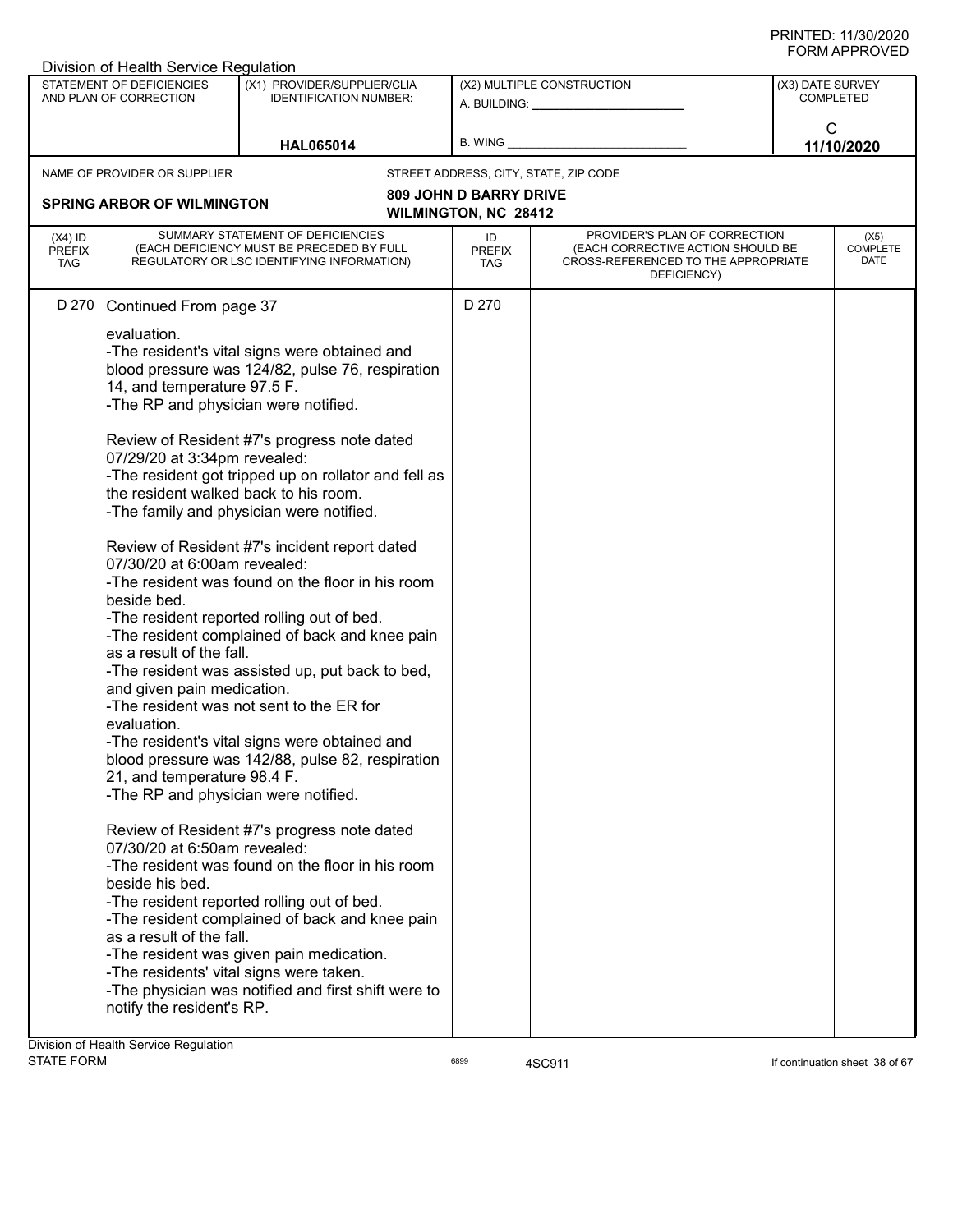|                                          | Division of Health Service Regulation                                                                                                                                                                 |                                                                                                                                                                                                                                                                                                                                                      |                                                       |                                                                                                                          |                  |                                 |
|------------------------------------------|-------------------------------------------------------------------------------------------------------------------------------------------------------------------------------------------------------|------------------------------------------------------------------------------------------------------------------------------------------------------------------------------------------------------------------------------------------------------------------------------------------------------------------------------------------------------|-------------------------------------------------------|--------------------------------------------------------------------------------------------------------------------------|------------------|---------------------------------|
|                                          | STATEMENT OF DEFICIENCIES<br>AND PLAN OF CORRECTION                                                                                                                                                   | (X1) PROVIDER/SUPPLIER/CLIA<br><b>IDENTIFICATION NUMBER:</b>                                                                                                                                                                                                                                                                                         |                                                       | (X2) MULTIPLE CONSTRUCTION<br>A. BUILDING: A. BUILDING:                                                                  | (X3) DATE SURVEY | <b>COMPLETED</b>                |
|                                          |                                                                                                                                                                                                       | <b>HAL065014</b>                                                                                                                                                                                                                                                                                                                                     | B. WING_                                              |                                                                                                                          | $\mathsf{C}$     | 11/10/2020                      |
|                                          | NAME OF PROVIDER OR SUPPLIER                                                                                                                                                                          |                                                                                                                                                                                                                                                                                                                                                      |                                                       | STREET ADDRESS, CITY, STATE, ZIP CODE                                                                                    |                  |                                 |
|                                          | <b>SPRING ARBOR OF WILMINGTON</b>                                                                                                                                                                     |                                                                                                                                                                                                                                                                                                                                                      | <b>809 JOHN D BARRY DRIVE</b><br>WILMINGTON, NC 28412 |                                                                                                                          |                  |                                 |
| $(X4)$ ID<br><b>PREFIX</b><br><b>TAG</b> |                                                                                                                                                                                                       | SUMMARY STATEMENT OF DEFICIENCIES<br>(EACH DEFICIENCY MUST BE PRECEDED BY FULL<br>REGULATORY OR LSC IDENTIFYING INFORMATION)                                                                                                                                                                                                                         | ID<br>PREFIX<br><b>TAG</b>                            | PROVIDER'S PLAN OF CORRECTION<br>(EACH CORRECTIVE ACTION SHOULD BE<br>CROSS-REFERENCED TO THE APPROPRIATE<br>DEFICIENCY) |                  | (X5)<br><b>COMPLETE</b><br>DATE |
| D 270                                    | Continued From page 38                                                                                                                                                                                |                                                                                                                                                                                                                                                                                                                                                      | D 270                                                 |                                                                                                                          |                  |                                 |
|                                          | 07/31/20 at 2:52pm revealed:<br>resulted in negative results.<br>pain.                                                                                                                                | Review of Resident #7's progress note dated<br>-The resident complained of lower back pain.<br>-The resident received x-ray of back, which<br>-The resident received medications to manage                                                                                                                                                           |                                                       |                                                                                                                          |                  |                                 |
|                                          | 08/07/20 at 7:32pm revealed:<br>room.<br>evaluation.<br>18, and temperature 98.1 F.<br>-The RP and physician were notified.                                                                           | Review of Resident #7's incident report dated<br>-The resident was found on the floor by staff.<br>-The resident was assisted up and evaluated.<br>-The location of the fall was in the residents'<br>-The resident was not sent to the ER for<br>-The resident's vital signs were obtained and<br>blood pressure was 156/80, pulse 82, respiration  |                                                       |                                                                                                                          |                  |                                 |
|                                          | 08/07/20 at 10:45pm revealed:<br>residents' room.<br>continued to complain of back pain.<br>-The physician and RP were notified.<br>08/16/20 at 6:45pm revealed:<br>room.<br>injuries.<br>evaluation. | Review of Resident #7's progress note dated<br>-The resident was found on the floor in the<br>-The resident had no known visible injuries, but<br>Review of Resident #7's incident report dated<br>-The resident was found on the floor in the dining<br>-The resident was assisted up and evaluated for<br>-The resident was not sent to the ER for |                                                       |                                                                                                                          |                  |                                 |
|                                          | 16, and temperature 98.7 F.<br><b>Division of Health Service Requlation</b>                                                                                                                           | -The resident's vital signs were obtained and<br>blood pressure was 135/61, pulse 87, respiration                                                                                                                                                                                                                                                    |                                                       |                                                                                                                          |                  |                                 |

Division of Health Service Regulation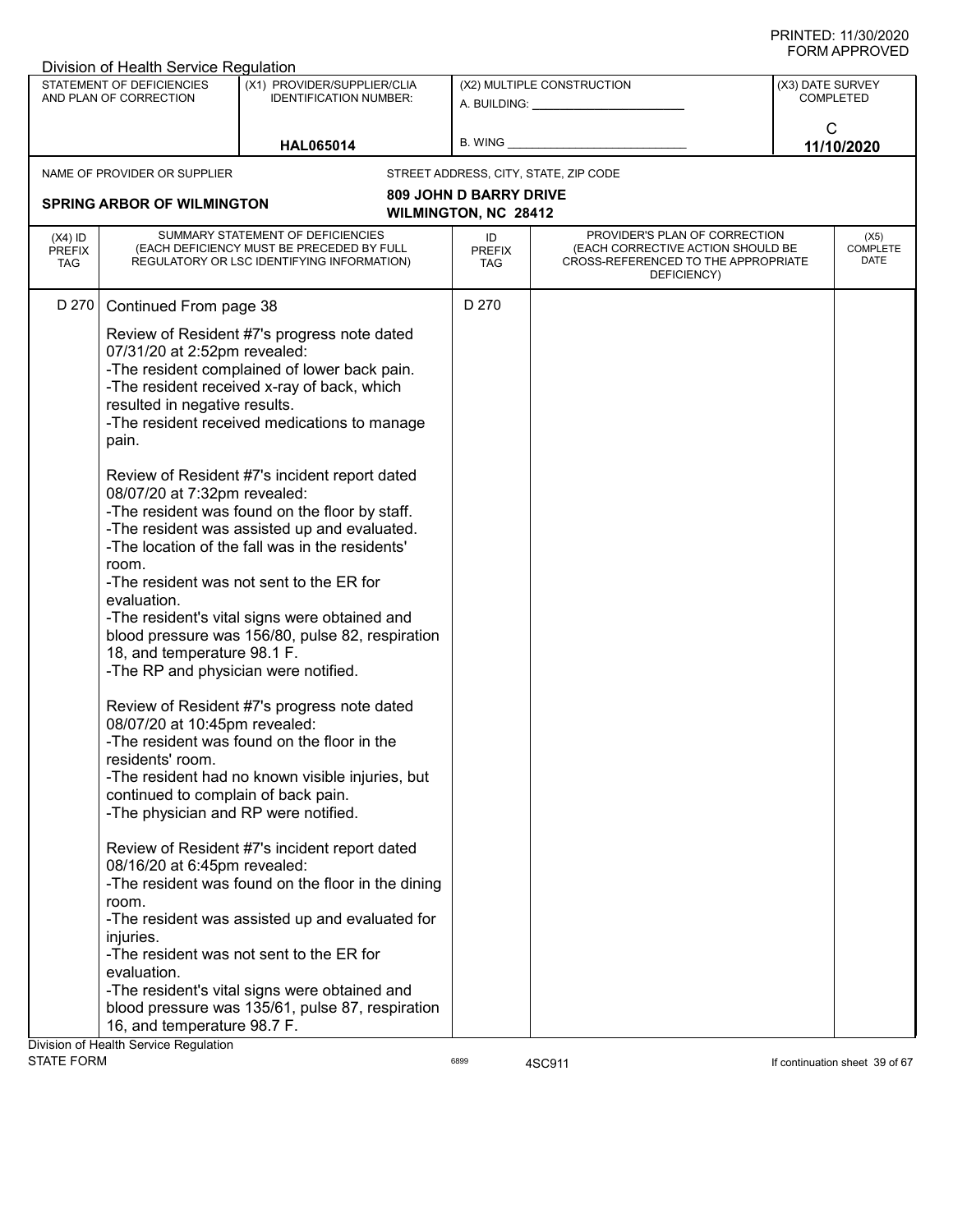|                                          | Division of Health Service Regulation                                                                                                                                                                                                                                                 |                                                                                                                                                                                                                                                                                                                                                                                               |                                                              |                                                                                                                          |                               |                                 |
|------------------------------------------|---------------------------------------------------------------------------------------------------------------------------------------------------------------------------------------------------------------------------------------------------------------------------------------|-----------------------------------------------------------------------------------------------------------------------------------------------------------------------------------------------------------------------------------------------------------------------------------------------------------------------------------------------------------------------------------------------|--------------------------------------------------------------|--------------------------------------------------------------------------------------------------------------------------|-------------------------------|---------------------------------|
|                                          | STATEMENT OF DEFICIENCIES<br>AND PLAN OF CORRECTION                                                                                                                                                                                                                                   | (X1) PROVIDER/SUPPLIER/CLIA<br><b>IDENTIFICATION NUMBER:</b>                                                                                                                                                                                                                                                                                                                                  |                                                              | (X2) MULTIPLE CONSTRUCTION<br>A. BUILDING: A. BUILDING:                                                                  | (X3) DATE SURVEY<br>COMPLETED |                                 |
|                                          |                                                                                                                                                                                                                                                                                       | <b>HAL065014</b>                                                                                                                                                                                                                                                                                                                                                                              | B. WING                                                      |                                                                                                                          | $\mathsf{C}$                  | 11/10/2020                      |
|                                          | NAME OF PROVIDER OR SUPPLIER                                                                                                                                                                                                                                                          |                                                                                                                                                                                                                                                                                                                                                                                               |                                                              | STREET ADDRESS, CITY, STATE, ZIP CODE                                                                                    |                               |                                 |
|                                          | <b>SPRING ARBOR OF WILMINGTON</b>                                                                                                                                                                                                                                                     |                                                                                                                                                                                                                                                                                                                                                                                               | <b>809 JOHN D BARRY DRIVE</b><br><b>WILMINGTON, NC 28412</b> |                                                                                                                          |                               |                                 |
| $(X4)$ ID<br><b>PREFIX</b><br><b>TAG</b> |                                                                                                                                                                                                                                                                                       | SUMMARY STATEMENT OF DEFICIENCIES<br>(EACH DEFICIENCY MUST BE PRECEDED BY FULL<br>REGULATORY OR LSC IDENTIFYING INFORMATION)                                                                                                                                                                                                                                                                  | ID<br><b>PREFIX</b><br><b>TAG</b>                            | PROVIDER'S PLAN OF CORRECTION<br>(EACH CORRECTIVE ACTION SHOULD BE<br>CROSS-REFERENCED TO THE APPROPRIATE<br>DEFICIENCY) |                               | (X5)<br><b>COMPLETE</b><br>DATE |
| D 270                                    | Continued From page 39                                                                                                                                                                                                                                                                |                                                                                                                                                                                                                                                                                                                                                                                               | D 270                                                        |                                                                                                                          |                               |                                 |
|                                          | -The RP and physician were notified.                                                                                                                                                                                                                                                  |                                                                                                                                                                                                                                                                                                                                                                                               |                                                              |                                                                                                                          |                               |                                 |
|                                          | 08/16/20 at 10:03pm revealed:<br>room.<br>-The residents' vital signs were taken.                                                                                                                                                                                                     | Review of Resident #7's progress note dated<br>-The resident was found on floor in the dining<br>-The resident had no known visible injuries.                                                                                                                                                                                                                                                 |                                                              |                                                                                                                          |                               |                                 |
|                                          | 08/24/20 at 5:00am revealed:<br>bathroom.<br>assisted back to bed.<br>evaluation.<br>23 and temperature 98.0 F.<br>-The RP and physician were notified.                                                                                                                               | Review of Resident #7's incident report dated<br>-The resident was found on the floor in the<br>-The resident rang bathroom emergency light.<br>-The resident did not have walker with him.<br>-The resident had no visible injuries and was<br>-The resident was not sent to the ER for<br>-The resident's vital signs were obtained and<br>blood pressure was 162/73, pulse 87, respiration |                                                              |                                                                                                                          |                               |                                 |
|                                          | 08/24/20 at 6:50am revealed:<br>-The resident was found on the floor.<br>light.<br>given pain medication.<br>-The residents' vital signs were taken.<br>-The RP and physician were notified.<br>08/30/20 at 3:00am revealed:<br>in his room.<br>Division of Health Service Regulation | Review of Resident #7's progress note dated<br>-The resident had pulled emergency bathroom<br>-The resident did not have walker with him.<br>-The resident complained of back pain and was<br>Review of Resident #7's incident report dated<br>-The resident was found on the floor in bathroom<br>-The resident had no pain and was assisted back                                            |                                                              |                                                                                                                          |                               |                                 |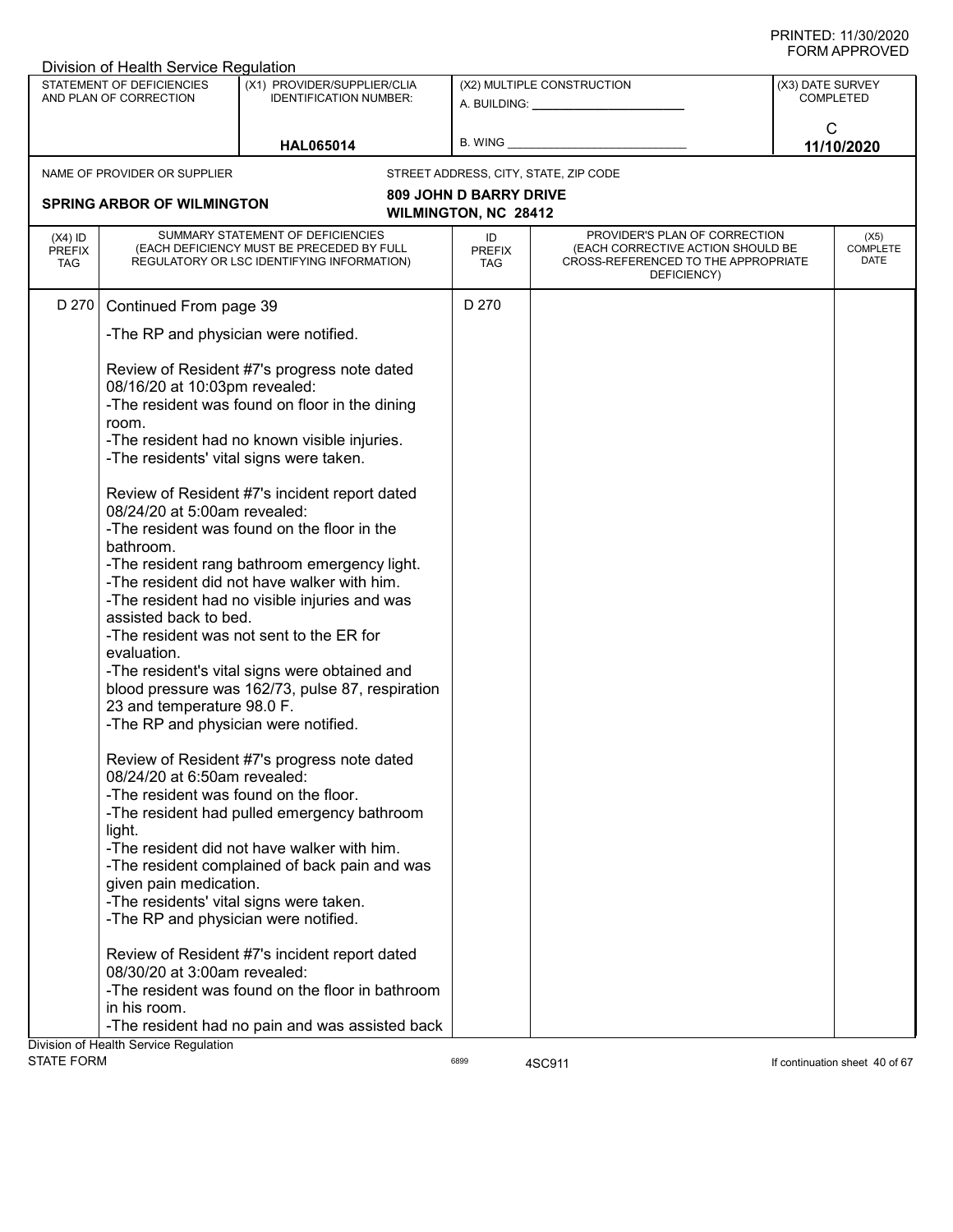|                                          | Division of Health Service Regulation               |                                                                                         |                                   |                                                                                         |                  |                                 |
|------------------------------------------|-----------------------------------------------------|-----------------------------------------------------------------------------------------|-----------------------------------|-----------------------------------------------------------------------------------------|------------------|---------------------------------|
|                                          | STATEMENT OF DEFICIENCIES<br>AND PLAN OF CORRECTION | (X1) PROVIDER/SUPPLIER/CLIA<br><b>IDENTIFICATION NUMBER:</b>                            |                                   | (X2) MULTIPLE CONSTRUCTION<br>A. BUILDING: A. BUILDING:                                 | (X3) DATE SURVEY | <b>COMPLETED</b>                |
|                                          |                                                     | <b>HAL065014</b>                                                                        | B. WING                           |                                                                                         |                  | $\mathsf{C}$<br>11/10/2020      |
|                                          | NAME OF PROVIDER OR SUPPLIER                        |                                                                                         |                                   | STREET ADDRESS, CITY, STATE, ZIP CODE                                                   |                  |                                 |
|                                          |                                                     |                                                                                         | <b>809 JOHN D BARRY DRIVE</b>     |                                                                                         |                  |                                 |
|                                          | <b>SPRING ARBOR OF WILMINGTON</b>                   |                                                                                         | WILMINGTON, NC 28412              |                                                                                         |                  |                                 |
|                                          |                                                     | SUMMARY STATEMENT OF DEFICIENCIES                                                       |                                   | PROVIDER'S PLAN OF CORRECTION                                                           |                  |                                 |
| $(X4)$ ID<br><b>PREFIX</b><br><b>TAG</b> |                                                     | (EACH DEFICIENCY MUST BE PRECEDED BY FULL<br>REGULATORY OR LSC IDENTIFYING INFORMATION) | ID<br><b>PREFIX</b><br><b>TAG</b> | (EACH CORRECTIVE ACTION SHOULD BE<br>CROSS-REFERENCED TO THE APPROPRIATE<br>DEFICIENCY) |                  | (X5)<br><b>COMPLETE</b><br>DATE |
| D 270                                    | Continued From page 40                              |                                                                                         | D 270                             |                                                                                         |                  |                                 |
|                                          | to bed.                                             |                                                                                         |                                   |                                                                                         |                  |                                 |
|                                          |                                                     | -The resident was not sent to the ER for                                                |                                   |                                                                                         |                  |                                 |
|                                          | evaluation.                                         |                                                                                         |                                   |                                                                                         |                  |                                 |
|                                          |                                                     | -The resident's vital signs were obtained and                                           |                                   |                                                                                         |                  |                                 |
|                                          | 19, and temperature 97.5 F.                         | blood pressure was 150/61, pulse 82, respiration                                        |                                   |                                                                                         |                  |                                 |
|                                          | -The RP and physician were notified.                |                                                                                         |                                   |                                                                                         |                  |                                 |
|                                          |                                                     |                                                                                         |                                   |                                                                                         |                  |                                 |
|                                          |                                                     | Review of Resident #7's progress note dated                                             |                                   |                                                                                         |                  |                                 |
|                                          | 08/30/20 at 3:00am revealed:                        |                                                                                         |                                   |                                                                                         |                  |                                 |
|                                          |                                                     | -The resident was found on the floor in his                                             |                                   |                                                                                         |                  |                                 |
|                                          | bedroom.                                            |                                                                                         |                                   |                                                                                         |                  |                                 |
|                                          |                                                     | -The resident was not sent out to the ER for                                            |                                   |                                                                                         |                  |                                 |
|                                          | pain or discomfort.                                 | evaluation as the resident had no complaints of                                         |                                   |                                                                                         |                  |                                 |
|                                          |                                                     | -The resident was given pain medication and                                             |                                   |                                                                                         |                  |                                 |
|                                          | assisted back to bed.                               |                                                                                         |                                   |                                                                                         |                  |                                 |
|                                          |                                                     | -The residents' vital signs were taken.                                                 |                                   |                                                                                         |                  |                                 |
|                                          |                                                     | Review of Resident #7's incident report dated                                           |                                   |                                                                                         |                  |                                 |
|                                          | 09/02/20 at 8:00am revealed:                        |                                                                                         |                                   |                                                                                         |                  |                                 |
|                                          |                                                     | -The resident was found on the floor in his room.                                       |                                   |                                                                                         |                  |                                 |
|                                          | injuries.                                           | -The resident had no complaints of pain or visible                                      |                                   |                                                                                         |                  |                                 |
|                                          |                                                     | -The resident was not sent to the ER for                                                |                                   |                                                                                         |                  |                                 |
|                                          | evaluation.                                         |                                                                                         |                                   |                                                                                         |                  |                                 |
|                                          |                                                     | -The resident's vital signs were obtained and                                           |                                   |                                                                                         |                  |                                 |
|                                          |                                                     | blood pressure was 155/74, pulse 94, respiration                                        |                                   |                                                                                         |                  |                                 |
|                                          | 16, and temperature 97.3 F.                         |                                                                                         |                                   |                                                                                         |                  |                                 |
|                                          | -The RP and physician were notified.                |                                                                                         |                                   |                                                                                         |                  |                                 |
|                                          |                                                     | Review of Resident #7's progress note dated                                             |                                   |                                                                                         |                  |                                 |
|                                          | 09/02/20 at 3:00pm revealed:                        |                                                                                         |                                   |                                                                                         |                  |                                 |
|                                          |                                                     | -The resident was found on the floor in his                                             |                                   |                                                                                         |                  |                                 |
|                                          | bedroom in front of his bathroom.                   |                                                                                         |                                   |                                                                                         |                  |                                 |
|                                          |                                                     | -The resident had no complaints of pain or                                              |                                   |                                                                                         |                  |                                 |
|                                          | injuries.                                           |                                                                                         |                                   |                                                                                         |                  |                                 |
|                                          |                                                     | -The resident's vital signs were taken.                                                 |                                   |                                                                                         |                  |                                 |
|                                          |                                                     |                                                                                         |                                   |                                                                                         |                  |                                 |
|                                          | Division of Health Service Regulation               | Review of Resident #7's incident report dated                                           |                                   |                                                                                         |                  |                                 |
| <b>STATE FORM</b>                        |                                                     |                                                                                         | 6899                              | 4SC911                                                                                  |                  | If continuation sheet 41 of 67  |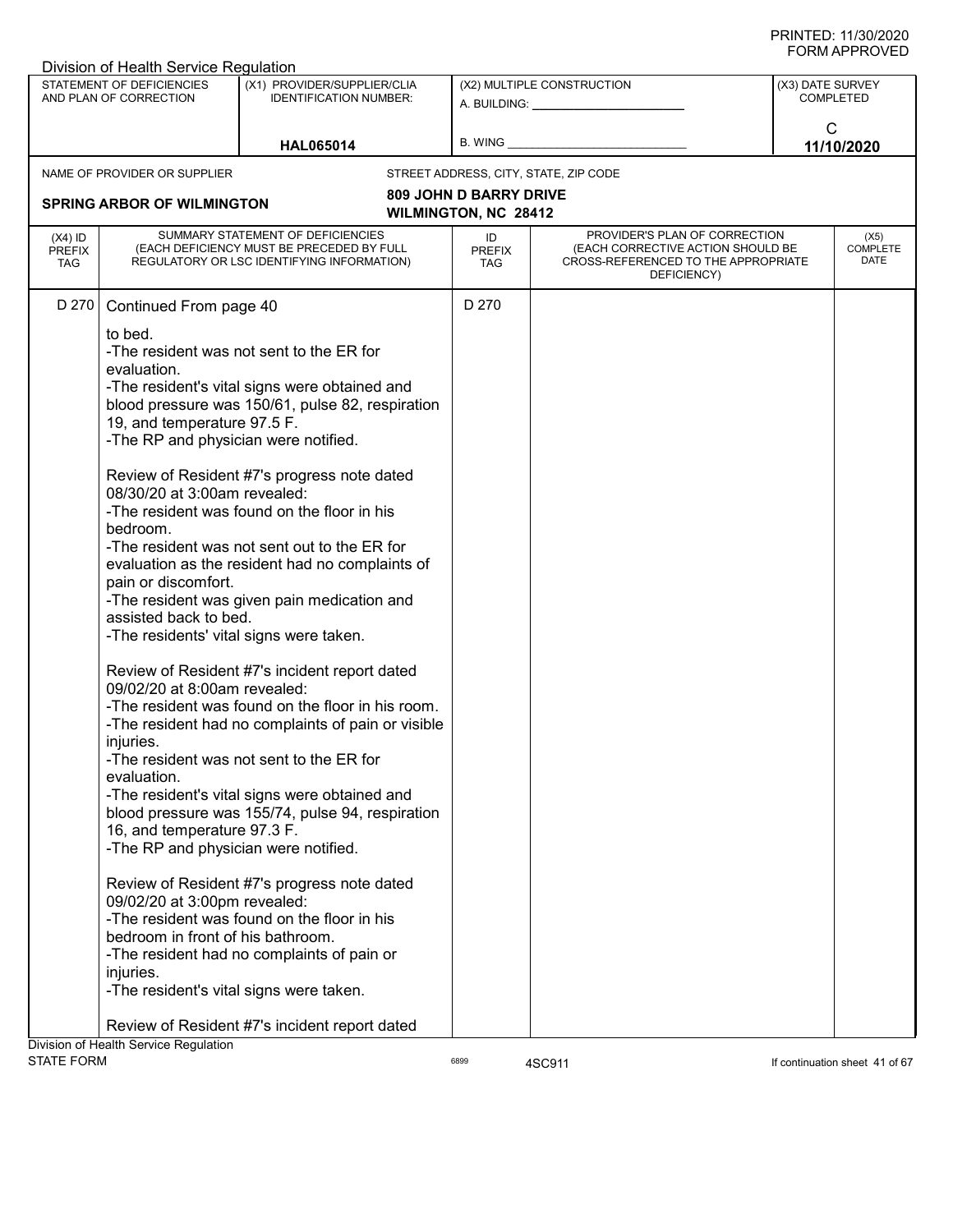| Division of Health Service Regulation                                                                                                                                                  |                                                                                                                                                                                                                                                                                                                                                                                                                                                                                                                                                                                                                                                                                                                                                                                                                                                                                                                                                                                                                                                                                                                                                                                                                                                     |                                                              |                                                                                                                                                                                                                                                              |                                              |                  | שם ער וות ווערו          |
|----------------------------------------------------------------------------------------------------------------------------------------------------------------------------------------|-----------------------------------------------------------------------------------------------------------------------------------------------------------------------------------------------------------------------------------------------------------------------------------------------------------------------------------------------------------------------------------------------------------------------------------------------------------------------------------------------------------------------------------------------------------------------------------------------------------------------------------------------------------------------------------------------------------------------------------------------------------------------------------------------------------------------------------------------------------------------------------------------------------------------------------------------------------------------------------------------------------------------------------------------------------------------------------------------------------------------------------------------------------------------------------------------------------------------------------------------------|--------------------------------------------------------------|--------------------------------------------------------------------------------------------------------------------------------------------------------------------------------------------------------------------------------------------------------------|----------------------------------------------|------------------|--------------------------|
| STATEMENT OF DEFICIENCIES<br>AND PLAN OF CORRECTION                                                                                                                                    | (X1) PROVIDER/SUPPLIER/CLIA<br><b>IDENTIFICATION NUMBER:</b>                                                                                                                                                                                                                                                                                                                                                                                                                                                                                                                                                                                                                                                                                                                                                                                                                                                                                                                                                                                                                                                                                                                                                                                        |                                                              | (X2) MULTIPLE CONSTRUCTION<br>A. BUILDING: A AND AND A STREAM OF A STREAM OF A STREAM OF A STREAM OF A STREAM OF A STREAM OF A STREAM OF A STREAM OF A STREAM OF A STREAM OF A STREAM OF A STREAM OF A STREAM OF A STREAM OF A STREAM OF A STREAM OF A STREA |                                              | (X3) DATE SURVEY | <b>COMPLETED</b>         |
|                                                                                                                                                                                        | <b>HAL065014</b>                                                                                                                                                                                                                                                                                                                                                                                                                                                                                                                                                                                                                                                                                                                                                                                                                                                                                                                                                                                                                                                                                                                                                                                                                                    |                                                              | B. WING <b>Example 20</b>                                                                                                                                                                                                                                    |                                              |                  | C<br>11/10/2020          |
| NAME OF PROVIDER OR SUPPLIER                                                                                                                                                           |                                                                                                                                                                                                                                                                                                                                                                                                                                                                                                                                                                                                                                                                                                                                                                                                                                                                                                                                                                                                                                                                                                                                                                                                                                                     |                                                              | STREET ADDRESS, CITY, STATE, ZIP CODE                                                                                                                                                                                                                        |                                              |                  |                          |
| <b>SPRING ARBOR OF WILMINGTON</b>                                                                                                                                                      |                                                                                                                                                                                                                                                                                                                                                                                                                                                                                                                                                                                                                                                                                                                                                                                                                                                                                                                                                                                                                                                                                                                                                                                                                                                     | <b>809 JOHN D BARRY DRIVE</b><br><b>WILMINGTON, NC 28412</b> |                                                                                                                                                                                                                                                              |                                              |                  |                          |
| $(X4)$ ID<br><b>PREFIX</b><br><b>TAG</b>                                                                                                                                               | SUMMARY STATEMENT OF DEFICIENCIES<br>(EACH DEFICIENCY MUST BE PRECEDED BY FULL<br>REGULATORY OR LSC IDENTIFYING INFORMATION)                                                                                                                                                                                                                                                                                                                                                                                                                                                                                                                                                                                                                                                                                                                                                                                                                                                                                                                                                                                                                                                                                                                        | ID<br><b>PREFIX</b><br><b>TAG</b>                            | (EACH CORRECTIVE ACTION SHOULD BE<br>CROSS-REFERENCED TO THE APPROPRIATE                                                                                                                                                                                     | PROVIDER'S PLAN OF CORRECTION<br>DEFICIENCY) |                  | (X5)<br>COMPLETE<br>DATE |
| D 270<br>Continued From page 41                                                                                                                                                        |                                                                                                                                                                                                                                                                                                                                                                                                                                                                                                                                                                                                                                                                                                                                                                                                                                                                                                                                                                                                                                                                                                                                                                                                                                                     | D 270                                                        |                                                                                                                                                                                                                                                              |                                              |                  |                          |
| which was assessed.<br>evaluation.<br>16, and temperature 98.3 F.<br>shift.<br>was bandaged by the MA.<br>injuries.<br>evaluation.<br>24, and temperature 97.6 F.<br>bathroom doorway. | 09/09/20 at 3:15pm revealed:<br>-The resident was found on the floor in his room.<br>-The resident was observed to have a skin tear<br>-The resident was not sent to the ER for<br>-The resident's vital signs were obtained and<br>blood pressure was 153/77, pulse 92, respiration<br>-The RP and physician were notified.<br>Review of Resident #7's progress note dated<br>09/09/20 at 9:14pm revealed:<br>-The resident fell on 09/09/20 at the start of the<br>-The resident had a skin tear on right leg, which<br>-The RP and physician were notified.<br>Review of Resident #7's incident report dated<br>09/10/20 at 9:00am revealed:<br>-The resident was found on the floor by the<br>bathroom doorway in his room.<br>-The resident stated he lost his footing and fell.<br>-The resident was assisted up and had no visible<br>-The resident was not sent to the ER for<br>-The resident's vital signs were obtained and<br>blood pressure was 148/88, pulse 83, respiration<br>-The RP and physician were notified.<br>Review of Resident #7's progress note dated<br>09/10/20 at 11:00pm revealed:<br>-The resident was found on the floor by the<br>-The resident had no visible injuries.<br>-The RP and physician were notified. |                                                              |                                                                                                                                                                                                                                                              |                                              |                  |                          |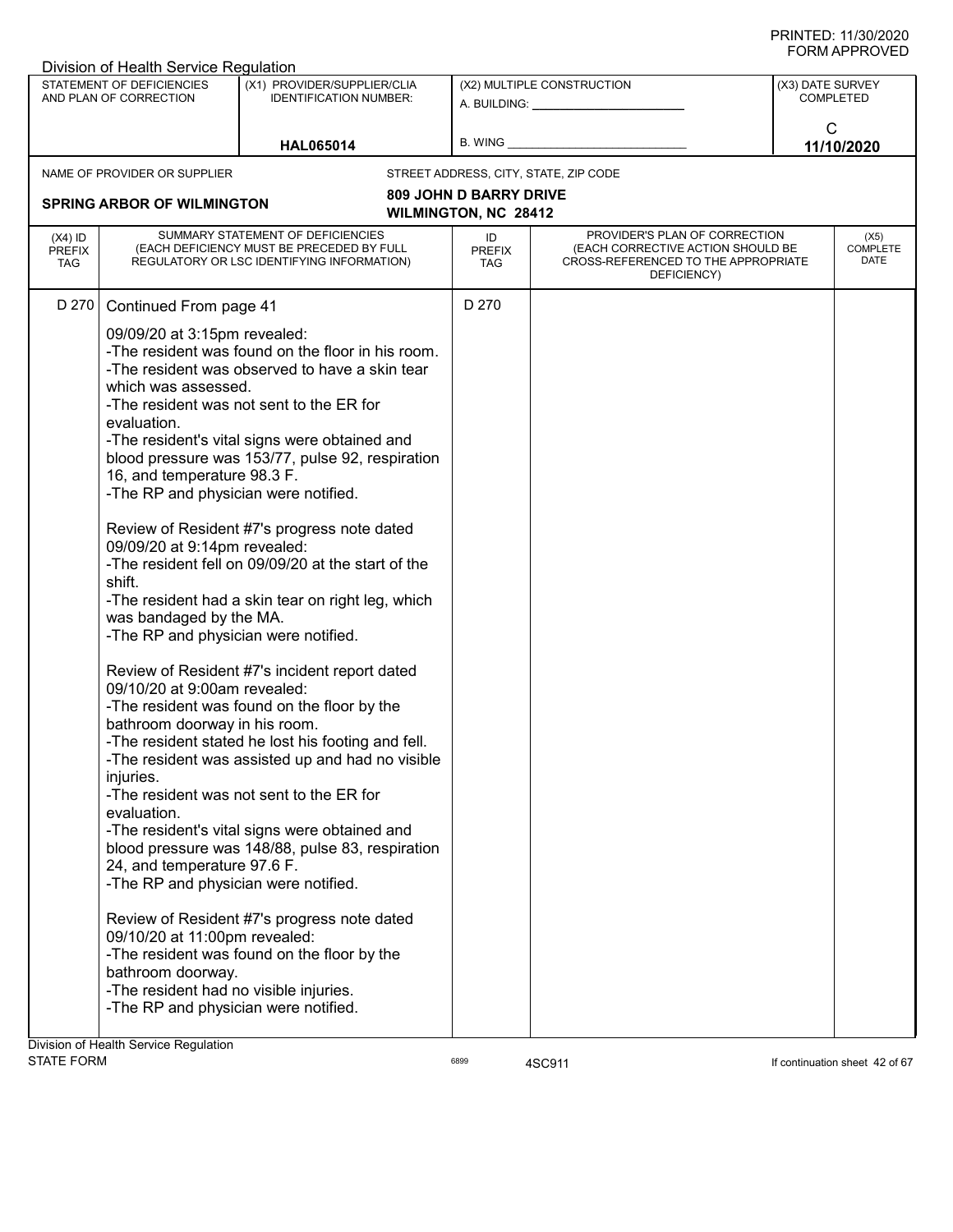|                                          | Division of Health Service Regulation                                                                                                                                                                                                                                                                                                                                   |                                                                                                                                                                                                                                                                                                                                                                                                                                                                                                                                                                                                                                                                                                                                                                                                                  |                                   |                                                                                                                          |                  |                                 |
|------------------------------------------|-------------------------------------------------------------------------------------------------------------------------------------------------------------------------------------------------------------------------------------------------------------------------------------------------------------------------------------------------------------------------|------------------------------------------------------------------------------------------------------------------------------------------------------------------------------------------------------------------------------------------------------------------------------------------------------------------------------------------------------------------------------------------------------------------------------------------------------------------------------------------------------------------------------------------------------------------------------------------------------------------------------------------------------------------------------------------------------------------------------------------------------------------------------------------------------------------|-----------------------------------|--------------------------------------------------------------------------------------------------------------------------|------------------|---------------------------------|
|                                          | STATEMENT OF DEFICIENCIES<br>AND PLAN OF CORRECTION                                                                                                                                                                                                                                                                                                                     | (X1) PROVIDER/SUPPLIER/CLIA<br><b>IDENTIFICATION NUMBER:</b>                                                                                                                                                                                                                                                                                                                                                                                                                                                                                                                                                                                                                                                                                                                                                     |                                   | (X2) MULTIPLE CONSTRUCTION<br>A. BUILDING: A. BUILDING:                                                                  | (X3) DATE SURVEY | <b>COMPLETED</b>                |
|                                          |                                                                                                                                                                                                                                                                                                                                                                         | <b>HAL065014</b>                                                                                                                                                                                                                                                                                                                                                                                                                                                                                                                                                                                                                                                                                                                                                                                                 | B. WING                           |                                                                                                                          | $\mathsf{C}$     | 11/10/2020                      |
|                                          | NAME OF PROVIDER OR SUPPLIER                                                                                                                                                                                                                                                                                                                                            |                                                                                                                                                                                                                                                                                                                                                                                                                                                                                                                                                                                                                                                                                                                                                                                                                  |                                   | STREET ADDRESS, CITY, STATE, ZIP CODE                                                                                    |                  |                                 |
|                                          |                                                                                                                                                                                                                                                                                                                                                                         |                                                                                                                                                                                                                                                                                                                                                                                                                                                                                                                                                                                                                                                                                                                                                                                                                  | <b>809 JOHN D BARRY DRIVE</b>     |                                                                                                                          |                  |                                 |
|                                          | <b>SPRING ARBOR OF WILMINGTON</b>                                                                                                                                                                                                                                                                                                                                       |                                                                                                                                                                                                                                                                                                                                                                                                                                                                                                                                                                                                                                                                                                                                                                                                                  | WILMINGTON, NC 28412              |                                                                                                                          |                  |                                 |
| $(X4)$ ID<br><b>PREFIX</b><br><b>TAG</b> |                                                                                                                                                                                                                                                                                                                                                                         | SUMMARY STATEMENT OF DEFICIENCIES<br>(EACH DEFICIENCY MUST BE PRECEDED BY FULL<br>REGULATORY OR LSC IDENTIFYING INFORMATION)                                                                                                                                                                                                                                                                                                                                                                                                                                                                                                                                                                                                                                                                                     | ID<br><b>PREFIX</b><br><b>TAG</b> | PROVIDER'S PLAN OF CORRECTION<br>(EACH CORRECTIVE ACTION SHOULD BE<br>CROSS-REFERENCED TO THE APPROPRIATE<br>DEFICIENCY) |                  | (X5)<br><b>COMPLETE</b><br>DATE |
| D 270                                    | Continued From page 42                                                                                                                                                                                                                                                                                                                                                  |                                                                                                                                                                                                                                                                                                                                                                                                                                                                                                                                                                                                                                                                                                                                                                                                                  | D 270                             |                                                                                                                          |                  |                                 |
|                                          | 09/13/20 at 6:45am revealed:<br>his room.<br>sent out to the ER for evaluation.<br>and temperature 97.6 F.<br>-The RP and physician were notified.<br>09/13/20 at 6:40am revealed:<br>and complained of head and hip pain.<br>evaluation.<br>09/13/20 revealed:<br>the bathroom.<br>right hip.<br>an acute intracranial abnormality.<br>and metastatic prostate cancer. | Review of Resident #7's incident report dated<br>-The resident was found on the bathroom floor in<br>-The resident complained of head pain and was<br>-The resident's vital sign were obtained and blood<br>pressure was 186/76, pulse 88, respiration 19,<br>Review of Resident #7's progress note dated<br>-The resident was found on the bathroom floor<br>-The resident was sent out to the ER for<br>Review of Resident #7's ER report dated<br>-The resident's chief complaint was a fall.<br>-It was reported the resident slipped and fell in<br>-The resident was found on left side on the floor.<br>-The resident complained of a mild headache and<br>-The residents' CT scan revealed no evidence of<br>-Final diagnoses were fall, closed head injury,<br>Review of the ROSE fall program book for |                                   |                                                                                                                          |                  |                                 |
|                                          | Resident #7 on 11/05/20 revealed no<br>09/09/20, 09/10/20, and 09/13/20.                                                                                                                                                                                                                                                                                                | documentation of fall assessment for falls that<br>occurred on 07/06/20, 07/29/20, 07/30/20,<br>08/07/20, 08/16/20, 08/24/20, 08/30/20, 09/02/20,                                                                                                                                                                                                                                                                                                                                                                                                                                                                                                                                                                                                                                                                |                                   |                                                                                                                          |                  |                                 |
|                                          | Division of Health Service Regulation                                                                                                                                                                                                                                                                                                                                   | Interview with the Director of Quality and<br>Education on 11/05/20 at 4:30pm revealed:                                                                                                                                                                                                                                                                                                                                                                                                                                                                                                                                                                                                                                                                                                                          |                                   |                                                                                                                          |                  |                                 |
| <b>STATE FORM</b>                        |                                                                                                                                                                                                                                                                                                                                                                         |                                                                                                                                                                                                                                                                                                                                                                                                                                                                                                                                                                                                                                                                                                                                                                                                                  | 6899                              | 4SC911                                                                                                                   |                  | If continuation sheet 43 of 67  |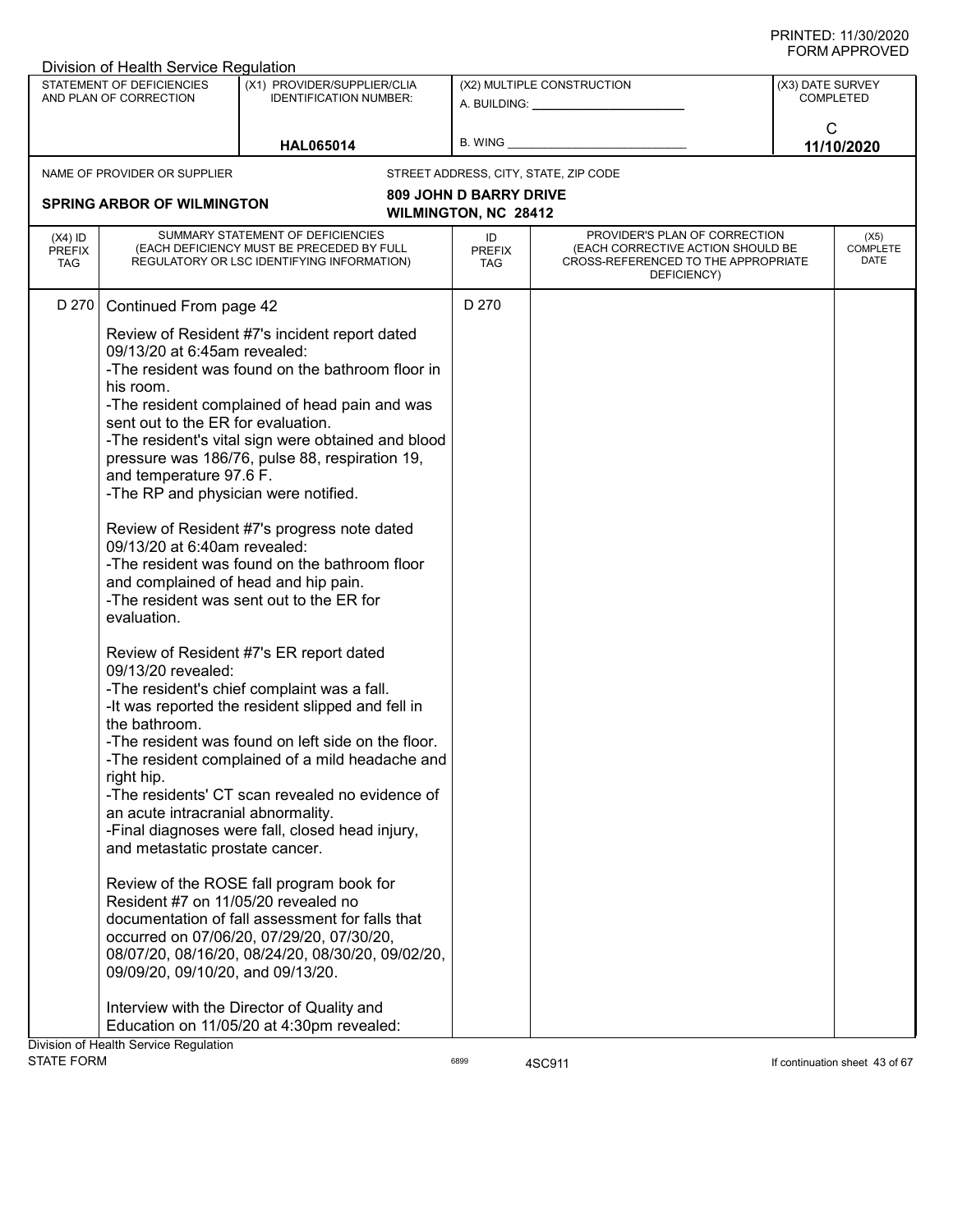|                                          | Division of Health Service Regulation                                                                                                                                                             |                                                                                                                                                                                                                                                                                                                                                                                                                                                                                                                                                                                                                                                                                                                                                                                                                                                                                                                                                                                                                                                                                                                                                                                                                                                                                                                                                             |                               |                                                                                                                          |                  |                                 |
|------------------------------------------|---------------------------------------------------------------------------------------------------------------------------------------------------------------------------------------------------|-------------------------------------------------------------------------------------------------------------------------------------------------------------------------------------------------------------------------------------------------------------------------------------------------------------------------------------------------------------------------------------------------------------------------------------------------------------------------------------------------------------------------------------------------------------------------------------------------------------------------------------------------------------------------------------------------------------------------------------------------------------------------------------------------------------------------------------------------------------------------------------------------------------------------------------------------------------------------------------------------------------------------------------------------------------------------------------------------------------------------------------------------------------------------------------------------------------------------------------------------------------------------------------------------------------------------------------------------------------|-------------------------------|--------------------------------------------------------------------------------------------------------------------------|------------------|---------------------------------|
|                                          | STATEMENT OF DEFICIENCIES<br>AND PLAN OF CORRECTION                                                                                                                                               | (X1) PROVIDER/SUPPLIER/CLIA<br><b>IDENTIFICATION NUMBER:</b>                                                                                                                                                                                                                                                                                                                                                                                                                                                                                                                                                                                                                                                                                                                                                                                                                                                                                                                                                                                                                                                                                                                                                                                                                                                                                                |                               | (X2) MULTIPLE CONSTRUCTION<br>A. BUILDING: A. BUILDING:                                                                  | (X3) DATE SURVEY | COMPLETED                       |
|                                          |                                                                                                                                                                                                   | <b>HAL065014</b>                                                                                                                                                                                                                                                                                                                                                                                                                                                                                                                                                                                                                                                                                                                                                                                                                                                                                                                                                                                                                                                                                                                                                                                                                                                                                                                                            | B. WING                       |                                                                                                                          | $\mathsf{C}$     | 11/10/2020                      |
|                                          | NAME OF PROVIDER OR SUPPLIER                                                                                                                                                                      |                                                                                                                                                                                                                                                                                                                                                                                                                                                                                                                                                                                                                                                                                                                                                                                                                                                                                                                                                                                                                                                                                                                                                                                                                                                                                                                                                             |                               | STREET ADDRESS, CITY, STATE, ZIP CODE                                                                                    |                  |                                 |
|                                          |                                                                                                                                                                                                   |                                                                                                                                                                                                                                                                                                                                                                                                                                                                                                                                                                                                                                                                                                                                                                                                                                                                                                                                                                                                                                                                                                                                                                                                                                                                                                                                                             | <b>809 JOHN D BARRY DRIVE</b> |                                                                                                                          |                  |                                 |
|                                          | <b>SPRING ARBOR OF WILMINGTON</b>                                                                                                                                                                 |                                                                                                                                                                                                                                                                                                                                                                                                                                                                                                                                                                                                                                                                                                                                                                                                                                                                                                                                                                                                                                                                                                                                                                                                                                                                                                                                                             | <b>WILMINGTON, NC 28412</b>   |                                                                                                                          |                  |                                 |
| $(X4)$ ID<br><b>PREFIX</b><br><b>TAG</b> |                                                                                                                                                                                                   | SUMMARY STATEMENT OF DEFICIENCIES<br>(EACH DEFICIENCY MUST BE PRECEDED BY FULL<br>REGULATORY OR LSC IDENTIFYING INFORMATION)                                                                                                                                                                                                                                                                                                                                                                                                                                                                                                                                                                                                                                                                                                                                                                                                                                                                                                                                                                                                                                                                                                                                                                                                                                | ID<br><b>PREFIX</b><br>TAG    | PROVIDER'S PLAN OF CORRECTION<br>(EACH CORRECTIVE ACTION SHOULD BE<br>CROSS-REFERENCED TO THE APPROPRIATE<br>DEFICIENCY) |                  | (X5)<br><b>COMPLETE</b><br>DATE |
| D 270                                    | Continued From page 43                                                                                                                                                                            |                                                                                                                                                                                                                                                                                                                                                                                                                                                                                                                                                                                                                                                                                                                                                                                                                                                                                                                                                                                                                                                                                                                                                                                                                                                                                                                                                             | D 270                         |                                                                                                                          |                  |                                 |
|                                          | be located.<br>revealed:<br>hallway.<br>floor in his room.<br>documentation was noted.<br>on the floor in his room.<br>dining room.<br>on the floor in his bathroom.<br>on the floor in his room. | -The Fall Assessments for Resident #7 could not<br>-The Fall Assessments should have been in<br>Resident #7's thinned record since the resident<br>was discharged from the facility on 10/06/20 after<br>the resident had been admitted to the hospital.<br>Review of Resident #7's current and archived<br>record revealed no there was documentation<br>Resident #7's care plan had been updated since<br>completed on 06/11/20 to address falls.<br>Review of the facility fall tracking report for<br>Resident #7 from July 2020 to September 2020<br>-On 07/06/20 at 11:45am, Resident #7 was not<br>sent out the ER for evaluation due to a fall in<br>-On 07/29/20 at 1:40pm, Resident #7 not sent out<br>to the ER for evaluation after being found on the<br>-On 07/30/20, Resident #7 had a fall but no other<br>-On 08/07/20 at 7:32pm, Resident #7 was not<br>sent out to the ER for evaluation after being found<br>-On 08/16/20, Resident #7 was not sent out to the<br>ER for evaluation after being found on the floor in<br>-On 08/24/20 at 5:00am, Resident #7 was not<br>sent out to the ER for evaluation after being found<br>-On 08/30/20 at 3:00am, Resident #7 was not<br>sent out to the ER for evaluation after being found<br>-On 09/02/20 at 8:00am, Resident #7 was not<br>sent out to the ER for evaluation after being found |                               |                                                                                                                          |                  |                                 |
|                                          | on the floor in his room.                                                                                                                                                                         | -On 09/07/20 at 3:15pm, Resident #7 was not                                                                                                                                                                                                                                                                                                                                                                                                                                                                                                                                                                                                                                                                                                                                                                                                                                                                                                                                                                                                                                                                                                                                                                                                                                                                                                                 |                               |                                                                                                                          |                  |                                 |
|                                          |                                                                                                                                                                                                   | sent out to the ER for evaluation after being found                                                                                                                                                                                                                                                                                                                                                                                                                                                                                                                                                                                                                                                                                                                                                                                                                                                                                                                                                                                                                                                                                                                                                                                                                                                                                                         |                               |                                                                                                                          |                  |                                 |
|                                          | Division of Health Service Regulation                                                                                                                                                             |                                                                                                                                                                                                                                                                                                                                                                                                                                                                                                                                                                                                                                                                                                                                                                                                                                                                                                                                                                                                                                                                                                                                                                                                                                                                                                                                                             |                               |                                                                                                                          |                  |                                 |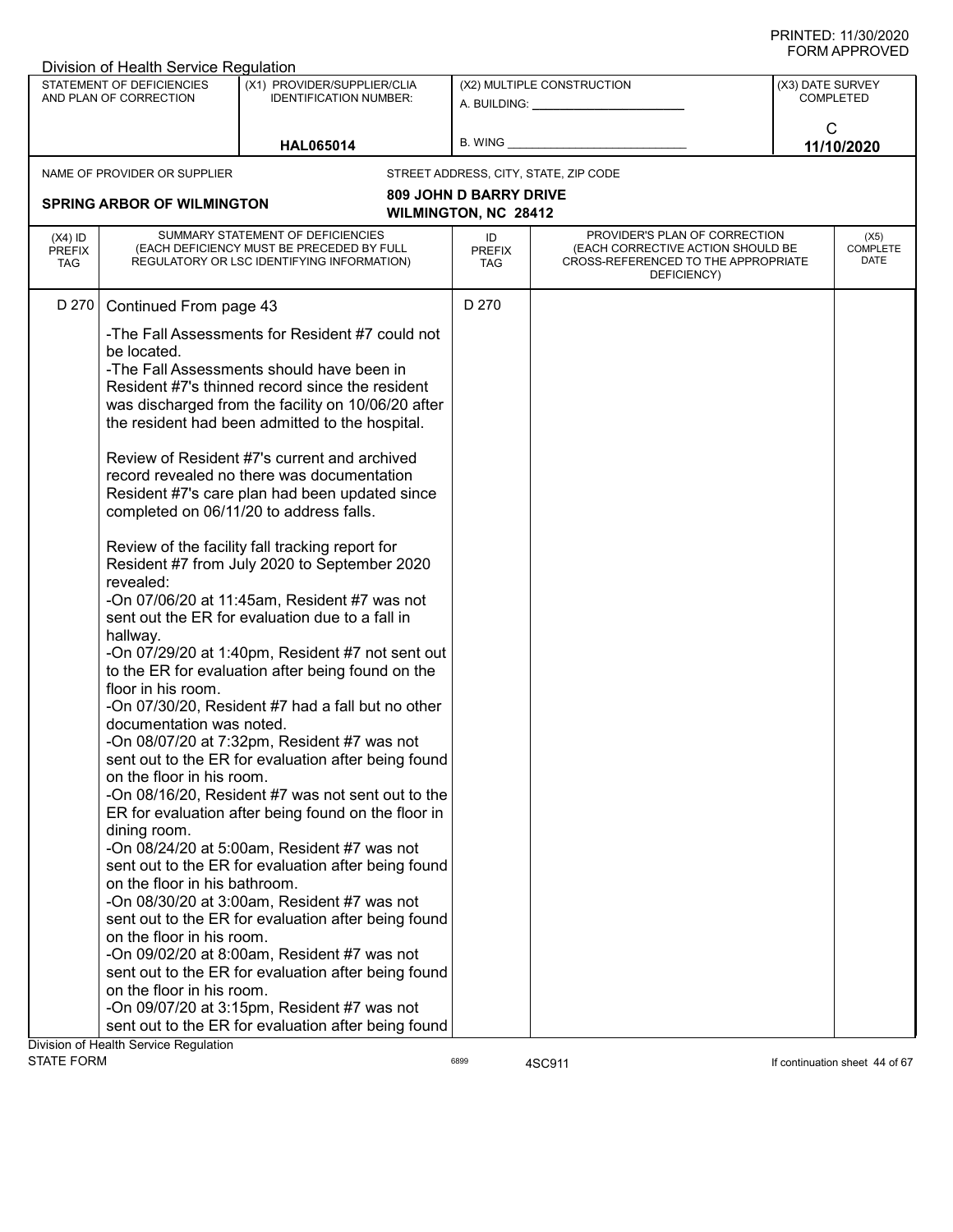| STATEMENT OF DEFICIENCIES<br>(X1) PROVIDER/SUPPLIER/CLIA<br>(X2) MULTIPLE CONSTRUCTION<br>AND PLAN OF CORRECTION<br><b>IDENTIFICATION NUMBER:</b><br>A. BUILDING: A. BUILDING:                                                             | (X3) DATE SURVEY<br>COMPLETED                                                                                                                               |
|--------------------------------------------------------------------------------------------------------------------------------------------------------------------------------------------------------------------------------------------|-------------------------------------------------------------------------------------------------------------------------------------------------------------|
|                                                                                                                                                                                                                                            |                                                                                                                                                             |
| B. WING _<br><b>HAL065014</b>                                                                                                                                                                                                              | $\mathsf{C}$<br>11/10/2020                                                                                                                                  |
| NAME OF PROVIDER OR SUPPLIER<br>STREET ADDRESS, CITY, STATE, ZIP CODE                                                                                                                                                                      |                                                                                                                                                             |
| <b>809 JOHN D BARRY DRIVE</b><br><b>SPRING ARBOR OF WILMINGTON</b><br><b>WILMINGTON, NC 28412</b>                                                                                                                                          |                                                                                                                                                             |
| SUMMARY STATEMENT OF DEFICIENCIES<br>$(X4)$ ID<br>ID<br>(EACH DEFICIENCY MUST BE PRECEDED BY FULL<br><b>PREFIX</b><br><b>PREFIX</b><br>REGULATORY OR LSC IDENTIFYING INFORMATION)<br><b>TAG</b><br>TAG                                     | PROVIDER'S PLAN OF CORRECTION<br>(X5)<br><b>COMPLETE</b><br>(EACH CORRECTIVE ACTION SHOULD BE<br>DATE<br>CROSS-REFERENCED TO THE APPROPRIATE<br>DEFICIENCY) |
| D 270<br>D 270<br>Continued From page 44                                                                                                                                                                                                   |                                                                                                                                                             |
| on the floor in his room.<br>-On 09/12/20 at 3:26am, Resident #7 was not<br>sent out to the ER for evaluation after being found<br>on the floor in his room.                                                                               |                                                                                                                                                             |
| Review of Personal Care Service (PCS) Logs for<br>Resident #7 for July 2020, August 2020, and<br>September 2020 revealed no documentation of<br>interventions related to falls.                                                            |                                                                                                                                                             |
| Review of Resident #7's fall risk awareness and<br>interventions form revealed:<br>-On 07/06/20 the resident was placed on the<br>Rose program for 30 days.<br>-On 07/07/20 the resident received an order for                             |                                                                                                                                                             |
| physical therapy.<br>-On 07/30/20 the family was approached about<br>getting the resident a queen bed to prevent the<br>resident from rolling out of the bed.<br>-On 08/24/20 the resident was to be fitted for an<br>ankle foot orthosis. |                                                                                                                                                             |
| -On 09/03/20 the resident may need to be<br>referred to hospice care.<br>-On 09/08/20 the resident was to use a<br>wheelchair when staff were unable to assist with                                                                        |                                                                                                                                                             |
| walking.<br>-On 09/10/20 the resident was to use a<br>wheelchair when staff were unable to assist with                                                                                                                                     |                                                                                                                                                             |
| walking.<br>-On 09/14/20 the resident was to have one on<br>one provided by a sitter service and the resident<br>was to start hospice.                                                                                                     |                                                                                                                                                             |
| Interview with a PCA on 11/05/20 at 2:40pm<br>revealed:<br>-Resident #7 required assistance with toileting,                                                                                                                                |                                                                                                                                                             |
| bathing, and dressing.<br>-Resident #7 used a rollator when admitted to the<br>facility.                                                                                                                                                   |                                                                                                                                                             |
| -Resident #7 had used a wheelchair the last<br>Division of Health Service Regulation                                                                                                                                                       |                                                                                                                                                             |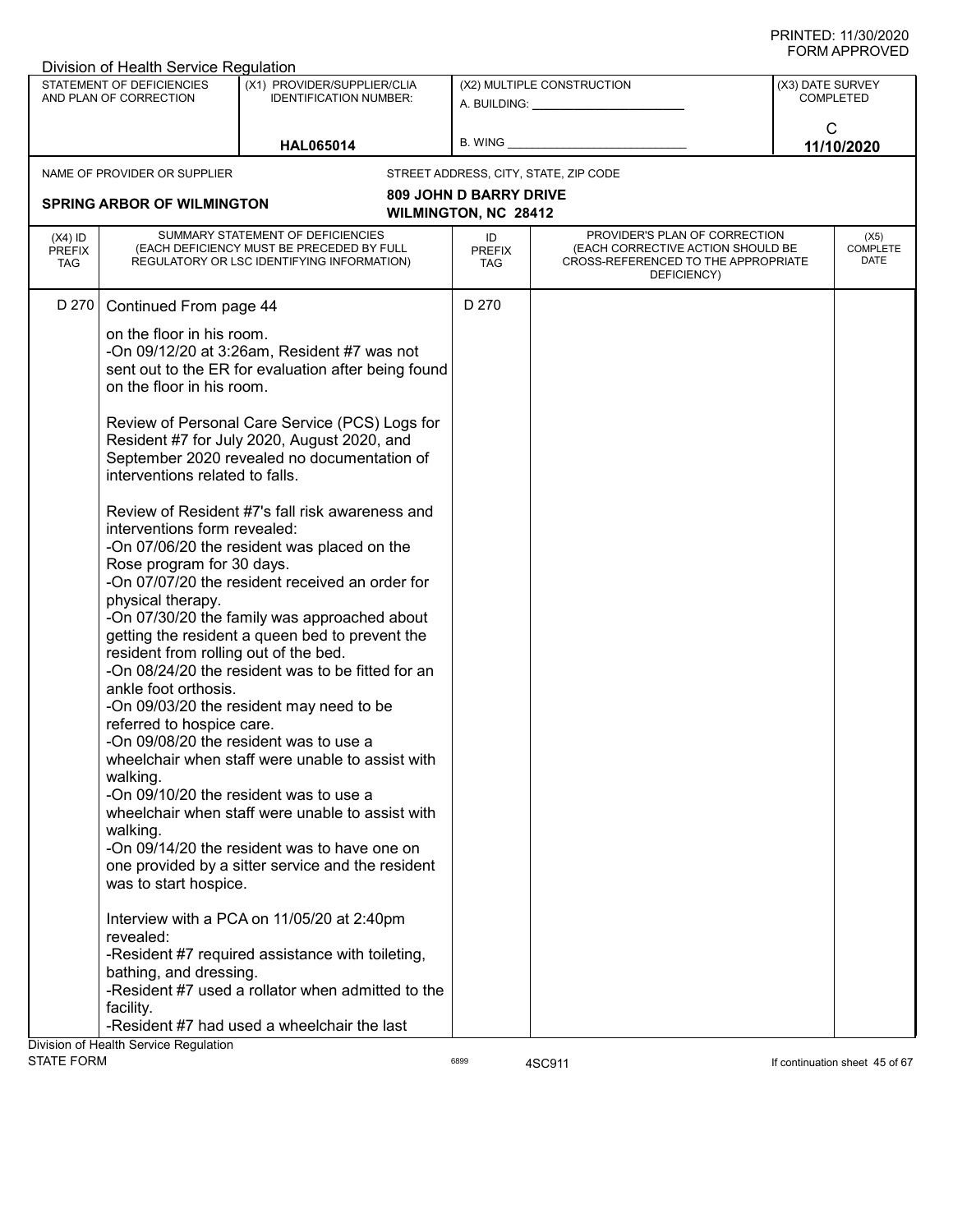|                                          | Division of Health Service Regulation                                                                                                                                                                 |                                                                                                                                                                                                                                                                                                                                                                                                                                                                                                                                                                                                                                                                                                                      |                                                              |                                                                                                                          |                                      |                                 |
|------------------------------------------|-------------------------------------------------------------------------------------------------------------------------------------------------------------------------------------------------------|----------------------------------------------------------------------------------------------------------------------------------------------------------------------------------------------------------------------------------------------------------------------------------------------------------------------------------------------------------------------------------------------------------------------------------------------------------------------------------------------------------------------------------------------------------------------------------------------------------------------------------------------------------------------------------------------------------------------|--------------------------------------------------------------|--------------------------------------------------------------------------------------------------------------------------|--------------------------------------|---------------------------------|
|                                          | STATEMENT OF DEFICIENCIES<br>AND PLAN OF CORRECTION                                                                                                                                                   | (X1) PROVIDER/SUPPLIER/CLIA<br><b>IDENTIFICATION NUMBER:</b>                                                                                                                                                                                                                                                                                                                                                                                                                                                                                                                                                                                                                                                         |                                                              | (X2) MULTIPLE CONSTRUCTION<br>A. BUILDING: A. BUILDING:                                                                  | (X3) DATE SURVEY<br><b>COMPLETED</b> |                                 |
|                                          |                                                                                                                                                                                                       | <b>HAL065014</b>                                                                                                                                                                                                                                                                                                                                                                                                                                                                                                                                                                                                                                                                                                     | B. WING                                                      |                                                                                                                          | $\mathsf{C}$                         | 11/10/2020                      |
|                                          | NAME OF PROVIDER OR SUPPLIER                                                                                                                                                                          |                                                                                                                                                                                                                                                                                                                                                                                                                                                                                                                                                                                                                                                                                                                      |                                                              | STREET ADDRESS, CITY, STATE, ZIP CODE                                                                                    |                                      |                                 |
|                                          | <b>SPRING ARBOR OF WILMINGTON</b>                                                                                                                                                                     |                                                                                                                                                                                                                                                                                                                                                                                                                                                                                                                                                                                                                                                                                                                      | <b>809 JOHN D BARRY DRIVE</b><br><b>WILMINGTON, NC 28412</b> |                                                                                                                          |                                      |                                 |
| $(X4)$ ID<br><b>PREFIX</b><br><b>TAG</b> |                                                                                                                                                                                                       | SUMMARY STATEMENT OF DEFICIENCIES<br>(EACH DEFICIENCY MUST BE PRECEDED BY FULL<br>REGULATORY OR LSC IDENTIFYING INFORMATION)                                                                                                                                                                                                                                                                                                                                                                                                                                                                                                                                                                                         | ID<br><b>PREFIX</b><br><b>TAG</b>                            | PROVIDER'S PLAN OF CORRECTION<br>(EACH CORRECTIVE ACTION SHOULD BE<br>CROSS-REFERENCED TO THE APPROPRIATE<br>DEFICIENCY) |                                      | (X5)<br><b>COMPLETE</b><br>DATE |
| D 270                                    | Continued From page 45<br>at the facility.<br>rolled out of bed.<br>purchased the bed for the resident.<br>diagnosis.<br>ask for assistance most of the time.<br>to falls.<br>standard 2 hour checks. | month prior to being discharged.-She could not<br>give exact number but indicated that Resident #7<br>had a lot of falls in the short time the resident was<br>-She indicated that most of Resident #7's falls<br>occurred in the resident's room when the resident<br>-Resident #7's RP purchased a bigger bed for the<br>resident but the resident continued to fall.<br>-She could not recall when Resident #7' RP<br>-Resident #7 was weak at time due to his cancer<br>-Staff encouraged Resident #7 to ask for<br>assistance when needed as the resident did not<br>-Resident #7 was on the ROSE fall program due<br>-She was not aware of any interventions for<br>Resident #7 to reduce falls other than the | D 270                                                        |                                                                                                                          |                                      |                                 |
|                                          | located.<br>recommended after 09/13/20 fall.<br>11/09/20 at 10:40am revealed:<br>fall via fax or phone.<br>Division of Health Service Regulation                                                      | Telephone interview with the Physical Therapist<br>(PT) Assistant on 11/10/20 at 1:10pm revealed:<br>-Fall Assessments were completed regarding<br>Resident #7's falls but assessments could not be<br>-Resident #7 fall interventions included: the family<br>hired a sitter, the resident had a wheelchair, the<br>resident received physical therapy until hospice<br>was recommended, staff were to check on<br>resident frequently, and a higher level of care was<br>Telephone interview with Resident #7's PCP on<br>-The PCP was aware Resident #7 had several<br>falls in the short time of being at the facility.<br>-The facility informed the PCP of the residents'                                      |                                                              |                                                                                                                          |                                      |                                 |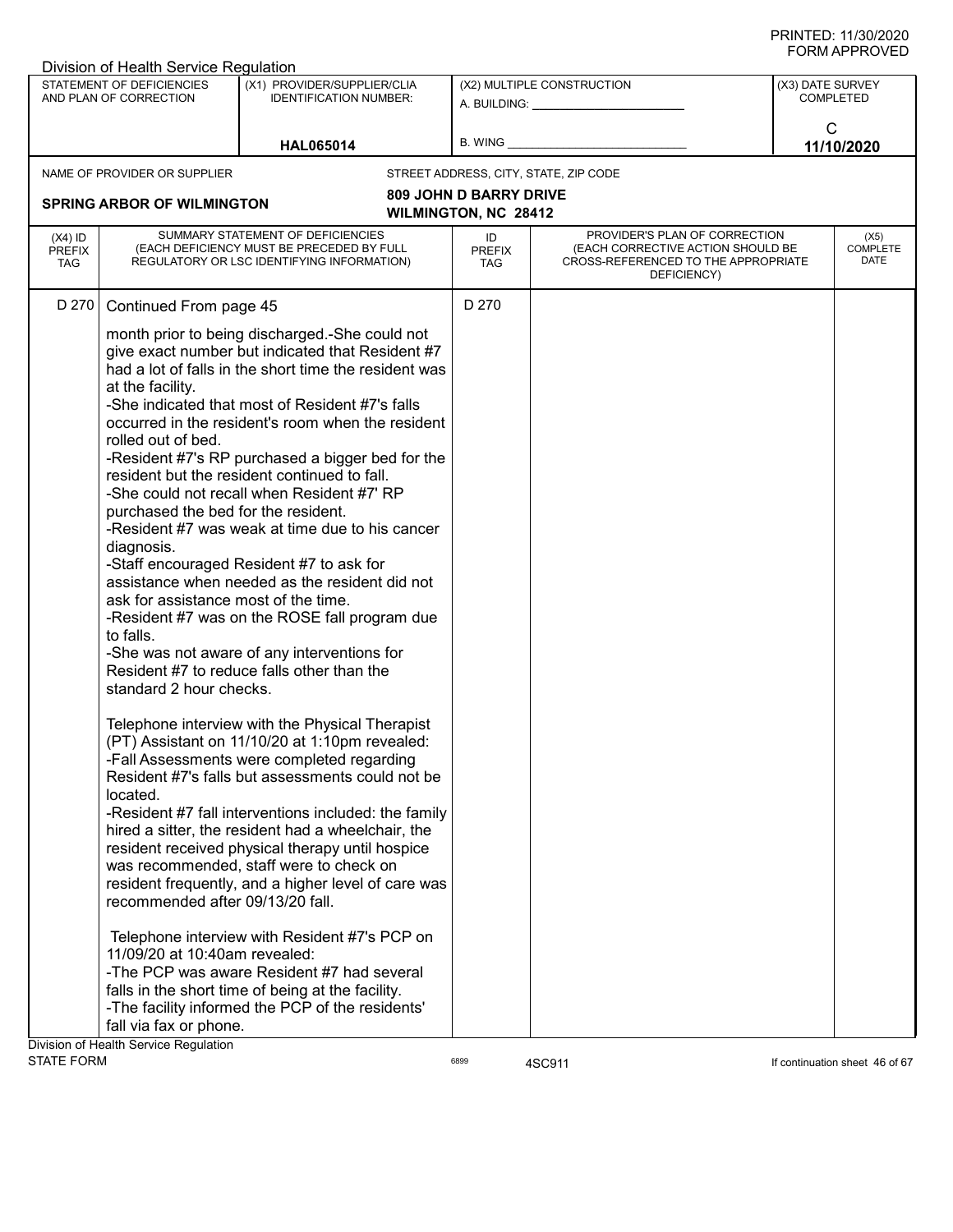|                                          | Division of Health Service Regulation                                                                                                                                                                                                                                                                                                                                                        |                                                                                                                                                                                                                                                                                                                                                                                                                                                                                                                                                                                                                                                                                                                                                                                                                                                                                                                                                                                                                                                                                                                                                           |                                                              |                                                                                                                          |                                      |                                 |
|------------------------------------------|----------------------------------------------------------------------------------------------------------------------------------------------------------------------------------------------------------------------------------------------------------------------------------------------------------------------------------------------------------------------------------------------|-----------------------------------------------------------------------------------------------------------------------------------------------------------------------------------------------------------------------------------------------------------------------------------------------------------------------------------------------------------------------------------------------------------------------------------------------------------------------------------------------------------------------------------------------------------------------------------------------------------------------------------------------------------------------------------------------------------------------------------------------------------------------------------------------------------------------------------------------------------------------------------------------------------------------------------------------------------------------------------------------------------------------------------------------------------------------------------------------------------------------------------------------------------|--------------------------------------------------------------|--------------------------------------------------------------------------------------------------------------------------|--------------------------------------|---------------------------------|
|                                          | STATEMENT OF DEFICIENCIES<br>AND PLAN OF CORRECTION                                                                                                                                                                                                                                                                                                                                          | (X1) PROVIDER/SUPPLIER/CLIA<br><b>IDENTIFICATION NUMBER:</b>                                                                                                                                                                                                                                                                                                                                                                                                                                                                                                                                                                                                                                                                                                                                                                                                                                                                                                                                                                                                                                                                                              |                                                              | (X2) MULTIPLE CONSTRUCTION<br>A. BUILDING: A.                                                                            | (X3) DATE SURVEY<br><b>COMPLETED</b> |                                 |
|                                          |                                                                                                                                                                                                                                                                                                                                                                                              | <b>HAL065014</b>                                                                                                                                                                                                                                                                                                                                                                                                                                                                                                                                                                                                                                                                                                                                                                                                                                                                                                                                                                                                                                                                                                                                          | B. WING                                                      |                                                                                                                          | $\mathsf{C}$                         | 11/10/2020                      |
|                                          | NAME OF PROVIDER OR SUPPLIER                                                                                                                                                                                                                                                                                                                                                                 |                                                                                                                                                                                                                                                                                                                                                                                                                                                                                                                                                                                                                                                                                                                                                                                                                                                                                                                                                                                                                                                                                                                                                           |                                                              | STREET ADDRESS, CITY, STATE, ZIP CODE                                                                                    |                                      |                                 |
|                                          | <b>SPRING ARBOR OF WILMINGTON</b>                                                                                                                                                                                                                                                                                                                                                            |                                                                                                                                                                                                                                                                                                                                                                                                                                                                                                                                                                                                                                                                                                                                                                                                                                                                                                                                                                                                                                                                                                                                                           | <b>809 JOHN D BARRY DRIVE</b><br><b>WILMINGTON, NC 28412</b> |                                                                                                                          |                                      |                                 |
| $(X4)$ ID<br><b>PREFIX</b><br><b>TAG</b> |                                                                                                                                                                                                                                                                                                                                                                                              | SUMMARY STATEMENT OF DEFICIENCIES<br>(EACH DEFICIENCY MUST BE PRECEDED BY FULL<br>REGULATORY OR LSC IDENTIFYING INFORMATION)                                                                                                                                                                                                                                                                                                                                                                                                                                                                                                                                                                                                                                                                                                                                                                                                                                                                                                                                                                                                                              | ID<br><b>PREFIX</b><br>TAG                                   | PROVIDER'S PLAN OF CORRECTION<br>(EACH CORRECTIVE ACTION SHOULD BE<br>CROSS-REFERENCED TO THE APPROPRIATE<br>DEFICIENCY) |                                      | (X5)<br><b>COMPLETE</b><br>DATE |
| D 270                                    | Continued From page 46<br>very weak.<br>possible due to his cancer diagnosis.<br>prior to discharge.<br>policy on fall preventions.<br>11/10/20 at 11:14am revealed:<br>for assistance.<br>to discuss falls and interventions.<br>took a toll on the resident.<br>facility provided to address falls.<br>with Resident #7 24-hours a day.<br>needs were met and not the sitter.<br>revealed: | -Resident #7's cancer caused the resident to be<br>-Resident #7 did physical therapy as much as<br>-The family hired a 24-hour sitter for Resident #7<br>-The PCP would expect the facility to follow their<br>Telephone interview with Resident #7's RP on<br>-Resident #7 had several falls at facility.<br>-Resident #7 used a walker but due to dementia,<br>the resident forgot to use walker and forgot to ask<br>-The RP purchased a bigger bed for Resident #7<br>while at facility about a month after admission.<br>-The RP was not aware of any care plan meeting<br>Telephone interview with a family member (FM)of<br>Resident #7 on 11/10/20 at 11:50am revealed:<br>-Resident #7 had several falls at the facility that<br>-The FM was not aware of any interventions the<br>-The FM hired a sitter on 09/13/20 who was to sit<br>-The facility staff told a sitter, the facility was<br>responsible for ensuring Resident #7's care<br>-The FM was not aware of a care plan meeting to<br>discuss Resident #7's falls and interventions.<br>Interview with the RCD on 11/05/20 at 3:10pm<br>-The RCD was a Licensed Practical Nurse (LPN) | D 270                                                        |                                                                                                                          |                                      |                                 |
|                                          | the residents.                                                                                                                                                                                                                                                                                                                                                                               | and was responsible for overseeing the assisted<br>living clinical staff to ensure safety measures for                                                                                                                                                                                                                                                                                                                                                                                                                                                                                                                                                                                                                                                                                                                                                                                                                                                                                                                                                                                                                                                    |                                                              |                                                                                                                          |                                      |                                 |
|                                          | Division of Health Service Regulation                                                                                                                                                                                                                                                                                                                                                        |                                                                                                                                                                                                                                                                                                                                                                                                                                                                                                                                                                                                                                                                                                                                                                                                                                                                                                                                                                                                                                                                                                                                                           |                                                              |                                                                                                                          |                                      |                                 |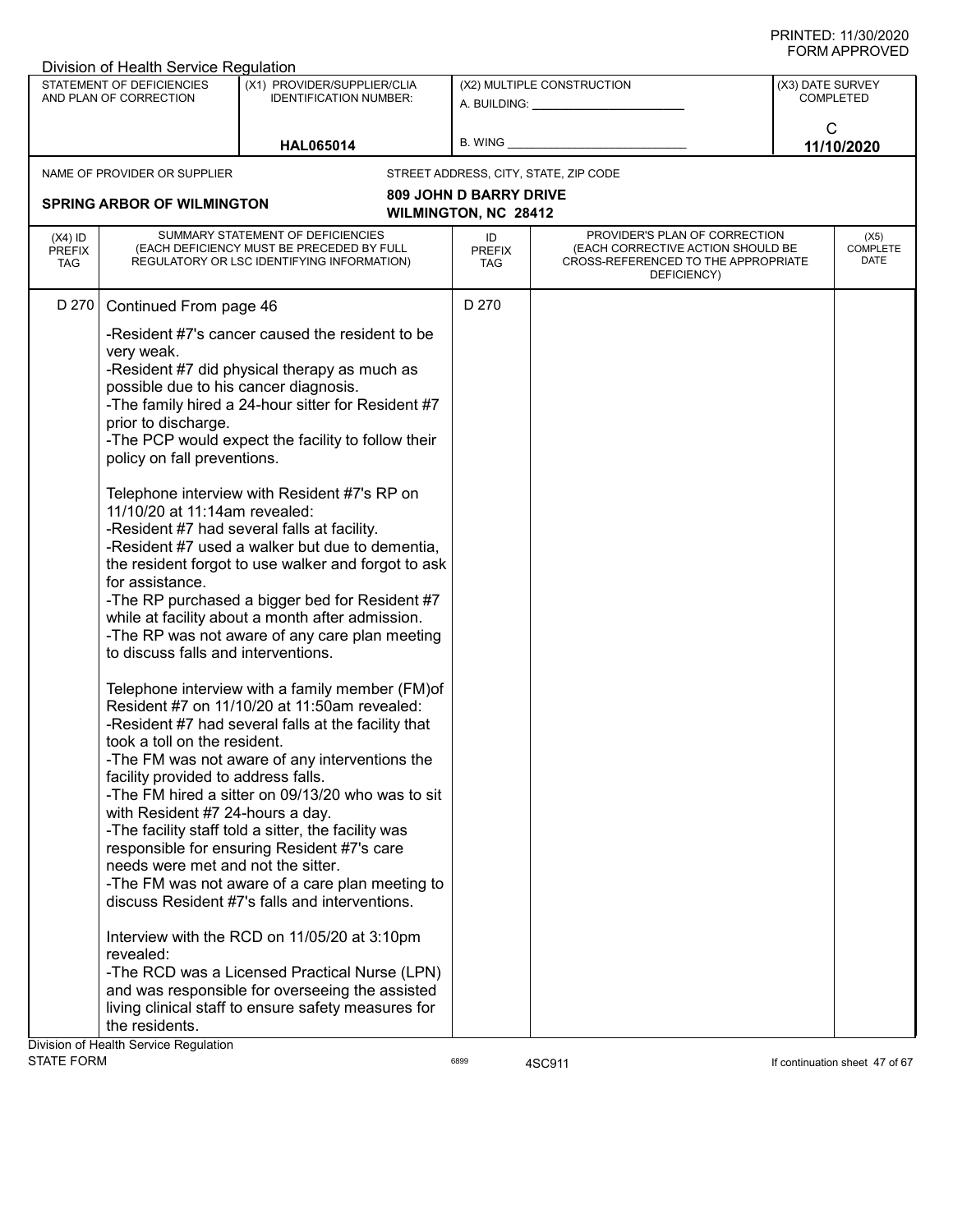| Division of Health Service Regulation                                                                                                                          |                                                                                                                                                                                                                                                                                                                                                                                                                                                                                                                                                                                                                                                                                                                                                                                                                                                                                                                                                                                                                                                                                                                                                                                                                                                                                                                                                                                                                                                                                                                                                                                                                                       |                               |                                                                                                                          |                                      |                                 |
|----------------------------------------------------------------------------------------------------------------------------------------------------------------|---------------------------------------------------------------------------------------------------------------------------------------------------------------------------------------------------------------------------------------------------------------------------------------------------------------------------------------------------------------------------------------------------------------------------------------------------------------------------------------------------------------------------------------------------------------------------------------------------------------------------------------------------------------------------------------------------------------------------------------------------------------------------------------------------------------------------------------------------------------------------------------------------------------------------------------------------------------------------------------------------------------------------------------------------------------------------------------------------------------------------------------------------------------------------------------------------------------------------------------------------------------------------------------------------------------------------------------------------------------------------------------------------------------------------------------------------------------------------------------------------------------------------------------------------------------------------------------------------------------------------------------|-------------------------------|--------------------------------------------------------------------------------------------------------------------------|--------------------------------------|---------------------------------|
| STATEMENT OF DEFICIENCIES<br>AND PLAN OF CORRECTION                                                                                                            | (X1) PROVIDER/SUPPLIER/CLIA<br><b>IDENTIFICATION NUMBER:</b>                                                                                                                                                                                                                                                                                                                                                                                                                                                                                                                                                                                                                                                                                                                                                                                                                                                                                                                                                                                                                                                                                                                                                                                                                                                                                                                                                                                                                                                                                                                                                                          |                               | (X2) MULTIPLE CONSTRUCTION<br>A. BUILDING: A. BUILDING:                                                                  | (X3) DATE SURVEY<br><b>COMPLETED</b> |                                 |
|                                                                                                                                                                | <b>HAL065014</b>                                                                                                                                                                                                                                                                                                                                                                                                                                                                                                                                                                                                                                                                                                                                                                                                                                                                                                                                                                                                                                                                                                                                                                                                                                                                                                                                                                                                                                                                                                                                                                                                                      | B. WING                       |                                                                                                                          | $\mathsf{C}$                         | 11/10/2020                      |
| NAME OF PROVIDER OR SUPPLIER                                                                                                                                   |                                                                                                                                                                                                                                                                                                                                                                                                                                                                                                                                                                                                                                                                                                                                                                                                                                                                                                                                                                                                                                                                                                                                                                                                                                                                                                                                                                                                                                                                                                                                                                                                                                       |                               | STREET ADDRESS, CITY, STATE, ZIP CODE                                                                                    |                                      |                                 |
|                                                                                                                                                                |                                                                                                                                                                                                                                                                                                                                                                                                                                                                                                                                                                                                                                                                                                                                                                                                                                                                                                                                                                                                                                                                                                                                                                                                                                                                                                                                                                                                                                                                                                                                                                                                                                       | <b>809 JOHN D BARRY DRIVE</b> |                                                                                                                          |                                      |                                 |
| <b>SPRING ARBOR OF WILMINGTON</b>                                                                                                                              |                                                                                                                                                                                                                                                                                                                                                                                                                                                                                                                                                                                                                                                                                                                                                                                                                                                                                                                                                                                                                                                                                                                                                                                                                                                                                                                                                                                                                                                                                                                                                                                                                                       | <b>WILMINGTON, NC 28412</b>   |                                                                                                                          |                                      |                                 |
| $(X4)$ ID<br><b>PREFIX</b><br><b>TAG</b>                                                                                                                       | SUMMARY STATEMENT OF DEFICIENCIES<br>(EACH DEFICIENCY MUST BE PRECEDED BY FULL<br>REGULATORY OR LSC IDENTIFYING INFORMATION)                                                                                                                                                                                                                                                                                                                                                                                                                                                                                                                                                                                                                                                                                                                                                                                                                                                                                                                                                                                                                                                                                                                                                                                                                                                                                                                                                                                                                                                                                                          | ID<br><b>PREFIX</b><br>TAG    | PROVIDER'S PLAN OF CORRECTION<br>(EACH CORRECTIVE ACTION SHOULD BE<br>CROSS-REFERENCED TO THE APPROPRIATE<br>DEFICIENCY) |                                      | (X5)<br><b>COMPLETE</b><br>DATE |
| D 270<br>Continued From page 47                                                                                                                                |                                                                                                                                                                                                                                                                                                                                                                                                                                                                                                                                                                                                                                                                                                                                                                                                                                                                                                                                                                                                                                                                                                                                                                                                                                                                                                                                                                                                                                                                                                                                                                                                                                       | D 270                         |                                                                                                                          |                                      |                                 |
| 06/30/20.<br>assistance.<br>Resident #7.<br>walk down the hall unassisted.<br>every fall but did not happen.<br>ROSE program policy.<br>services.<br>facility. | -The RCD was aware Resident #7 had fallen "a<br>lot" since being admitted to the facility on<br>-The intervention put in place to reduce Resident<br>#7's falls was for the staff to encourage the<br>resident to use the call bell, as the residents'<br>room was at the end of the hallway.<br>-Most of Resident #7's falls occurred in the<br>residents' room as the resident tried to get up out<br>of bed and go to the bathroom without<br>-Resident #7's RP purchased a bigger bed for<br>-Resident #7 used a rollator but required standby<br>assistance, as staff did not want the resident to<br>-Resident #7 was on the Rose Fall Program.<br>-Resident #7 was to have a fall assessment after<br>-The RCD did not know if a fall assessment was<br>completed for Resident #7 after each fall per the<br>-The PT, which was part of the facility staff were<br>responsible for completing the fall assessments<br>and implementing interventions for Resident #7.<br>-Resident #7 was discharged from physical<br>therapy due to recommendation for hospice<br>-Resident #7 did not transfer to hospice care prior<br>to being discharged from the facility.<br>-Resident #7 was monitored every 2 hours for<br>supervision which standard protocol for the<br>-The RCD had not increased or changed the<br>supervision needs for Resident #7 due to falls.<br>-Resident #7's family hired a 24-hour sitter to sit<br>with the resident in September 2020.<br>-Even though Resident #7 had a sitter, the facility<br>staff were responsible for the residents' care and<br>monitoring the resident's supervision to ensure |                               |                                                                                                                          |                                      |                                 |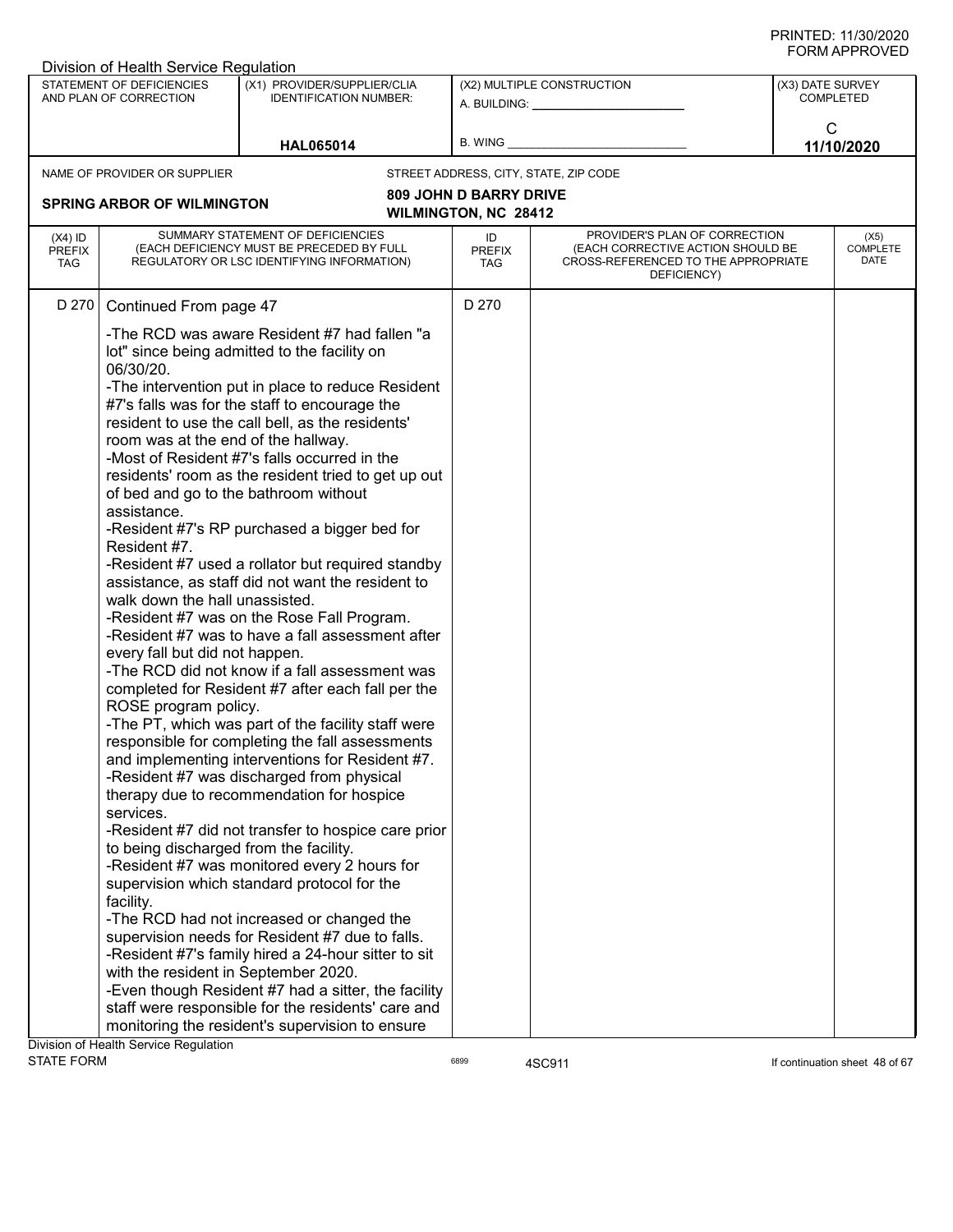| Division of Health Service Regulation                                                                                                                                               |                                                                                                                                                                                                                                                                                                                                                                                                                                                                                                                                                                                                                                                                                                                                                                                                                                                                                                                                                                                                                                                                                                                                                              |                                                              |                                                                                                                          |                                      |
|-------------------------------------------------------------------------------------------------------------------------------------------------------------------------------------|--------------------------------------------------------------------------------------------------------------------------------------------------------------------------------------------------------------------------------------------------------------------------------------------------------------------------------------------------------------------------------------------------------------------------------------------------------------------------------------------------------------------------------------------------------------------------------------------------------------------------------------------------------------------------------------------------------------------------------------------------------------------------------------------------------------------------------------------------------------------------------------------------------------------------------------------------------------------------------------------------------------------------------------------------------------------------------------------------------------------------------------------------------------|--------------------------------------------------------------|--------------------------------------------------------------------------------------------------------------------------|--------------------------------------|
| STATEMENT OF DEFICIENCIES<br>AND PLAN OF CORRECTION                                                                                                                                 | (X1) PROVIDER/SUPPLIER/CLIA<br><b>IDENTIFICATION NUMBER:</b>                                                                                                                                                                                                                                                                                                                                                                                                                                                                                                                                                                                                                                                                                                                                                                                                                                                                                                                                                                                                                                                                                                 |                                                              | (X2) MULTIPLE CONSTRUCTION<br>A. BUILDING: A. BUILDING:                                                                  | (X3) DATE SURVEY<br><b>COMPLETED</b> |
|                                                                                                                                                                                     | <b>HAL065014</b>                                                                                                                                                                                                                                                                                                                                                                                                                                                                                                                                                                                                                                                                                                                                                                                                                                                                                                                                                                                                                                                                                                                                             | B. WING                                                      |                                                                                                                          | $\mathsf{C}$<br>11/10/2020           |
| NAME OF PROVIDER OR SUPPLIER                                                                                                                                                        |                                                                                                                                                                                                                                                                                                                                                                                                                                                                                                                                                                                                                                                                                                                                                                                                                                                                                                                                                                                                                                                                                                                                                              |                                                              | STREET ADDRESS, CITY, STATE, ZIP CODE                                                                                    |                                      |
| <b>SPRING ARBOR OF WILMINGTON</b>                                                                                                                                                   |                                                                                                                                                                                                                                                                                                                                                                                                                                                                                                                                                                                                                                                                                                                                                                                                                                                                                                                                                                                                                                                                                                                                                              | <b>809 JOHN D BARRY DRIVE</b><br><b>WILMINGTON, NC 28412</b> |                                                                                                                          |                                      |
| $(X4)$ ID<br><b>PREFIX</b><br><b>TAG</b>                                                                                                                                            | SUMMARY STATEMENT OF DEFICIENCIES<br>(EACH DEFICIENCY MUST BE PRECEDED BY FULL<br>REGULATORY OR LSC IDENTIFYING INFORMATION)                                                                                                                                                                                                                                                                                                                                                                                                                                                                                                                                                                                                                                                                                                                                                                                                                                                                                                                                                                                                                                 | ID<br><b>PREFIX</b><br>TAG                                   | PROVIDER'S PLAN OF CORRECTION<br>(EACH CORRECTIVE ACTION SHOULD BE<br>CROSS-REFERENCED TO THE APPROPRIATE<br>DEFICIENCY) | (X5)<br><b>COMPLETE</b><br>DATE      |
| D 270<br>Continued From page 48<br>safety.<br>interventions.<br>reduce falls for the resident.<br>was 10/23/20.<br>constitutes a Type A1 Violation.<br>this violation.<br>10, 2020. | -Resident #7's care plan should have been<br>updated due to interventions and to address falls.<br>-The former Executive Director (ED) would have<br>been responsible for updating Resident #7's care<br>plan dated 06/11/20 to address falls and<br>-The facility had not conducted a care plan<br>meeting per Rose Program Policy, with Resident<br>#7's family to discuss falls or interventions to<br>The former ED was not available for interview, as<br>the ED's last day of employment with the facility<br>The facility failed to provide supervision for 3 of 5<br>sampled residents, which resulted in Resident #2<br>who was assaulted by a Resident #1 (with a<br>history of aggressive behaviors) sustaining<br>unstable cervical spine fractures and nasal<br>fractures; and Residents #5 and #7 having<br>multiple falls with injuries requiring visits to the<br>emergency room. The facility's failure resulted in<br>serious neglect and physical harm and<br>The facility provided a plan of protection in<br>accordance with G.S. 131D-34 on 09/18/20 for<br>THE CORRECTION DATE FOR THE TYPE A1<br>VIOLATION SHALL NOT EXCEED DECEMBER | D 270                                                        |                                                                                                                          |                                      |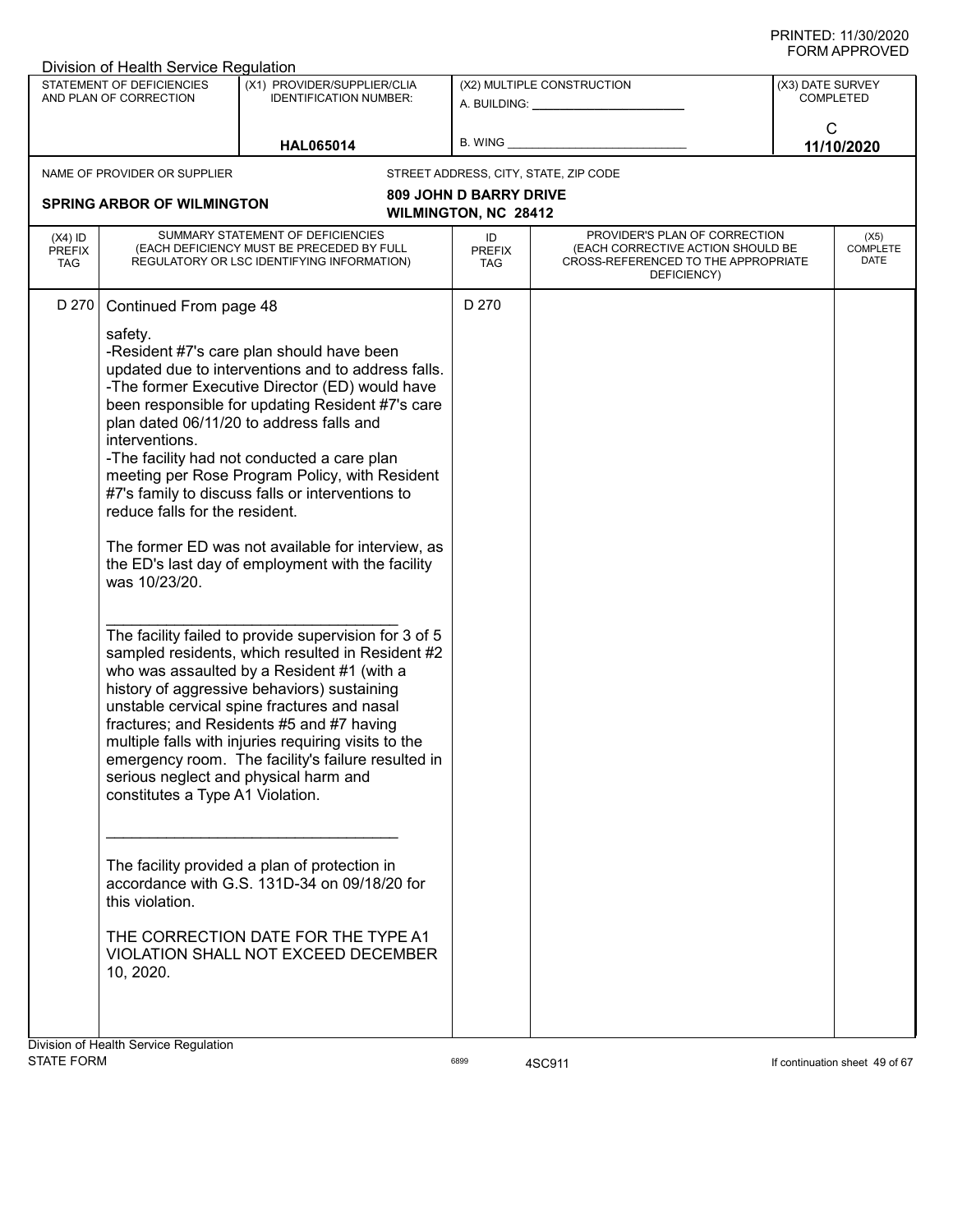|                                          | Division of Health Service Regulation                                                      |                                                                                                                                                                                                                                                                                                                                                                                                                                                                                               |                                   |                                                                                                                          |                  |                                 |
|------------------------------------------|--------------------------------------------------------------------------------------------|-----------------------------------------------------------------------------------------------------------------------------------------------------------------------------------------------------------------------------------------------------------------------------------------------------------------------------------------------------------------------------------------------------------------------------------------------------------------------------------------------|-----------------------------------|--------------------------------------------------------------------------------------------------------------------------|------------------|---------------------------------|
|                                          | STATEMENT OF DEFICIENCIES<br>AND PLAN OF CORRECTION                                        | (X1) PROVIDER/SUPPLIER/CLIA<br><b>IDENTIFICATION NUMBER:</b>                                                                                                                                                                                                                                                                                                                                                                                                                                  |                                   | (X2) MULTIPLE CONSTRUCTION<br>A. BUILDING: A. BUILDING:                                                                  | (X3) DATE SURVEY | <b>COMPLETED</b>                |
|                                          |                                                                                            | <b>HAL065014</b>                                                                                                                                                                                                                                                                                                                                                                                                                                                                              | B. WING                           |                                                                                                                          | $\mathsf{C}$     | 11/10/2020                      |
|                                          | NAME OF PROVIDER OR SUPPLIER                                                               |                                                                                                                                                                                                                                                                                                                                                                                                                                                                                               |                                   | STREET ADDRESS, CITY, STATE, ZIP CODE                                                                                    |                  |                                 |
|                                          |                                                                                            |                                                                                                                                                                                                                                                                                                                                                                                                                                                                                               | <b>809 JOHN D BARRY DRIVE</b>     |                                                                                                                          |                  |                                 |
|                                          | <b>SPRING ARBOR OF WILMINGTON</b>                                                          |                                                                                                                                                                                                                                                                                                                                                                                                                                                                                               | <b>WILMINGTON, NC 28412</b>       |                                                                                                                          |                  |                                 |
| $(X4)$ ID<br><b>PREFIX</b><br><b>TAG</b> |                                                                                            | SUMMARY STATEMENT OF DEFICIENCIES<br>(EACH DEFICIENCY MUST BE PRECEDED BY FULL<br>REGULATORY OR LSC IDENTIFYING INFORMATION)                                                                                                                                                                                                                                                                                                                                                                  | ID<br><b>PREFIX</b><br><b>TAG</b> | PROVIDER'S PLAN OF CORRECTION<br>(EACH CORRECTIVE ACTION SHOULD BE<br>CROSS-REFERENCED TO THE APPROPRIATE<br>DEFICIENCY) |                  | (X5)<br><b>COMPLETE</b><br>DATE |
| D 338                                    | Continued From page 49                                                                     |                                                                                                                                                                                                                                                                                                                                                                                                                                                                                               | D 338                             |                                                                                                                          |                  |                                 |
|                                          | D 338 10A NCAC 13F .0909 Resident Rights                                                   |                                                                                                                                                                                                                                                                                                                                                                                                                                                                                               | D 338                             |                                                                                                                          |                  |                                 |
|                                          |                                                                                            | 10A NCAC 13F .0909 Resident Rights<br>An adult care home shall assure that the rights of<br>all residents guaranteed under G.S. 131D-21,<br>Declaration of Residents' Rights, are maintained<br>and may be exercised without hindrance.<br>This Rule is not met as evidenced by:                                                                                                                                                                                                              |                                   |                                                                                                                          |                  |                                 |
|                                          | <b>TYPE A1 VIOLATION</b>                                                                   |                                                                                                                                                                                                                                                                                                                                                                                                                                                                                               |                                   |                                                                                                                          |                  |                                 |
|                                          | facility failed to protect residents from<br>Resident #1.<br>The findings are:             | Based on record reviews and interviews, the<br>abuse/physical assault for 3 of 3 sampled<br>residents (Residents #2, #3, and #4) in the<br>special care unit as related to Resident #2 being<br>physically assaulted by Resident #1, which<br>resulted in Resident #2 sustaining unstable<br>cervical spine fractures, multiple abrasions, skin<br>tears, nasal laceration, and nasal fractures; and<br>Resident #3 and #4 being hit/grabbed by                                               |                                   |                                                                                                                          |                  |                                 |
|                                          | 11/08/19 revealed:<br>colon polyps of colon.<br>-The resident was ambulatory.<br>wandered. | 1. Review of Resident #1's current FL-2 dated<br>-Diagnoses included dementia, aphasia,<br>hyperlipidemia, glaucoma, chronic constipation,<br>depression, sinus bradycardia, and hyperplastic<br>-The resident was intermittently disoriented and<br>-The resident's recommended level of care was<br>documented as special care unit (SCU).<br>Review of Resident #1's progress notes from<br>05/30/20 to 09/06/20 revealed multiple entries<br>that documented the resident's agitation and |                                   |                                                                                                                          |                  |                                 |
|                                          | aggressive behaviors.                                                                      |                                                                                                                                                                                                                                                                                                                                                                                                                                                                                               |                                   |                                                                                                                          |                  |                                 |
| <b>STATE FORM</b>                        | Division of Health Service Regulation                                                      |                                                                                                                                                                                                                                                                                                                                                                                                                                                                                               | 6899                              | 4SC911                                                                                                                   |                  | If continuation sheet 50 of 67  |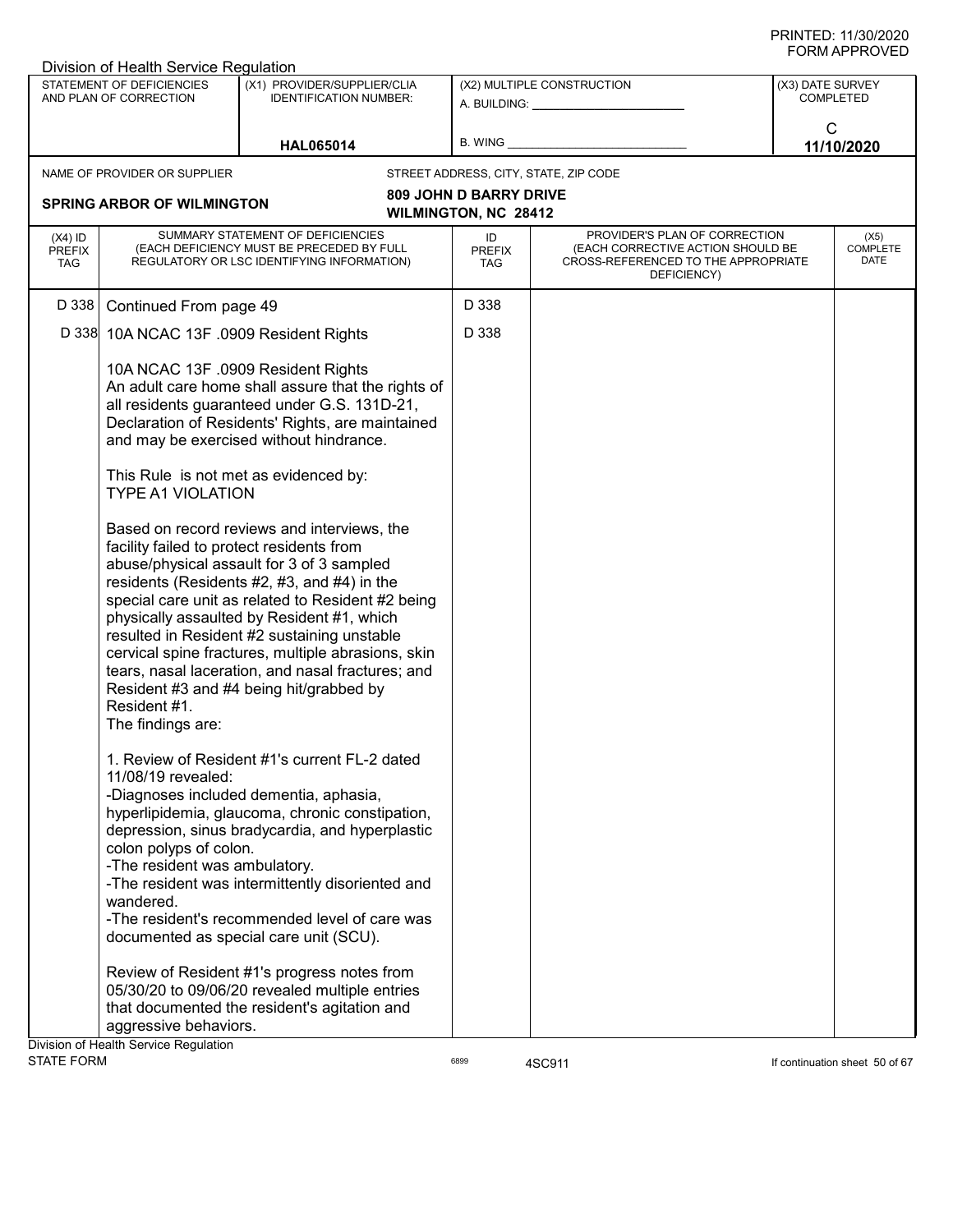|                                          | Division of Health Service Regulation                                                                                                                                                                                                                                                         |                                                                                                                                                                                                                                                                                                                                                                                                                                                                                                                                                                                                                                                                                                                                                                                                                                                                                                                                                                                                                                                                                                                                                                                                                                                                                             |                               |                                                                                                                          |                  |                                 |
|------------------------------------------|-----------------------------------------------------------------------------------------------------------------------------------------------------------------------------------------------------------------------------------------------------------------------------------------------|---------------------------------------------------------------------------------------------------------------------------------------------------------------------------------------------------------------------------------------------------------------------------------------------------------------------------------------------------------------------------------------------------------------------------------------------------------------------------------------------------------------------------------------------------------------------------------------------------------------------------------------------------------------------------------------------------------------------------------------------------------------------------------------------------------------------------------------------------------------------------------------------------------------------------------------------------------------------------------------------------------------------------------------------------------------------------------------------------------------------------------------------------------------------------------------------------------------------------------------------------------------------------------------------|-------------------------------|--------------------------------------------------------------------------------------------------------------------------|------------------|---------------------------------|
|                                          | STATEMENT OF DEFICIENCIES<br>AND PLAN OF CORRECTION                                                                                                                                                                                                                                           | (X1) PROVIDER/SUPPLIER/CLIA<br><b>IDENTIFICATION NUMBER:</b>                                                                                                                                                                                                                                                                                                                                                                                                                                                                                                                                                                                                                                                                                                                                                                                                                                                                                                                                                                                                                                                                                                                                                                                                                                |                               | (X2) MULTIPLE CONSTRUCTION<br>A. BUILDING: A. BUILDING:                                                                  | (X3) DATE SURVEY | <b>COMPLETED</b>                |
|                                          |                                                                                                                                                                                                                                                                                               | <b>HAL065014</b>                                                                                                                                                                                                                                                                                                                                                                                                                                                                                                                                                                                                                                                                                                                                                                                                                                                                                                                                                                                                                                                                                                                                                                                                                                                                            | B. WING                       |                                                                                                                          | $\mathsf{C}$     | 11/10/2020                      |
|                                          | NAME OF PROVIDER OR SUPPLIER                                                                                                                                                                                                                                                                  |                                                                                                                                                                                                                                                                                                                                                                                                                                                                                                                                                                                                                                                                                                                                                                                                                                                                                                                                                                                                                                                                                                                                                                                                                                                                                             |                               | STREET ADDRESS, CITY, STATE, ZIP CODE                                                                                    |                  |                                 |
|                                          |                                                                                                                                                                                                                                                                                               |                                                                                                                                                                                                                                                                                                                                                                                                                                                                                                                                                                                                                                                                                                                                                                                                                                                                                                                                                                                                                                                                                                                                                                                                                                                                                             | <b>809 JOHN D BARRY DRIVE</b> |                                                                                                                          |                  |                                 |
|                                          | <b>SPRING ARBOR OF WILMINGTON</b>                                                                                                                                                                                                                                                             |                                                                                                                                                                                                                                                                                                                                                                                                                                                                                                                                                                                                                                                                                                                                                                                                                                                                                                                                                                                                                                                                                                                                                                                                                                                                                             | <b>WILMINGTON, NC 28412</b>   |                                                                                                                          |                  |                                 |
| $(X4)$ ID<br><b>PREFIX</b><br><b>TAG</b> |                                                                                                                                                                                                                                                                                               | SUMMARY STATEMENT OF DEFICIENCIES<br>(EACH DEFICIENCY MUST BE PRECEDED BY FULL<br>REGULATORY OR LSC IDENTIFYING INFORMATION)                                                                                                                                                                                                                                                                                                                                                                                                                                                                                                                                                                                                                                                                                                                                                                                                                                                                                                                                                                                                                                                                                                                                                                | ID<br><b>PREFIX</b><br>TAG    | PROVIDER'S PLAN OF CORRECTION<br>(EACH CORRECTIVE ACTION SHOULD BE<br>CROSS-REFERENCED TO THE APPROPRIATE<br>DEFICIENCY) |                  | (X5)<br><b>COMPLETE</b><br>DATE |
| D 338                                    | Continued From page 50                                                                                                                                                                                                                                                                        |                                                                                                                                                                                                                                                                                                                                                                                                                                                                                                                                                                                                                                                                                                                                                                                                                                                                                                                                                                                                                                                                                                                                                                                                                                                                                             | D 338                         |                                                                                                                          |                  |                                 |
|                                          | revealed:<br>medication which was ineffective.<br>disruptive behavior.<br>further evaluation.<br>scream of "please stop."<br>everywhere.<br>with water running at the sink.<br>to come to the unit.<br>Resident #2's eyes.<br>resident from choking on his blood.<br>here, don't let him in." | Review of Resident #1's progress notes revealed:<br>-A communication entry was made on 09/06/20 at<br>7:20am that Resident #1 had been seen by a<br>staff member walking out of Room 5 into the<br>bathroom and was observed washing his hands.<br>-Resident #1 had assaulted Resident #2.<br>Review of an incident report dated 09/06/20<br>-Resident #1 had increased agitation at 6:00am.<br>-Resident #1 was given a PRN (as needed)<br>-The type of incident was documented as<br>-Resident #1 was sent to the emergency room for<br>Interview on 09/17/20 at 1:55pm with a Personal<br>Care Aide (PCA) who worked third shift on<br>09/06/20 in the special care unit (SCU) revealed:<br>-The PCA was in a residents' room on the other<br>side of the building when the PCA heard a loud<br>-When the PCA went into Resident #2's room,<br>Resident #2 was on the bed and blood was<br>-Resident #1 was observed in joining bathroom<br>-The PCA put a pillow under Resident #2's head<br>and called the Medication Aide (MA) on the phone<br>-The PCA got a towel and wiped blood out of<br>-The PCA sat Resident #2's head up to keep the<br>-When the PCA asked Resident #2 what<br>happened, Resident #2 responded "get him out of<br>-Resident #2 wanted to go to the hospital. |                               |                                                                                                                          |                  |                                 |
|                                          | Division of Health Service Regulation                                                                                                                                                                                                                                                         |                                                                                                                                                                                                                                                                                                                                                                                                                                                                                                                                                                                                                                                                                                                                                                                                                                                                                                                                                                                                                                                                                                                                                                                                                                                                                             |                               |                                                                                                                          |                  |                                 |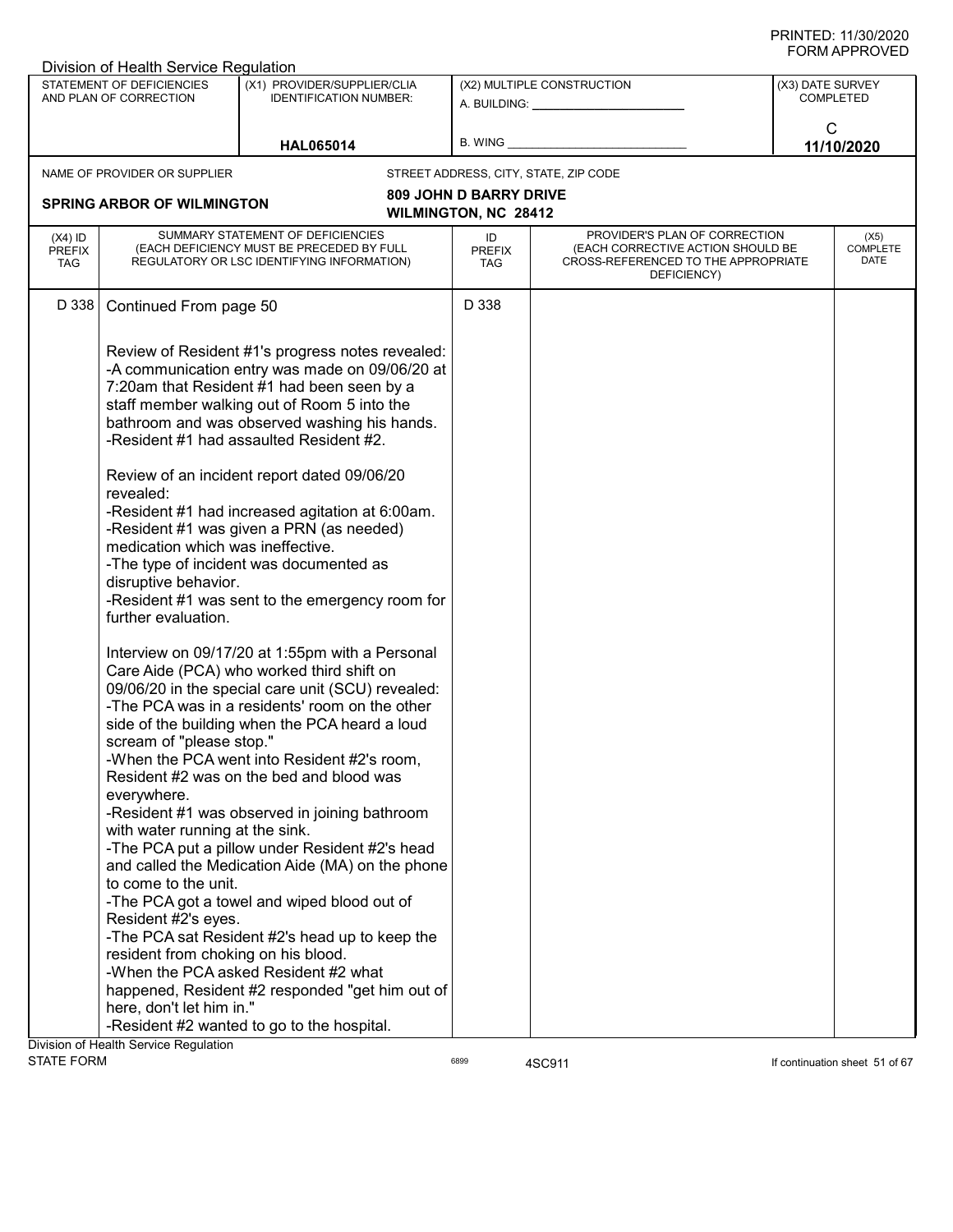|                                          | Division of Health Service Regulation                                                                                                                                                                                                                                |                                                                                                                                                                                                                                                                                                                                                                                                                                                                                                                                                                                                                                                                                                                                                                                                                                                                                                                                                                                                                                                                                                                                                                                                                                                                                                                                                   |                                   |                                                                                                                          |                  |                                 |
|------------------------------------------|----------------------------------------------------------------------------------------------------------------------------------------------------------------------------------------------------------------------------------------------------------------------|---------------------------------------------------------------------------------------------------------------------------------------------------------------------------------------------------------------------------------------------------------------------------------------------------------------------------------------------------------------------------------------------------------------------------------------------------------------------------------------------------------------------------------------------------------------------------------------------------------------------------------------------------------------------------------------------------------------------------------------------------------------------------------------------------------------------------------------------------------------------------------------------------------------------------------------------------------------------------------------------------------------------------------------------------------------------------------------------------------------------------------------------------------------------------------------------------------------------------------------------------------------------------------------------------------------------------------------------------|-----------------------------------|--------------------------------------------------------------------------------------------------------------------------|------------------|---------------------------------|
|                                          | STATEMENT OF DEFICIENCIES<br>AND PLAN OF CORRECTION                                                                                                                                                                                                                  | (X1) PROVIDER/SUPPLIER/CLIA<br><b>IDENTIFICATION NUMBER:</b>                                                                                                                                                                                                                                                                                                                                                                                                                                                                                                                                                                                                                                                                                                                                                                                                                                                                                                                                                                                                                                                                                                                                                                                                                                                                                      |                                   | (X2) MULTIPLE CONSTRUCTION<br>A. BUILDING: A. BUILDING:                                                                  | (X3) DATE SURVEY | <b>COMPLETED</b>                |
|                                          |                                                                                                                                                                                                                                                                      | <b>HAL065014</b>                                                                                                                                                                                                                                                                                                                                                                                                                                                                                                                                                                                                                                                                                                                                                                                                                                                                                                                                                                                                                                                                                                                                                                                                                                                                                                                                  | B. WING                           |                                                                                                                          | $\mathsf{C}$     | 11/10/2020                      |
|                                          | NAME OF PROVIDER OR SUPPLIER                                                                                                                                                                                                                                         |                                                                                                                                                                                                                                                                                                                                                                                                                                                                                                                                                                                                                                                                                                                                                                                                                                                                                                                                                                                                                                                                                                                                                                                                                                                                                                                                                   |                                   | STREET ADDRESS, CITY, STATE, ZIP CODE                                                                                    |                  |                                 |
|                                          |                                                                                                                                                                                                                                                                      |                                                                                                                                                                                                                                                                                                                                                                                                                                                                                                                                                                                                                                                                                                                                                                                                                                                                                                                                                                                                                                                                                                                                                                                                                                                                                                                                                   | <b>809 JOHN D BARRY DRIVE</b>     |                                                                                                                          |                  |                                 |
|                                          | <b>SPRING ARBOR OF WILMINGTON</b>                                                                                                                                                                                                                                    |                                                                                                                                                                                                                                                                                                                                                                                                                                                                                                                                                                                                                                                                                                                                                                                                                                                                                                                                                                                                                                                                                                                                                                                                                                                                                                                                                   | WILMINGTON, NC 28412              |                                                                                                                          |                  |                                 |
| $(X4)$ ID<br><b>PREFIX</b><br><b>TAG</b> |                                                                                                                                                                                                                                                                      | SUMMARY STATEMENT OF DEFICIENCIES<br>(EACH DEFICIENCY MUST BE PRECEDED BY FULL<br>REGULATORY OR LSC IDENTIFYING INFORMATION)                                                                                                                                                                                                                                                                                                                                                                                                                                                                                                                                                                                                                                                                                                                                                                                                                                                                                                                                                                                                                                                                                                                                                                                                                      | ID<br><b>PREFIX</b><br><b>TAG</b> | PROVIDER'S PLAN OF CORRECTION<br>(EACH CORRECTIVE ACTION SHOULD BE<br>CROSS-REFERENCED TO THE APPROPRIATE<br>DEFICIENCY) |                  | (X5)<br><b>COMPLETE</b><br>DATE |
| D 338                                    | Continued From page 51                                                                                                                                                                                                                                               |                                                                                                                                                                                                                                                                                                                                                                                                                                                                                                                                                                                                                                                                                                                                                                                                                                                                                                                                                                                                                                                                                                                                                                                                                                                                                                                                                   | D 338                             |                                                                                                                          |                  |                                 |
|                                          | issues.<br>behaviors.<br>behaviors.<br>aggressive behaviors.<br>agitation.<br>SCU revealed:<br>observed to be sitting up on bed.<br>him away from me, help me."<br>it "looked like a murder scene."<br>doorway of room.<br>hands and forearm.<br>go to the hospital. | -Resident #1 was last seen by the PCA on<br>09/06/20 between 3:00am-3:15am and had no<br>-Since the PCA was hired in July 2020, Resident<br>#1 had exhibited agitation and aggressive<br>-The PCA had concerns of nervousness about<br>working with Resident #1 due to the residents'<br>-The PCA was not aware of policy for aggressive<br>behaviors and had not been given any<br>instructions on how to deal with Resident #1's<br>-The only thing, the PCA knew to do was to<br>inform the MA of Resident #1's behaviors or<br>Telephone interview on 09/17/20 at 1:00pm with<br>the MA who worked third shift on 09/06/20 in the<br>-About 6:00am, the MA was in the assisted living<br>section of the building doing a medication pass<br>when the PCA called the MA to come to the SCU.<br>-When the MA went to the SCU, Resident #2 was<br>-Resident #2 yelled for help and indicated "get<br>-Resident #2 had a gash on forehead.<br>-There was so much blood on Resident #2's head<br>-The MA could not determine how bad Resident<br>#2 was injured due to the amount of blood.<br>-Resident #1 was observed on the floor in the<br>-Resident #1 was observed to have blood on<br>-The MA called 911 to report a resident attacked<br>another resident and that Resident #2 needed to<br>-Prior to the 09/06/20, Resident #1 exhibited |                                   |                                                                                                                          |                  |                                 |
|                                          | Division of Health Service Regulation                                                                                                                                                                                                                                |                                                                                                                                                                                                                                                                                                                                                                                                                                                                                                                                                                                                                                                                                                                                                                                                                                                                                                                                                                                                                                                                                                                                                                                                                                                                                                                                                   |                                   |                                                                                                                          |                  |                                 |
| <b>STATE FORM</b>                        |                                                                                                                                                                                                                                                                      |                                                                                                                                                                                                                                                                                                                                                                                                                                                                                                                                                                                                                                                                                                                                                                                                                                                                                                                                                                                                                                                                                                                                                                                                                                                                                                                                                   | 6899                              | 4SC911                                                                                                                   |                  | If continuation sheet 52 of 67  |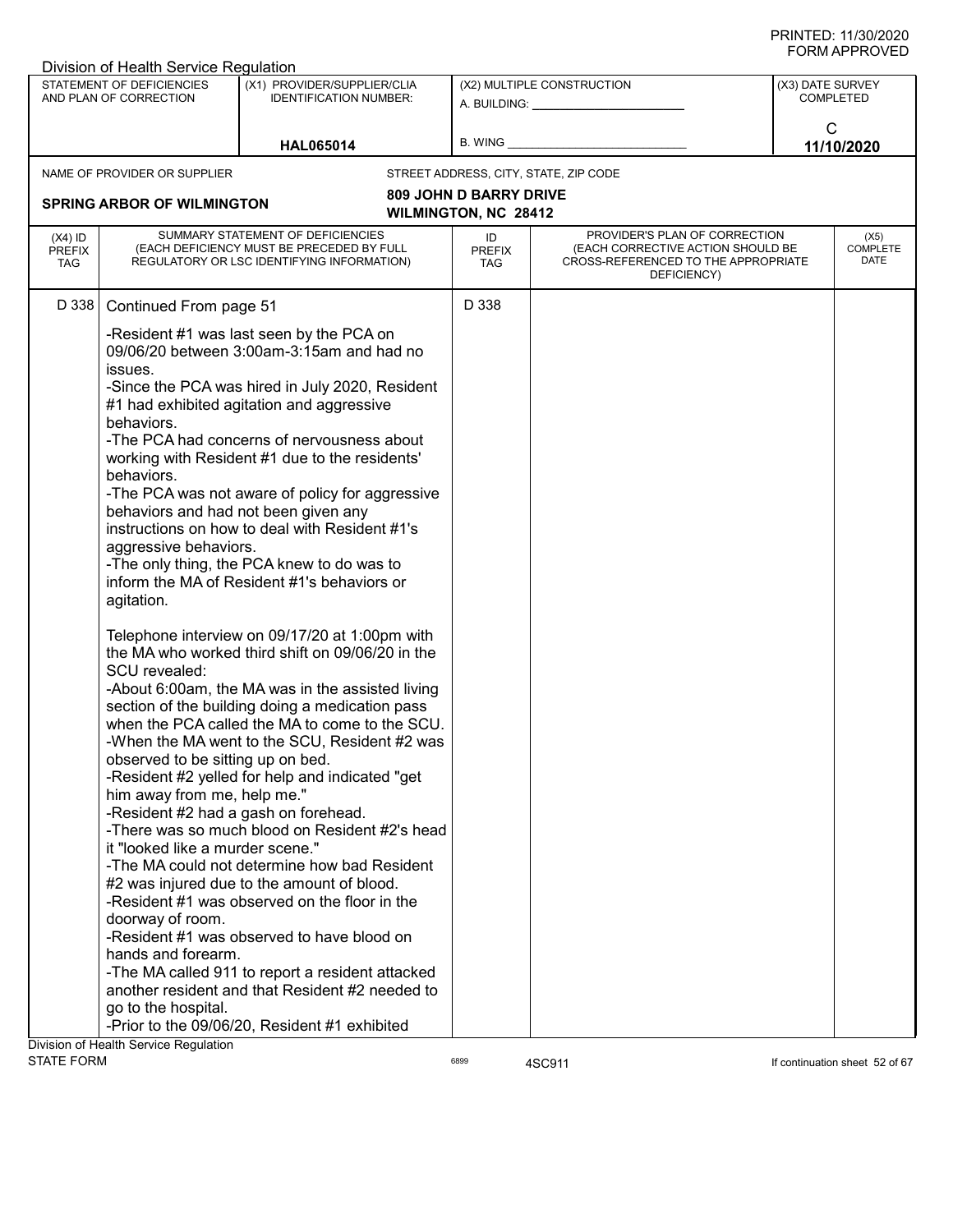|                                   | Division of Health Service Regulation                                                                                                                         |                                                                                                                                                                                                                                                                                                                                                                                                                                                                                                                                                                                                                                                                                                                                            |                                       |                                                                                                                                                                                                                                                              |                                      |
|-----------------------------------|---------------------------------------------------------------------------------------------------------------------------------------------------------------|--------------------------------------------------------------------------------------------------------------------------------------------------------------------------------------------------------------------------------------------------------------------------------------------------------------------------------------------------------------------------------------------------------------------------------------------------------------------------------------------------------------------------------------------------------------------------------------------------------------------------------------------------------------------------------------------------------------------------------------------|---------------------------------------|--------------------------------------------------------------------------------------------------------------------------------------------------------------------------------------------------------------------------------------------------------------|--------------------------------------|
|                                   | STATEMENT OF DEFICIENCIES<br>AND PLAN OF CORRECTION                                                                                                           | (X1) PROVIDER/SUPPLIER/CLIA<br><b>IDENTIFICATION NUMBER:</b>                                                                                                                                                                                                                                                                                                                                                                                                                                                                                                                                                                                                                                                                               |                                       | (X2) MULTIPLE CONSTRUCTION<br>A. BUILDING: A AND AND A STREAM OF A STREAM OF A STREAM OF A STREAM OF A STREAM OF A STREAM OF A STREAM OF A STREAM OF A STREAM OF A STREAM OF A STREAM OF A STREAM OF A STREAM OF A STREAM OF A STREAM OF A STREAM OF A STREA | (X3) DATE SURVEY<br><b>COMPLETED</b> |
|                                   |                                                                                                                                                               | <b>HAL065014</b>                                                                                                                                                                                                                                                                                                                                                                                                                                                                                                                                                                                                                                                                                                                           | B. WING                               |                                                                                                                                                                                                                                                              | $\mathsf{C}$<br>11/10/2020           |
|                                   | NAME OF PROVIDER OR SUPPLIER                                                                                                                                  |                                                                                                                                                                                                                                                                                                                                                                                                                                                                                                                                                                                                                                                                                                                                            | STREET ADDRESS, CITY, STATE, ZIP CODE |                                                                                                                                                                                                                                                              |                                      |
|                                   |                                                                                                                                                               |                                                                                                                                                                                                                                                                                                                                                                                                                                                                                                                                                                                                                                                                                                                                            | <b>809 JOHN D BARRY DRIVE</b>         |                                                                                                                                                                                                                                                              |                                      |
|                                   | <b>SPRING ARBOR OF WILMINGTON</b>                                                                                                                             |                                                                                                                                                                                                                                                                                                                                                                                                                                                                                                                                                                                                                                                                                                                                            | WILMINGTON, NC 28412                  |                                                                                                                                                                                                                                                              |                                      |
| $(X4)$ ID<br><b>PREFIX</b><br>TAG |                                                                                                                                                               | SUMMARY STATEMENT OF DEFICIENCIES<br>(EACH DEFICIENCY MUST BE PRECEDED BY FULL<br>REGULATORY OR LSC IDENTIFYING INFORMATION)                                                                                                                                                                                                                                                                                                                                                                                                                                                                                                                                                                                                               | ID<br><b>PREFIX</b><br><b>TAG</b>     | PROVIDER'S PLAN OF CORRECTION<br>(EACH CORRECTIVE ACTION SHOULD BE<br>CROSS-REFERENCED TO THE APPROPRIATE<br>DEFICIENCY)                                                                                                                                     | (X5)<br><b>COMPLETE</b><br>DATE      |
| D 338                             | Continued From page 52                                                                                                                                        |                                                                                                                                                                                                                                                                                                                                                                                                                                                                                                                                                                                                                                                                                                                                            | D 338                                 |                                                                                                                                                                                                                                                              |                                      |
|                                   | aggressive and combative behaviors.<br>not effective.<br>standard for supervision).<br>Resident #2.<br>aggressive behaviors.                                  | -The facility tried to manage Resident #1's<br>behaviors with medications but medications were<br>-When the MA informed the Resident Care<br>Director (RCD) and the former Executive Director<br>(ED) that Resident #1's medications were<br>ineffective; the MA was instructed not to interact<br>with Resident #1 if he was aggressive.<br>-The MA was instructed by the RCD and the<br>former ED to let the resident walk around and do<br>whatever he was doing when he was agitated.<br>-Resident #1 was not on increased supervision<br>and was monitored every 2 hours (which was<br>-The MA had never been in a situation like the<br>09/06/20 incident regarding Resident #1 and<br>-The MA was not aware of the policy regarding |                                       |                                                                                                                                                                                                                                                              |                                      |
|                                   | 03/27/20 revealed:<br>depression, and myasthenia gravis.<br>documented as memory care (MC).<br>09/06/20 at 7:15am revealed:<br>nose.<br>Resident #2 revealed: | 2. Review of Resident #2's current FL-2 dated<br>-Diagnoses included dementia, hypertension,<br>-The resident's recommended level of care was<br>Review of Resident #2's progress notes on<br>-Resident #2 was attacked by another resident<br>and sustained a large skin tear on forehead and<br>-Staff called 911 as they were unable to assess<br>Resident #2 for any other injuries due to bleeding.<br>Review of an incident report dated 09/06/20 for<br>-On 09/06/20 at 6:00am staff heard noise and                                                                                                                                                                                                                                |                                       |                                                                                                                                                                                                                                                              |                                      |
|                                   |                                                                                                                                                               | found Resident #2 sitting on bed with skin tear on                                                                                                                                                                                                                                                                                                                                                                                                                                                                                                                                                                                                                                                                                         |                                       |                                                                                                                                                                                                                                                              |                                      |
|                                   | Division of Health Service Regulation                                                                                                                         |                                                                                                                                                                                                                                                                                                                                                                                                                                                                                                                                                                                                                                                                                                                                            |                                       |                                                                                                                                                                                                                                                              |                                      |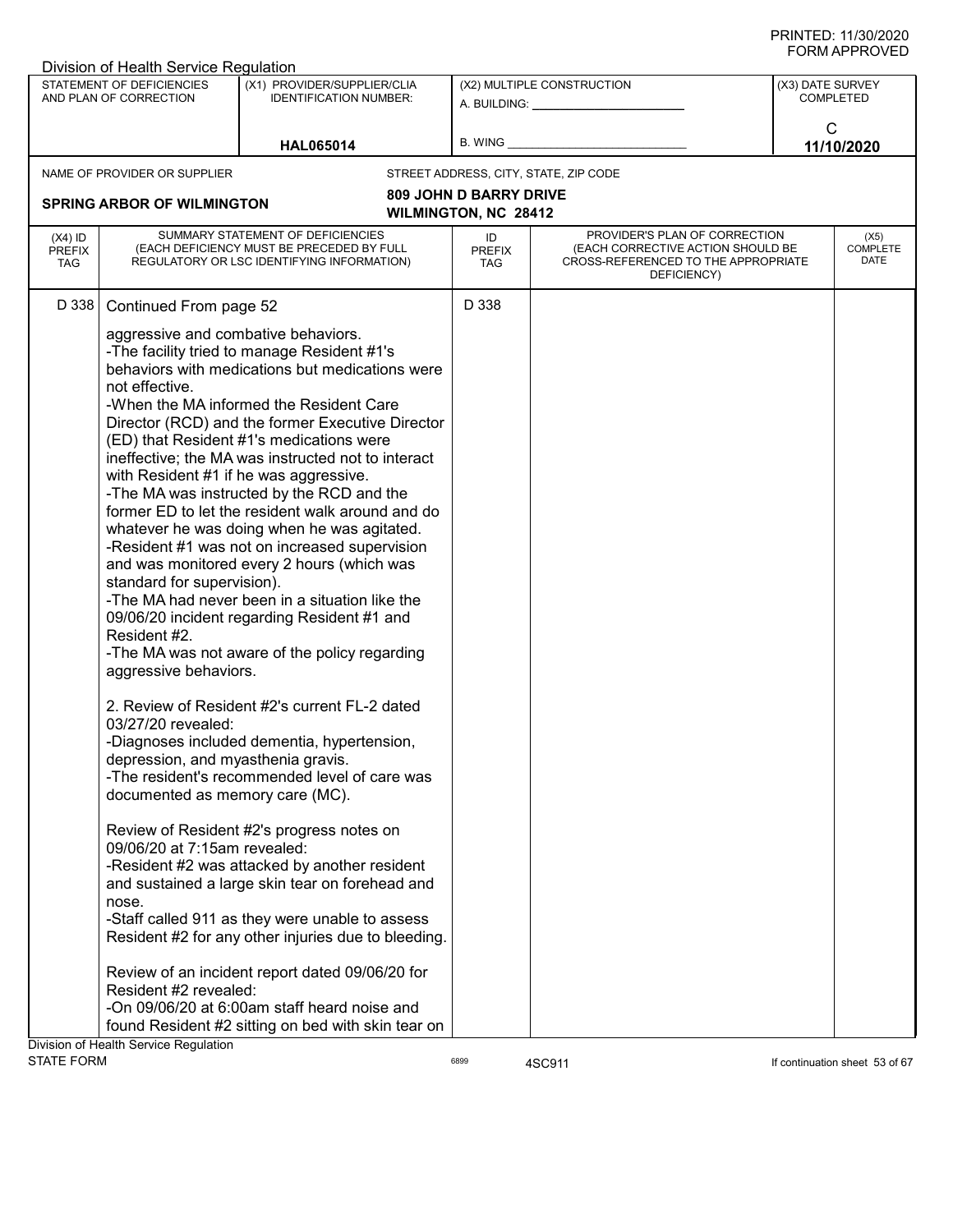|                                          | Division of Health Service Regulation                                                                                                                                                                                                                                          |                                                                                                                                                                                                                                                                                                                                                                                                                                                                                                                                                                                                                                                                                                                                                                                                                                                                                                                                                                                                                                                                                                                                                                                                                                                                                                                                                                                                                 |                                   |                                                                                                                          |                                |                                 |
|------------------------------------------|--------------------------------------------------------------------------------------------------------------------------------------------------------------------------------------------------------------------------------------------------------------------------------|-----------------------------------------------------------------------------------------------------------------------------------------------------------------------------------------------------------------------------------------------------------------------------------------------------------------------------------------------------------------------------------------------------------------------------------------------------------------------------------------------------------------------------------------------------------------------------------------------------------------------------------------------------------------------------------------------------------------------------------------------------------------------------------------------------------------------------------------------------------------------------------------------------------------------------------------------------------------------------------------------------------------------------------------------------------------------------------------------------------------------------------------------------------------------------------------------------------------------------------------------------------------------------------------------------------------------------------------------------------------------------------------------------------------|-----------------------------------|--------------------------------------------------------------------------------------------------------------------------|--------------------------------|---------------------------------|
|                                          | STATEMENT OF DEFICIENCIES<br>AND PLAN OF CORRECTION                                                                                                                                                                                                                            | (X1) PROVIDER/SUPPLIER/CLIA<br><b>IDENTIFICATION NUMBER:</b>                                                                                                                                                                                                                                                                                                                                                                                                                                                                                                                                                                                                                                                                                                                                                                                                                                                                                                                                                                                                                                                                                                                                                                                                                                                                                                                                                    |                                   | (X2) MULTIPLE CONSTRUCTION<br>A. BUILDING: A. BUILDING:                                                                  | (X3) DATE SURVEY<br>COMPLETED  |                                 |
|                                          |                                                                                                                                                                                                                                                                                | <b>HAL065014</b>                                                                                                                                                                                                                                                                                                                                                                                                                                                                                                                                                                                                                                                                                                                                                                                                                                                                                                                                                                                                                                                                                                                                                                                                                                                                                                                                                                                                | B. WING                           |                                                                                                                          | $\mathsf{C}$<br>11/10/2020     |                                 |
|                                          | NAME OF PROVIDER OR SUPPLIER                                                                                                                                                                                                                                                   |                                                                                                                                                                                                                                                                                                                                                                                                                                                                                                                                                                                                                                                                                                                                                                                                                                                                                                                                                                                                                                                                                                                                                                                                                                                                                                                                                                                                                 |                                   | STREET ADDRESS, CITY, STATE, ZIP CODE                                                                                    |                                |                                 |
|                                          |                                                                                                                                                                                                                                                                                |                                                                                                                                                                                                                                                                                                                                                                                                                                                                                                                                                                                                                                                                                                                                                                                                                                                                                                                                                                                                                                                                                                                                                                                                                                                                                                                                                                                                                 | <b>809 JOHN D BARRY DRIVE</b>     |                                                                                                                          |                                |                                 |
|                                          | <b>SPRING ARBOR OF WILMINGTON</b>                                                                                                                                                                                                                                              |                                                                                                                                                                                                                                                                                                                                                                                                                                                                                                                                                                                                                                                                                                                                                                                                                                                                                                                                                                                                                                                                                                                                                                                                                                                                                                                                                                                                                 | <b>WILMINGTON, NC 28412</b>       |                                                                                                                          |                                |                                 |
| $(X4)$ ID<br><b>PREFIX</b><br><b>TAG</b> |                                                                                                                                                                                                                                                                                | SUMMARY STATEMENT OF DEFICIENCIES<br>(EACH DEFICIENCY MUST BE PRECEDED BY FULL<br>REGULATORY OR LSC IDENTIFYING INFORMATION)                                                                                                                                                                                                                                                                                                                                                                                                                                                                                                                                                                                                                                                                                                                                                                                                                                                                                                                                                                                                                                                                                                                                                                                                                                                                                    | ID<br><b>PREFIX</b><br><b>TAG</b> | PROVIDER'S PLAN OF CORRECTION<br>(EACH CORRECTIVE ACTION SHOULD BE<br>CROSS-REFERENCED TO THE APPROPRIATE<br>DEFICIENCY) |                                | (X5)<br><b>COMPLETE</b><br>DATE |
| D 338                                    | Continued From page 53                                                                                                                                                                                                                                                         |                                                                                                                                                                                                                                                                                                                                                                                                                                                                                                                                                                                                                                                                                                                                                                                                                                                                                                                                                                                                                                                                                                                                                                                                                                                                                                                                                                                                                 | D 338                             |                                                                                                                          |                                |                                 |
|                                          | forehead bleeding.<br>pressure.<br>tear.<br>room.<br><b>Emergency Medical Services (EMS).</b><br>report dated 09/06/20 revealed:<br>noted to left eye and nose.<br>abrasion and contusion.<br>-Resident #2 had on a cervical collar.<br>dens fracture.<br>and nasal fractures. | -The staff held towel on skin tear and applied<br>-The type of incident was documented as skin<br>-The location of the incident was in the residents'<br>-Resident #2 was transported to the hospital by<br>Review of Resident #2's emergency room (ER)<br>-Resident #2 arrived at the hospital at 6:35am.<br>-Resident #2's chief complaint was documented<br>as an "assault victim." The resident was<br>assaulted by a fellow resident with noted injury<br>-Staff witnessed Resident #2 to be assaulted by<br>another resident. Noted nasal laceration was<br>swelling and deformity and an abrasion to the<br>forehead and skin tear to the right hand.<br>-Resident #2 had oblique laceration across the<br>bridge of the nose and had significant tenderness<br>and noticeable deviation; central forehead<br>-Resident #2 had left frontal scalp swelling, air<br>fluid level bilateral maxillary sinuses, soft tissue<br>swelling over the nose with nasal bone fractures,<br>prominent fractures of the upper cervical spine<br>including CI and C2 with jumped and locked<br>facets and posterior displacement of the type two<br>-The final diagnoses were documented as alleged<br>assault, unstable cervical spine fractures, multiple<br>abrasions, skin tear right hand, nasal laceration,<br>Refer to interview on 09/17/20 at 1:55pm with a<br>PCA who worked third shift on 09/06/20 in SCU. |                                   |                                                                                                                          |                                |                                 |
|                                          | Division of Health Service Regulation                                                                                                                                                                                                                                          |                                                                                                                                                                                                                                                                                                                                                                                                                                                                                                                                                                                                                                                                                                                                                                                                                                                                                                                                                                                                                                                                                                                                                                                                                                                                                                                                                                                                                 |                                   |                                                                                                                          |                                |                                 |
| <b>STATE FORM</b>                        |                                                                                                                                                                                                                                                                                |                                                                                                                                                                                                                                                                                                                                                                                                                                                                                                                                                                                                                                                                                                                                                                                                                                                                                                                                                                                                                                                                                                                                                                                                                                                                                                                                                                                                                 | 6899                              | 4SC911                                                                                                                   | If continuation sheet 54 of 67 |                                 |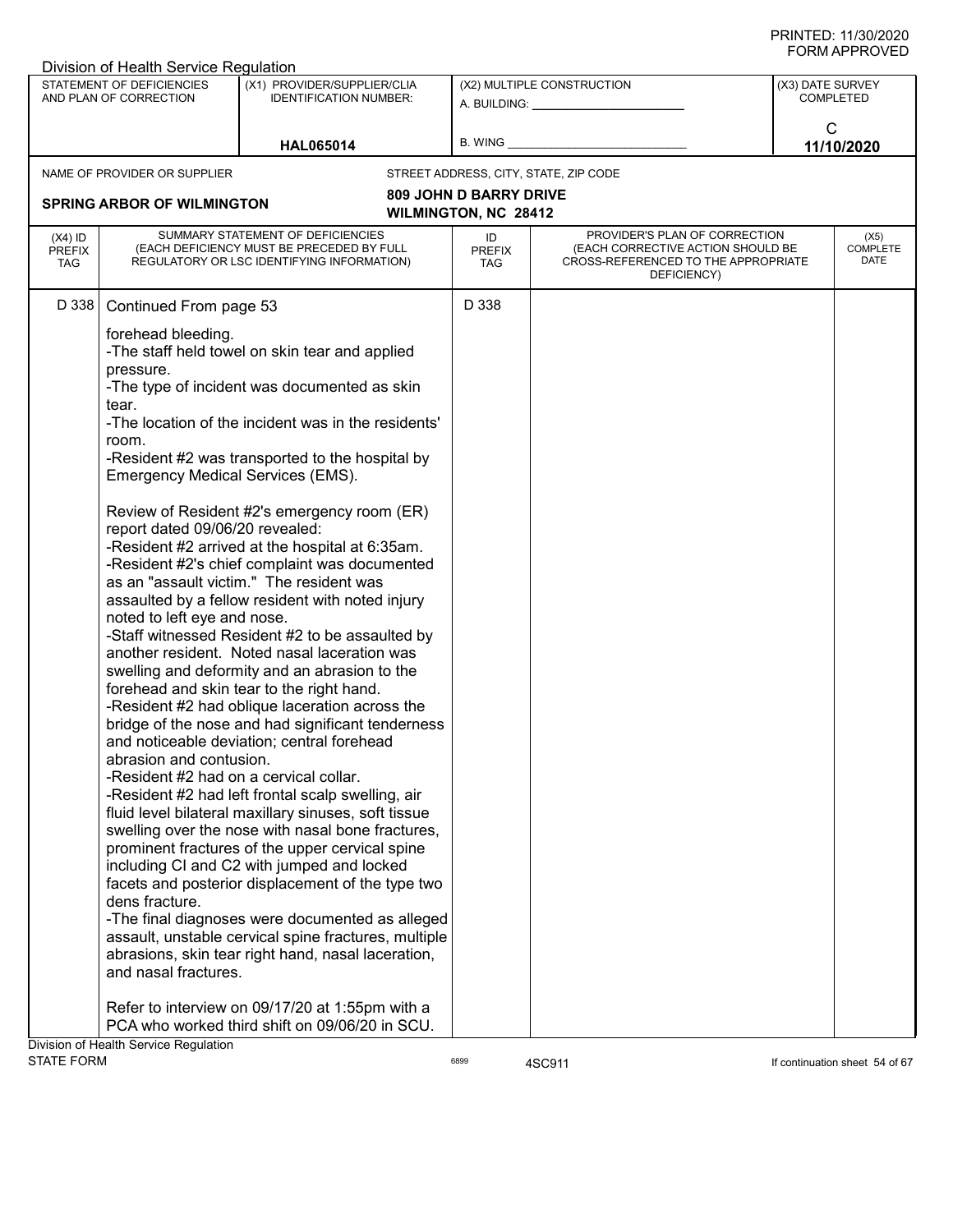|                                          | Division of Health Service Regulation               |                                                                                                                                                                                                 |                                   |                                                                                                                          |                  |                                 |
|------------------------------------------|-----------------------------------------------------|-------------------------------------------------------------------------------------------------------------------------------------------------------------------------------------------------|-----------------------------------|--------------------------------------------------------------------------------------------------------------------------|------------------|---------------------------------|
|                                          | STATEMENT OF DEFICIENCIES<br>AND PLAN OF CORRECTION | (X1) PROVIDER/SUPPLIER/CLIA<br><b>IDENTIFICATION NUMBER:</b>                                                                                                                                    |                                   | (X2) MULTIPLE CONSTRUCTION<br>A. BUILDING: A. BUILDING:                                                                  | (X3) DATE SURVEY | <b>COMPLETED</b>                |
|                                          |                                                     | <b>HAL065014</b>                                                                                                                                                                                | B. WING                           |                                                                                                                          |                  | $\mathsf{C}$<br>11/10/2020      |
|                                          | NAME OF PROVIDER OR SUPPLIER                        |                                                                                                                                                                                                 |                                   | STREET ADDRESS, CITY, STATE, ZIP CODE                                                                                    |                  |                                 |
|                                          |                                                     |                                                                                                                                                                                                 | <b>809 JOHN D BARRY DRIVE</b>     |                                                                                                                          |                  |                                 |
|                                          | <b>SPRING ARBOR OF WILMINGTON</b>                   |                                                                                                                                                                                                 | <b>WILMINGTON, NC 28412</b>       |                                                                                                                          |                  |                                 |
| $(X4)$ ID<br><b>PREFIX</b><br><b>TAG</b> |                                                     | SUMMARY STATEMENT OF DEFICIENCIES<br>(EACH DEFICIENCY MUST BE PRECEDED BY FULL<br>REGULATORY OR LSC IDENTIFYING INFORMATION)                                                                    | ID<br><b>PREFIX</b><br><b>TAG</b> | PROVIDER'S PLAN OF CORRECTION<br>(EACH CORRECTIVE ACTION SHOULD BE<br>CROSS-REFERENCED TO THE APPROPRIATE<br>DEFICIENCY) |                  | (X5)<br><b>COMPLETE</b><br>DATE |
| D 338                                    | Continued From page 54                              |                                                                                                                                                                                                 | D 338                             |                                                                                                                          |                  |                                 |
|                                          | 09/06/20 in the SCU.                                | Refer to telephone interview on 09/17/20 at<br>1:00pm with the MA who worked third shift on                                                                                                     |                                   |                                                                                                                          |                  |                                 |
|                                          | agitated.                                           | Interview with the Resident Care Director (RCD)<br>Assistant on 09/17/20 at 10:30am revealed:<br>-Resident #1 had aggressive behaviors when<br>-Staff tried to keep Resident #1 away from other |                                   |                                                                                                                          |                  |                                 |
|                                          | agitated.                                           | residents by taking the resident to his room when<br>-Management was aware of Resident #1's                                                                                                     |                                   |                                                                                                                          |                  |                                 |
|                                          | Resident #2.                                        | behaviors prior to the 09/06/20 incident regarding<br>-The previous Cottage Care Coordinator (CCC)                                                                                              |                                   |                                                                                                                          |                  |                                 |
|                                          | for the resident.                                   | expressed concerns to the former ED that<br>Resident #1 was going to hurt someone (staff or<br>residents) due to aggressive behaviors and<br>facility was no longer an appropriate placement    |                                   |                                                                                                                          |                  |                                 |
|                                          | 10/27/20 and 10/29/20 revealed:                     | Interview with two MAs who worked first shift on<br>-Resident #1 had aggressive behaviors towards                                                                                               |                                   |                                                                                                                          |                  |                                 |
|                                          | staff and residents.                                | -There were concerns Resident #1 would                                                                                                                                                          |                                   |                                                                                                                          |                  |                                 |
|                                          | his behaviors.                                      | "seriously" hurt staff, residents, or himself due to<br>-Management was aware of Resident #1's                                                                                                  |                                   |                                                                                                                          |                  |                                 |
|                                          |                                                     | behaviors and the concern staff had for their<br>safety and the safety of the residents due to his                                                                                              |                                   |                                                                                                                          |                  |                                 |
|                                          | daily stand-up meetings.                            | aggression, as his behaviors were discussed in<br>-Staff were not given any direction from                                                                                                      |                                   |                                                                                                                          |                  |                                 |
|                                          | safety from Resident #1.                            | management on how to ensure the residents'                                                                                                                                                      |                                   |                                                                                                                          |                  |                                 |
|                                          |                                                     | Interview with the RCD on 11/10/20 at 4:05pm<br>regarding the 09/06/20 incident regarding                                                                                                       |                                   |                                                                                                                          |                  |                                 |
| <b>STATE FORM</b>                        | Division of Health Service Regulation               |                                                                                                                                                                                                 | 6899                              | 4SC911                                                                                                                   |                  | If continuation sheet 55 of 67  |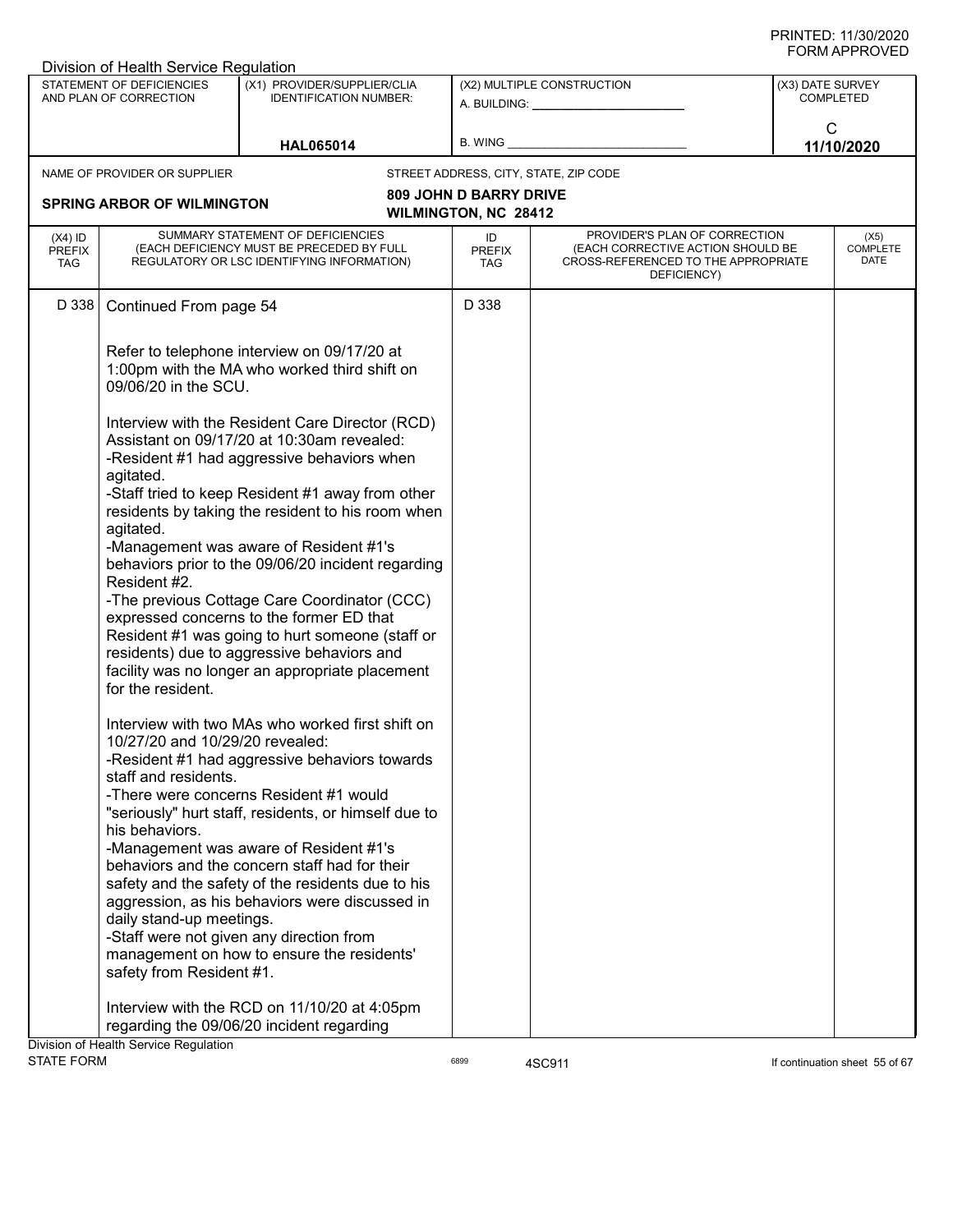| STATEMENT OF DEFICIENCIES<br>(X1) PROVIDER/SUPPLIER/CLIA<br>(X2) MULTIPLE CONSTRUCTION<br>(X3) DATE SURVEY<br><b>COMPLETED</b><br>AND PLAN OF CORRECTION<br><b>IDENTIFICATION NUMBER:</b><br>A. BUILDING: A. BUILDING:<br>$\mathsf{C}$<br>B. WING<br>11/10/2020<br><b>HAL065014</b><br>NAME OF PROVIDER OR SUPPLIER<br>STREET ADDRESS, CITY, STATE, ZIP CODE<br><b>809 JOHN D BARRY DRIVE</b><br><b>SPRING ARBOR OF WILMINGTON</b><br><b>WILMINGTON, NC 28412</b><br>SUMMARY STATEMENT OF DEFICIENCIES<br>PROVIDER'S PLAN OF CORRECTION<br>$(X4)$ ID<br>ID<br>(X5)<br><b>COMPLETE</b><br>(EACH DEFICIENCY MUST BE PRECEDED BY FULL<br>(EACH CORRECTIVE ACTION SHOULD BE<br><b>PREFIX</b><br><b>PREFIX</b><br>DATE<br>REGULATORY OR LSC IDENTIFYING INFORMATION)<br>CROSS-REFERENCED TO THE APPROPRIATE<br><b>TAG</b><br>TAG<br>DEFICIENCY)<br>D 338<br>D 338<br>Continued From page 55<br>Resident #1 and Resident #2 revealed:<br>-The former ED informed the RCD about the<br>incident by phone.<br>-The incident happened about 6:00am.<br>-The PCA found Resident #2 on bed in room after<br>the PCA heard the resident yell.<br>-Resident #2 was bleeding from nose and gash<br>on forehead.<br>-Resident #1 was observed at sink of joining<br>bathroom washing hands.<br>-There had been concerns about Resident #1's<br>aggressive behaviors.<br>-Resident #1 was not on increased supervision<br>and was monitored every 2 hours which was<br>standard.<br>-Resident #1's RP did not have the means to<br>provide 1:1 care.<br>-The facility did not have the staff to increase<br>Resident #1's supervision to 1:1.<br>-She would expect a change in supervision needs<br>if a resident exhibited unsafe behavioral<br>concerns, such as Resident #1.<br>-The facility should have provided 1:1 supervision<br>to Resident #1 with shared responsibility of the<br>residents' family.<br>-Due to Resident #1's behaviors, the facility was<br>not an appropriate placement for the resident.<br>Interview with former ED on 09/10/20 at 2:40pm<br>revealed:<br>-On 09/06/20 the MA called the ED regarding an<br>unwitnessed incident regarding Resident #1 and<br>Resident #2.<br>-The MA reported that Resident #2 was heard<br>calling for help.<br>-The MA reported Resident #2 was found sitting<br>beside bed.<br>-According to the MA, Resident #2 had a gash on<br>head and there was "a lot" of blood. | Division of Health Service Regulation |  |  |  |
|---------------------------------------------------------------------------------------------------------------------------------------------------------------------------------------------------------------------------------------------------------------------------------------------------------------------------------------------------------------------------------------------------------------------------------------------------------------------------------------------------------------------------------------------------------------------------------------------------------------------------------------------------------------------------------------------------------------------------------------------------------------------------------------------------------------------------------------------------------------------------------------------------------------------------------------------------------------------------------------------------------------------------------------------------------------------------------------------------------------------------------------------------------------------------------------------------------------------------------------------------------------------------------------------------------------------------------------------------------------------------------------------------------------------------------------------------------------------------------------------------------------------------------------------------------------------------------------------------------------------------------------------------------------------------------------------------------------------------------------------------------------------------------------------------------------------------------------------------------------------------------------------------------------------------------------------------------------------------------------------------------------------------------------------------------------------------------------------------------------------------------------------------------------------------------------------------------------------------------------------------------------------------------------------------------------------------------------------------------------------------------------------------------------------------|---------------------------------------|--|--|--|
|                                                                                                                                                                                                                                                                                                                                                                                                                                                                                                                                                                                                                                                                                                                                                                                                                                                                                                                                                                                                                                                                                                                                                                                                                                                                                                                                                                                                                                                                                                                                                                                                                                                                                                                                                                                                                                                                                                                                                                                                                                                                                                                                                                                                                                                                                                                                                                                                                           |                                       |  |  |  |
|                                                                                                                                                                                                                                                                                                                                                                                                                                                                                                                                                                                                                                                                                                                                                                                                                                                                                                                                                                                                                                                                                                                                                                                                                                                                                                                                                                                                                                                                                                                                                                                                                                                                                                                                                                                                                                                                                                                                                                                                                                                                                                                                                                                                                                                                                                                                                                                                                           |                                       |  |  |  |
|                                                                                                                                                                                                                                                                                                                                                                                                                                                                                                                                                                                                                                                                                                                                                                                                                                                                                                                                                                                                                                                                                                                                                                                                                                                                                                                                                                                                                                                                                                                                                                                                                                                                                                                                                                                                                                                                                                                                                                                                                                                                                                                                                                                                                                                                                                                                                                                                                           |                                       |  |  |  |
|                                                                                                                                                                                                                                                                                                                                                                                                                                                                                                                                                                                                                                                                                                                                                                                                                                                                                                                                                                                                                                                                                                                                                                                                                                                                                                                                                                                                                                                                                                                                                                                                                                                                                                                                                                                                                                                                                                                                                                                                                                                                                                                                                                                                                                                                                                                                                                                                                           |                                       |  |  |  |
|                                                                                                                                                                                                                                                                                                                                                                                                                                                                                                                                                                                                                                                                                                                                                                                                                                                                                                                                                                                                                                                                                                                                                                                                                                                                                                                                                                                                                                                                                                                                                                                                                                                                                                                                                                                                                                                                                                                                                                                                                                                                                                                                                                                                                                                                                                                                                                                                                           |                                       |  |  |  |
|                                                                                                                                                                                                                                                                                                                                                                                                                                                                                                                                                                                                                                                                                                                                                                                                                                                                                                                                                                                                                                                                                                                                                                                                                                                                                                                                                                                                                                                                                                                                                                                                                                                                                                                                                                                                                                                                                                                                                                                                                                                                                                                                                                                                                                                                                                                                                                                                                           |                                       |  |  |  |
|                                                                                                                                                                                                                                                                                                                                                                                                                                                                                                                                                                                                                                                                                                                                                                                                                                                                                                                                                                                                                                                                                                                                                                                                                                                                                                                                                                                                                                                                                                                                                                                                                                                                                                                                                                                                                                                                                                                                                                                                                                                                                                                                                                                                                                                                                                                                                                                                                           |                                       |  |  |  |
|                                                                                                                                                                                                                                                                                                                                                                                                                                                                                                                                                                                                                                                                                                                                                                                                                                                                                                                                                                                                                                                                                                                                                                                                                                                                                                                                                                                                                                                                                                                                                                                                                                                                                                                                                                                                                                                                                                                                                                                                                                                                                                                                                                                                                                                                                                                                                                                                                           |                                       |  |  |  |
|                                                                                                                                                                                                                                                                                                                                                                                                                                                                                                                                                                                                                                                                                                                                                                                                                                                                                                                                                                                                                                                                                                                                                                                                                                                                                                                                                                                                                                                                                                                                                                                                                                                                                                                                                                                                                                                                                                                                                                                                                                                                                                                                                                                                                                                                                                                                                                                                                           | Division of Health Service Regulation |  |  |  |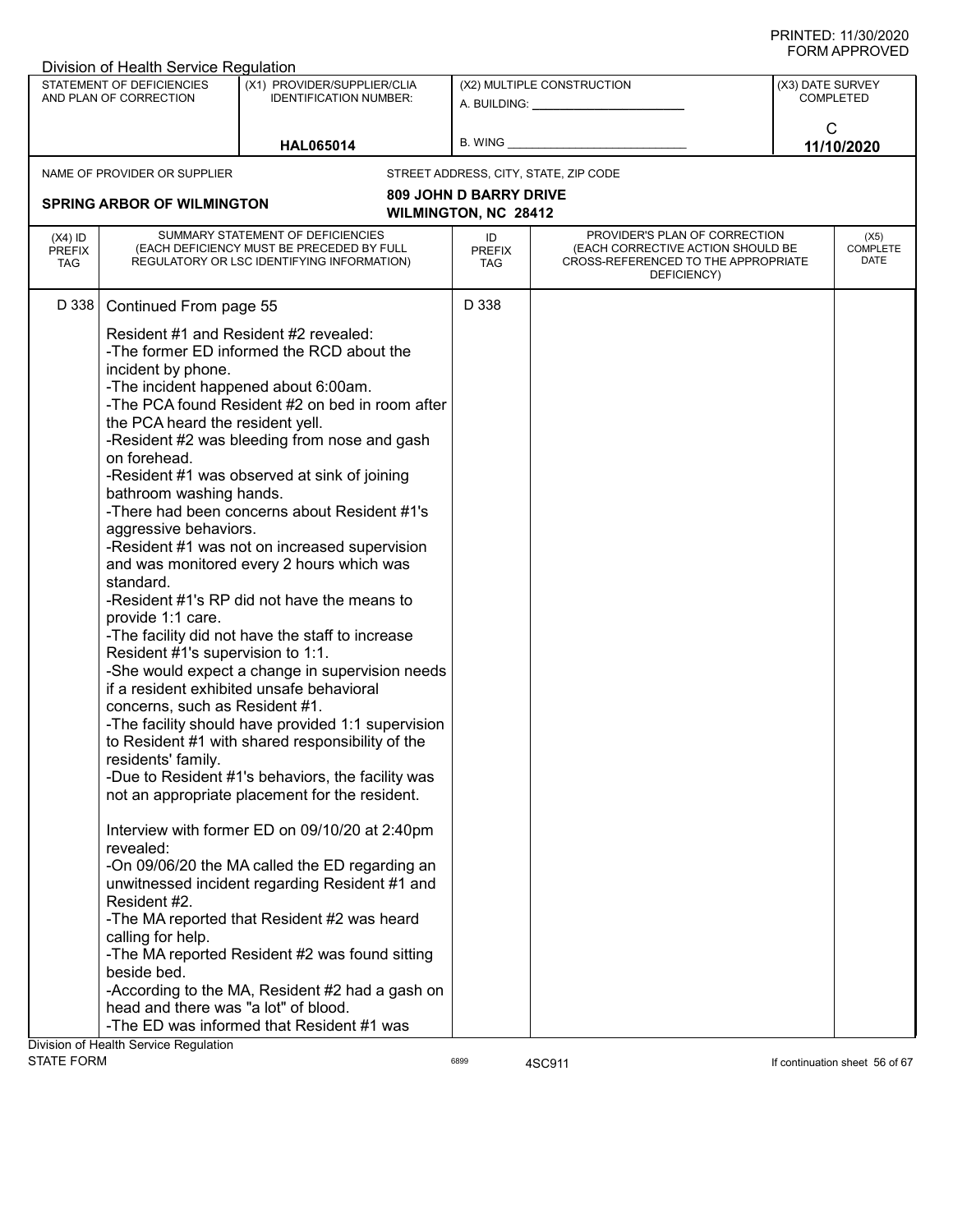|                                          | Division of Health Service Regulation                                                                                                                   |                                                                                                                                                                                                                                                                                                                                                                                                                                                                                                                         |                                   |                                                                                                                          |                  |                                 |
|------------------------------------------|---------------------------------------------------------------------------------------------------------------------------------------------------------|-------------------------------------------------------------------------------------------------------------------------------------------------------------------------------------------------------------------------------------------------------------------------------------------------------------------------------------------------------------------------------------------------------------------------------------------------------------------------------------------------------------------------|-----------------------------------|--------------------------------------------------------------------------------------------------------------------------|------------------|---------------------------------|
|                                          | STATEMENT OF DEFICIENCIES<br>AND PLAN OF CORRECTION                                                                                                     | (X1) PROVIDER/SUPPLIER/CLIA<br><b>IDENTIFICATION NUMBER:</b>                                                                                                                                                                                                                                                                                                                                                                                                                                                            |                                   | (X2) MULTIPLE CONSTRUCTION<br>A. BUILDING: A. BUILDING:                                                                  | (X3) DATE SURVEY | COMPLETED                       |
|                                          |                                                                                                                                                         | <b>HAL065014</b>                                                                                                                                                                                                                                                                                                                                                                                                                                                                                                        | B. WING _                         |                                                                                                                          | $\mathsf{C}$     | 11/10/2020                      |
|                                          | NAME OF PROVIDER OR SUPPLIER                                                                                                                            |                                                                                                                                                                                                                                                                                                                                                                                                                                                                                                                         |                                   | STREET ADDRESS, CITY, STATE, ZIP CODE                                                                                    |                  |                                 |
|                                          |                                                                                                                                                         |                                                                                                                                                                                                                                                                                                                                                                                                                                                                                                                         | <b>809 JOHN D BARRY DRIVE</b>     |                                                                                                                          |                  |                                 |
|                                          | <b>SPRING ARBOR OF WILMINGTON</b>                                                                                                                       |                                                                                                                                                                                                                                                                                                                                                                                                                                                                                                                         | <b>WILMINGTON, NC 28412</b>       |                                                                                                                          |                  |                                 |
| $(X4)$ ID<br><b>PREFIX</b><br><b>TAG</b> |                                                                                                                                                         | SUMMARY STATEMENT OF DEFICIENCIES<br>(EACH DEFICIENCY MUST BE PRECEDED BY FULL<br>REGULATORY OR LSC IDENTIFYING INFORMATION)                                                                                                                                                                                                                                                                                                                                                                                            | ID<br><b>PREFIX</b><br><b>TAG</b> | PROVIDER'S PLAN OF CORRECTION<br>(EACH CORRECTIVE ACTION SHOULD BE<br>CROSS-REFERENCED TO THE APPROPRIATE<br>DEFICIENCY) |                  | (X5)<br><b>COMPLETE</b><br>DATE |
| D 338                                    | Continued From page 56                                                                                                                                  |                                                                                                                                                                                                                                                                                                                                                                                                                                                                                                                         | D 338                             |                                                                                                                          |                  |                                 |
|                                          | blood on hands.<br>combative towards staff.<br>address Resident #1's behaviors.<br>resident exhibited behaviors.<br>which was standard for supervision. | observed was by the sink in joining bathroom with<br>-Prior to the 09/06/20 incident, Resident #1 had<br>exhibited increased agitation and had been<br>-The facility had tried medication changes to<br>-Prior to the 09/06/20, the only intervention in<br>place to address Resident #1's behaviors were<br>for staff to call the resident's RP who would come<br>to the facility to calm the resident down when the<br>-Resident #1 was not on increased supervision,<br>as the resident was monitored every 2 hours, |                                   |                                                                                                                          |                  |                                 |
|                                          | 02/14/20 revealed:<br>memory care.                                                                                                                      | 3. Review of Resident #3's current FL-2 dated<br>-Diagnoses included dementia, atrial fibrillation,<br>dysphagia, hypernatremia, and depression.<br>-The resident's level of care was documented as                                                                                                                                                                                                                                                                                                                     |                                   |                                                                                                                          |                  |                                 |
|                                          | resident.                                                                                                                                               | Review of a coversheet dated 06/18/20 that was<br>faxed to Primary Care Provider (PCP) at 12:20pm<br>revealed Resident #3 was attacked by another                                                                                                                                                                                                                                                                                                                                                                       |                                   |                                                                                                                          |                  |                                 |
|                                          | Resident #3 revealed:<br>came over and attacked the resident.<br>other.<br>abuse from resident/other.<br>Division of Health Service Regulation          | Review of an incident report dated 06/18/20 for<br>-On $06/18/20$ at 12:20pm, Resident #3 was sitting<br>at the table waiting for lunch when Resident #1<br>-The residents were removed away from each<br>-Resident #3 was checked for scars and bruises.<br>-The type of incident was documented alleged<br>-The location of the incident was "dining room."                                                                                                                                                           |                                   |                                                                                                                          |                  |                                 |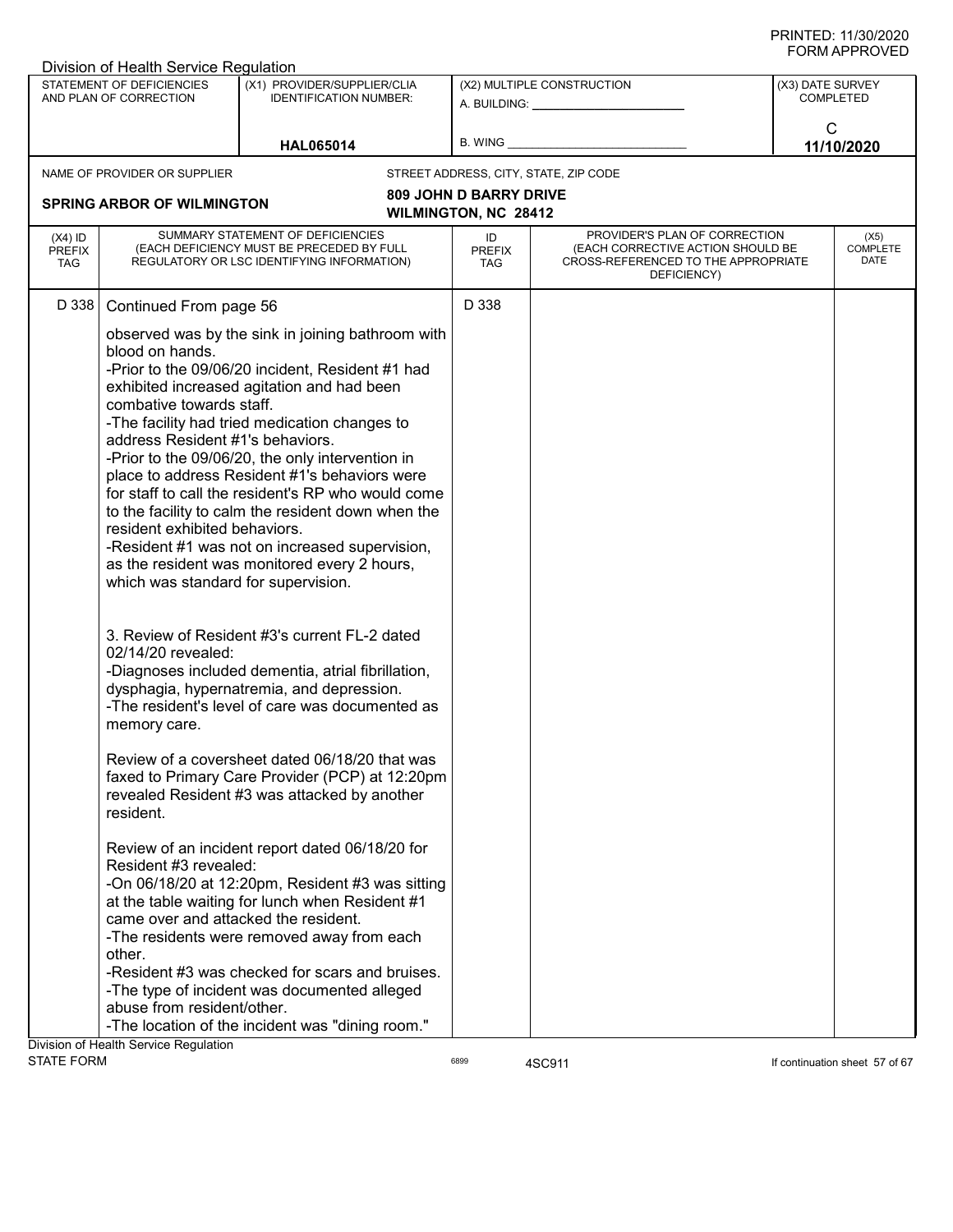|                                          | Division of Health Service Regulation                               |                                                                                                                                                                                                                                                                                                                                                                                            |                                                              |                                                                                                                          |                  |                                 |
|------------------------------------------|---------------------------------------------------------------------|--------------------------------------------------------------------------------------------------------------------------------------------------------------------------------------------------------------------------------------------------------------------------------------------------------------------------------------------------------------------------------------------|--------------------------------------------------------------|--------------------------------------------------------------------------------------------------------------------------|------------------|---------------------------------|
|                                          | STATEMENT OF DEFICIENCIES<br>AND PLAN OF CORRECTION                 | (X1) PROVIDER/SUPPLIER/CLIA<br><b>IDENTIFICATION NUMBER:</b>                                                                                                                                                                                                                                                                                                                               |                                                              | (X2) MULTIPLE CONSTRUCTION<br>A. BUILDING: A. BUILDING:                                                                  | (X3) DATE SURVEY | <b>COMPLETED</b>                |
|                                          |                                                                     | <b>HAL065014</b>                                                                                                                                                                                                                                                                                                                                                                           | B. WING                                                      |                                                                                                                          | $\mathsf{C}$     | 11/10/2020                      |
|                                          | NAME OF PROVIDER OR SUPPLIER                                        |                                                                                                                                                                                                                                                                                                                                                                                            |                                                              | STREET ADDRESS, CITY, STATE, ZIP CODE                                                                                    |                  |                                 |
|                                          | <b>SPRING ARBOR OF WILMINGTON</b>                                   |                                                                                                                                                                                                                                                                                                                                                                                            | <b>809 JOHN D BARRY DRIVE</b><br><b>WILMINGTON, NC 28412</b> |                                                                                                                          |                  |                                 |
| $(X4)$ ID<br><b>PREFIX</b><br><b>TAG</b> |                                                                     | SUMMARY STATEMENT OF DEFICIENCIES<br>(EACH DEFICIENCY MUST BE PRECEDED BY FULL<br>REGULATORY OR LSC IDENTIFYING INFORMATION)                                                                                                                                                                                                                                                               | ID<br><b>PREFIX</b><br>TAG                                   | PROVIDER'S PLAN OF CORRECTION<br>(EACH CORRECTIVE ACTION SHOULD BE<br>CROSS-REFERENCED TO THE APPROPRIATE<br>DEFICIENCY) |                  | (X5)<br><b>COMPLETE</b><br>DATE |
| D 338                                    | Continued From page 57                                              |                                                                                                                                                                                                                                                                                                                                                                                            | D 338                                                        |                                                                                                                          |                  |                                 |
|                                          | room for evaluation.                                                | -Resident #3 was not sent out to the emergency                                                                                                                                                                                                                                                                                                                                             |                                                              |                                                                                                                          |                  |                                 |
|                                          | by Resident #1 on 06/18/20.                                         | Review of Resident #3's progress notes revealed<br>no documentation that Resident #3 was attacked                                                                                                                                                                                                                                                                                          |                                                              |                                                                                                                          |                  |                                 |
|                                          | recall the date of the incident.                                    | Interview with the Resident Care Director (RCD)<br>Assistant on 09/17/20 at 10:30am revealed:<br>-Resident #1 had hit Resident #3, but could not<br>-Resident #1 tried to hit staff and other residents                                                                                                                                                                                    |                                                              |                                                                                                                          |                  |                                 |
|                                          | when agitated.<br>other residents when agitated.                    | -Staff tried to keep Resident #1 away from the<br>-Management was aware of Resident #1's                                                                                                                                                                                                                                                                                                   |                                                              |                                                                                                                          |                  |                                 |
|                                          | aggressive behaviors.                                               | -There were no interventions in place for staff to<br>manage Resident #1's behaviors other than                                                                                                                                                                                                                                                                                            |                                                              |                                                                                                                          |                  |                                 |
|                                          | effective.                                                          | medication management, which was not                                                                                                                                                                                                                                                                                                                                                       |                                                              |                                                                                                                          |                  |                                 |
|                                          | and aggression.                                                     | -The previous CCC had expressed concerns to<br>the former ED that Resident #1 was "going to hurt<br>someone" (staff or residents) due to aggressive<br>behaviors and facility was no longer an<br>appropriate placement for the resident.<br>-Resident #1 was monitored the standard every 2<br>hours and had no increased supervision<br>measures in place to monitor increased agitation |                                                              |                                                                                                                          |                  |                                 |
|                                          | revealed:                                                           | Interview with a MA on 10/27/20 at 1:00pm<br>-Resident #1 had been more aggressive and                                                                                                                                                                                                                                                                                                     |                                                              |                                                                                                                          |                  |                                 |
|                                          | COVID-19 lockdown.                                                  | combative towards staff and residents during the<br>-The MA witnessed Resident #1 hit Resident #3                                                                                                                                                                                                                                                                                          |                                                              |                                                                                                                          |                  |                                 |
|                                          | on 06/18/20.<br>open hand.<br>Division of Health Service Regulation | -Resident #1 hit Resident #3 on the shoulder with                                                                                                                                                                                                                                                                                                                                          |                                                              |                                                                                                                          |                  |                                 |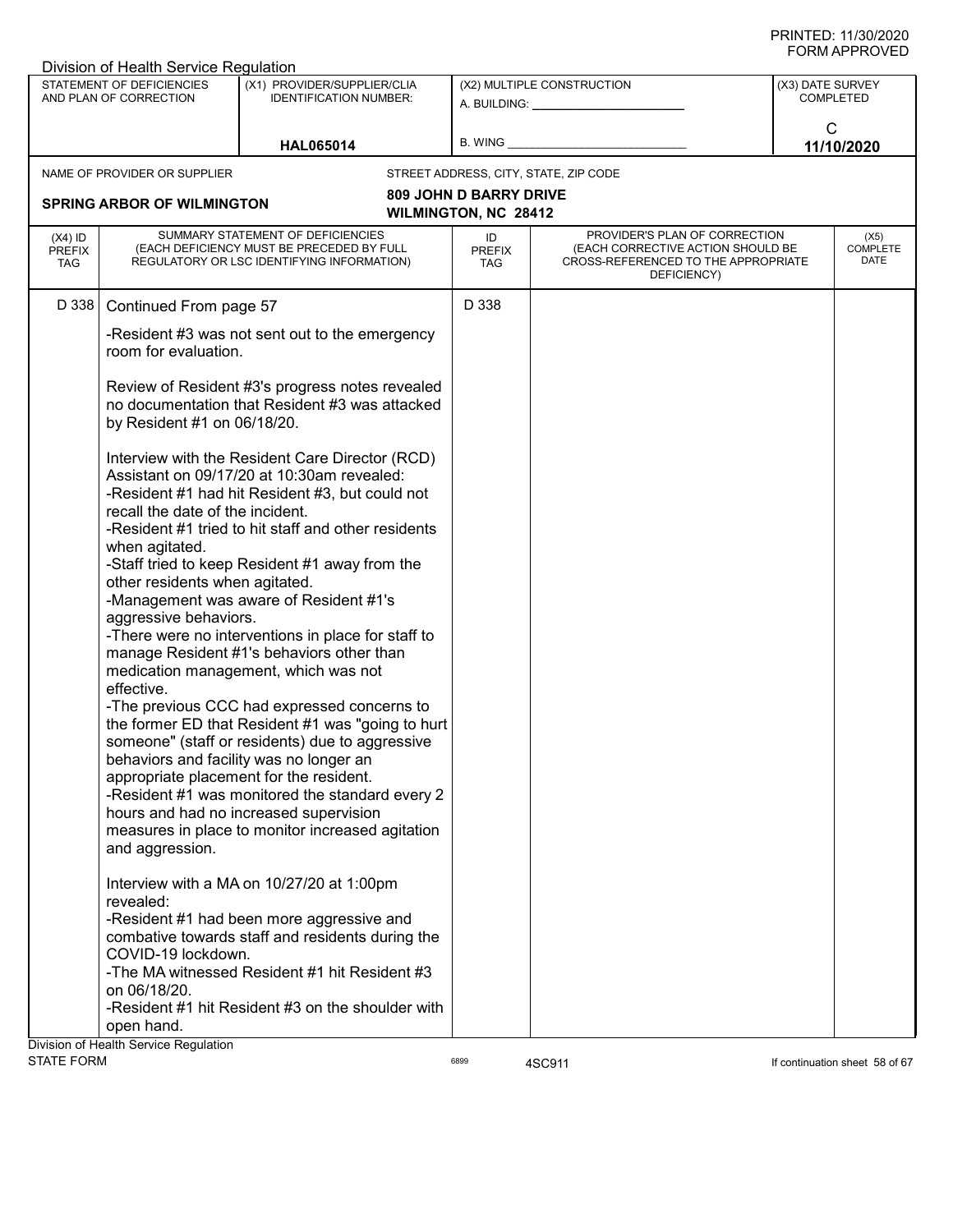|                                          | Division of Health Service Regulation                                                                                                                                                                                                                                                                               |                                                                                                                                                                                                                                                                                                                                                                                                                                                                                                                                                                                                                                                                                                                                                                                                                                                                                                                                                                                                                                                                                                                                                      |                                   |                                                                                                                          |                  |                                 |
|------------------------------------------|---------------------------------------------------------------------------------------------------------------------------------------------------------------------------------------------------------------------------------------------------------------------------------------------------------------------|------------------------------------------------------------------------------------------------------------------------------------------------------------------------------------------------------------------------------------------------------------------------------------------------------------------------------------------------------------------------------------------------------------------------------------------------------------------------------------------------------------------------------------------------------------------------------------------------------------------------------------------------------------------------------------------------------------------------------------------------------------------------------------------------------------------------------------------------------------------------------------------------------------------------------------------------------------------------------------------------------------------------------------------------------------------------------------------------------------------------------------------------------|-----------------------------------|--------------------------------------------------------------------------------------------------------------------------|------------------|---------------------------------|
|                                          | STATEMENT OF DEFICIENCIES<br>AND PLAN OF CORRECTION                                                                                                                                                                                                                                                                 | (X1) PROVIDER/SUPPLIER/CLIA<br><b>IDENTIFICATION NUMBER:</b>                                                                                                                                                                                                                                                                                                                                                                                                                                                                                                                                                                                                                                                                                                                                                                                                                                                                                                                                                                                                                                                                                         |                                   | (X2) MULTIPLE CONSTRUCTION<br>A. BUILDING: A. BUILDING:                                                                  | (X3) DATE SURVEY | <b>COMPLETED</b>                |
|                                          |                                                                                                                                                                                                                                                                                                                     | <b>HAL065014</b>                                                                                                                                                                                                                                                                                                                                                                                                                                                                                                                                                                                                                                                                                                                                                                                                                                                                                                                                                                                                                                                                                                                                     | B. WING                           |                                                                                                                          | $\mathsf{C}$     | 11/10/2020                      |
|                                          | NAME OF PROVIDER OR SUPPLIER                                                                                                                                                                                                                                                                                        |                                                                                                                                                                                                                                                                                                                                                                                                                                                                                                                                                                                                                                                                                                                                                                                                                                                                                                                                                                                                                                                                                                                                                      |                                   | STREET ADDRESS, CITY, STATE, ZIP CODE                                                                                    |                  |                                 |
|                                          |                                                                                                                                                                                                                                                                                                                     |                                                                                                                                                                                                                                                                                                                                                                                                                                                                                                                                                                                                                                                                                                                                                                                                                                                                                                                                                                                                                                                                                                                                                      | <b>809 JOHN D BARRY DRIVE</b>     |                                                                                                                          |                  |                                 |
|                                          | <b>SPRING ARBOR OF WILMINGTON</b>                                                                                                                                                                                                                                                                                   |                                                                                                                                                                                                                                                                                                                                                                                                                                                                                                                                                                                                                                                                                                                                                                                                                                                                                                                                                                                                                                                                                                                                                      | <b>WILMINGTON, NC 28412</b>       |                                                                                                                          |                  |                                 |
| $(X4)$ ID<br><b>PREFIX</b><br><b>TAG</b> |                                                                                                                                                                                                                                                                                                                     | SUMMARY STATEMENT OF DEFICIENCIES<br>(EACH DEFICIENCY MUST BE PRECEDED BY FULL<br>REGULATORY OR LSC IDENTIFYING INFORMATION)                                                                                                                                                                                                                                                                                                                                                                                                                                                                                                                                                                                                                                                                                                                                                                                                                                                                                                                                                                                                                         | ID<br><b>PREFIX</b><br><b>TAG</b> | PROVIDER'S PLAN OF CORRECTION<br>(EACH CORRECTIVE ACTION SHOULD BE<br>CROSS-REFERENCED TO THE APPROPRIATE<br>DEFICIENCY) |                  | (X5)<br><b>COMPLETE</b><br>DATE |
| D 338                                    | Continued From page 58                                                                                                                                                                                                                                                                                              |                                                                                                                                                                                                                                                                                                                                                                                                                                                                                                                                                                                                                                                                                                                                                                                                                                                                                                                                                                                                                                                                                                                                                      | D 338                             |                                                                                                                          |                  |                                 |
|                                          | hit by Resident #1.<br>his aggressive behaviors.<br>#1's behaviors to management staff.<br>where behaviors could be managed.<br>keep residents safe.<br>#3.<br>4:05pm revealed:<br>as the RCD was hired on 07/27/20.<br>06/18/20 incident.<br>03/06/20 revealed:<br>deficiency, and hyperlipidemia.<br>memory care. | -Resident #3 was not injured as a result of being<br>-The MA had concerns Resident #1 would<br>seriously hurt himself, staff, and residents due to<br>-The MA had expressed concerns of Resident<br>-The CCC at the time of the 06/18/20 incident<br>informed the MA to continue to chart Resident<br>#1's behaviors, as the CCC was working to get<br>Resident #1 placed to a more suitable facility<br>-The former ED did not give staff feedback<br>regarding managing Resident #1's behaviors to<br>-The MA completed the 06/18/20 incident report<br>regarding incident with Resident #1 and Resident<br>Telephone interview with RCD on 11/10/20 at<br>-The RCD had no knowledge of the 06/18/20<br>incident regarding Resident #1 and Resident #3,<br>-The RCD was not aware of any changes in<br>Resident #1's supervision needs after the<br>4. Review of Resident #4's current FL-2 dated<br>-Diagnoses included dementia, hypertension, B12<br>-The resident's level of care was documented as<br>Interview with the Resident Care Director<br>Assistant on 09/17/20 at 10:30am revealed the<br>RCD had informed her that Resident #1 had |                                   |                                                                                                                          |                  |                                 |
|                                          |                                                                                                                                                                                                                                                                                                                     | grabbed Resident #4's arms and shook the                                                                                                                                                                                                                                                                                                                                                                                                                                                                                                                                                                                                                                                                                                                                                                                                                                                                                                                                                                                                                                                                                                             |                                   |                                                                                                                          |                  |                                 |
| <b>STATE FORM</b>                        | Division of Health Service Regulation                                                                                                                                                                                                                                                                               |                                                                                                                                                                                                                                                                                                                                                                                                                                                                                                                                                                                                                                                                                                                                                                                                                                                                                                                                                                                                                                                                                                                                                      | 6899                              | 4SC911                                                                                                                   |                  | If continuation sheet 59 of 67  |
|                                          |                                                                                                                                                                                                                                                                                                                     |                                                                                                                                                                                                                                                                                                                                                                                                                                                                                                                                                                                                                                                                                                                                                                                                                                                                                                                                                                                                                                                                                                                                                      |                                   |                                                                                                                          |                  |                                 |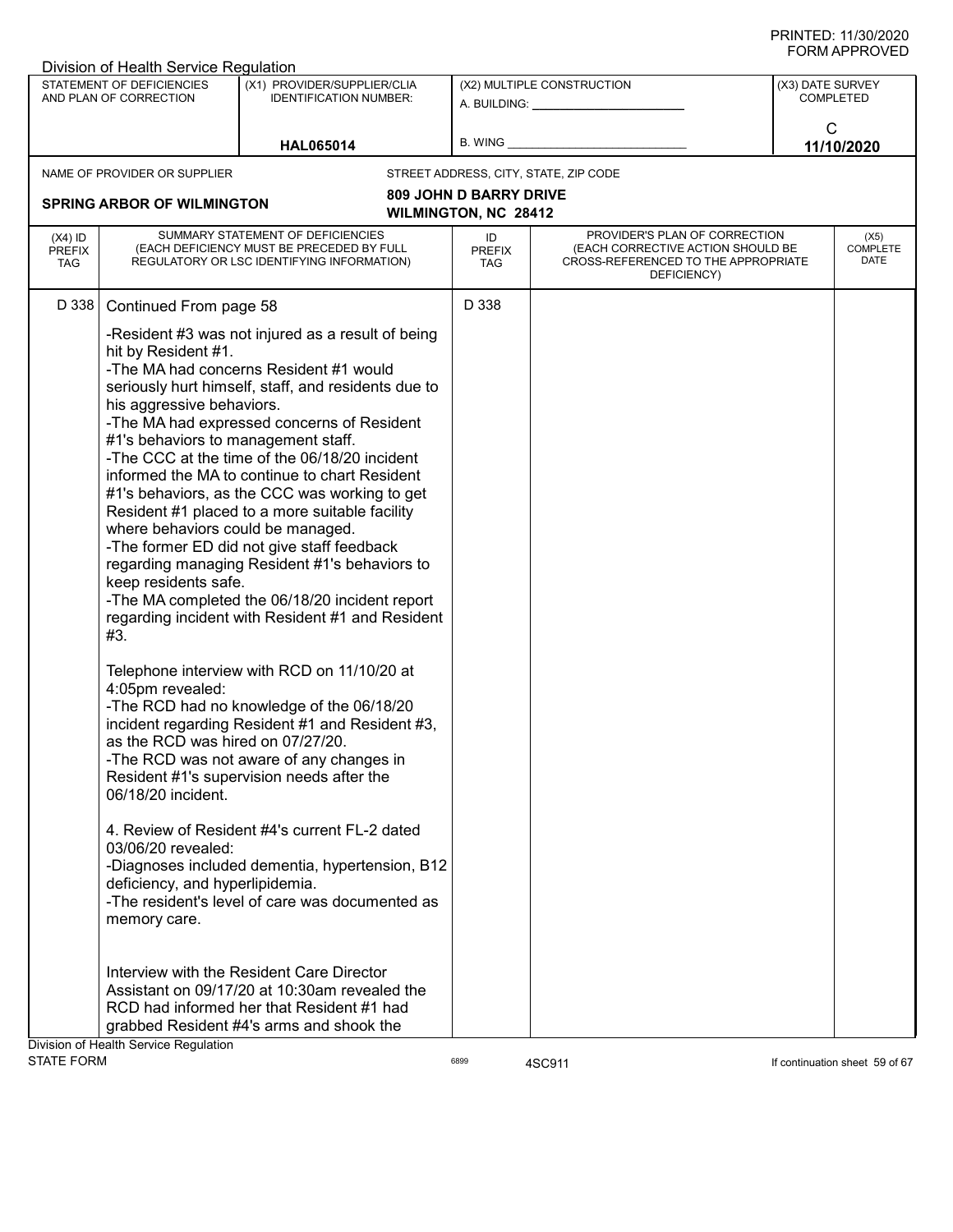|                                          | Division of Health Service Regulation                     |                                                                                                                                                     |                                                              |                                                                                                                          |                  |                                 |
|------------------------------------------|-----------------------------------------------------------|-----------------------------------------------------------------------------------------------------------------------------------------------------|--------------------------------------------------------------|--------------------------------------------------------------------------------------------------------------------------|------------------|---------------------------------|
|                                          | STATEMENT OF DEFICIENCIES<br>AND PLAN OF CORRECTION       | (X1) PROVIDER/SUPPLIER/CLIA<br><b>IDENTIFICATION NUMBER:</b>                                                                                        |                                                              | (X2) MULTIPLE CONSTRUCTION<br>A. BUILDING: A. BUILDING:                                                                  | (X3) DATE SURVEY | COMPLETED                       |
|                                          |                                                           | <b>HAL065014</b>                                                                                                                                    | B. WING                                                      |                                                                                                                          | $\mathsf{C}$     | 11/10/2020                      |
|                                          | NAME OF PROVIDER OR SUPPLIER                              |                                                                                                                                                     |                                                              | STREET ADDRESS, CITY, STATE, ZIP CODE                                                                                    |                  |                                 |
|                                          | <b>SPRING ARBOR OF WILMINGTON</b>                         |                                                                                                                                                     | <b>809 JOHN D BARRY DRIVE</b><br><b>WILMINGTON, NC 28412</b> |                                                                                                                          |                  |                                 |
| $(X4)$ ID<br><b>PREFIX</b><br><b>TAG</b> |                                                           | SUMMARY STATEMENT OF DEFICIENCIES<br>(EACH DEFICIENCY MUST BE PRECEDED BY FULL<br>REGULATORY OR LSC IDENTIFYING INFORMATION)                        | ID<br><b>PREFIX</b><br>TAG                                   | PROVIDER'S PLAN OF CORRECTION<br>(EACH CORRECTIVE ACTION SHOULD BE<br>CROSS-REFERENCED TO THE APPROPRIATE<br>DEFICIENCY) |                  | (X5)<br><b>COMPLETE</b><br>DATE |
| D 338                                    | Continued From page 59                                    |                                                                                                                                                     | D 338                                                        |                                                                                                                          |                  |                                 |
|                                          |                                                           | resident, but could not recall date of incident.                                                                                                    |                                                              |                                                                                                                          |                  |                                 |
|                                          |                                                           | Refer to the interview with the Resident Care<br>Director Assistant on 09/17/20 at 10:30am.                                                         |                                                              |                                                                                                                          |                  |                                 |
|                                          | revealed:                                                 | Interview with a PCA on 09/17/20 at 11:35am                                                                                                         |                                                              |                                                                                                                          |                  |                                 |
|                                          | Resident #4's walker.                                     | -About one month ago Resident #1 tried to take<br>-Staff were able to intervene to keep Resident #1                                                 |                                                              |                                                                                                                          |                  |                                 |
|                                          | from hitting Resident #4.                                 | -Staff were able to redirect Resident #1 from                                                                                                       |                                                              |                                                                                                                          |                  |                                 |
|                                          | Resident #4.<br>and residents when agitated.              | -Resident #1 was combative and tried to hit staff                                                                                                   |                                                              |                                                                                                                          |                  |                                 |
|                                          | aggressive behaviors.                                     | -Staff were not given any instructions from<br>management how to handle Resident #1's                                                               |                                                              |                                                                                                                          |                  |                                 |
|                                          | 4:05pm revealed:                                          | Telephone interview with the RCD on 11/10/20 at<br>-The RCD had no knowledge that Resident #1                                                       |                                                              |                                                                                                                          |                  |                                 |
|                                          | grabbed Resident #4.<br>gave Resident #4 an unwanted hug. | -It was reported to the RCD that Resident #1                                                                                                        |                                                              |                                                                                                                          |                  |                                 |
|                                          |                                                           | -Resident #1 became more agitated when staff<br>tried to separate Resident #1 and Resident #4.<br>-Resident #4 had no injury from incident with     |                                                              |                                                                                                                          |                  |                                 |
|                                          | Resident #1.                                              | -Staff had shared safety concerns for residents                                                                                                     |                                                              |                                                                                                                          |                  |                                 |
|                                          | regarding Resident<br>#1's behaviors.                     |                                                                                                                                                     |                                                              |                                                                                                                          |                  |                                 |
|                                          |                                                           | The facility failed to ensure each resident was<br>protected from resident to resident altercations<br>resulting in Resident #2 who sustained an    |                                                              |                                                                                                                          |                  |                                 |
|                                          |                                                           | unstable cervical spine fractures, multiple<br>abrasions, skin tears, nasal laceration, and nasal<br>fractures; Resident #3 who was hit attacked by |                                                              |                                                                                                                          |                  |                                 |
|                                          | Division of Health Service Regulation                     |                                                                                                                                                     |                                                              |                                                                                                                          |                  |                                 |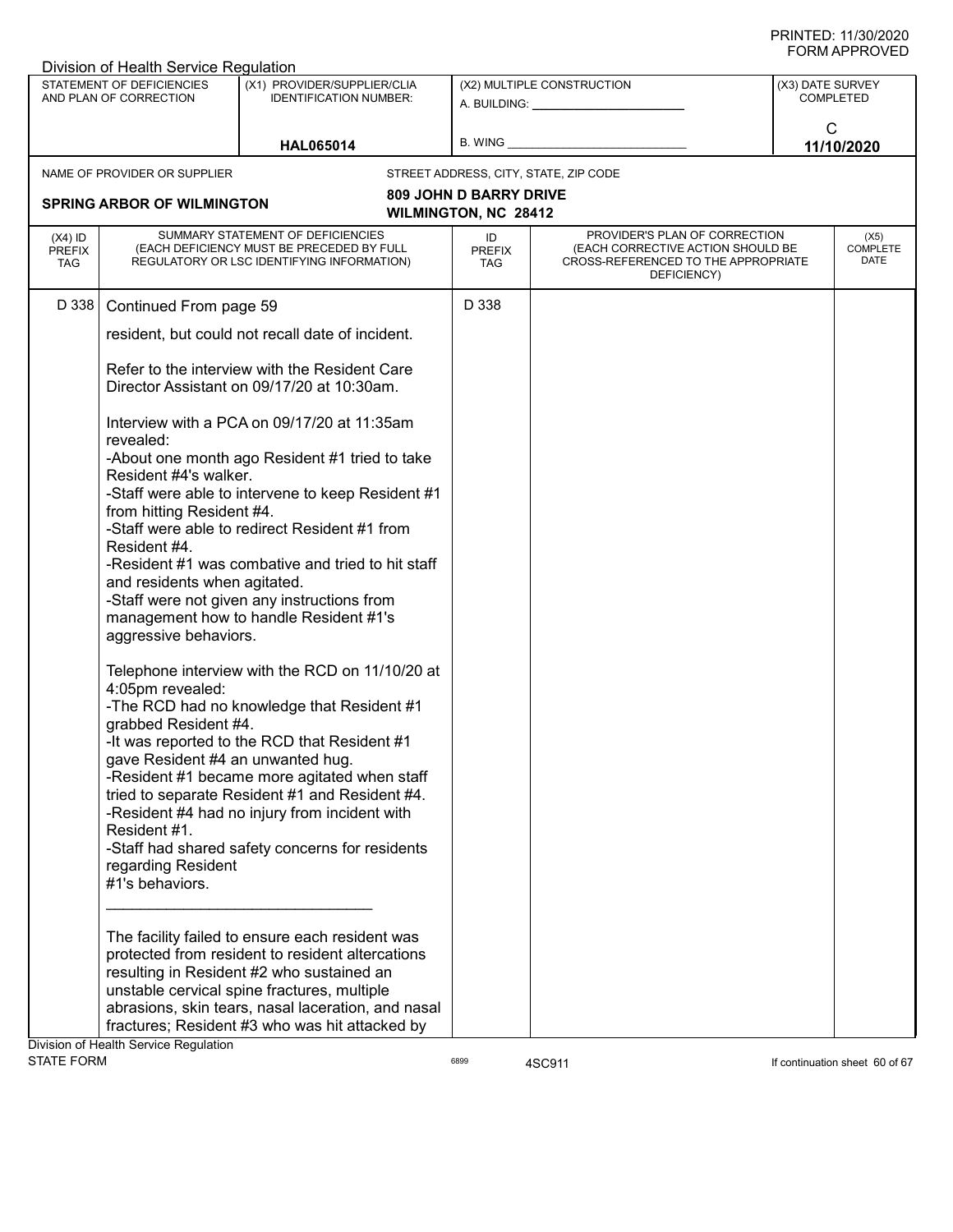| Division of Health Service Regulation    |                                                                                                                                                                    |                                                                                                                                                                                                                                                                                                                                                                                                                                                                                                                                                                                                                                                                                                                                                                                                                                                                                                                                          |                                                              |                                                                                                                          |                                      |  |  |
|------------------------------------------|--------------------------------------------------------------------------------------------------------------------------------------------------------------------|------------------------------------------------------------------------------------------------------------------------------------------------------------------------------------------------------------------------------------------------------------------------------------------------------------------------------------------------------------------------------------------------------------------------------------------------------------------------------------------------------------------------------------------------------------------------------------------------------------------------------------------------------------------------------------------------------------------------------------------------------------------------------------------------------------------------------------------------------------------------------------------------------------------------------------------|--------------------------------------------------------------|--------------------------------------------------------------------------------------------------------------------------|--------------------------------------|--|--|
|                                          | STATEMENT OF DEFICIENCIES<br>AND PLAN OF CORRECTION                                                                                                                | (X1) PROVIDER/SUPPLIER/CLIA<br><b>IDENTIFICATION NUMBER:</b>                                                                                                                                                                                                                                                                                                                                                                                                                                                                                                                                                                                                                                                                                                                                                                                                                                                                             |                                                              | (X2) MULTIPLE CONSTRUCTION                                                                                               | (X3) DATE SURVEY<br><b>COMPLETED</b> |  |  |
|                                          |                                                                                                                                                                    | <b>HAL065014</b>                                                                                                                                                                                                                                                                                                                                                                                                                                                                                                                                                                                                                                                                                                                                                                                                                                                                                                                         | B. WING                                                      |                                                                                                                          | C<br>11/10/2020                      |  |  |
|                                          | NAME OF PROVIDER OR SUPPLIER                                                                                                                                       |                                                                                                                                                                                                                                                                                                                                                                                                                                                                                                                                                                                                                                                                                                                                                                                                                                                                                                                                          |                                                              | STREET ADDRESS, CITY, STATE, ZIP CODE                                                                                    |                                      |  |  |
|                                          | <b>SPRING ARBOR OF WILMINGTON</b>                                                                                                                                  |                                                                                                                                                                                                                                                                                                                                                                                                                                                                                                                                                                                                                                                                                                                                                                                                                                                                                                                                          | <b>809 JOHN D BARRY DRIVE</b><br><b>WILMINGTON, NC 28412</b> |                                                                                                                          |                                      |  |  |
| $(X4)$ ID<br><b>PREFIX</b><br><b>TAG</b> |                                                                                                                                                                    | SUMMARY STATEMENT OF DEFICIENCIES<br>(EACH DEFICIENCY MUST BE PRECEDED BY FULL<br>REGULATORY OR LSC IDENTIFYING INFORMATION)                                                                                                                                                                                                                                                                                                                                                                                                                                                                                                                                                                                                                                                                                                                                                                                                             | ID<br><b>PREFIX</b><br>TAG                                   | PROVIDER'S PLAN OF CORRECTION<br>(EACH CORRECTIVE ACTION SHOULD BE<br>CROSS-REFERENCED TO THE APPROPRIATE<br>DEFICIENCY) | (X5)<br><b>COMPLETE</b><br>DATE      |  |  |
| D 338                                    | Continued From page 60                                                                                                                                             |                                                                                                                                                                                                                                                                                                                                                                                                                                                                                                                                                                                                                                                                                                                                                                                                                                                                                                                                          | D 338                                                        |                                                                                                                          |                                      |  |  |
|                                          | A1 Violation.<br>this violation.<br>10, 2020.                                                                                                                      | Resident #1 while sitting at lunch table; and<br>Resident #4 being grabbed by Resident #1. The<br>facility's failure resulted in serious neglect and<br>physical harm to residents and constitutes a Type<br>The facility provided a plan of protection in<br>accordance with G.S. 131D-34 on 09/18/20 for<br>THE CORRECTION DATE FOR THE TYPE A1<br>VIOLATION SHALL NOT EXCEED DECEMBER                                                                                                                                                                                                                                                                                                                                                                                                                                                                                                                                                 |                                                              |                                                                                                                          |                                      |  |  |
|                                          | Profile & Care Plan<br>Profile & Care Plan<br>facility shall assure the following:<br>cognitive impairment.<br>abilities.<br>Division of Health Service Regulation | D 464 10A NCAC 13F.1307 Special Care Unit Res.<br>10A NCAC 13F .1307 Special Care Unit Resident<br>In addition to the requirements in Rules 13F<br>.0801 and 13F .0802 of this Subchapter, the<br>(1) Within 30 days of admission to the special<br>care unit and quarterly thereafter, the facility shall<br>develop a written resident profile containing<br>assessment data that describes the resident's<br>behavioral patterns, self-help abilities, level of<br>daily living skills, special management needs,<br>physical abilities and disabilities, and degree of<br>(2) The resident care plan as required in Rule<br>13F .0802 of this Subchapter shall be developed<br>or revised based on the resident profile and<br>specify programming that involves environmental,<br>social and health care strategies to help the<br>resident attain or maintain the maximum level of<br>functioning possible and compensate for lost | D 464                                                        |                                                                                                                          |                                      |  |  |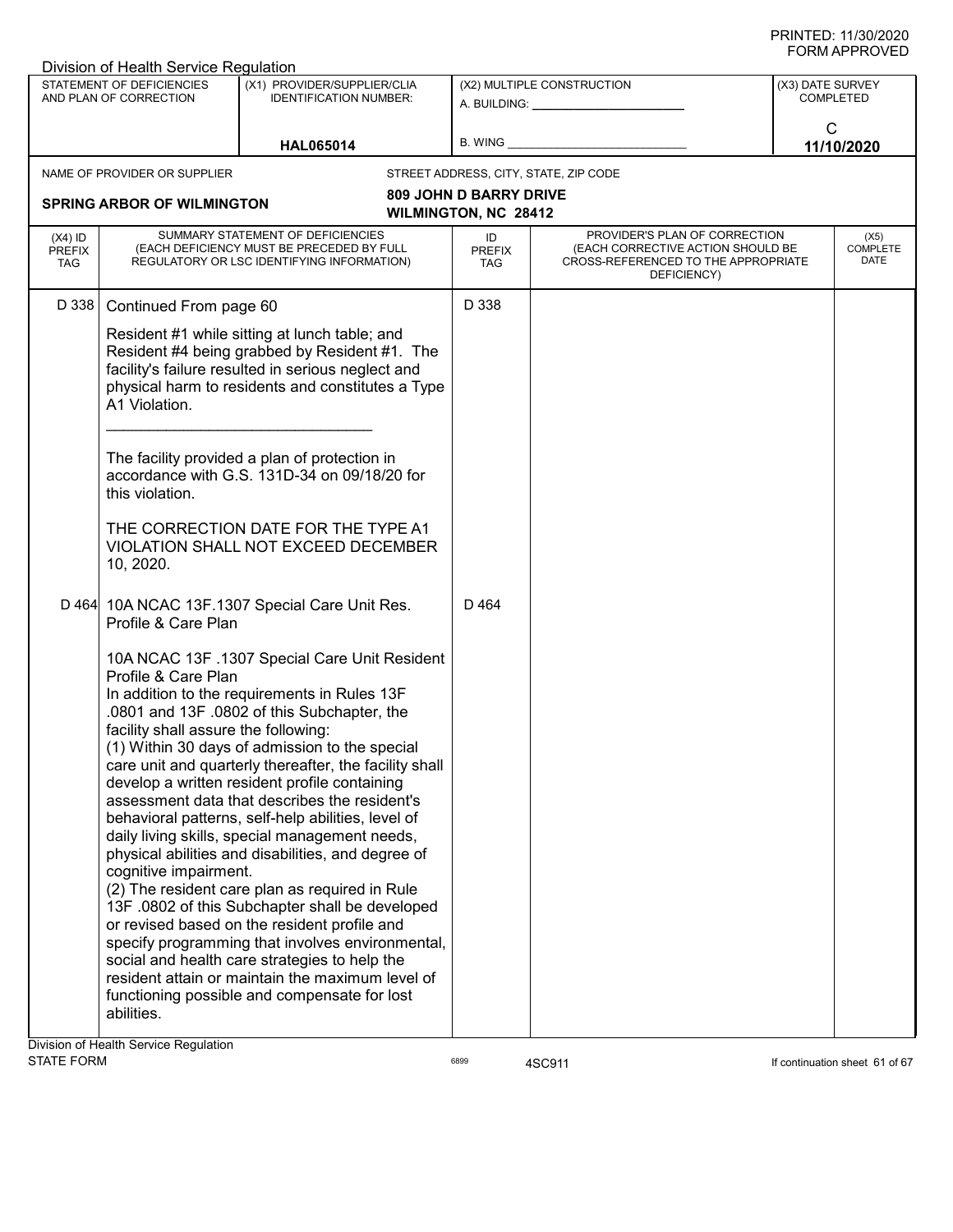| Division of Health Service Regulation    |                                                                                                                                                                                  |                                                                                                                                                                                                                                                                                                                                                                                                                                                                                                                      |                                   |                                                                                                                          |                  |                                 |  |
|------------------------------------------|----------------------------------------------------------------------------------------------------------------------------------------------------------------------------------|----------------------------------------------------------------------------------------------------------------------------------------------------------------------------------------------------------------------------------------------------------------------------------------------------------------------------------------------------------------------------------------------------------------------------------------------------------------------------------------------------------------------|-----------------------------------|--------------------------------------------------------------------------------------------------------------------------|------------------|---------------------------------|--|
|                                          | STATEMENT OF DEFICIENCIES<br>AND PLAN OF CORRECTION                                                                                                                              | (X1) PROVIDER/SUPPLIER/CLIA<br><b>IDENTIFICATION NUMBER:</b>                                                                                                                                                                                                                                                                                                                                                                                                                                                         |                                   | (X2) MULTIPLE CONSTRUCTION<br>A. BUILDING: A. BUILDING:                                                                  | (X3) DATE SURVEY | <b>COMPLETED</b>                |  |
|                                          |                                                                                                                                                                                  | <b>HAL065014</b>                                                                                                                                                                                                                                                                                                                                                                                                                                                                                                     | B. WING                           |                                                                                                                          | C                | 11/10/2020                      |  |
|                                          | NAME OF PROVIDER OR SUPPLIER                                                                                                                                                     |                                                                                                                                                                                                                                                                                                                                                                                                                                                                                                                      |                                   | STREET ADDRESS, CITY, STATE, ZIP CODE                                                                                    |                  |                                 |  |
|                                          |                                                                                                                                                                                  |                                                                                                                                                                                                                                                                                                                                                                                                                                                                                                                      | <b>809 JOHN D BARRY DRIVE</b>     |                                                                                                                          |                  |                                 |  |
|                                          | <b>SPRING ARBOR OF WILMINGTON</b>                                                                                                                                                |                                                                                                                                                                                                                                                                                                                                                                                                                                                                                                                      | <b>WILMINGTON, NC 28412</b>       |                                                                                                                          |                  |                                 |  |
| $(X4)$ ID<br><b>PREFIX</b><br><b>TAG</b> | SUMMARY STATEMENT OF DEFICIENCIES<br>(EACH DEFICIENCY MUST BE PRECEDED BY FULL<br>REGULATORY OR LSC IDENTIFYING INFORMATION)                                                     |                                                                                                                                                                                                                                                                                                                                                                                                                                                                                                                      | ID<br><b>PREFIX</b><br><b>TAG</b> | PROVIDER'S PLAN OF CORRECTION<br>(EACH CORRECTIVE ACTION SHOULD BE<br>CROSS-REFERENCED TO THE APPROPRIATE<br>DEFICIENCY) |                  | (X5)<br><b>COMPLETE</b><br>DATE |  |
| D 464                                    | Continued From page 61                                                                                                                                                           |                                                                                                                                                                                                                                                                                                                                                                                                                                                                                                                      | D 464                             |                                                                                                                          |                  |                                 |  |
|                                          | This Rule is not met as evidenced by:<br>03/27/20 revealed:<br>depression, and myasthenia gravis.<br>-The resident was ambulatory.<br>wandered.<br>and dressing.<br>memory care. | Based on record reviews and interviews, the<br>facility failed to ensure 3 of 4 sampled residents<br>on the Special Care Unit (#2, #3, and #4) had<br>care plans completed quarterly. The findings are:<br>1. Review of Resident #2's current FL-2 dated<br>-Diagnoses included dementia, hypertension,<br>-The resident was intermittently disoriented and<br>-The resident was incontinent bowel and bladder.<br>-The resident required assistance with bathing<br>-The resident's level of care was documented as |                                   |                                                                                                                          |                  |                                 |  |
|                                          | on 08/18/17.                                                                                                                                                                     | Review of Resident #2's Resident Register<br>revealed the resident was admitted to the facility                                                                                                                                                                                                                                                                                                                                                                                                                      |                                   |                                                                                                                          |                  |                                 |  |
|                                          | revealed:<br>-The resident was ambulatory.<br>bowel and bladder.                                                                                                                 | Review of Resident #2's care plan dated 02/04/20<br>-The resident had occasional incontinence with<br>-The resident was sometimes disoriented.                                                                                                                                                                                                                                                                                                                                                                       |                                   |                                                                                                                          |                  |                                 |  |
|                                          | reminders.                                                                                                                                                                       | -The resident was forgetful and needed<br>-The resident required total assistance with                                                                                                                                                                                                                                                                                                                                                                                                                               |                                   |                                                                                                                          |                  |                                 |  |
|                                          | bathing.<br>ambulation/locomotion.<br>dressing.                                                                                                                                  | -The resident required supervision with<br>-The resident needed extensive assistance with                                                                                                                                                                                                                                                                                                                                                                                                                            |                                   |                                                                                                                          |                  |                                 |  |
|                                          |                                                                                                                                                                                  | -The care plan was completed and signed by the                                                                                                                                                                                                                                                                                                                                                                                                                                                                       |                                   |                                                                                                                          |                  |                                 |  |
|                                          | Division of Health Service Regulation                                                                                                                                            |                                                                                                                                                                                                                                                                                                                                                                                                                                                                                                                      |                                   |                                                                                                                          |                  |                                 |  |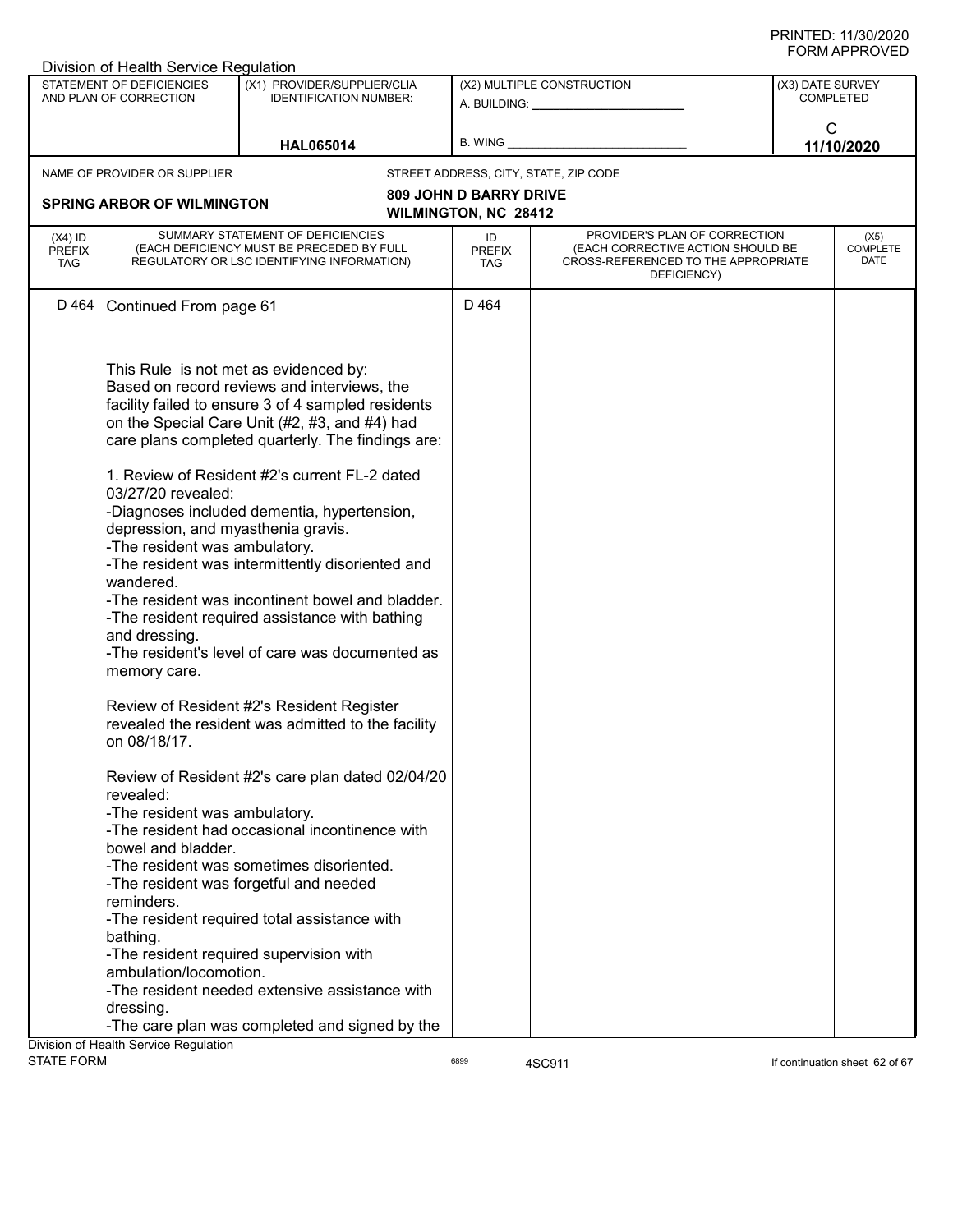|                                          | Division of Health Service Regulation                                                         |                                                                                                                                                                                                                                                                                                                                                                                                                                                                                                                                                                                                                                                                                                                                                                     |                                   |                                                                                                                                                                                                                                                              |                  |                                 |
|------------------------------------------|-----------------------------------------------------------------------------------------------|---------------------------------------------------------------------------------------------------------------------------------------------------------------------------------------------------------------------------------------------------------------------------------------------------------------------------------------------------------------------------------------------------------------------------------------------------------------------------------------------------------------------------------------------------------------------------------------------------------------------------------------------------------------------------------------------------------------------------------------------------------------------|-----------------------------------|--------------------------------------------------------------------------------------------------------------------------------------------------------------------------------------------------------------------------------------------------------------|------------------|---------------------------------|
|                                          | STATEMENT OF DEFICIENCIES<br>AND PLAN OF CORRECTION                                           | (X1) PROVIDER/SUPPLIER/CLIA<br><b>IDENTIFICATION NUMBER:</b>                                                                                                                                                                                                                                                                                                                                                                                                                                                                                                                                                                                                                                                                                                        |                                   | (X2) MULTIPLE CONSTRUCTION<br>A. BUILDING: A AND AND A STREAM OF A STREAM OF A STREAM OF A STREAM OF A STREAM OF A STREAM OF A STREAM OF A STREAM OF A STREAM OF A STREAM OF A STREAM OF A STREAM OF A STREAM OF A STREAM OF A STREAM OF A STREAM OF A STREA | (X3) DATE SURVEY | <b>COMPLETED</b>                |
|                                          |                                                                                               | <b>HAL065014</b>                                                                                                                                                                                                                                                                                                                                                                                                                                                                                                                                                                                                                                                                                                                                                    | B. WING                           |                                                                                                                                                                                                                                                              | $\mathsf{C}$     | 11/10/2020                      |
|                                          | NAME OF PROVIDER OR SUPPLIER                                                                  |                                                                                                                                                                                                                                                                                                                                                                                                                                                                                                                                                                                                                                                                                                                                                                     |                                   | STREET ADDRESS, CITY, STATE, ZIP CODE                                                                                                                                                                                                                        |                  |                                 |
|                                          |                                                                                               |                                                                                                                                                                                                                                                                                                                                                                                                                                                                                                                                                                                                                                                                                                                                                                     | <b>809 JOHN D BARRY DRIVE</b>     |                                                                                                                                                                                                                                                              |                  |                                 |
|                                          | <b>SPRING ARBOR OF WILMINGTON</b>                                                             |                                                                                                                                                                                                                                                                                                                                                                                                                                                                                                                                                                                                                                                                                                                                                                     | WILMINGTON, NC 28412              |                                                                                                                                                                                                                                                              |                  |                                 |
| $(X4)$ ID<br><b>PREFIX</b><br><b>TAG</b> |                                                                                               | SUMMARY STATEMENT OF DEFICIENCIES<br>(EACH DEFICIENCY MUST BE PRECEDED BY FULL<br>REGULATORY OR LSC IDENTIFYING INFORMATION)                                                                                                                                                                                                                                                                                                                                                                                                                                                                                                                                                                                                                                        | ID<br><b>PREFIX</b><br><b>TAG</b> | PROVIDER'S PLAN OF CORRECTION<br>(EACH CORRECTIVE ACTION SHOULD BE<br>CROSS-REFERENCED TO THE APPROPRIATE<br>DEFICIENCY)                                                                                                                                     |                  | (X5)<br><b>COMPLETE</b><br>DATE |
| D 464                                    | Continued From page 62                                                                        |                                                                                                                                                                                                                                                                                                                                                                                                                                                                                                                                                                                                                                                                                                                                                                     | D 464                             |                                                                                                                                                                                                                                                              |                  |                                 |
|                                          |                                                                                               | Cottage Care Coordinator (CCC) on 02/04/20.                                                                                                                                                                                                                                                                                                                                                                                                                                                                                                                                                                                                                                                                                                                         |                                   |                                                                                                                                                                                                                                                              |                  |                                 |
|                                          | 02/14/20 revealed:<br>wandered.<br>and dressing.<br>memory care.<br>on 03/11/11.<br>revealed: | Review of Resident #2's record on 09/10/20<br>revealed no quarterly care plan had been<br>completed since the care plan dated 02/04/20.<br>2. Review of Resident #3's current FL-2 dated<br>-Diagnoses included dementia, atrial fibrillation,<br>dysphagia, hypernatremia, and depression.<br>-The resident was ambulatory and used a walker.<br>-The resident was constantly disoriented and<br>-The resident was incontinent bowel and bladder.<br>-The resident required assistance with bathing<br>-The resident's level of care was documented as<br>Review of Resident #3's Resident Register<br>revealed the resident was admitted to the facility<br>Review of Resident #3's care plan dated 02/04/20<br>-The resident was ambulatory and used a rollator. |                                   |                                                                                                                                                                                                                                                              |                  |                                 |
|                                          | bowel.                                                                                        | -The resident had occasional incontinence with<br>-The resident had daily incontinence with bladder.<br>-The resident was sometimes disoriented.<br>-The resident had significant memory loss.<br>-The resident required limited assistance with                                                                                                                                                                                                                                                                                                                                                                                                                                                                                                                    |                                   |                                                                                                                                                                                                                                                              |                  |                                 |
|                                          | eating.<br>bathing and dressing.<br>CCC on 02/04/20.<br>Division of Health Service Regulation | -The resident required extensive assistance with<br>ambulation/locomotion and transferring.<br>-The resident required total assistance with<br>-The care plan was completed and signed by the                                                                                                                                                                                                                                                                                                                                                                                                                                                                                                                                                                       |                                   |                                                                                                                                                                                                                                                              |                  |                                 |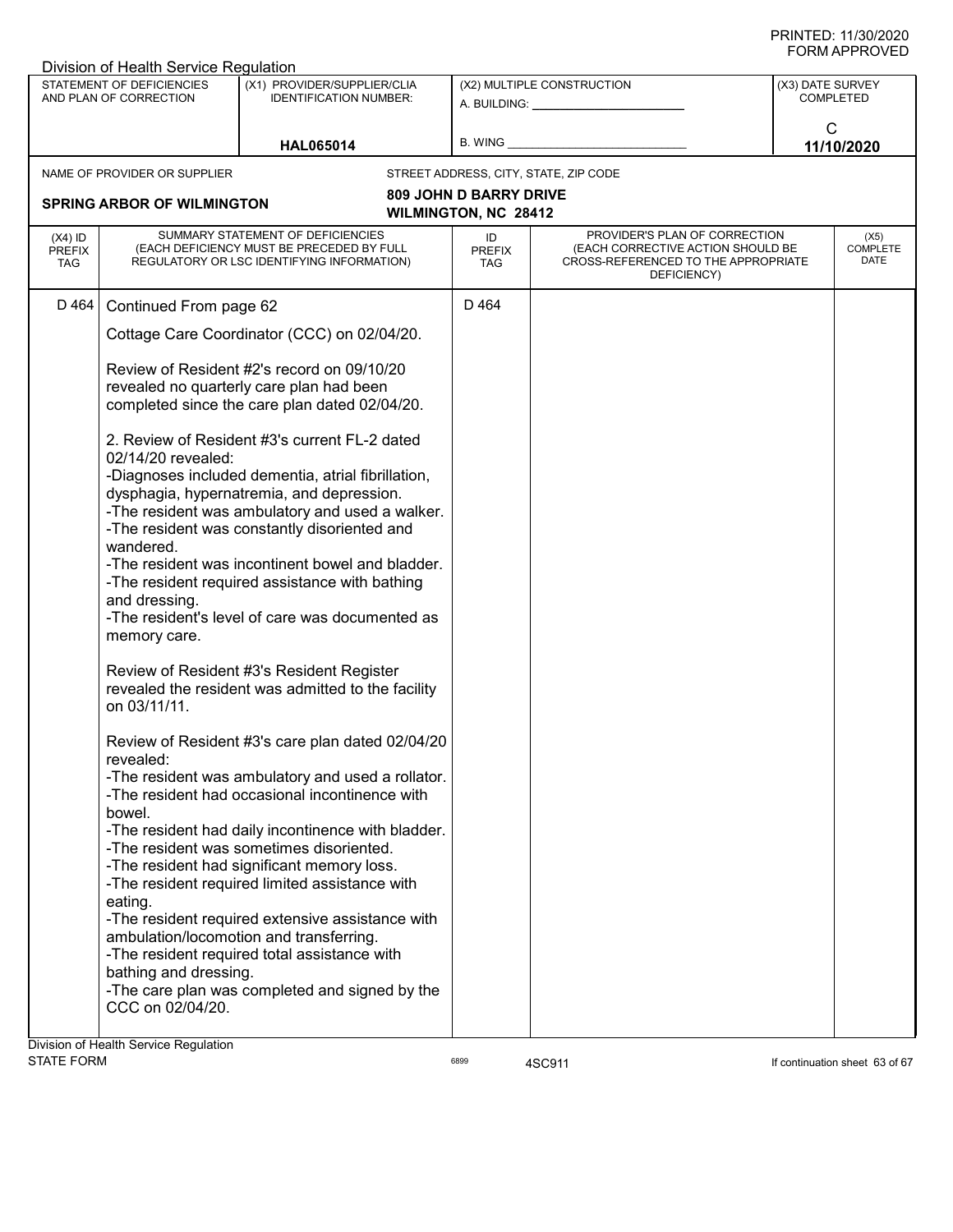| Division of Health Service Regulation    |                                                     |                                                                                                                                                        |                                                              |                                                                                                                          |                  |                                 |
|------------------------------------------|-----------------------------------------------------|--------------------------------------------------------------------------------------------------------------------------------------------------------|--------------------------------------------------------------|--------------------------------------------------------------------------------------------------------------------------|------------------|---------------------------------|
|                                          | STATEMENT OF DEFICIENCIES<br>AND PLAN OF CORRECTION | (X1) PROVIDER/SUPPLIER/CLIA<br><b>IDENTIFICATION NUMBER:</b>                                                                                           |                                                              | (X2) MULTIPLE CONSTRUCTION<br>A. BUILDING: A. BUILDING:                                                                  | (X3) DATE SURVEY | <b>COMPLETED</b>                |
|                                          |                                                     | <b>HAL065014</b>                                                                                                                                       | B. WING                                                      |                                                                                                                          | $\mathsf{C}$     | 11/10/2020                      |
|                                          | NAME OF PROVIDER OR SUPPLIER                        |                                                                                                                                                        |                                                              | STREET ADDRESS, CITY, STATE, ZIP CODE                                                                                    |                  |                                 |
|                                          | <b>SPRING ARBOR OF WILMINGTON</b>                   |                                                                                                                                                        | <b>809 JOHN D BARRY DRIVE</b><br><b>WILMINGTON, NC 28412</b> |                                                                                                                          |                  |                                 |
| $(X4)$ ID<br><b>PREFIX</b><br><b>TAG</b> |                                                     | SUMMARY STATEMENT OF DEFICIENCIES<br>(EACH DEFICIENCY MUST BE PRECEDED BY FULL<br>REGULATORY OR LSC IDENTIFYING INFORMATION)                           | ID<br><b>PREFIX</b><br>TAG                                   | PROVIDER'S PLAN OF CORRECTION<br>(EACH CORRECTIVE ACTION SHOULD BE<br>CROSS-REFERENCED TO THE APPROPRIATE<br>DEFICIENCY) |                  | (X5)<br><b>COMPLETE</b><br>DATE |
| D 464                                    | Continued From page 63                              |                                                                                                                                                        | D 464                                                        |                                                                                                                          |                  |                                 |
|                                          |                                                     | Review of Resident #3's record on 09/10/20<br>revealed no quarterly care plan had been<br>completed since the care plan dated 02/04/20.                |                                                              |                                                                                                                          |                  |                                 |
|                                          | 03/06/20 revealed:                                  | 3. Review of Resident #4's current FL-2 dated<br>-Diagnoses included dementia, hypertension, B12<br>deficiency, hyperlipidemia, and degenerative disc. |                                                              |                                                                                                                          |                  |                                 |
|                                          | -The resident was ambulatory.<br>memory care.       | -The resident was constantly disoriented.<br>-The resident's level of care was documented as                                                           |                                                              |                                                                                                                          |                  |                                 |
|                                          | on 02/25/17.                                        | Review of Resident #4's Resident Register<br>revealed the resident was admitted to the facility                                                        |                                                              |                                                                                                                          |                  |                                 |
|                                          | revealed:                                           | Review of Resident #4's care plan dated 02/04/20                                                                                                       |                                                              |                                                                                                                          |                  |                                 |
|                                          | bowel and bladder.                                  | -The resident was ambulatory and used a rollator.<br>-The resident had occasional incontinence with                                                    |                                                              |                                                                                                                          |                  |                                 |
|                                          | reminders.                                          | -The resident was sometimes disoriented.<br>-The resident was forgetful and needed                                                                     |                                                              |                                                                                                                          |                  |                                 |
|                                          | with dressing and eating.                           | -The resident wandered and required supervision<br>-The resident required limited assistance with                                                      |                                                              |                                                                                                                          |                  |                                 |
|                                          | toileting.<br>bathing.                              | -The resident required extensive assistance with                                                                                                       |                                                              |                                                                                                                          |                  |                                 |
|                                          | CCC on 02/04/20.                                    | -The care plan was completed and signed by the                                                                                                         |                                                              |                                                                                                                          |                  |                                 |
|                                          |                                                     | Review of Resident #4's record on 09/17/20<br>revealed no quarterly care plan had been<br>completed since the care plan dated 02/04/20.                |                                                              |                                                                                                                          |                  |                                 |
|                                          |                                                     | Telephone interview with the Resident Care<br>Director (RCD) on 10/15/20 at 4:08pm revealed:                                                           |                                                              |                                                                                                                          |                  |                                 |
|                                          | Division of Health Service Regulation               |                                                                                                                                                        |                                                              |                                                                                                                          |                  |                                 |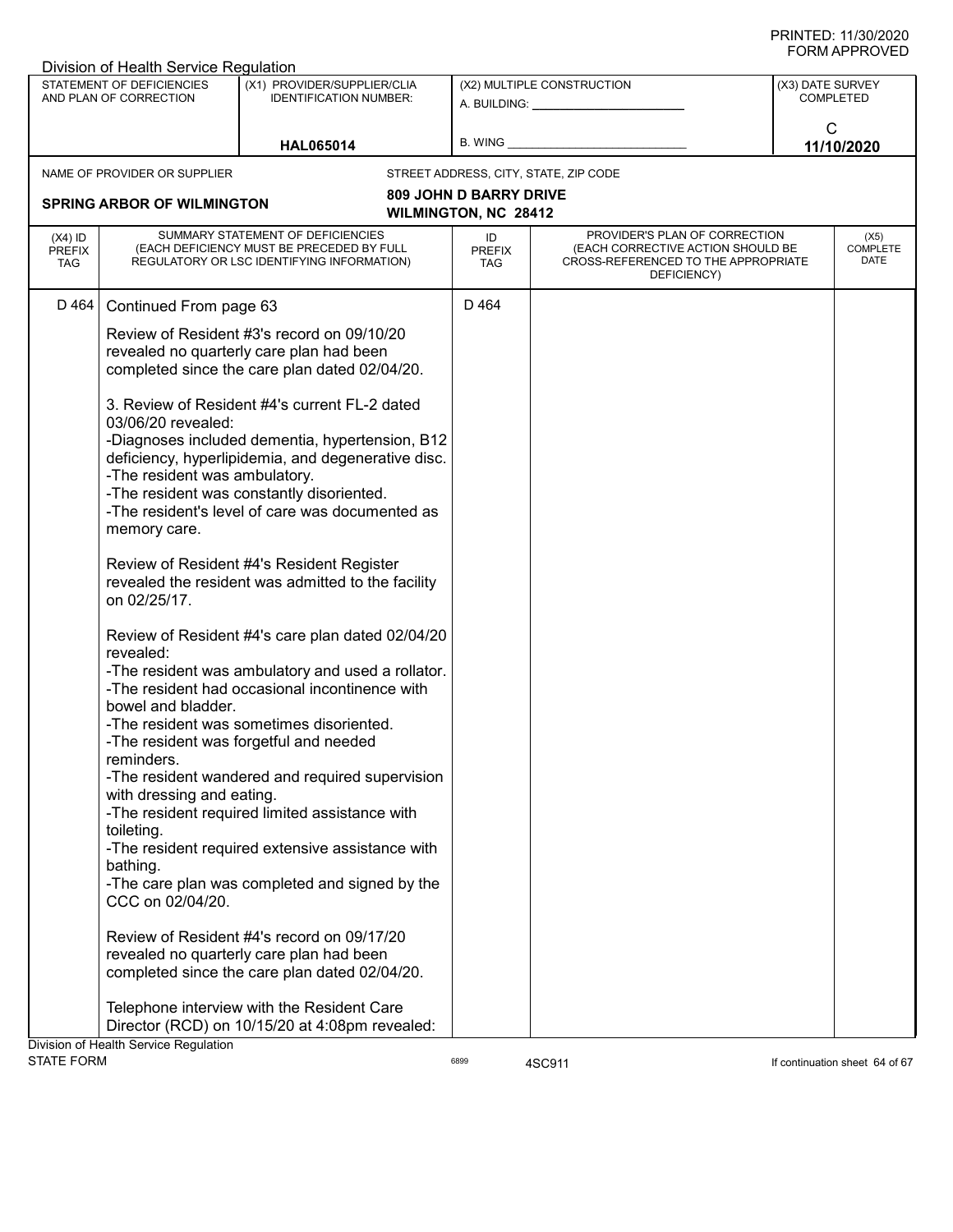|                                   | Division of Health Service Regulation                                                                                                                                                                                                                                                                                                                                                                                                                                                                                                                                                                                                                                                                                                                                                                                                                                                                                                                                                                                                                                                                                                                                                                                                                                                                                                                                                                                                                                                                                                                                                                                                                                                                                                                                                                                                                                                                                        |                                                              |                                                              |                                                                                                                          |              |                                      |
|-----------------------------------|------------------------------------------------------------------------------------------------------------------------------------------------------------------------------------------------------------------------------------------------------------------------------------------------------------------------------------------------------------------------------------------------------------------------------------------------------------------------------------------------------------------------------------------------------------------------------------------------------------------------------------------------------------------------------------------------------------------------------------------------------------------------------------------------------------------------------------------------------------------------------------------------------------------------------------------------------------------------------------------------------------------------------------------------------------------------------------------------------------------------------------------------------------------------------------------------------------------------------------------------------------------------------------------------------------------------------------------------------------------------------------------------------------------------------------------------------------------------------------------------------------------------------------------------------------------------------------------------------------------------------------------------------------------------------------------------------------------------------------------------------------------------------------------------------------------------------------------------------------------------------------------------------------------------------|--------------------------------------------------------------|--------------------------------------------------------------|--------------------------------------------------------------------------------------------------------------------------|--------------|--------------------------------------|
|                                   | STATEMENT OF DEFICIENCIES<br>AND PLAN OF CORRECTION                                                                                                                                                                                                                                                                                                                                                                                                                                                                                                                                                                                                                                                                                                                                                                                                                                                                                                                                                                                                                                                                                                                                                                                                                                                                                                                                                                                                                                                                                                                                                                                                                                                                                                                                                                                                                                                                          | (X1) PROVIDER/SUPPLIER/CLIA<br><b>IDENTIFICATION NUMBER:</b> |                                                              | (X2) MULTIPLE CONSTRUCTION                                                                                               |              | (X3) DATE SURVEY<br><b>COMPLETED</b> |
|                                   |                                                                                                                                                                                                                                                                                                                                                                                                                                                                                                                                                                                                                                                                                                                                                                                                                                                                                                                                                                                                                                                                                                                                                                                                                                                                                                                                                                                                                                                                                                                                                                                                                                                                                                                                                                                                                                                                                                                              | <b>HAL065014</b>                                             | B. WING                                                      |                                                                                                                          | $\mathsf{C}$ | 11/10/2020                           |
|                                   | NAME OF PROVIDER OR SUPPLIER                                                                                                                                                                                                                                                                                                                                                                                                                                                                                                                                                                                                                                                                                                                                                                                                                                                                                                                                                                                                                                                                                                                                                                                                                                                                                                                                                                                                                                                                                                                                                                                                                                                                                                                                                                                                                                                                                                 |                                                              |                                                              | STREET ADDRESS, CITY, STATE, ZIP CODE                                                                                    |              |                                      |
|                                   |                                                                                                                                                                                                                                                                                                                                                                                                                                                                                                                                                                                                                                                                                                                                                                                                                                                                                                                                                                                                                                                                                                                                                                                                                                                                                                                                                                                                                                                                                                                                                                                                                                                                                                                                                                                                                                                                                                                              |                                                              | <b>809 JOHN D BARRY DRIVE</b><br><b>WILMINGTON, NC 28412</b> |                                                                                                                          |              |                                      |
| $(X4)$ ID<br><b>PREFIX</b><br>TAG |                                                                                                                                                                                                                                                                                                                                                                                                                                                                                                                                                                                                                                                                                                                                                                                                                                                                                                                                                                                                                                                                                                                                                                                                                                                                                                                                                                                                                                                                                                                                                                                                                                                                                                                                                                                                                                                                                                                              |                                                              | ID<br><b>PREFIX</b><br>TAG.                                  | PROVIDER'S PLAN OF CORRECTION<br>(EACH CORRECTIVE ACTION SHOULD BE<br>CROSS-REFERENCED TO THE APPROPRIATE<br>DEFICIENCY) |              | (X5)<br>COMPLETE<br><b>DATE</b>      |
| D 464                             |                                                                                                                                                                                                                                                                                                                                                                                                                                                                                                                                                                                                                                                                                                                                                                                                                                                                                                                                                                                                                                                                                                                                                                                                                                                                                                                                                                                                                                                                                                                                                                                                                                                                                                                                                                                                                                                                                                                              |                                                              | D 464                                                        |                                                                                                                          |              |                                      |
|                                   | <b>SPRING ARBOR OF WILMINGTON</b><br>SUMMARY STATEMENT OF DEFICIENCIES<br>(EACH DEFICIENCY MUST BE PRECEDED BY FULL<br>REGULATORY OR LSC IDENTIFYING INFORMATION)<br>Continued From page 64<br>-The RCD was hired on 07/27/20.<br>-The CCC was responsible for completing the<br>care plans in the memory care unit when the<br>RCD was hired.<br>-The care plans were kept in the resident records.<br>-The CCC left the company in August 2020.<br>-The care plans in the memory care unit were to<br>be completed annually, quarterly, and when there<br>was a significant change.<br>-Since the CCC left the company, the RCD has<br>been trained on care plans and would be<br>responsible for competing the care plans in the<br>memory care unit as required.<br>Telephone interview with the former Executive<br>Director (ED) on 10/16/20 at 10:48am revealed:<br>-The CCC was responsible for completing the<br>care plans for the memory care unit prior to<br>leaving the company in August 2020.<br>-The care plans were kept in the resident records.<br>-The care plans for the memory care unit were to<br>be completed annually, quarterly, and when there<br>was a significant change.<br>-The facility had a tickler system in place as<br>monitoring tool to track the care plans and when<br>they were to be completed.<br>-The CCC was responsible for updating the<br>tickler system but the tickler tracking had not<br>been updated as it should have been.<br>-The CCC should have completed a quarterly<br>care plans for Resident #2, #3, and #4 in May<br>2020 and August 2020, which were not done.<br>-The facility had a new RCD who would be<br>overseeing the care plans for the memory care<br>unit would be completed as required.<br>-The ED would expect the care plans in the<br>memory care unit to be completed annually,<br>quarterly, and when there was a significant<br>change. |                                                              |                                                              |                                                                                                                          |              |                                      |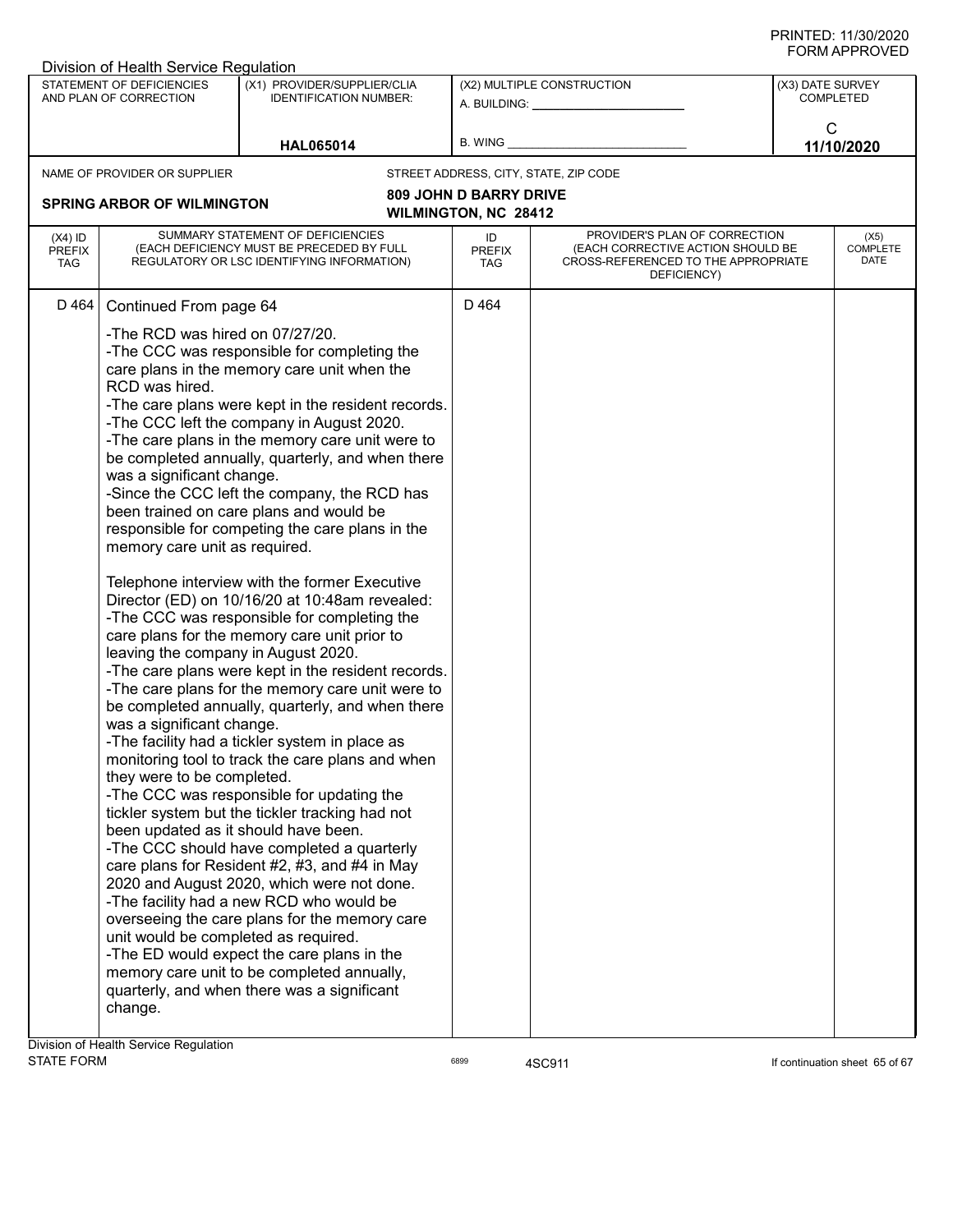| Division of Health Service Regulation                                              |                              |                                                                                                                                                                                                                                                                                                                                                                                                                                                                                                                                                                                                                                                                                                                                                                                                                                                                                                                                                                                                                                                                                                                                                                                                                                                                                                                                                                                                                                                                                                                                                                                                                                                                    |                                       |                                                                                                                                                                  |                                                                                                           |  |
|------------------------------------------------------------------------------------|------------------------------|--------------------------------------------------------------------------------------------------------------------------------------------------------------------------------------------------------------------------------------------------------------------------------------------------------------------------------------------------------------------------------------------------------------------------------------------------------------------------------------------------------------------------------------------------------------------------------------------------------------------------------------------------------------------------------------------------------------------------------------------------------------------------------------------------------------------------------------------------------------------------------------------------------------------------------------------------------------------------------------------------------------------------------------------------------------------------------------------------------------------------------------------------------------------------------------------------------------------------------------------------------------------------------------------------------------------------------------------------------------------------------------------------------------------------------------------------------------------------------------------------------------------------------------------------------------------------------------------------------------------------------------------------------------------|---------------------------------------|------------------------------------------------------------------------------------------------------------------------------------------------------------------|-----------------------------------------------------------------------------------------------------------|--|
| STATEMENT OF DEFICIENCIES<br>(X1) PROVIDER/SUPPLIER/CLIA<br>AND PLAN OF CORRECTION |                              |                                                                                                                                                                                                                                                                                                                                                                                                                                                                                                                                                                                                                                                                                                                                                                                                                                                                                                                                                                                                                                                                                                                                                                                                                                                                                                                                                                                                                                                                                                                                                                                                                                                                    |                                       | (X3) DATE SURVEY<br><b>COMPLETED</b>                                                                                                                             |                                                                                                           |  |
|                                                                                    | <b>HAL065014</b>             | B. WING                                                                                                                                                                                                                                                                                                                                                                                                                                                                                                                                                                                                                                                                                                                                                                                                                                                                                                                                                                                                                                                                                                                                                                                                                                                                                                                                                                                                                                                                                                                                                                                                                                                            |                                       | $\mathsf{C}$<br>11/10/2020                                                                                                                                       |                                                                                                           |  |
|                                                                                    |                              |                                                                                                                                                                                                                                                                                                                                                                                                                                                                                                                                                                                                                                                                                                                                                                                                                                                                                                                                                                                                                                                                                                                                                                                                                                                                                                                                                                                                                                                                                                                                                                                                                                                                    |                                       |                                                                                                                                                                  |                                                                                                           |  |
|                                                                                    |                              |                                                                                                                                                                                                                                                                                                                                                                                                                                                                                                                                                                                                                                                                                                                                                                                                                                                                                                                                                                                                                                                                                                                                                                                                                                                                                                                                                                                                                                                                                                                                                                                                                                                                    |                                       |                                                                                                                                                                  |                                                                                                           |  |
|                                                                                    |                              | ID<br><b>PREFIX</b><br>TAG                                                                                                                                                                                                                                                                                                                                                                                                                                                                                                                                                                                                                                                                                                                                                                                                                                                                                                                                                                                                                                                                                                                                                                                                                                                                                                                                                                                                                                                                                                                                                                                                                                         | DEFICIENCY)                           |                                                                                                                                                                  | (X5)<br><b>COMPLETE</b><br>DATE                                                                           |  |
|                                                                                    |                              | D912                                                                                                                                                                                                                                                                                                                                                                                                                                                                                                                                                                                                                                                                                                                                                                                                                                                                                                                                                                                                                                                                                                                                                                                                                                                                                                                                                                                                                                                                                                                                                                                                                                                               |                                       |                                                                                                                                                                  |                                                                                                           |  |
|                                                                                    |                              | D912                                                                                                                                                                                                                                                                                                                                                                                                                                                                                                                                                                                                                                                                                                                                                                                                                                                                                                                                                                                                                                                                                                                                                                                                                                                                                                                                                                                                                                                                                                                                                                                                                                                               |                                       |                                                                                                                                                                  |                                                                                                           |  |
| regulations.                                                                       |                              |                                                                                                                                                                                                                                                                                                                                                                                                                                                                                                                                                                                                                                                                                                                                                                                                                                                                                                                                                                                                                                                                                                                                                                                                                                                                                                                                                                                                                                                                                                                                                                                                                                                                    |                                       |                                                                                                                                                                  |                                                                                                           |  |
| findings are:                                                                      |                              |                                                                                                                                                                                                                                                                                                                                                                                                                                                                                                                                                                                                                                                                                                                                                                                                                                                                                                                                                                                                                                                                                                                                                                                                                                                                                                                                                                                                                                                                                                                                                                                                                                                                    |                                       |                                                                                                                                                                  |                                                                                                           |  |
| Violation)].                                                                       |                              |                                                                                                                                                                                                                                                                                                                                                                                                                                                                                                                                                                                                                                                                                                                                                                                                                                                                                                                                                                                                                                                                                                                                                                                                                                                                                                                                                                                                                                                                                                                                                                                                                                                                    |                                       |                                                                                                                                                                  |                                                                                                           |  |
|                                                                                    | NAME OF PROVIDER OR SUPPLIER | <b>IDENTIFICATION NUMBER:</b><br><b>SPRING ARBOR OF WILMINGTON</b><br>SUMMARY STATEMENT OF DEFICIENCIES<br>(EACH DEFICIENCY MUST BE PRECEDED BY FULL<br>REGULATORY OR LSC IDENTIFYING INFORMATION)<br>Continued From page 65<br>D912 G.S. 131D-21(2) Declaration of Residents' Rights<br>G.S. 131D-21 Declaration of Residents' Rights<br>Every resident shall have the following rights:<br>2. To receive care and services which are<br>adequate, appropriate, and in compliance with<br>relevant federal and state laws and rules and<br>This Rule is not met as evidenced by:<br>Based on observations, interviews, and record<br>reviews, the facility failed to ensure residents<br>received care and services which were adequate,<br>appropriate, and in compliance with relevant<br>federal and state laws and rules and regulations<br>as related to Personal Care and Supervision. The<br>Based on record reviews and interviews the<br>facility failed to provide supervision in accordance<br>with each resident's assessed needs, care plan,<br>and current symptoms for 3 of 5 sampled<br>residents (Residents #2, #5, and #7) sampled<br>related to a resident with known history of<br>aggressive behaviors resulting in a physical<br>altercation with Resident #2 resulting in unstable<br>cervical spine fractures, multiple abrasions, skin<br>tears to right hand, nasal laceration, and nasal<br>fractures prior to his death on 10/12/20; and<br>residents (#5 and #7) having multiple falls with<br>injuries requiring visits to the emergency room.<br>[Refer to TAG 270 10A NCAC 13F .0901(b)<br>Personal Care and Supervision (Type A1 | Division of Health Service Regulation | (X2) MULTIPLE CONSTRUCTION<br>A. BUILDING: A. BUILDING:<br>STREET ADDRESS, CITY, STATE, ZIP CODE<br><b>809 JOHN D BARRY DRIVE</b><br><b>WILMINGTON, NC 28412</b> | PROVIDER'S PLAN OF CORRECTION<br>(EACH CORRECTIVE ACTION SHOULD BE<br>CROSS-REFERENCED TO THE APPROPRIATE |  |